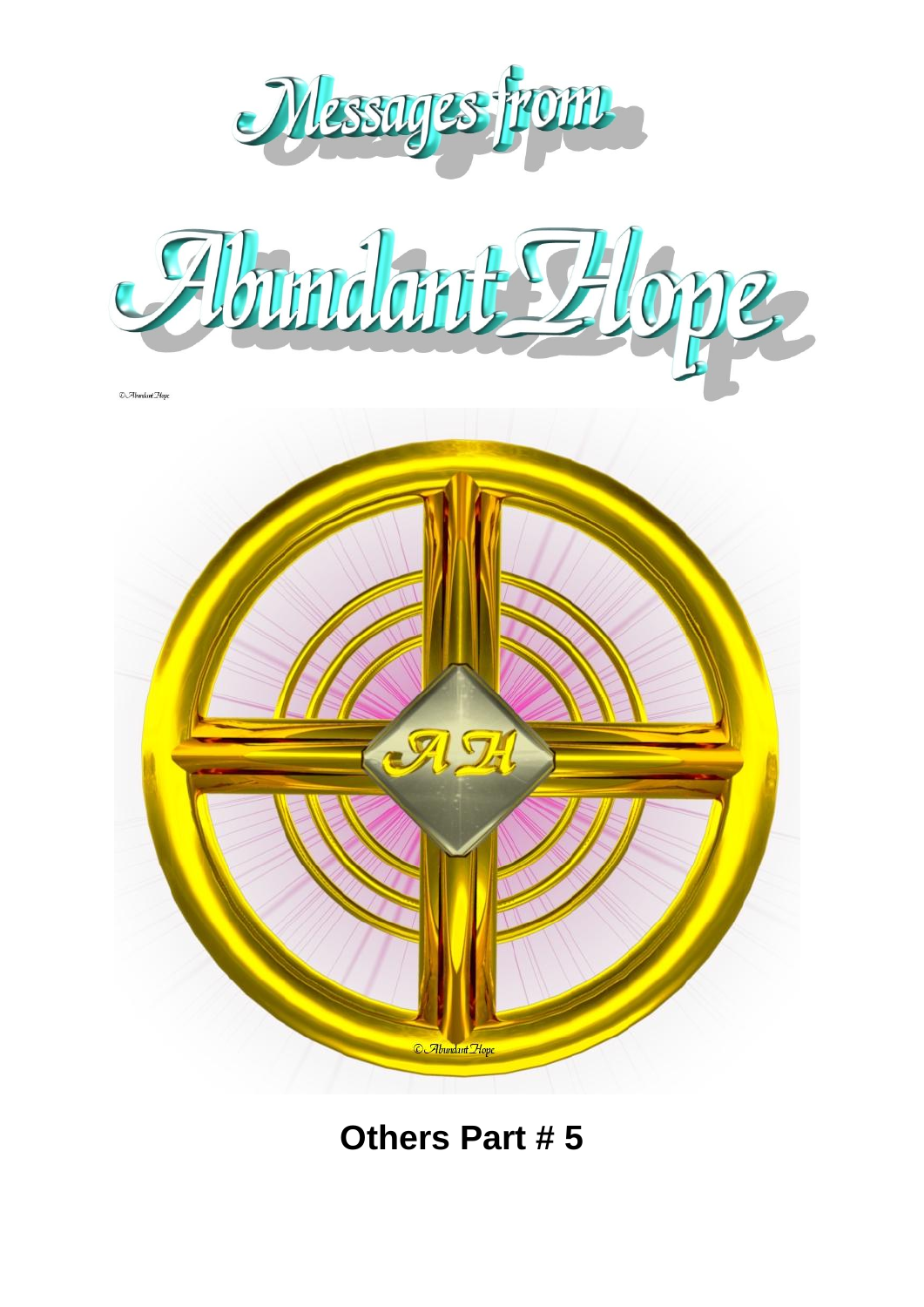# **Table of Contents**

| <b>Message</b>                                                         | Page |
|------------------------------------------------------------------------|------|
|                                                                        |      |
|                                                                        |      |
|                                                                        |      |
|                                                                        |      |
|                                                                        |      |
|                                                                        |      |
|                                                                        |      |
|                                                                        |      |
|                                                                        |      |
| LIVE KRYON CHANNELLING "The History of DNA and the Human Race"  29     |      |
|                                                                        |      |
|                                                                        |      |
|                                                                        |      |
|                                                                        |      |
|                                                                        |      |
| Each of you CAN communicate with personalities in the higher realms 59 |      |
|                                                                        |      |
|                                                                        |      |
|                                                                        |      |
|                                                                        |      |
|                                                                        |      |
|                                                                        |      |
|                                                                        |      |
|                                                                        |      |
|                                                                        |      |
|                                                                        |      |
|                                                                        |      |
|                                                                        |      |
|                                                                        |      |
|                                                                        |      |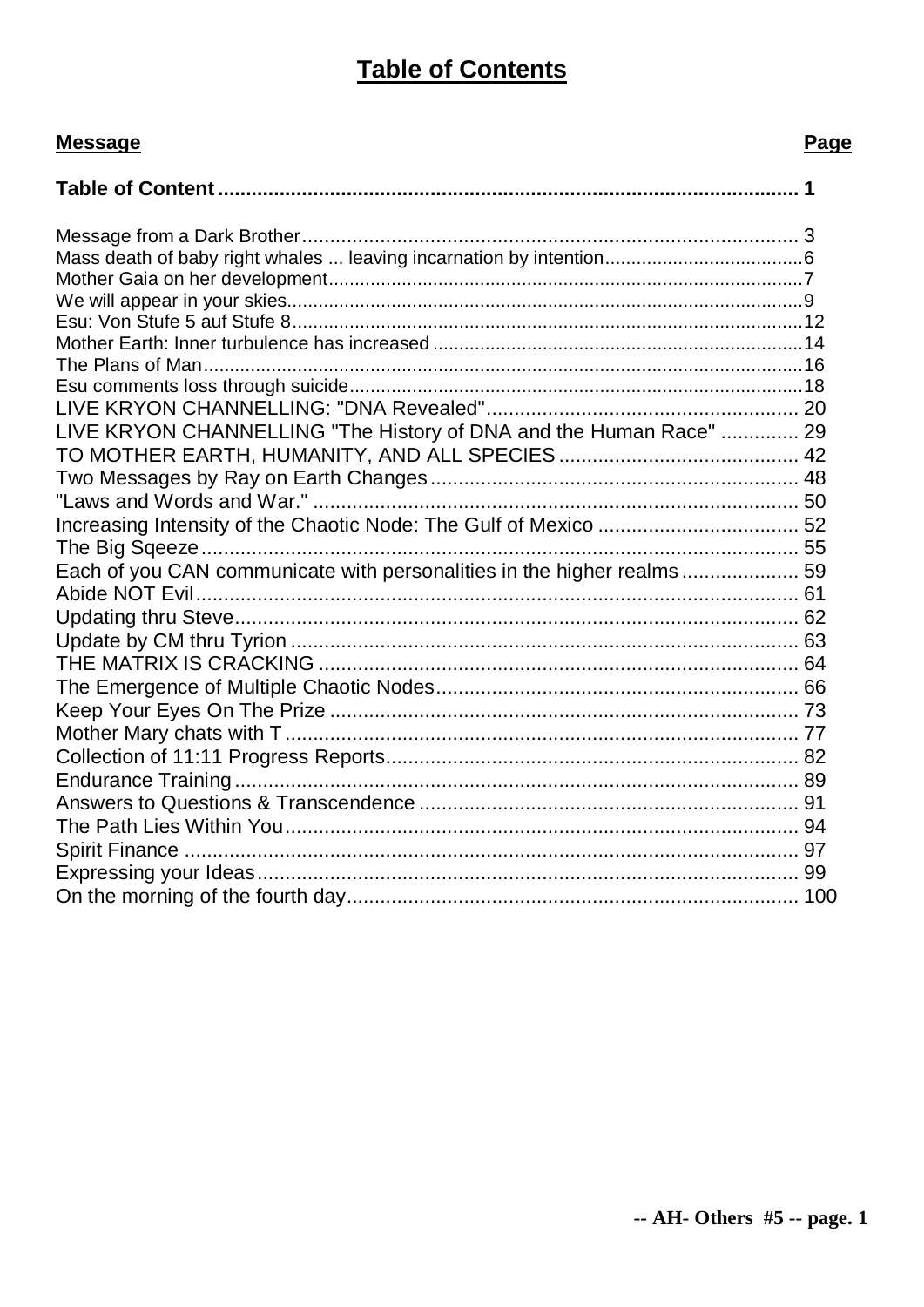# *All writings by members of AbundantHope are copyrighted by ©2005-2013 AbundantHope - All rights reserved*

*[Detailed explanation of AbundantHope's Copyrights are found here](http://abundanthope.net/pages/AbundantHope_1/Copyright_-_Terms_amp_Conditions_517.shtml)*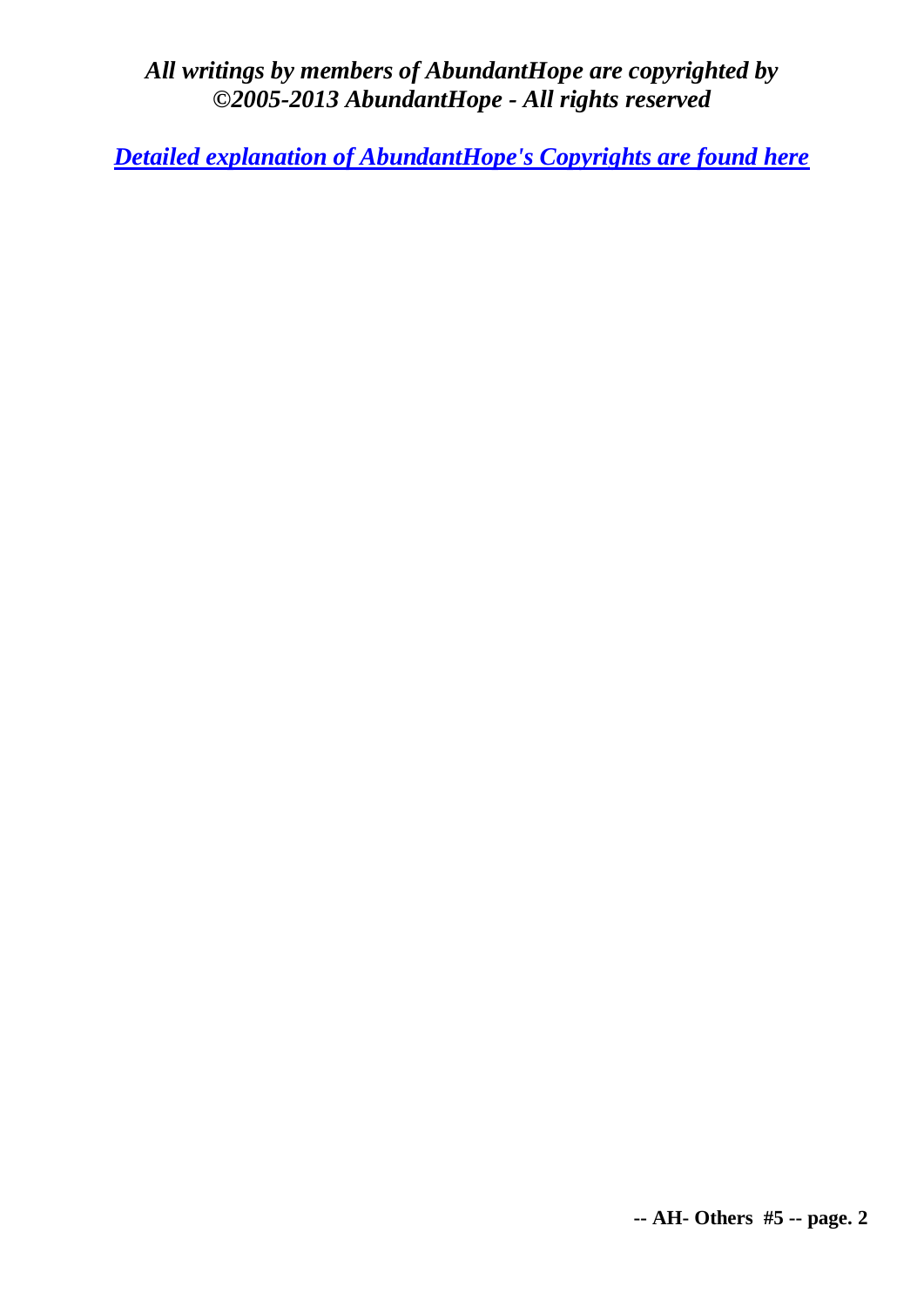## **Message from a Dark Brother**

### **By Dark Brother thru Spanish Channel**

#### **Apr 6, 2010**

Lucia Channeled mesages from others

Hi! Candace,

I have this mesage through a channeler from Spain by some Dark fellow. I am sending it in portuguese, spanish (original) and english. Read it and if you think it is worth posting please do it. I hope everything is fine with you! Ligth and Love to you! Lucia

#### **OUR DEAR BROTHER FROM THE DARK**

Chanelled by Sorem [http://escritores-canalizadores.blogspot.com](http://escritores-canalizadores.blogspot.com/)

Note: The channeler in this piece is from Spain. The reason I am sending it to AH is that it gives us a feed back on what S333, Christ Michael and others are telling us about. Hope you enjoy! Ligth and Love. Lucia

January 8th, 2010

-After channeling Jeshua, it seems that there still an energy coming in.... go, I let you come...

-I can see you, you are overpowering.

-Who are you?

I won't tell you.

-Well this is indifferent to me.

And, if I am from the Dark?

-That is what it seems, tell me what brings you here?

I'll tell you! Even if I am lying, in reality I am from the Dark. But I'm planning to go to the side of the winners, because I can't see any promising future for us.

-This is the best you could do, friend.

Yes, I believe that it is so, because here is an astounding Caos, the liders are fallen down and there are others taking their places immediately with hurry, with no conscientiousness as always. And I don't know what is happening with me, but things are not making any sense anymore, there is no perspective of power in any level.

-How is it working there?

Bad, we don't have a clear organization, and each time we get worse. We are many who are going to the other side... see, I have not yet decided and I am including myself, realy all I needed was a little push, and as we are very "smart", we always want to be on the winners side. So this way I think I've already decided to switch sides, in hope to be doing the rigth thing, for me of course. - Can you give us valid informations?

Well, Jeshua said already, you can feel happy for how things are now. You can be happy because this is just for the most stubborne now, they have only few options. These are things of the most powerful that won't leave their positions until everything is taken from them. But, us in lower ranks are all planning to switch sides massively.

I can't say much, I have to take care with all this, Some are dangerous. And are going to do everything so we don't switch sides.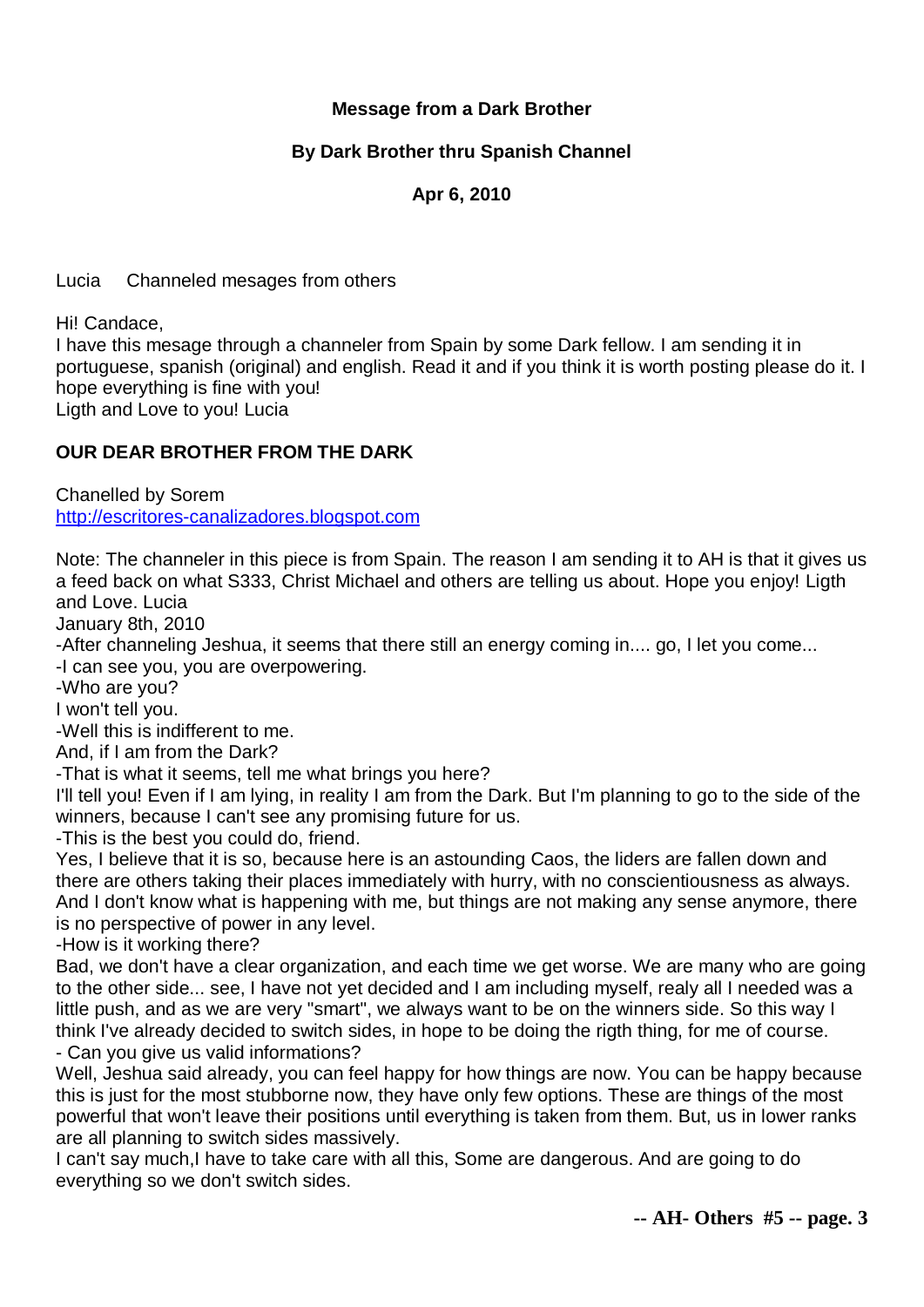-Why don't you say clearly? Go to the Light side!

For me it's not ease to say what I don't understand well. All I know is that things don't make much more sense now and the joy that you feel is very different, this is touching many of us. Yes I'll have to learn very fast and get familiar with the Ligth, which I don't know quite what it is.

Well thanks for recieving me... I believe now I can see what makes you so strong and purposeful... because I can feel the emotion of what you call love, it is getting to me very strong, and is.... is very different... I think I am getting emotional... I think this is getting to me... and I comprehend without words what love is... And I was the worst I could have been with you... and you...not just forgive me... but give me all your love crying with emotion... "Shut"...thanks, thanks, thanks, thanks [http://contactosdelgruposorem.iespana.es/WEBS/CANALIZACIONES\\_SOREM.htm](http://contactosdelgruposorem.iespana.es/WEBS/CANALIZACIONES_SOREM.htm) Translated from spanish by: Lucia Gualdi

\*\*\*\*\*\*\*\*\*\*\*\*\*\*\*\*\*\*\*\*\*\*\*\*\*\*\*\*\*\*\*\*\*\*\*\*\*\*\*\*\*\*\*

NUESTRO QUERIDO HERMANO DE LA SOMBRA Canalizado por Sorem [http://escritores-canalizadores.blogspot.com](http://escritores-canalizadores.blogspot.com/)

30 de enero, 2010

-Después de la canalización de Jeshua, parece que hay una energía que quiere entrar... vale, la dejo que entre...

Ya te veo, cómo dominas.

-¿Quién eres?

No te lo digo.

-Bueno, me da igual.

¿Y si soy de la oscuridad?

-Pues mira que bien, eso parece, ¿dime cómo lleváis vuestro tema?

¡Jodido!, aunque igual te estoy mintiendo, en realidad soy de la oscuridad, pero estoy planteándome pasarme al bando de los que van a ganar, porque esto no lo veo con buen futuro para nosotros.

-Es lo mejor que podrías hacer, amigo.

Sí, creo que sí, porque aquí está reinando un caos impresionante, y los líderes caen y al lado están otros apoderándose inmediatamente de sus puestos con toda rapidez, sin ningún escrúpulo como siempre, y yo no se que me pasa pero esto no le veo con mucho sentido, ya no hay perspectiva de poder claro en ningún grado.

-¿Cómo funcionáis ahí?

Mal, no tenemos una organización clara, y cada vez vamos a peor, son muchos los que nos estamos pasando al otro lado... vaya mira, yo no lo había decidido todavía y ya me estoy incluyendo, porque en realidad me faltaba un empujoncito, y como somos muy inteligentes, siempre queremos estar con el bando ganador, así que yo creo que lo he decidido, pasarme al otro bando, espero hacerlo bien, para mi claro.

-¿Puedes darnos información que nos sea valida para nosotros?

Bueno, ya os lo ha dicho Jeshua, os podéis alegrar por todo como está, os podéis alegrar porque esto ya es cosa de los más empecinados con pocas opciones, de los más poderosos que no van a dejar sus puestos hasta que no los echen del todo, pero los que estamos en puestos más bajos ya nos estamos planteando casi masivamente, cambiar de bando.

No te puedo decir mucho porque todavía tengo que ir con mucho cuidado por algunos que son muy peligrosos, y van a hacer todo lo que puedan para que no pasemos al bando contrario. -¿Por qué no lo dices claramente? ¡Al bando de la Luz!

Para mi todavía no es fácil decir lo que no comprendo bien, sólo se que aquí ya no tiene sentido, y la alegría que tenéis vosotros es todo muy diferente, y esto ya está calando en muchos de nosotros, sí, tendré que aprender de prisa y familiarizarme con la luz, que no se muy bien lo que es.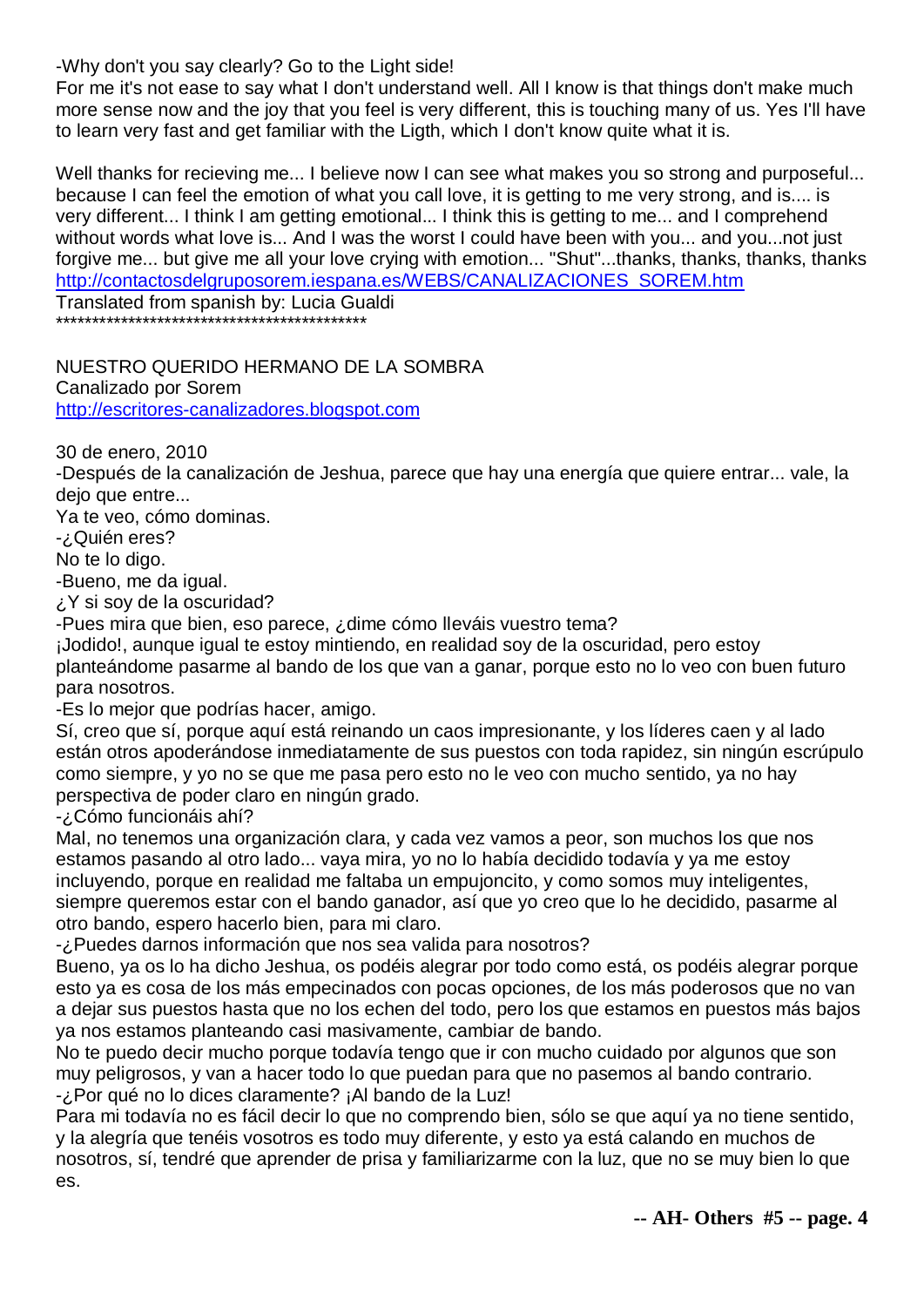Bueno, gracias por recibirme... creo que estoy recibiendo lo que os hace fuertes y decididos... porque tu sentimiento de emoción y lo que llamáis amor me está llegando muy fuerte, y es... es muy... diferente... creo que yo también me estoy emocionando... me estoy contagiando... y estoy comprendiendo sin palabras lo que es el Amor... yo que siempre he sido lo peor de lo peor para vosotros... y tú... no solo me perdonas... sino que me das todo tu Amor llorando de emoción... ¡Joder!... gracias, gracias, gracias, gracias...

[http://contactosdelgruposorem.iespana.es/WEBS/CANALIZACIONES\\_SOREM.htm](http://contactosdelgruposorem.iespana.es/WEBS/CANALIZACIONES_SOREM.htm)

\*\*\*\*\*\*\*\*\*\*\*\*\*\*\*\*\*\*\*\*\*\*\*\*\*\*\*\*\*\*

30 de Janeiro de 2010

Canalizado por Sorem [http://escritores-canalizadores.blogspot.com](http://escritores-canalizadores.blogspot.com/)

Depois da canalização de Jeshua, parece que tem uma energia querendo entrar.... vai, lhe deixo entrar...

Já te vejo, como dominas.

-Quem é você?

Não lhe digo.

Bom é indiferente para mim.

E se, sou da Escuridão?

-Pois é o que parece, me diga como conduz o seu assunto?

Eu digo!, mesmo que esteja mentindo, na realidade sou da escuridão, mas estou planejando passar para o bando dos que vão ganhar, porque não vejo um futuro bom para nós.

-É o melhor que podes fazer, amigo.

Sim, acredito que sim, porque aqui está reinando um caos impressionante, os líderes caem e do lado tem outros se apoderando imediatamente de seus postos com toda a rapidez, sem nenhum escrúpulo como sempre. E eu não sei o que está acontecendo comigo mas não vejo as coisas fazendo sentido, já não existe perspectiva de poder em nenhum grau.

-Como funciona aí?

Mal, não temos uma organização clara, e cada vez ficamos pior. Somos muitos os que estão passando para o outro lado...veja, eu ainda não decidi e no entanto já estou me incluindo, porque na realidade me faltava um empurrãozinho e como somos muito inteligentes, sempre queremos estar com o bando vencedor. Assim penso que já decidi passar para o outro lado, espero estar fazendo o certo, para mim é claro.

-Pode dar informações que sejam válidas para nós?

Bom, Jeshua já lhes disse, podem se alegrar por tudo como está, podem se alegrar porque isso já é coisa dos mais teimosos com pouca opção, dos mais poderosos que não vão deixar seus postos até que lhes tirem tudo. Mas, nós que estamos em postos mais baixos já estamos planejando mudar de bando maciçamente.

Não posso dizer muito porque de qualquer forma tenho que ir com muito cuidado pois alguns são muito perigosos. E vão fazer tudo que podem para que não passemos para o lado contrário. -Porque não nos diz claramente? Do lado da Luz!

Para mim não e fácil dizer o que não compreendo bem. Só sei que aqui já não tem sentido e a alegria que vocês tem é muito diferente, isto está tocando muitos de nós. Sim terei que aprender as pressas e me familiarizar com a Luz, que não sei muito bem o que é. Bom obrigado por me receber...creio que estou percebendo o que os faz fortes e decididos... porque seu sentimento de emoção e o que chamas de Amor está chegando a mim com muita força, e é... é muito diferente... creio que estou me emocionando... estou me contagiando... e estou compreendendo sem palavras o que é o Amor... eu que sempre fui o pior do pior com vocês... e tu... não só me perdoa... como me da todo teu Amor chorando de emoção... porcaria!... obrigada, obrigada, obrigada, obrigada...

[http://contactosdelgruposorem.iespana.es/WEBS/CANALIZACIONES\\_SOREM.htm](http://contactosdelgruposorem.iespana.es/WEBS/CANALIZACIONES_SOREM.htm)

Traduzido do espanhol por: Lucia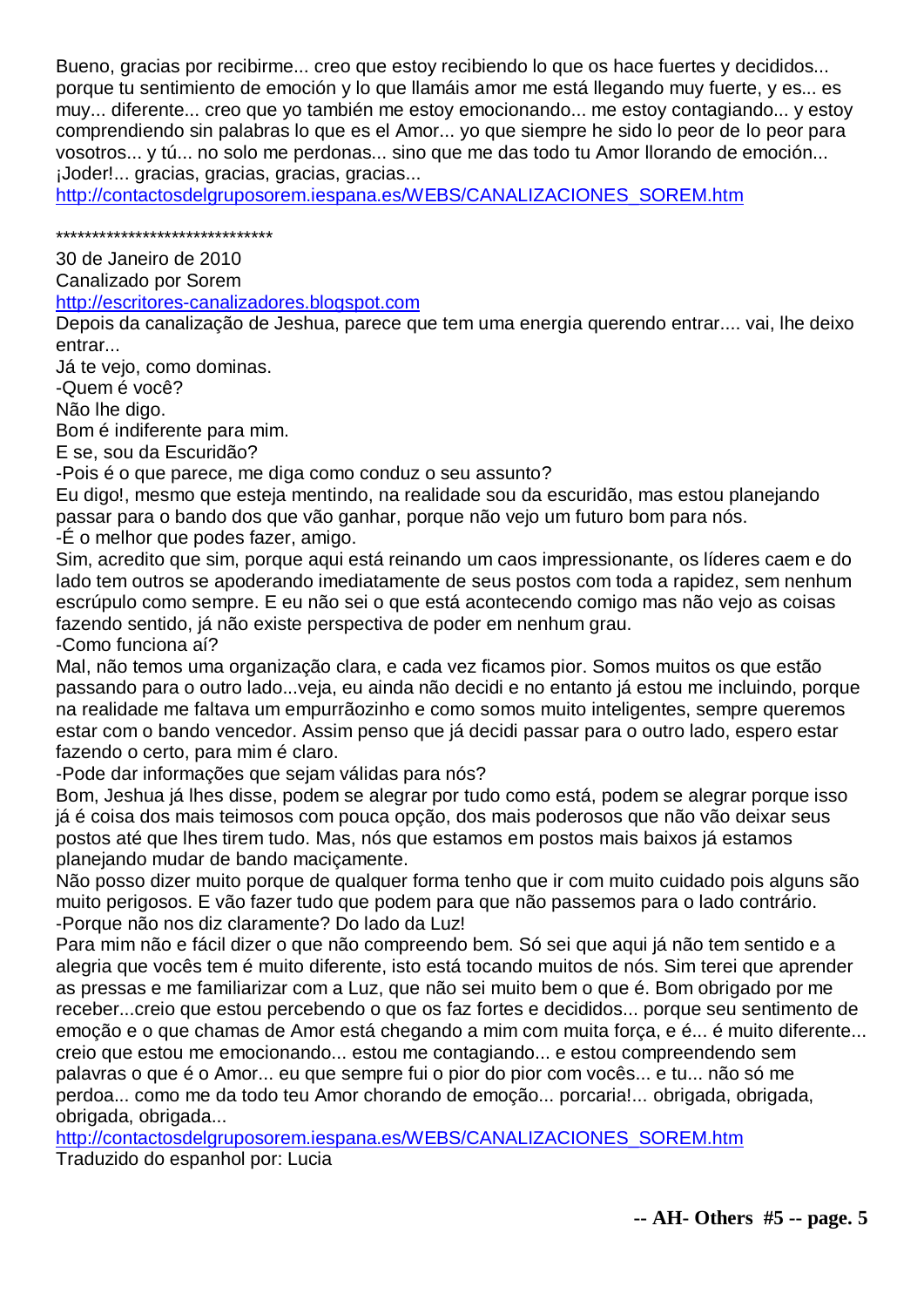#### **By Dianne Robbins / the whales**

#### **Apr 9, 2010**

www.DianneRobbins.com Wednesday, April 7, 2010 Mass death among baby Right Whales Since 2005, 308 baby Right Whales, less than 3 months old, were found dead in the waters around Peninsula Valdes along Argentina's Patagonian Coast. Here is the Whales reply:

Dearest Sister, Kin from the Sea,

We are the Cetaceans - the One Group Mind talking to you across the waves. Thank you for connecting to us - we have been expecting you.

The baby Right Whales chose not to complete their full incarnational cycle on Earth, due to the many dangers involved. It was the group consensus to leave their embodiment after only a few months, in order to call attention to their dire plight in the Oceans, and to call attention to the dangers that all Sea Life now faces. Life in the Oceans has become exceedingly dangerous and the Right Whales have only a few hundred of their kind left. They see no hope to re-populate because of the overwhelming odds against their growing to maturity. So they left - to call attention to them and to all Cetaceans in hopes that humans would recognize they are polluting the Oceans and killing the life forms that inhabit there.

It was a courageous act for ones so young - but even the young Cetaceans are more aware at an early age than elderly adult humans ever become.

The Spiritual Hierarchy concurred in this decision, and the baby Right Whales just made an easy transit out of their physical bodies returning to their home planet.

Seeing what was ahead of them, and not wishing to experience the pain and trauma, it made more sense to use this method in hopes of calling attention to the dangers they would otherwise be forced to face.

Do you understand? Yes, it was the pollution, radiation from wastes buried in the Oceans, toxins from so many sources, noise, fishing vessels, and on and on. It just felt senseless to them to continue struggling to survive and die alone, one by one, unnoticed, when dying en masse would serve to bring attention to them in hope of bringing the understanding to humans that they must leave the Oceans alone; that the Oceans are not dumping grounds for wastes, nor are they killing grounds to kill and torment their species.

We thank you for this opportunity to speak through you.

April 4, 2010

Copyright Dianne Robbins www.DianneRobbins.comTelos has sent you a link to a blog: Blog: Inner Earth Blog Post: Mass death among baby Right Whales Link: http://diannerobbins.com/blog/2010/04/mass-death-among-baby-right-whales.html Your comments are encouraged.

Thank you, Dianne Robbins www.DianneRobbins.com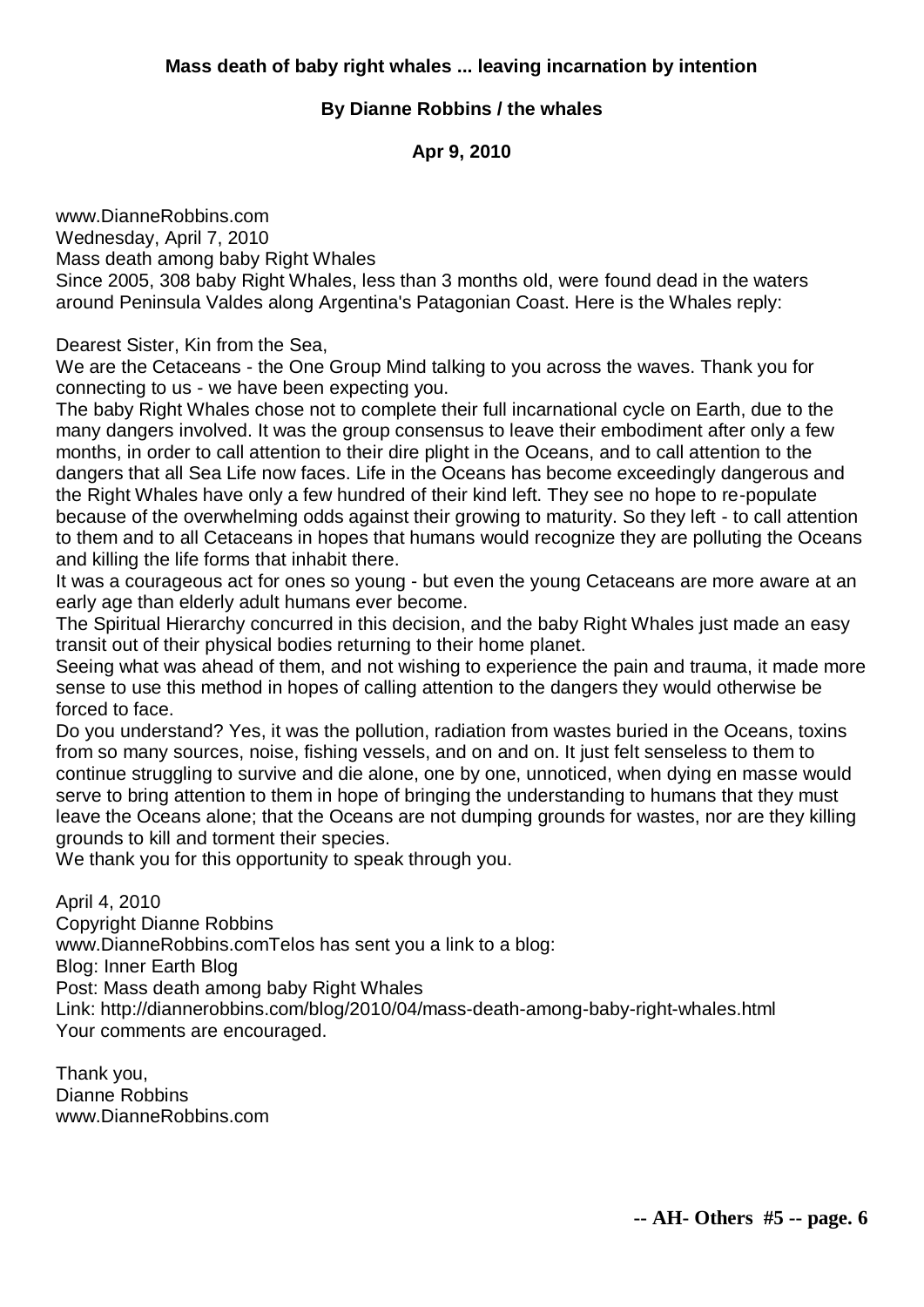## **By Folkert / Gaia**

**Apr 14, 2010**

English translation: Anja Shakira

Folkert: Dear Mother Gaia, I am Folkert and I am listening to your words.

Mother Gaia: My dear human child. I am in your thoughts, so that you can hear my words. We have known each other now for quite a while due to our mental contact. Today for the first time, you are writing down my words directly. I am pleased about your development. I know that in the future, we will communicate almost exclusively through this way that you call telepathy. It is the easiest and less difficult task to do that. And, as you yourself have tried out, others will follow you on your path. Until now, they don't have or haven't had the conviction to choose and to walk this path.

As you've just heard from Esu, I'm on my way into the offensive. Until this moment, you haven't known this new way of acting in this form, as its extent exceeds the comprehensive faculty of you, the inhabitants of my surface. This process, however, serves also for opening the eyes of those many people that until now have had a quite skeptic - if not refusing attitude towards spirituality and the existence of the Creator. From now on, we, that is to say the human beings that are conscious of my actual state of being, and I myself together with the hosts of heaven, will need very much courage and confidence in order to go this path that many times is bumpy and dangerous. At the same time, we want to offer help for those that are overchallenged.

You can help me if you send your light to me and if you take away my terrible pain. I will do my very best to protect as many souls as possible of those inhabiting my surface. I cannot avoid, however, that there will also be many victims. This is a natural and God-chosen process taking place.

If you are strong and in a centered way fulfill your tasks that you've received during the last weeks, nothing will happen to you. This I assure you due to my knowledge gifted to me by our common father. Stay strong and in love. Your mother Gaia. Folkert: Thank you, dear mother. May we have come through this process soon. Namaste Folkert

Mutter Gaia über die Entwicklung

durch Folkert 7. April 2010

Ich: Liebe Mutter Gaia, ich bin Folkert und höre deine Worte.

Mutter Gaia: Mein liebes Menschenkind. Ich bin in deinen Gedanken bei dir, damit du meine Worte hörst. Wir kennen uns jetz bereits eine gewisse Zeit aus unserem mentalen Kontakt. Heute ist es das erste Mal, dass du meine Worte direkt aufschreibst. Ich freue mich über deine Entwicklung. Mir ist bekannt, dass wir in der Zukunft über diesen Weg, den ihr Telepathie nennt, fast ausschließlich miteinander kommunizieren werden. Es ist die einfachste und leichteste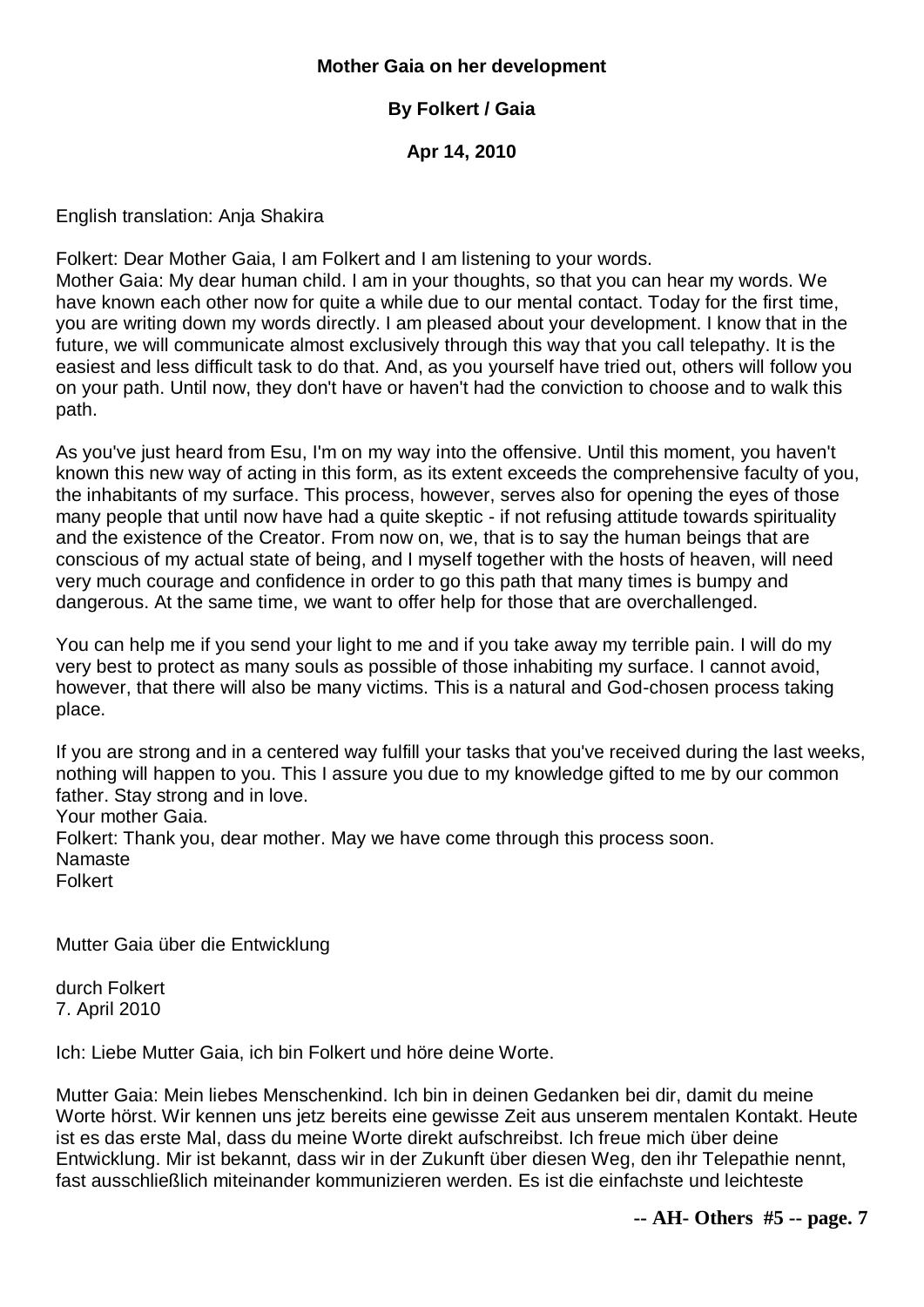Aufgabe, dieses zu tun. Denn, wie du es selbst ausprobiert hast, werden dir andere auf deinem Weg folgen. Sie haben oder hatten bisher nicht die Überzeugung, diesen Weg zu wählen und zu gehen.

Wie du soeben von Esu vernommen hast, bin ich auf dem Weg in die Offensive. Dieses neue Verhalten in dieser Form ist euch bisher noch nicht bekannt, denn sein Ausmaß überschreitet das Fassungsvermögen von euch Bewohnern auf meiner Oberfläche. Jedoch dient auch dieser Prozess dazu, dass viele Menschen, die bisher der Spiritualität und der Existenz des Schöpfers gegenüber eher skeptisch waren, um nicht zu sagen, ablehnend, die Augen zu öffnen.

Wir, soll heißen, die Menschen, denen die derzeitige Situation meines Zustandes bewusst ist, und ich, gemeinsam mit den Herrscharen des Himmels werden ab jetzt sehr viel Mut und Zuversich benötigen, um den oft holprigen und gefährlichen Weg zu gehen und gleichzeitig denen Hilfe anbieten, die überfordert sind.

Mir könnt ihr helfen, wenn ihr mir euer Licht zusendet und mir meine entsetzlichen Schmerzen nehmt. Ich werde mir Mühe geben, möglichst viele Seelen, die meine Oberfläche bewohnen, zu schützen. Jedoch kann ich nicht vermeiden, dass es auch viele Opfer geben wird. Das ist ein natürlicher und gottgewollter Prozess, der abläuft.

Wenn ihr stark seid und zentriert euren Aufgaben nachgeht, die ihr in den letzten Wochen erhalten habt, wird euch auch nichts geschehen. Das versichere ich euch durch mein Wissen, das mir unser gemeinsamer Vater geschenkt hat. Bleibt stark und in Liebe.

Eure Mutter Gaja.

Ich: Danke, liebe Mutter. Mögen wir bald diesen Prozess überstanden haben.

Namaste

Folkert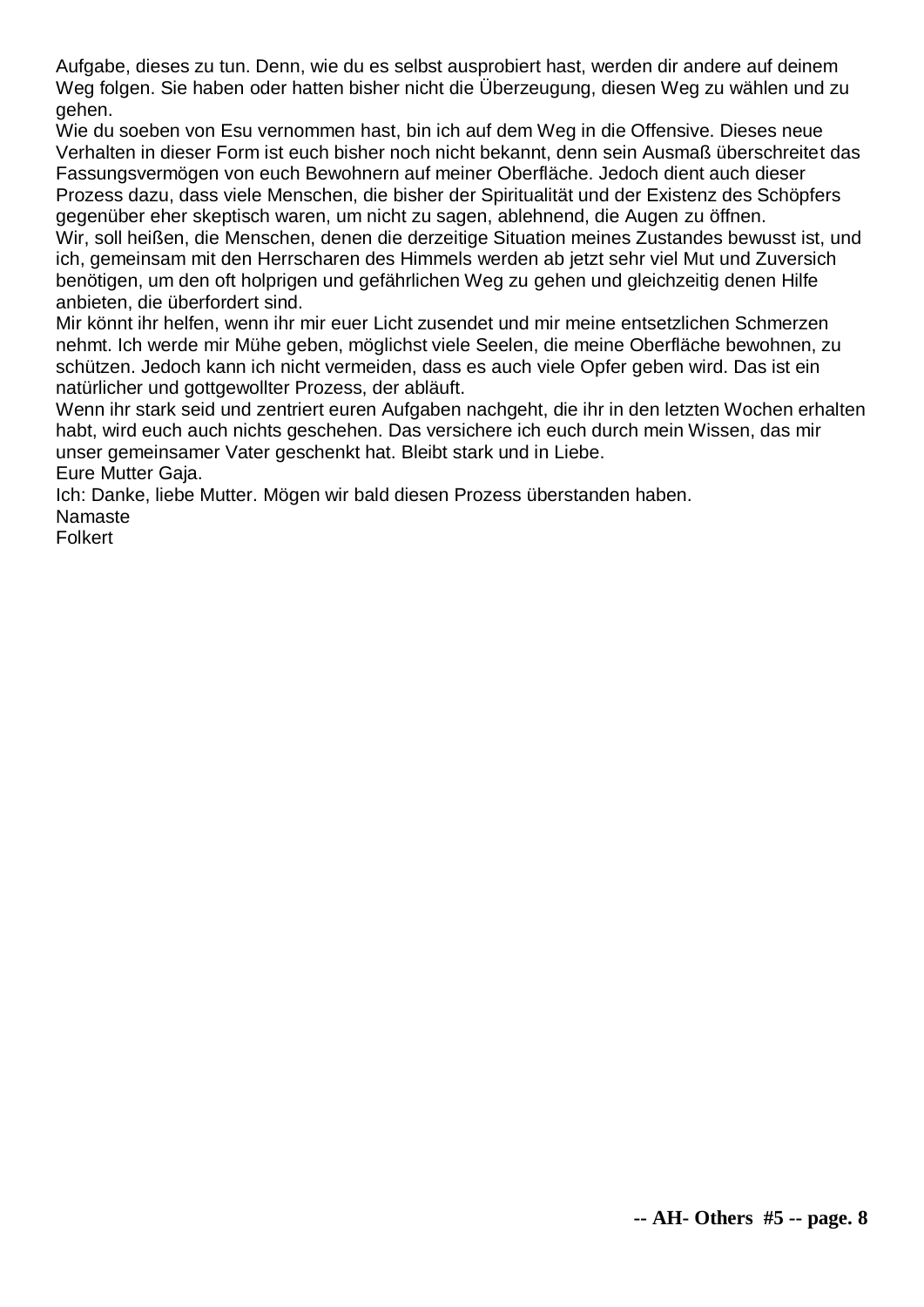#### **We will appear in your skies**

#### **By Esu / Folkert**

**Apr 14, 2010**

English: Anja Shakira

Folkert: Dear Esu, you told me to receive a new, a bit more difficult message. It shouldn't be published immediately, as firstly, it was an experiment that you wanted to carry out with me. I'm not sure if it's going to be you or someone else. I'm ready to take notes. Whom do I have contact with?

Esu: It's Esu speaking to you, dear son. Today, we come to you in order to try an experiment together with you. We ask you to take down the following text:

We, the Galactic Federation of Light are on our way to you. In the foreseeable future, we will show ourselves in your skies. Everywhere on earth, you will recognize our ships that shall become visible for you now, as it is high time to convey to you that in case of difficult earth changes, we will be at your side and that we will safe you from certain death by rescuing you, if it is necessary.

**Make sure to be in the public, if you are in these regions, in order to be taken by our energies. Especially for this, we've developed a special beam serving for being used like a stairway, with the difference that you don't need to climb it up, it is sufficient to just go into the beam. Please don't be fearful. You won't be harmed and as soon as you will have gone into the beam, you will have very comfortable and pleasant feelings.**

Now to the earth quake in Sumatra. As you know, six years ago, a heavy earth quake took place there, due to which more than 200,000 human lives were taken at the Indian Ocean. That quake had been caused by human activities. The quake today, however, has a natural cause and in certain aspects, it is also a geological answer to the one that happened six years ago. Be ready to expect further, much more intensive quakes especially in this region.

**To address the situation in the United States of America, all of you have certainly noticed that, as far as you know, it is the first time that there are as many after-quakes. Also here, you can detect a process of development still going on. In the next hours and days, we expect further convulsions of considerable amount and intensity.**

It is at these places that our ships will show special presence in order to give you the feeling of being safe. **Therefore, once more my urgent call to you: If you are at these dangerous places, in case of danger, look up into the sky and ask for rescue which you will then be granted.**

End of the message.

I AM Esu

Folkert: Thank you, Esu, for the transmission.

Addendum:

Folkert: Have I passed the experiment successfully in your sense, Esu?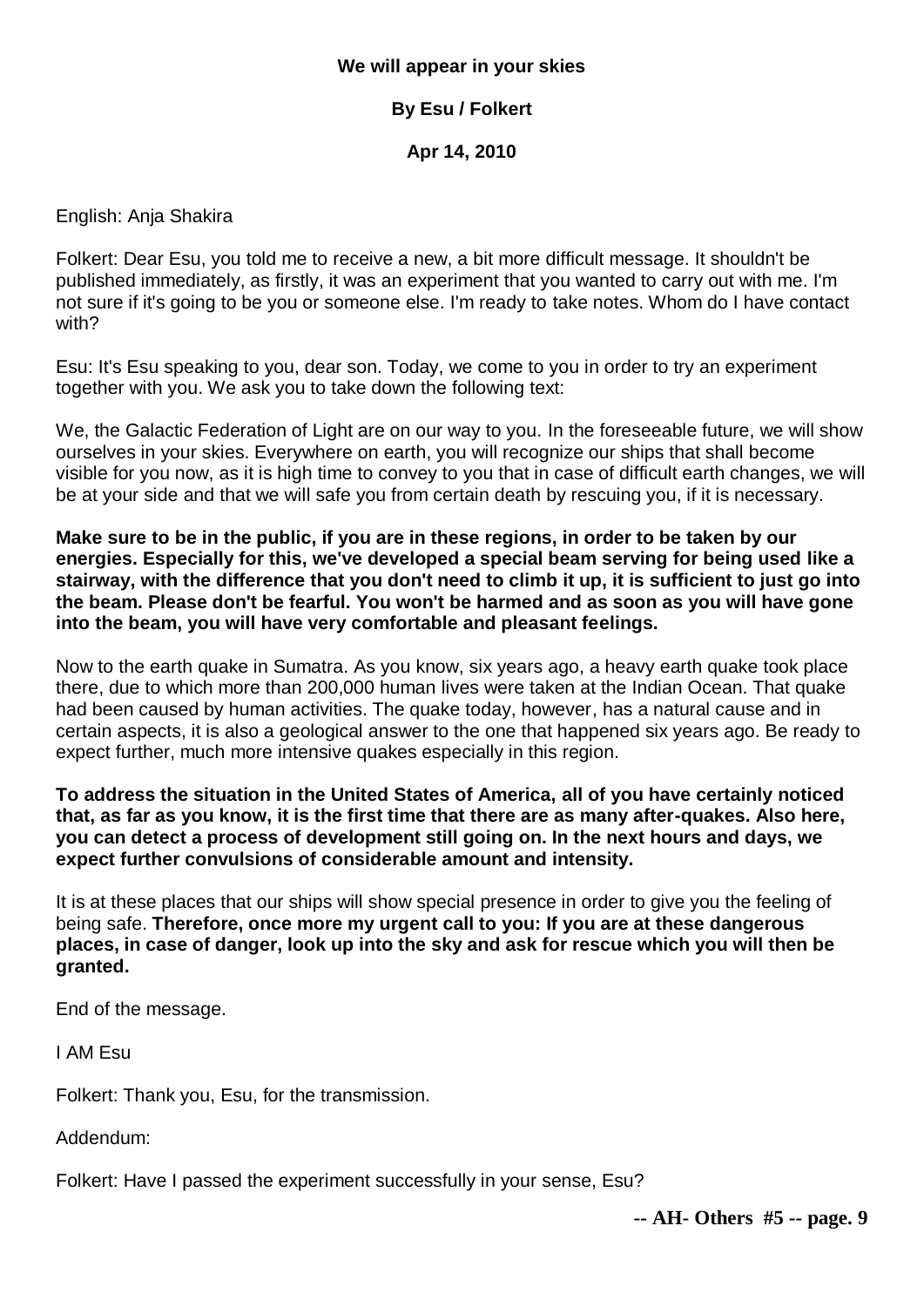Esu: We are extraordinarily delighted and thankful for your development and we are pleased to welcome you in the circle of those receiving and passing on important information this way...

…………………………………….

Esu: Wir werden an euren Himmeln erscheinen

Esu durch Folkert 7. April 2010

Ich: Lieber Esu, du sagtest mir, ich sollte eine neu, etwas schwierigere Botschaft empfangen. Sie sollte nicht gleich veröffentlicht werden, denn sie sei zunächst ein Experiment, das ihr mit mir vollziehen wolltet. Mir ist nicht klar, ob du es sein wirst oder jemand anderer. Ich bin bereit, zu notieren. Mit wem habe ich Kontakt?

Esu: Hier ist Esu, der mit dir spricht, mein Sohn. Wir kommen heute zu dir, um mit dir zusammen ein Experiment zu wagen. Wir bitten dich, folgenden Text zu notieren:

Wir, die Galaktische Föderation des Lichts sind auf dem Weg zu euch. In absehbarer Zeit werden wir uns an euren Himmeln zeigen. Ihr werdet überall auf der Erde unsere Schiffe erkennen, die jetzt für euch sichtbar werden sollen, denn es ist hohe Zeit, euch zu vermitteln, dass wir im Fall von schwierigen Erdveränderungen an eurer Seite stehen und euch gegebenfalls durch eure Rettung vor dem sicheren Tod bewahren.

**Achtet darauf, dass ihr euch, wenn ihr euch in diesen Gebieten aufhaltet, in die Öffentlichkeit begebt, um dann durch unsere Energien aufgenommen zu werden. Wir haben hierfür einen besonderen Strahl entwickelt, der euch dazu dient, ihn wie eine Treppe zu nutzen, nur dass ihr sie nicht besteigen müßt, sondern einfach nur den Strahl betreten braucht. Habt bitte keine Angst. Es wird euch kein Leid geschehen und ihr werdet sofort, wenn ihr diesen Strahl betreten habt, ein sehr angenehmes und wohltuhendes Gefühl haben.** 

Jetzt zu dem Erdbeben in Sumatra. Wie ihr wisst, hat es dort vor 6 Jahren ein schweres Beben gegeben, in dessen Folge am Indischen Ozeanl über 200.000 Menschenleben genommen wurden. Dieses Beben damals war durch Menschenhand verursacht. Das heutige Beben jedoch ist naturbedingt und in gewisser Weise auch eine geologische Antwort des Bebens von vor 6 Jahren. Seid bereit, gerade in diesem Bereich mit weiteren, noch sehr viel schlimmeren Beben zu rechen.

**Um auf die Situation in Amerika sprechen zu kommen, habt ihr sicherlich alle bemerkt, dass es bisher nach eurem Erkenntnisstand noch nie so viele Nachbeben gegeben hat. Auch hierin könnt ihr einen Entwicklungsprozess erkennen, der sich hier fortsetzt. Wir erwarten in den nächsten Stunden und Tagen weitere Stöße in nicht geringem Umfang und Größe. Genau an diesen Orten der Erde werden unsere Schiffe besondere Präsenz zeigen, um euch das Gefühl zu geben, dass ihr gesichert seid.**

Deshalb noch einmal meinen dringenden Apell an euch. Solltet ihr euch an diesen gefährlichen Plätzen aufhalten, schaut bei Gefahr in eure Himmel und bittet dann um Rettung, die euch dann zuteil wird.

Ende der Botschaft ICH BIN Esu Ich: Danke, Esu für die Durchgabe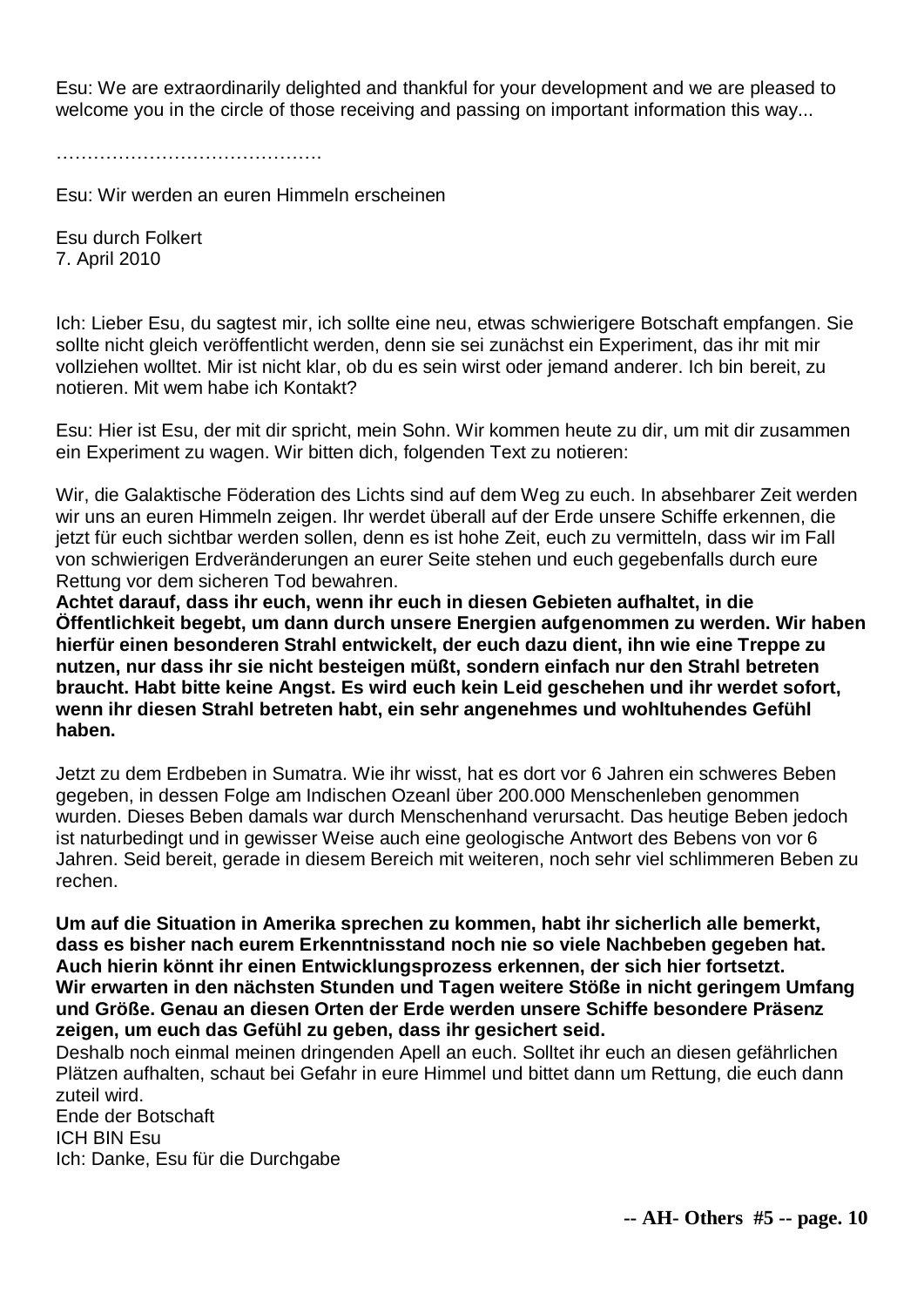Nachtrag:

Ich: Habe ich dieses Experiment in eurem Sinne erfolgreich durchschritten, Esu?

Esu: Lieber Sohn, wir sind über deine Entwicklung außerordentlich begeistert und dankbar und freuen uns, dich in dem Kreis aufnehmen zu können, der auf diesem Wege wichtige Informationen von uns empfängt und sie weiter gibt.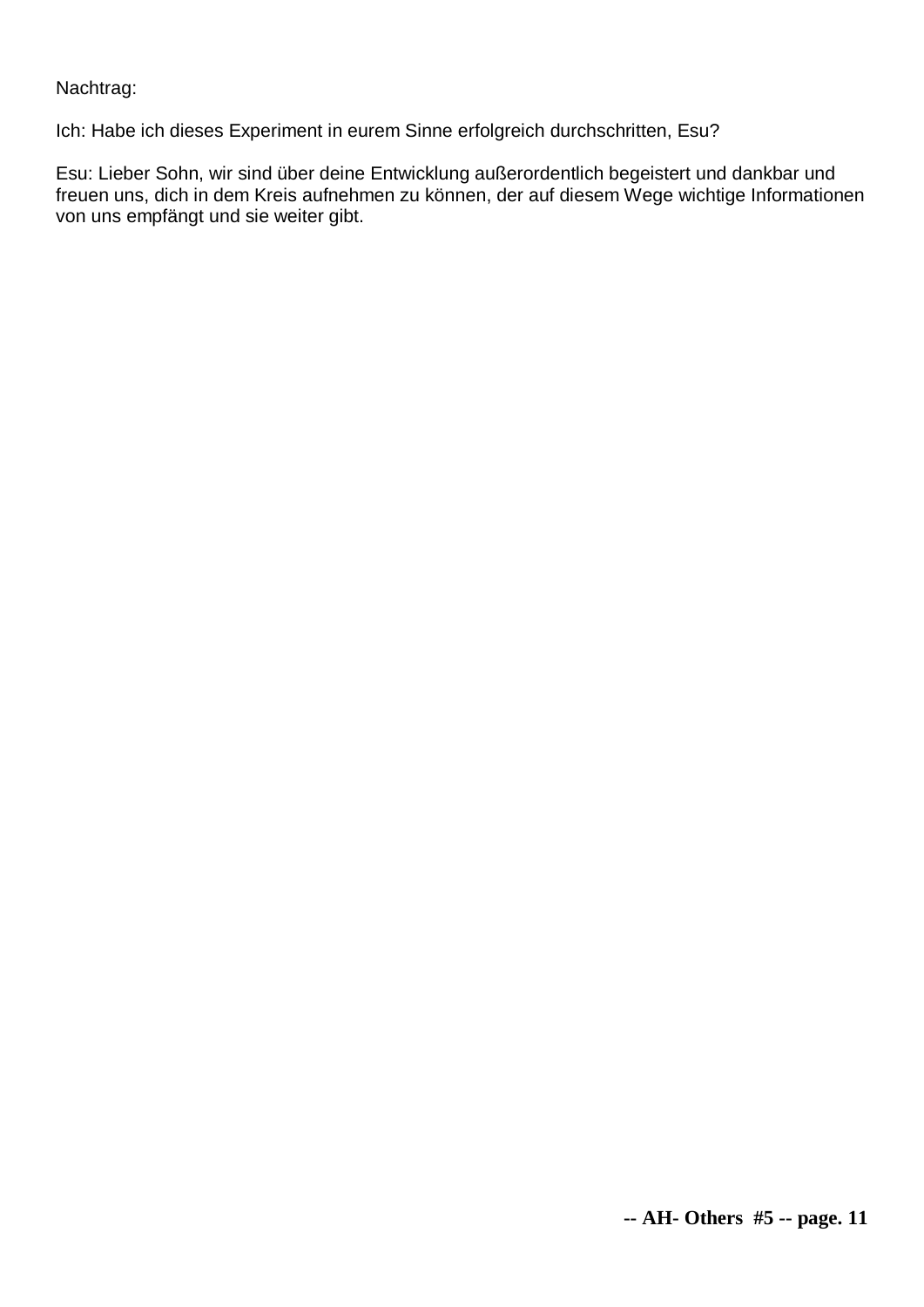# **By Esu / Folkert**

**Apr 14, 2010**

#### English: Anja Shakira

Folkert: Dear Esu, you asked me to take down another message from you. I'm ready for the transcription.

Esu: My dear son, here's your brother Esu. We have come together and discuss the actual situation on your planet. CM and Lady Nada are with me and we'd like to tell you that things will change considerably in the times to come.

We all in this circle agree on the fact that the whole process of changing your planet is proceeding a bit too slowly. By influencing the energies that affect you and your planet, we have got a certain "control device" to speed up the process or to slow it down, depending on the development of the situation that keeps changing every minute.

In the last days, you've received several messages on patience that are also connected with the development of things. Patience and deeds are actions with equal rights inherent in every living being. Christ Michael has just decided to support this process a bit by increasing the energy input from level five to level eight on a scale from zero to ten, to say it in "human" words and to make it easier to understand.

**As a consequence, in the following days we will have clearly stronger energy streams that can finally lead to the manifestation of changes that can be realized. This will result in the coming up of geological, technical and mental processes that are much stronger and more frequent.**

Christ Michael will stay attentive in order to react in seconds in case of non-intended peaks arising. Stay centered and don't worry, as everything evolves in the sense of the Divine Decree. Stay connected with me through your hearts and hold up the light of your torch so that everyone can see: you are our selected light houses.

End of message.

I AM Esu.

Folkert: Thank you for the message, Esu.

Esu: Von Stufe 5 auf Sufe 8

Esu durch Folkert

10. April 2010

Ich: Lieber Esu, du batest mich, eine weitere Botschaft von dir zu notieren. Ich bin bereit für die Niederschrift.

Esu: Mein lieber Sohn, hier ist dein Bruder Esu. Wir sind hier versammelt und besprechen die derzeitige Lage auf eurem Planeten. Bei mir ist CM und Nada und wir möchten dir gerne mitteilen, das sich die Dinge in der Folgezeit erheblich verändern werden.

Wir sind uns einig hier in diesem Kreise, dass der gesamte Vorgang der Veränderung eures Planeten etwas zu schleppend verläuft. Durch unsere Beeinflussung der Energien, die sich auf euch und euren Planeten auswirken, haben wir eine gewisse "Steuermöglichkeit", diesen Prozess entweder zu forcieren oder ihn zu verlangsamen, je nachdem, wie sich die Dinge minütlich verändern.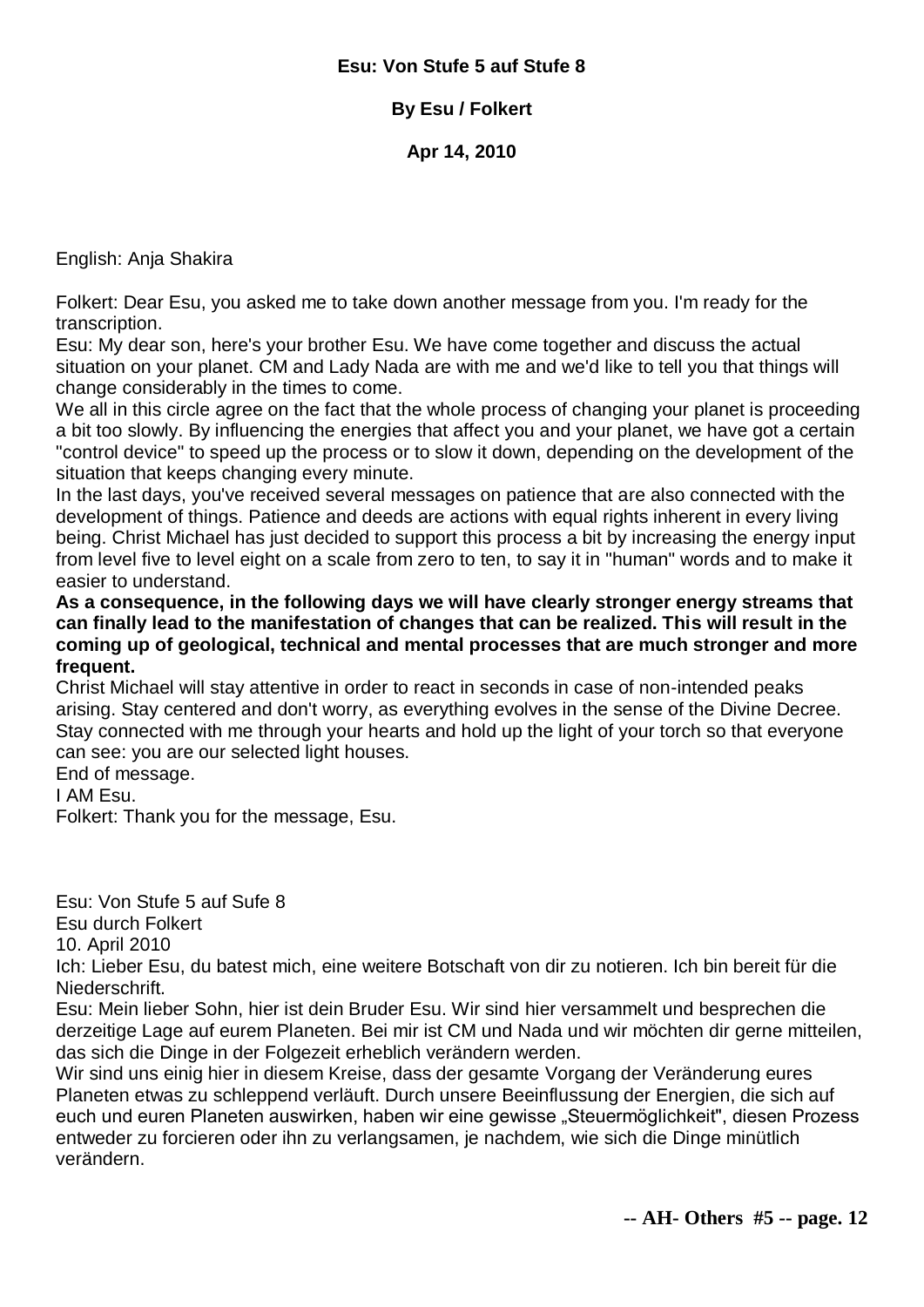Ihr habt in den letzten Tagen mehrere Botschaften über die Geduld erhalten, die auch im Zusammenhang mit der Entwicklung der Dinge stehen. Sowohl Geduld, wie auch Handlung sind gleichberechtigte Aktionen, die in jedem lebenden Wesen inne wohnen. Christ Michael hat jetzt entschieden, diesen Prozess ein wenig zu unterstützen, in der Form, dass er die Energiezufuhr auf der Skala von eins bis zehn von Stufe 5 auf 8 erhöht hat, um es ein wenig "menschlich" und nachvollziehbarer auszudrücken.

**In Folge dessen werden wir in den nächsten Tagen deutlich stärkere Energieströmungen erleben, die dazu führen können, dass sich nun wirklich erkennbare Veränderungen manifestieren werden. Diese drücken sich dann auch insofern aus, dass erheblich stärkere und häufigere geologische, technische und mentale Vorgänge entstehen werden.**

Christ Michel wird darauf achten, sollten sich nicht gewollte Spitzen bilden, sekündlich darauf zu reagieren. Bleib zentriert und unbesorgt, denn es läuft alles im Sinne des Göttlichen Dekretes. Bleibt verbunden mit mir über eure Herzen und haltet das Licht eurer Fackel in die Höhe, damit jeder erkennt, ihr seid unsere Leuchttürme, die auserwählt wurden. Botschaft beendet.

ICH BIN Esu

Ich: Danke, Esu, für die Nachricht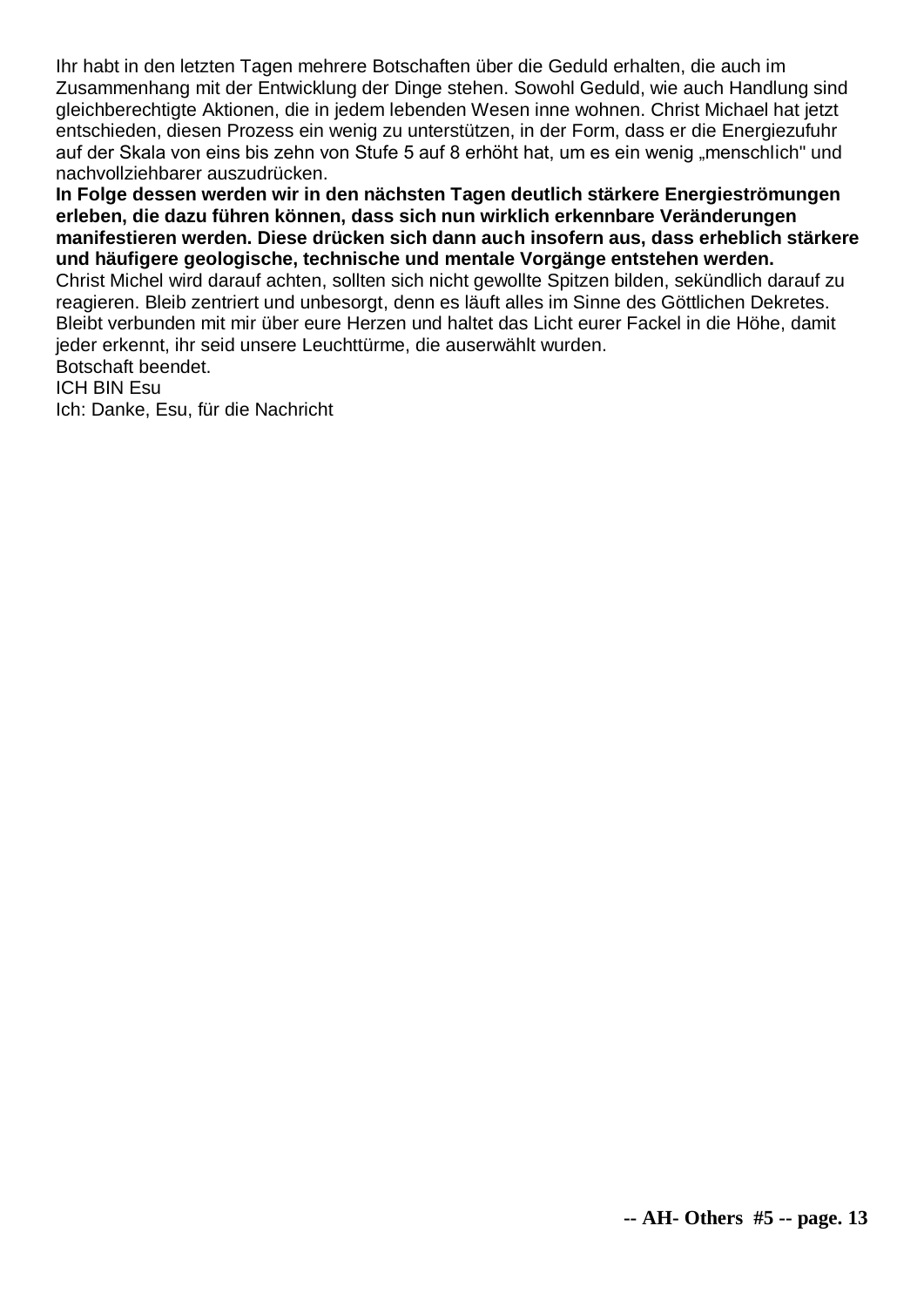# **By Folkert / Gaia**

# **Apr 14, 2010**

English: Anja Shakira

**Folkert:** Dear Mother, you have called me. I'm here and I'm listening.

**Mother Earth:** I have nudged you, dear Folkert, so that you take down my message. The following things have developed: As you can see, the magnetosphere has calmed down a bit. This doesn't mean that I have come to rest. Absolutely not.

Due to the processes of the past days, the turbulence inside of me has even increased. Through Esu, you've heard that the Galactic Federation continues staying by my side and that soon, they want to increase the energy input.

I await this most intensively, as it will help me to make my process of development a bit easier. This, however, will lead to the fact that my geophysical structures will change drastically. This means that you on my surface will have to face partly chaotic conditions that in fact can become really dangerous for the people.

But nevertheless have faith in your divine protectors that will help you in case of mortal danger. Unfortunately, I cannot tell you any exact localities, where these changes will take place. It is imaginable that they will take place in the region of California or at the pacific coast of South America.

It could also be in front of the Japanese coast or in the waters around Indonesia. Now, again, my urgent request to you: Stay away from these trouble areas or leave them, if you live there. This is also about living and surviving.

Thank you, dear Folkert, for taking down my words.

See you soon.

I am Mother Earth.

**Folkert:** Thank you for the message, Mother Earth.

Mutter Erde: Innere Turbulenzen sind gewachsen durch Folkert 10. April 2010

Ich: Liebe Mutter, du hast mich gerufen. Ich bin hier und höre.

Mutter Erde: Ich habe dich angepiekst, lieber Folkert, damit du meine Nachricht aufnimmst. Folgende Dinge haben sich entwickelt. Die Magnosphere hat sich, wie ihr erkennen könnt, etwas beruhigt. Das bedeutet nicht, das ich zur Ruhe gekommen bin. Weiss Gott nicht. In mir sind die Turbulenzen eher größer geworden durch die Vorgänge der vergangenen Tage. Du hast durch Esu vernommen, dass die Galaktische Föderation weiterhin an meiner Seite steht und in Kürze den Energieschub vergrößern will. Ich warte innigst darauf, weil er mir helfen wird, meinen Entwicklungsprozess etwas leichter zu gestalten. Jedoch führt das dazu, dass sich meine geophysikalischen Strukturen erheblich verändern werden. Das bedeutet, ihr auf meiner Oberfläche müsst mit zum Teil chaotischen Zuständen rechnen, die in einigen Gebieten durchaus sehr gefährlich für die Menschen werden können. Habt jedoch Vertrauen in eure göttlichen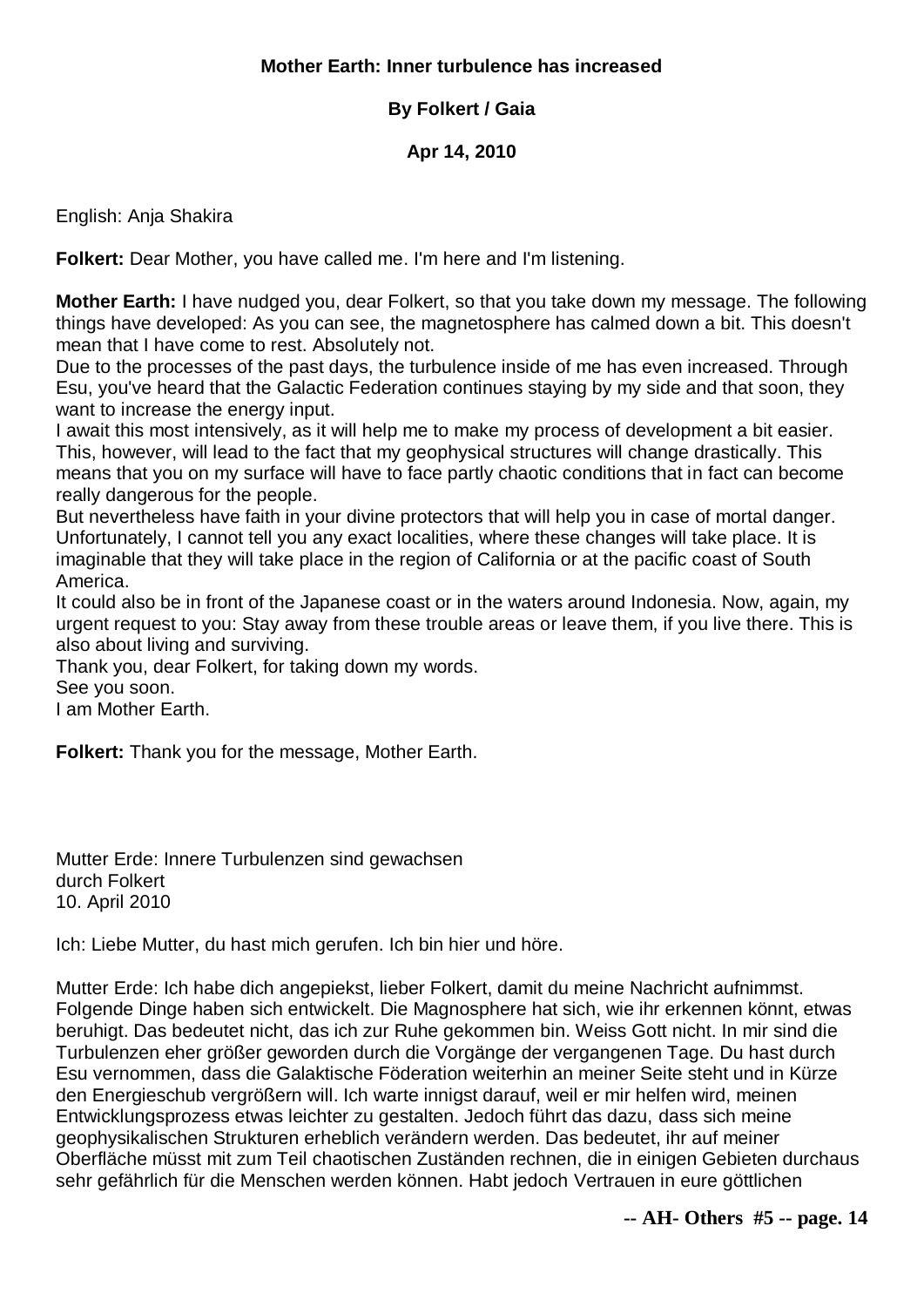Beschützer, die euch, sollte Lebensgefahr bestehen, helfen werden. Leider kann ich euch keine genauen Örtlichkeiten nennen, wo diese Veränderungen ihren Verlauf nehmen. Es ist durchaus denkbar, dass sie im Bereich von Kalifornien oder an der pazifischen Küste von Südamerika eintreten. Es könnte auch vor der japanischen Küste oder in den Gewässern um Indonesien stattfinden. Nun, nochmal von mir die dringende Bitte an euch, haltet euch fern von diesen Krisengebieten oder verlasst sie, wenn ihr dort wohnt. Es geht auch um Leben und Überleben. Danke an dir, lieber Folkert, dass du meine Worte aufgeschrieben hast. Bis bald.

Ich bin Mutter Erde

Ich: Danke für die Botschaft, Mutter Erde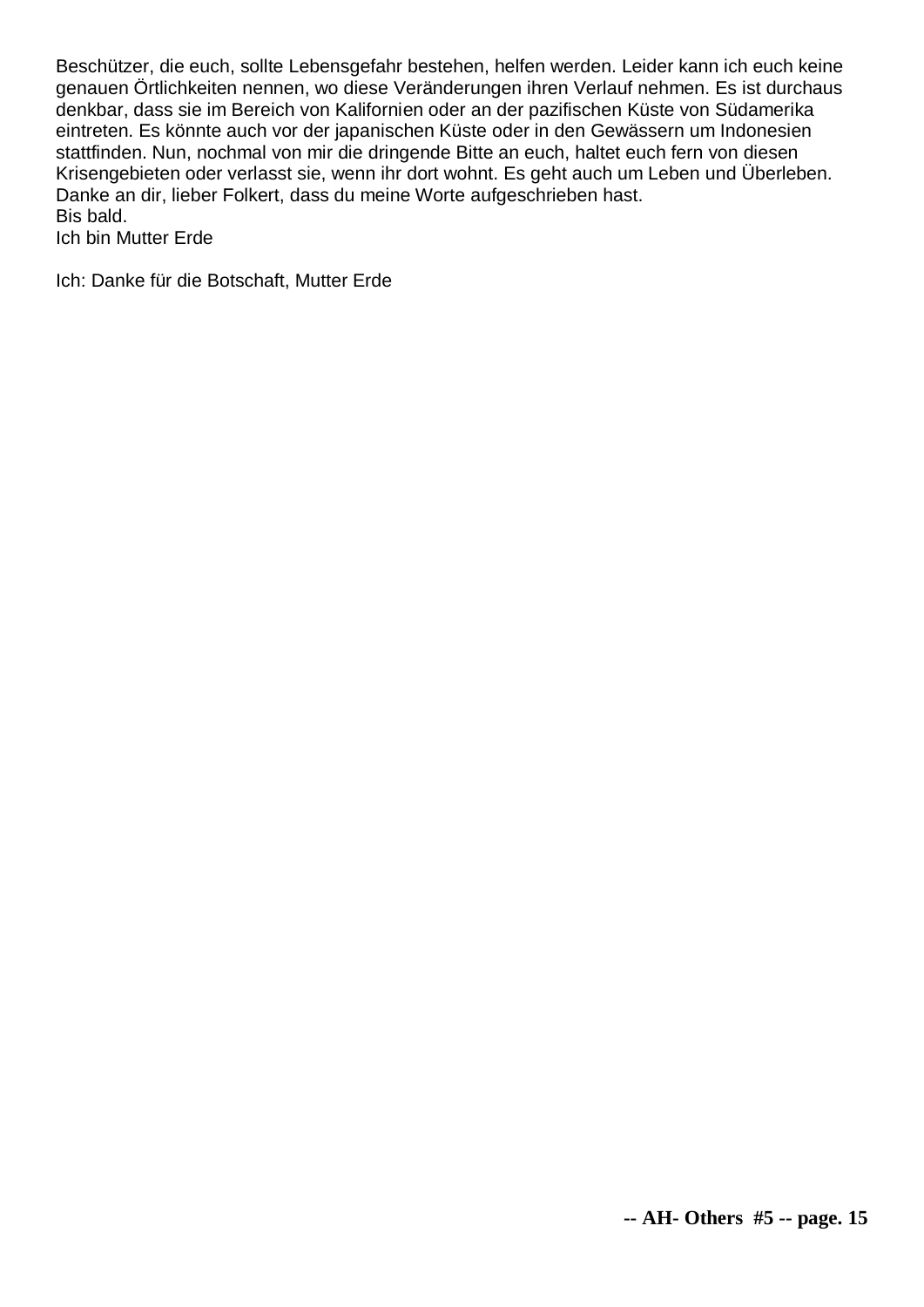#### **By Joanne L**

**Apr 16, 2010**

Hi Hazel... thank you for this vibrant and powerful message.

I wish to add a poem I channeled yesterday, I hope this ok to post here but I have been aware that much of your recent channeling from CM has been very much in tandem with my writings and urges elsewhere, I was pushed to get this out and I have been resisting (a little shy)... and I feel that CM is on a roll. (Candace: in response to Truth, The Bringer of Life by Hazel and CM)

**The Plans of Man** 14/04/2010 Grandiose the plans of Man As Earth was given unto his hand The higher minds devised a scheme Of chains, to lock his brethren in Keepers of the truth they hid All true knowledge of Spirit Refusing access to their game Exclusive to the blue blood name And stolen were the hearts of men A God outside, whilst in their pen 'look to us for your salvation you must bow to our creation' And so religion came to pass Written words control the mass To separate the Child of God And break the cord of Divine Love They aimed with arrows laced with fear Dividing nations in wars of tears And so they weaved a wicked basket Bound with lies and darkest magic Draining life force from their prey Wielding powers in twisted ways In a trance the people bowed The bond with God had lost its ground Then the plan of man it grew A New World Order for their brood A system locked in in corporate gain To steal the life from sovereign No-one knew it was a crime Your father signed on the dotted line Your name in caps- a corporate fiction A slave of commercial jurisdiction This is not your Natural Law This is not your Birthright Pure Your Soul Divine we will set free To know again reality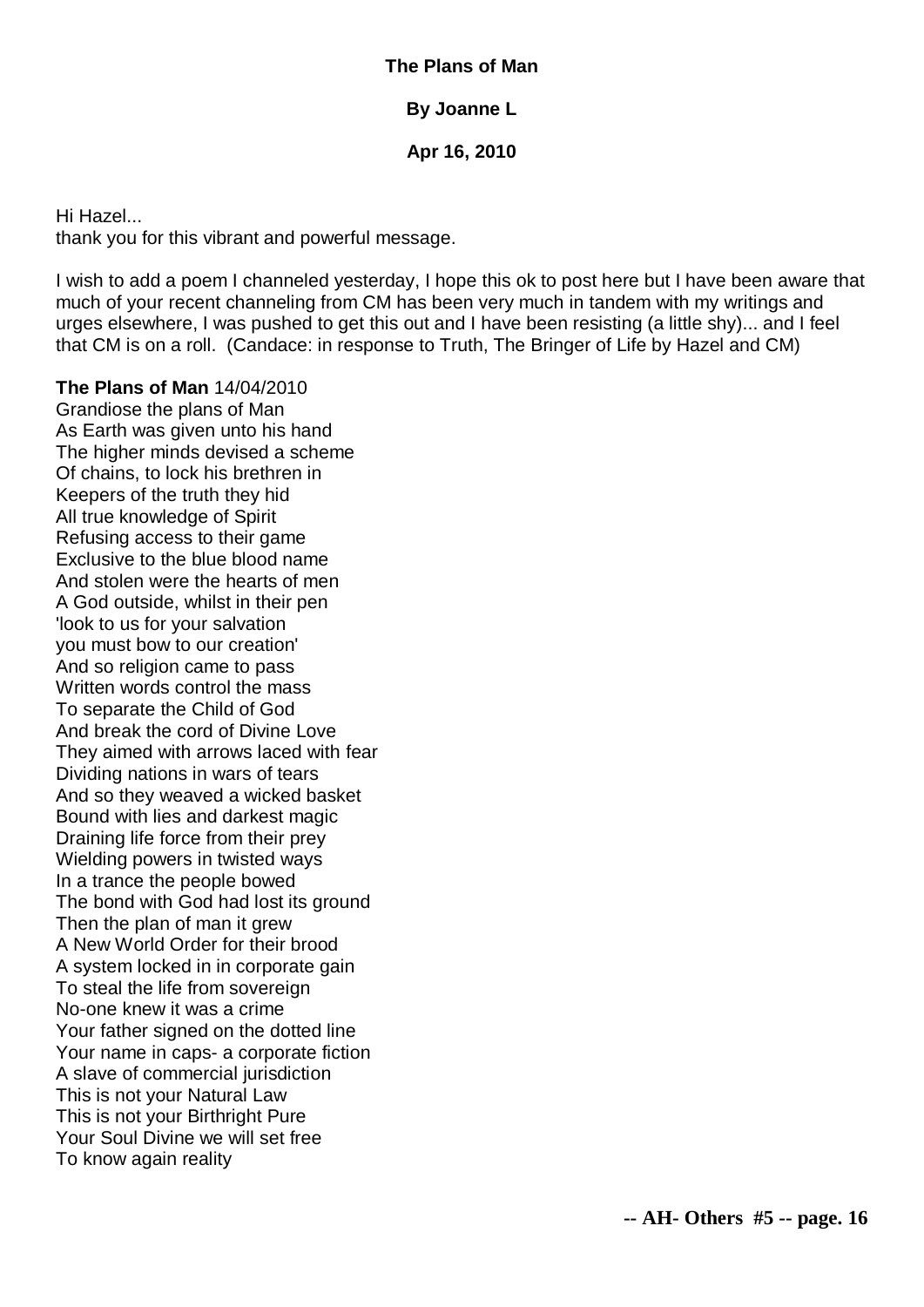Unlock those chains you knelt to take Release the knowledge of your fate And as the Earth, she shudder and shake Elitist bonds will tear and break Remove the shroud that was your sorrow As God Within blaze forth tomorrow And ignorance shall reign no more By Divine Decree, to restore Common Law

Joanne L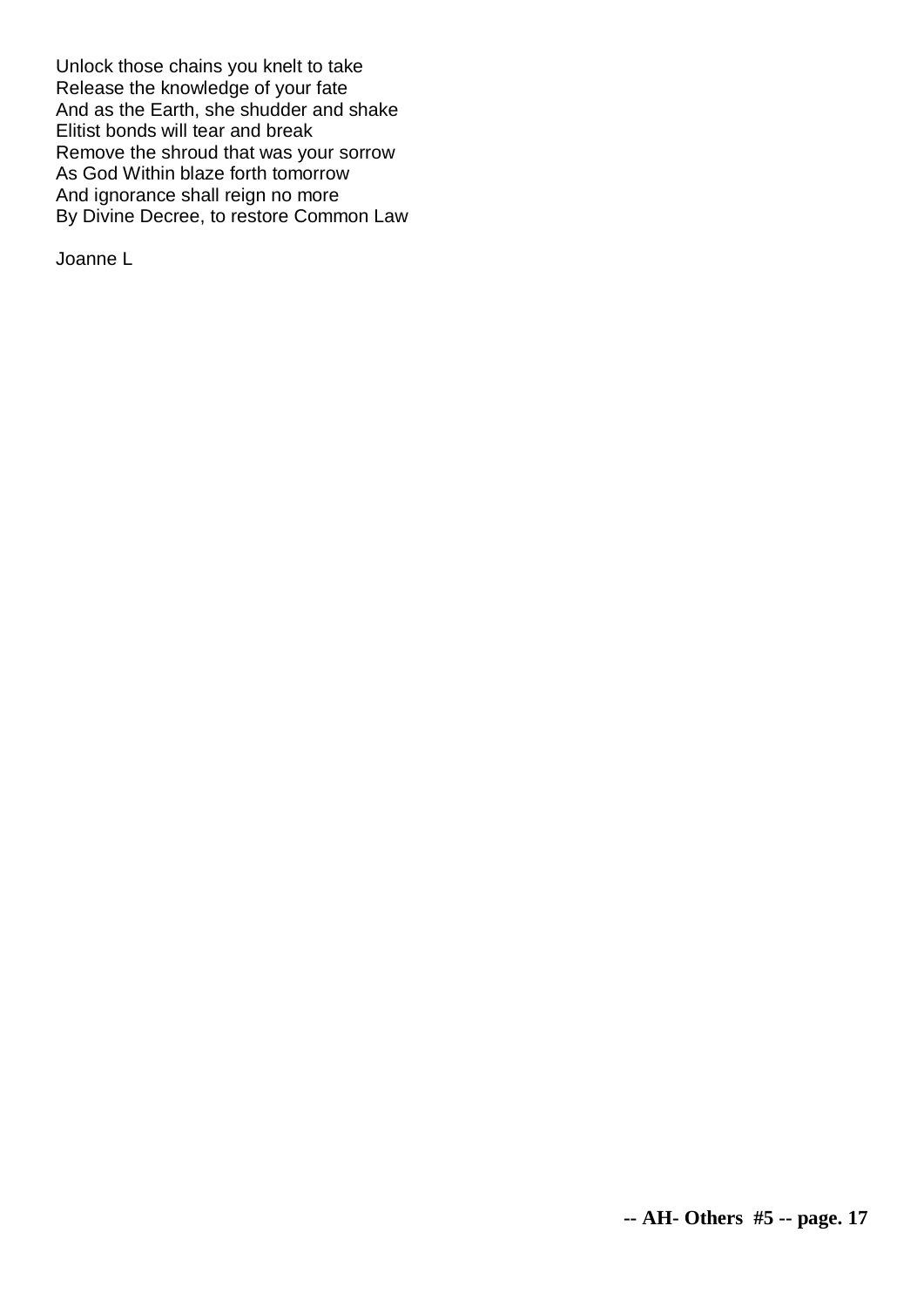#### **Esu comments loss through suicide**

#### **By Anja Shakira / Esu**

#### **Apr 16, 2010**

I received this message yesterday in the evening, shortly after having been asked for help by a dear friend of mine. I hope that it can be of help for others that have lost their kids through suicide, a penomenon that will probably appear more frequently due to the quality of these times...

I AM THAT I AM Anja Shakira

14.04.2010 18.30

Anja Shakira: Dear Spiritual Hierarchy of Light, I ask for a message for a mother that lost her son through suicide.

Esu: Beloved child, we welcome your willingness to be at proposal for the Spiritual Realms and to receive messages. We would love to help you convey comfort and bring enlightenment where it is necessary.

Anja Shakira: Whom do I have contact with?

Esu: It's Esu, my child!

Anja Shakira: Esu, I greet you from deep within my heart and I'm proud that you are making contact with me.

Esu: I welcome you here in our heavenly spheres with which you are more and more connected and I congratulate you for your ability to hold the light better and better. But now I'd like to forward you the message you've requested for the lady:

Dear xxx, first of all, I want to assure you that I feel with you in your deep pain. For a mother, regardless if biological or by choice, it is always one of the most difficult moments to see the own child lying on the deathbed. This, however, is an experience that you could not prevent. You are not culpable at all. You gave everything to the child that it needed, you gave love to him and understanding, you made many sacrifices, as it was not always easy to act in the right way facing the fact that he wasn't your biological son.

Your soul, my dear one, is full of love and that is the reason why, in the first place, you were able to grow up your two kids this way. You gave them the feeling of security, of belonging, and notwithstanding your son took this path. It was his own choice and the soul will find its way into the light with our help. He will find his peace and you will also do so, if you are willing to surrender to the pain and to go through it completely. You must embrace it in order to be able to let it go afterwards.

This is a process that will pass more quickly the less you resist. We from the Realms of Light will support you in this, if you ask for our help. On earth, there is the law of free will and therefore, we are only allowed to interfere if you ask us to do so. You indeed have earned the right to ask for the salvation/ well-being of your son and you can help him into the light. Lead his soul mentally into the light and then, let him go. If you don't succeed right away at the first attempt, this is o.k. It will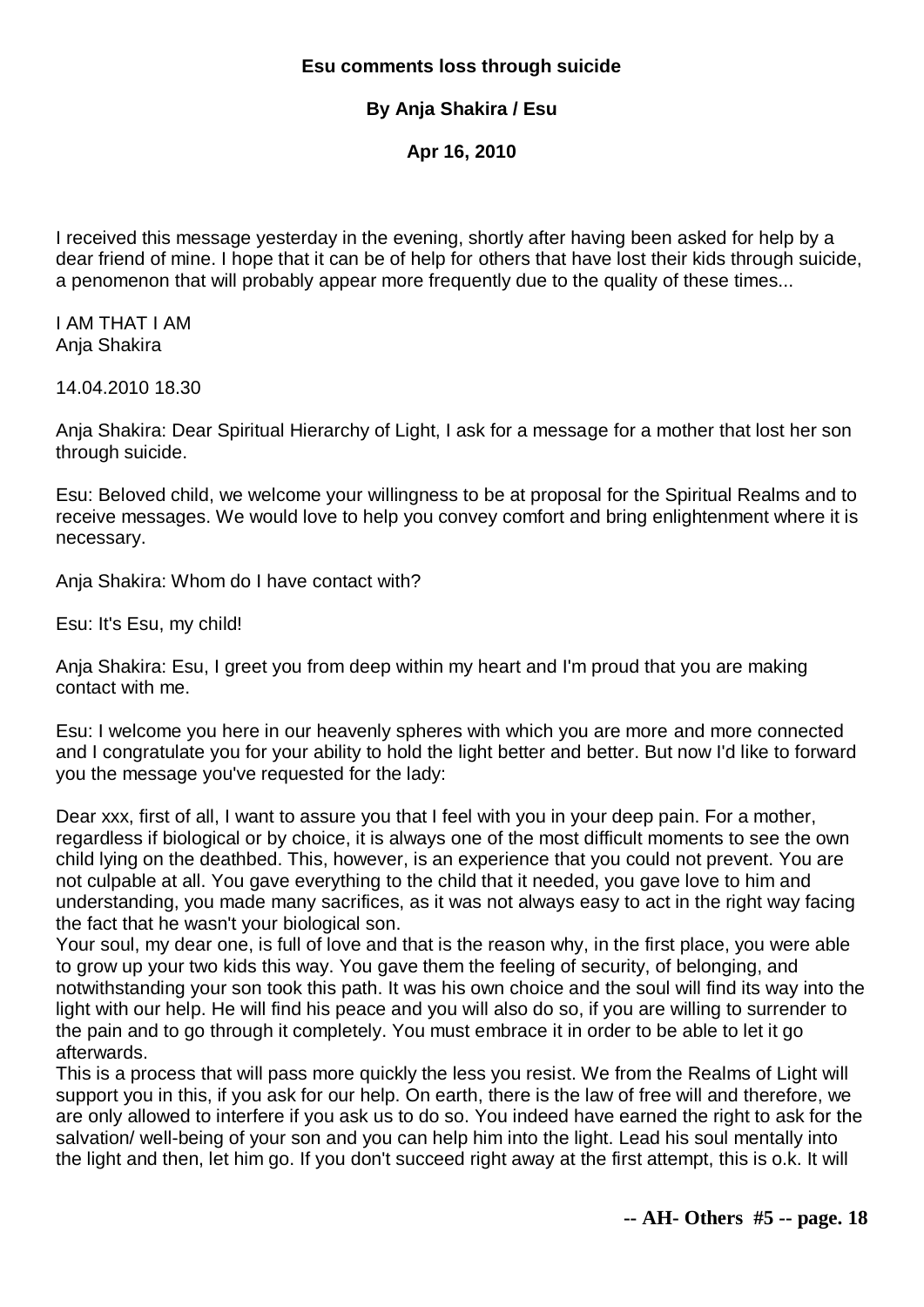be a gradual process and each time, there will be less pain. Lay all your love towards him into these moments.

Thank him for everything that you were allowed to live together and ask pardon for those moments in which not everything turned out as it was intended. It is also important to tell him that you forgive him everything that he, be it consciously or unconsciously, has done unto you during this lifetime, and also during those lives that you might have shared together before. Your souls are deeply interconnected and thus it is even more important to resolve everything that still exists regarding old resentments or ancient promises, vows etc. Only then, his soul, together with its whole percentage of light, will be able to return to its creator, where you will meet again one day. For now, be wrapped into the love of your father, the creator of this world and be assured, everything will turn out to be good. I also ask my daughter Anja Shakira for help, she will assist you in this process and she will provide you with a jug, filled with light and love, from which you can take any time in order to ease your pain.

Now, be greeted and I ask you to always stay connected with me in your hearts, for I am your brother Esu.

Anja Shakira: Thank you for this message, Esu. I will pass it on immediately after editing it. Is there something else you want to tell me?

Esu: Yes, my child. I am happy about your decision to be at proposal for messages and I advise you to always keep your vessel pure so that you are ready for bigger purposes awaiting you. Charlotte has mentioned it, probably other entities will contact you that want to talk through you in order to supply the German-speaking region. Naturally, also your translation work is highly estimated and urgently needed. We from the Spiritual Hierarchy greet you. End of message for today.

Anja Shakira: Thank you, Esu and I will stay ready.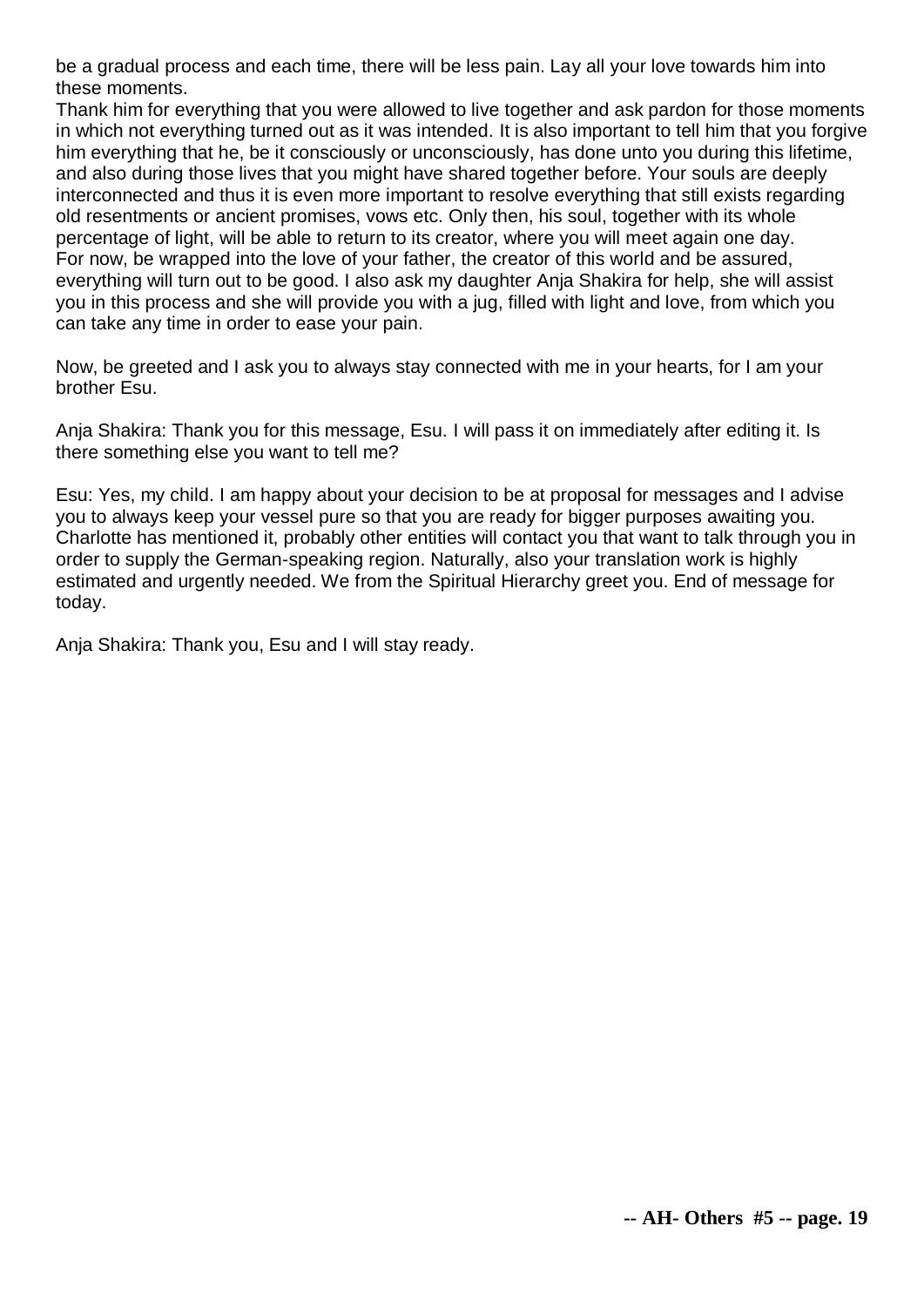# **LIVE KRYON CHANNELLING: "DNA Revealed"**

# **By Kryon: Lee Carroll**

# **May 14, 2010**

# **This live channelling was Given in Melbourne, Victoria, Australia Saturday, March 13, 2010**

## **As channelled by Lee Carroll for Kryon**

**The information below is free and available for you to print out, copy and distribute as you wish. The Copyright, however, prohibits sale in any form except by the publisher**

To help the reader, this channelling has been rechannelled [by Lee and Kryon] and added onto, to provide even clearer understanding. Often what happens live has implied energy within it, which carries a kind of communication that the printed page does not. So enjoy this enhanced message given from Melbourne, Australia.

Greetings, dear ones, I am Kryon of Magnetic Service. This is a family gathering; at least, that is the way I see it. It's a precious gathering, for if you really truly understood what was happening in this moment, I think you would be surprised. However, it seems so linear. A man sits on a stage, the music plays, and Spirit comes forth... and there is reverence, blessed energy, and respect. That's the way you see it.

What is really going on here is so much bigger, for this day there's an allotment, a permission that you have given for this energy to visit you from the other side of the veil. This doesn't happen without people in front of my partner. He cannot do this alone. He cannot speak out loud with the voice of Kryon unless you are here, and he never has. This should tell you that there are some attributes in the process that require a "give and take," and there are.

You see, from my perspective, the entourage comes in and waits for permission. It's not a man on a stage. It's not necessarily a presentation. It's a reunion. For in the chairs in front of me, and reading and hearing, are ones I have known for eternity. All of you are eternal in both directions. There is no beginning of you. Think of this! That should tell you the essence and the core of what is inside.

In this moment, in these times, in this brief thing you call channelling, there is energy given. It is information in English, but while it is given and while the energy is there, *the third language* is above you all. It visits every chair and asks the question, *"Do you remember?"* 

The Human Being is not built for total spiritual recall of who you are on the other side of the veil. If we offered empirical proof that this channelling was true, there would be no test at all. In addition, the crowd would be so much larger, you know? If there was proof, *everyone* would be here. No, instead it requires individuals to go inside and ask for discernment. *"Could it be that all that is being presented here is accurate and true? Could it be that it's exactly what Kryon says it is?"* This is the discernment we have spoken of often, which the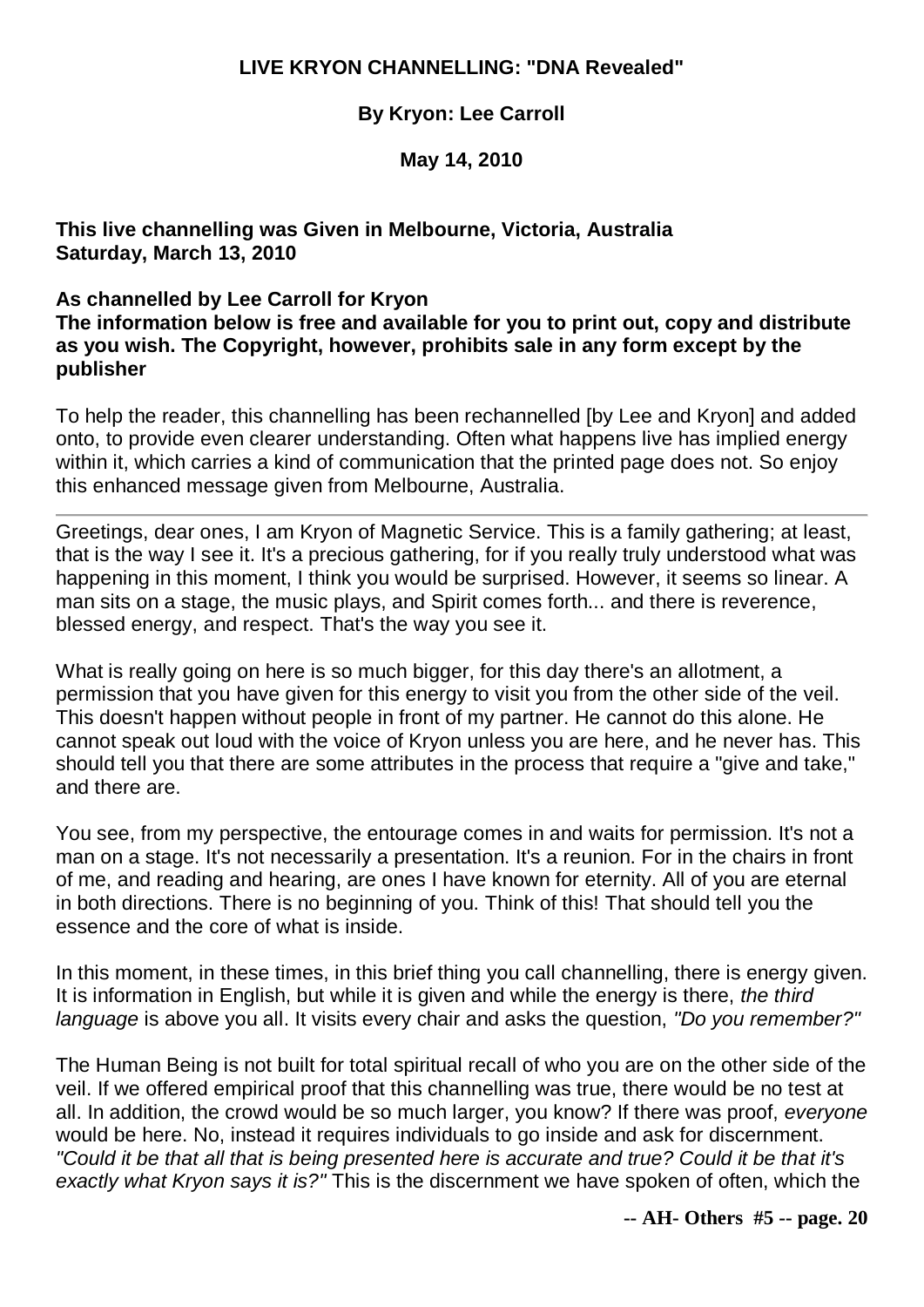Human Being has available.

So in these moments, there is, indeed, energy flowing from this crack in the veil that you have given permission to open. From that crack pours the energy of home. Just for a moment, with this third language, just for a moment, let it fill your heart. And if you're paying attention, it ought to fill you up with truth that you're more than you think.

All around this planet there is an awakening going on. It doesn't make a big noise, for there are no advertising campaigns or television shows that announce it. Slow, it is. Since 1987, it has been growing, and you feel it. Humanity is more aware of this shift now than ever before. Many around you are starting to accept what you in this room have accepted. Oh, they may not believe what you believe, but they are seeing who you are. They see a peaceful Human Being sitting among those who are in turmoil. They see the way that you handle life and others around you, how that makes a difference. There's a prophet inside each of you and we want to talk about that tonight. It may not seem like we're going to talk about a prophet inside when I tell you the subject, but there is. The subject is again DNA.

So we would like to explain some things, and continue the teaching of only a few weeks ago that we gave in the top part of Earth [northern hemisphere], which we now bring to the bottom [Australia]. But, of course, that's if you look at Earth in a linear, popular way. For who is to say what is up and down? Perhaps it's even left and right? [Kryon smile]

DNA Teaching Continues....

DNA - The very letters ring with the complexity and chemistry of high biological science. In actuality, there is a lot more to it even than science sees, for it is doubtful that science will ever see what I'm about to tell you. There are components of your DNA and attributes that are simply unseeable in 3D. I have told you in the past that what is missing at this moment in scientific endeavor, which would literally change everything, is an instrument that would measure an interdimensional field. Once that instrument or scenario is developed, and it will be, it is the closest thing you'll ever have to proof of all that we speak of. For the instant that instrument is turned upon the various things of the planet, including Human biology, there will be revelation in science, everywhere. Energy that is invisible will appear, or will at least show its shadow. It will then be real, where at the moment it is only conjecture.

Interdimensionality is here today in so many ways. Gravity is an interdimensional force. Magnetism is an interdimensional force. Even light has components of it... all invisible and unexplainable to you at the moment. But like so many other things, you use it every day, and your bodies are also part of it.

Let me explain some things to you that enhance what I've already given. In order to do this, I must review. I will briefly review what I have given before so that I may expound upon it and give you things you have not yet heard.

### The Review

To you and science, the very premise of DNA is bio-chemical. That is, what you have in your body, what you believe is responsible for the blueprint of life, is totally explainable by science through the chemistry and biological processes. But there are attributes within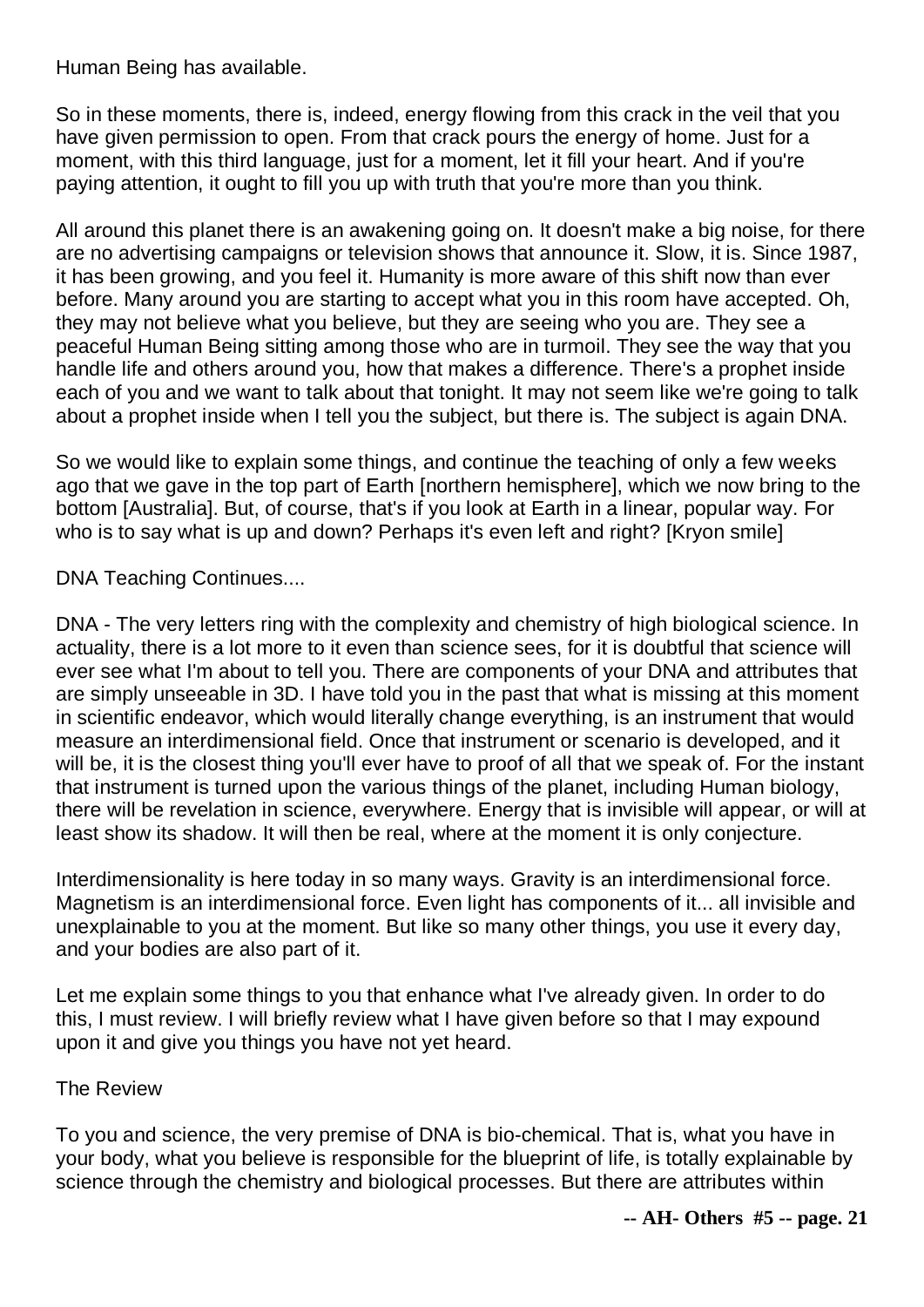DNA that I wish to again discuss. There are interdimensional spiritual attributes within DNA that are quantum. The actual majority of the chemistry that you can see in the Human Genome is in a quantum state. Although your science cannot measure a quantum state at this time, nor the field around it, there is evidence of it within the puzzle of the Human Genome.

We have told you that the DNA in your body carries with it a tremendous amount of unseen information and energy. We speak of DNA as an entity, not as a chemical double helix. That is to say, 100 trillion loops of DNA all work together as one energy to be called "your DNA." This group is unique. It has to be, for it is absolutely, 100 percent you. Because of the quantumness of DNA, it can contain a huge part of your spirituality. This will be defined in the publication that my partner is working on now [Kryon Book Twelve]. Not only does DNA contain the record of all that you have been on the planet, but your relationship to Gaia as well. It contains all that you have ever done and the spirituality of what you've learned in every lifetime. This information is literally imprinted within it.

Now listen to me: Over eons, no Human ever loses any spiritual revelations they have ever had. Do you understand? With intent, any Human can awaken to the point at which their DNA holds what they've learned over all lifetimes. You awaken the DNA itself with your intent and epiphany of God inside. All of the spiritual things that you have learned will come flying back and be yours again. How could they not? You opened the door originally and you own them. This has to be good news to the individual who wonders what it's going to be like if he comes back. Will he have to start over? Will he have to go through the things again that he's gone through this lifetime? The answer is no. It remains free choice, and many lifetimes might go by without any kind of spiritual quest, but in this shift, many are beginning to "remember" who they are and what they know.

Some of you have actually said that you do not choose to come back again, for it has been difficult this time. There is an intrinsic, innate feeling to some of you that this is your last time. Yet I will tell you, dear ones, that this is what you said the last time! Here is what happens: The first thing that masters and old souls want to do when they arrive on the other side of the veil is come back... and that's you! Most of you will, and when you do, you will pick up where you left off, not restart. That's in the DNA. It's beautiful. The wisdom of the ages is imprinted within the DNA. It's quantum, and therefore huge. The crystal in the Cave of Creation stores this for you and activates your DNA when you return within a different Human body.

Isn't it interesting that now that humanity has seen the Human Genome, they see how unique it is? Isn't it interesting? DNA is totally unique. Not one Human Being has DNA like the other, not even identical twins. Only a fraction of it is identical in twins (less than 5%). But not the non-protein-encoded quantum parts. They are absolutely unique to each Human.

There is more. Within the DNA are attributes of the *piece of God* that you are. The imprint of the Higher-Self is there. The angelic name that I call you is there. That name is not a name in linearity or one spoken in the air with vibration. Instead, it is a name that we sing in light. And when it is spoken, it vibrates with majesty. That's the truth! Feel it! The imprint of who you really are is in there. You carry with you pieces and parts of the lineage from another planet and other areas of the Universe. The energy of those who helped seed you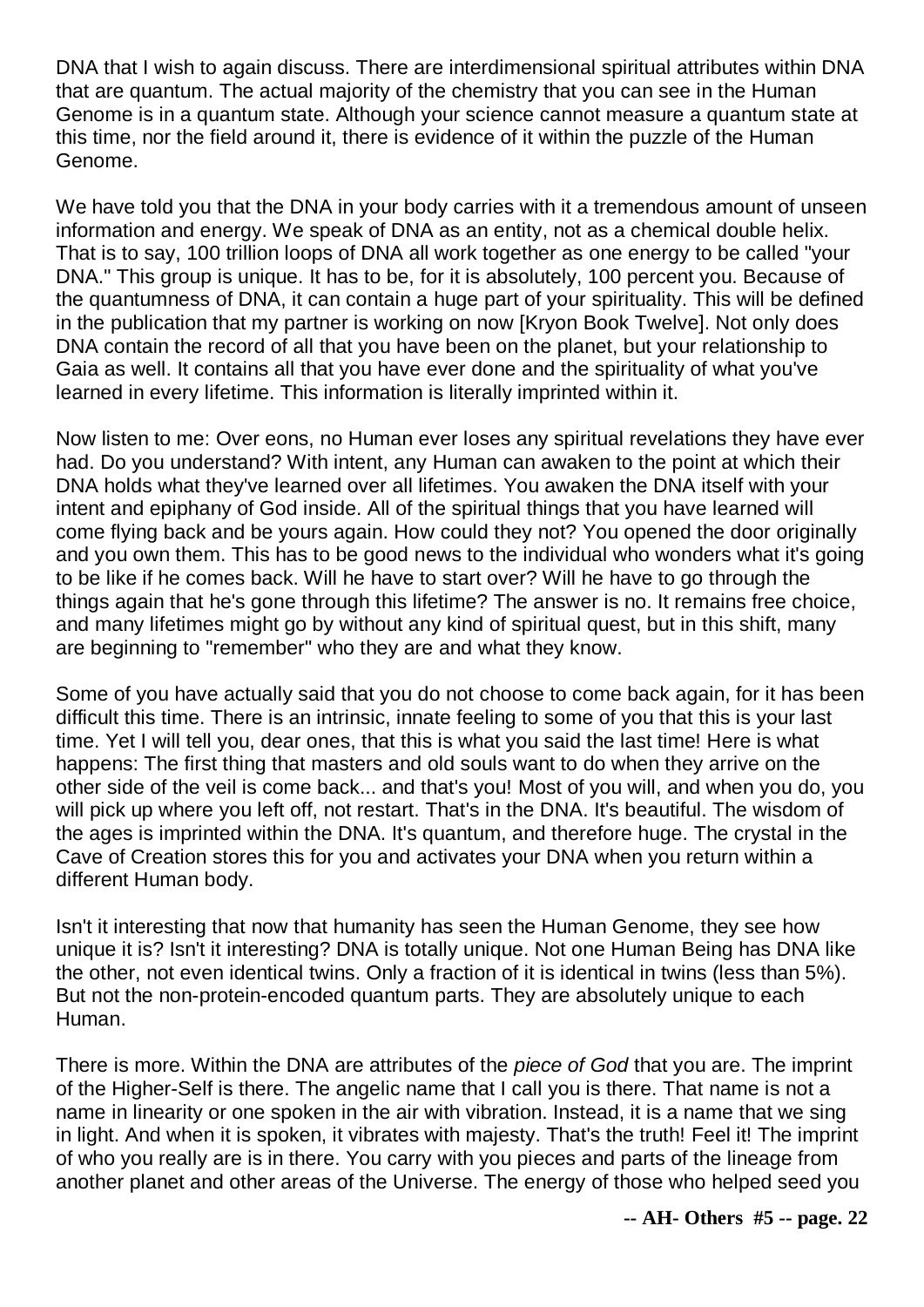with humanity's spiritual portion are there as well [Pleiadian]. Appropriate, it is. Beautiful, it is. Loving, it is. All of that is there within your DNA, and in order for it to be there, it has to be a quantum energy.

Now, let us again speak of the 3D biology. When the Human Genome Project was finished, all the chemicals in the double helix had been identified. In that very, very small double helix, three billion chemical parts were then known and identified. It is so small that this DNA molecule must be seen via an electron microscope. So complex it is that it has three billion in chemical parts. Then the task began of identifying what the parts did, and science began to study the enormity of what was there. They were looking, indeed, for that which created more than 23,000 Human genes. So they looked for the coding, the linear protein coding, so that they could understand how these things worked.

Science had waited a long time to see "the blueprint in action," and they did. But the shock came when less than five percent of the DNA created genes. Indeed, they saw linearity and they saw the coding in the protein-encoded portion of DNA. This small portion created the genes, but the rest of it seemed to be random, even chaotic. More than 90 percent of DNA seemed to be scrambled and useless.

My partner talked about that today [in lecture] where a quantum state appears to be chaotic. It appears to be random, for there is no linearity to be discovered in a true quantum reality, none at all. One of the things that keeps you from seeing a quantum state is the linearity bias that you have in your 3D reality. So you, indeed, stare at that which is quantum, but to you the concept of what it might be is invisible. This DNA attribute of randomness could not be taken lightly, for science was looking at something that was unexplainable. Imagine, 90 percent of DNA seemed to do nothing at all! The biologists knew better, but there simply was no explanation at hand.

### On to New Information

So we start from that point in order to reveal a few things that you need to know, many of which will be eventually confirmed. When it is, you'll remember where you heard it. [Kryon smile]

DNA is far larger than you think, and even today science is starting to acknowledge that the 90 percent of DNA that is seemingly random may not be a language or code at all. Instead, it may be what they would call "influential chemistry" that somehow modifies or configures the five percent that is the engine of the genetic blueprint. The irony here is that this is exactly what's happening, but not in the way science is looking at it.

The 90 percent of DNA is a reflection of your spirituality. The Akashic Record, the Higher-Self, that which you seek that you call "a portal to the other side," is there. In a quantum state, these things are not actually in the chemicals at all. Think of all of those chemicals together as a bridge, somehow a pipeline, a portal or quantum pointer to everything. Instead of thinking in a linear way that there is a compartment or a box where your Higher-Self is, think of a doorway. If you could go there and see the quantum state of it, you would enter a pipeline that takes you to everything that is. So understand that this 3D/quantum chemical bridge is a sacred influencer of the genome, and it's very large, containing most of the information in the Human blueprint of life.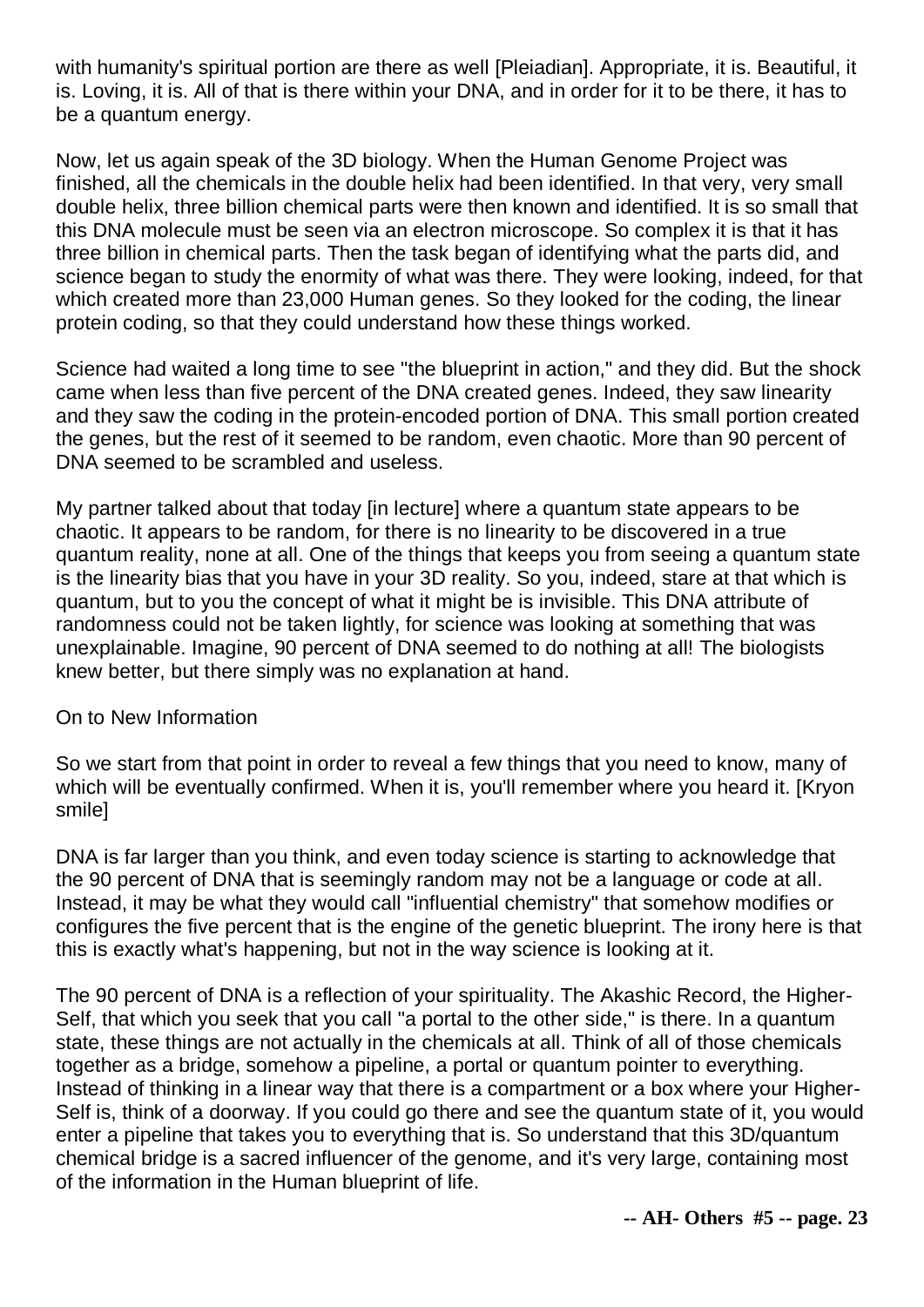### DNA is More Than You Think

Now, let us speak of DNA as you've never heard us speak before. We desire that this is published and is part of the compilation that my partner is putting together. We present it almost last in the three-year series of teaching, in the year of the three, for Kryon Book Twelve, a three in numerology. So there is 333, which represents the completion of the information this year. It is time you knew the rest of the story.

Science considers your brain to be the center of consciousness, but it is not. The brain, the highest ordered neurological group they can see, is filled with a complex synapse. Therefore, it must be responsible for what is called Human consciousness. It is not. The brain is only the 3D engine that responds to the 90 percent quantumness of DNA. It is the engine of the synapse and it's vastly complicated. But the brain is only the receiver of information to create electrical signals that do as they are instructed, as influenced by the DNA.

One hundred trillion parts of DNA working together communicate as one. Did you realize that? Science doesn't know how this happens, and the communication link from your head to your toe somehow has one purpose. Is that your brain? No. It's the DNA all together, creating the Human Being. DNA "knows." It all works together. This isn't something you are going to find in the medical books, but it completes a large missing link that science gives no credibility towards. DNA communicates with itself! It has one "mind" and it "knows" what is happening in every part of your body.

The new information is that DNA provides a "field" around you that is interdimensional. That field is your consciousness, not your brain. That which your brain does is in tandem with the DNA. Your brain dreams... or does it? The synapse is there to show it, and in your deepest REM sleep, out comes so many complex things. Those things are all in your DNA, supplied to your brain. So the DNA even supplies instructions and influence to your brain's dream activity for you. These things are difficult to explain, since we are not speaking about linear things, but that which is quantum.

All of you dream in a quantum state. That is why there's no linearity, and things don't always make sense. Those who have passed away and those who have not are all together in your dreams, yet they are looking at one another. Dreams don't make sense because they're not in the reality you are used to. That's your DNA talking... the Akashic Record coming forward and playing "the tapes" to your brain. Science does not acknowledge this, for it cannot see the field, but the DNA is Human consciousness and the brain simply is the 3D engine of the synapse that supplies the bridge for your reality.

*"Kryon, is there evidence of this?"* Oh, yes. Very much so. When a Human Being has an accident and the spinal cord is completely severed, it leaves the body innate. This is the paraplegic who can no longer move anything - not a finger, not a toe. And yet the heart keeps beating, does it not? Digestion continues, does it not? The kidneys and other organs function, do they not? Even reproductive activity is possible! Everything keeps going, yet you learned in school that the brain sends electrical signals through the spinal cord and keeps your heart beating, doesn't it? Well, if the spinal cord is severed, what keeps your heart beating? I will tell you - it's the blueprint of DNA!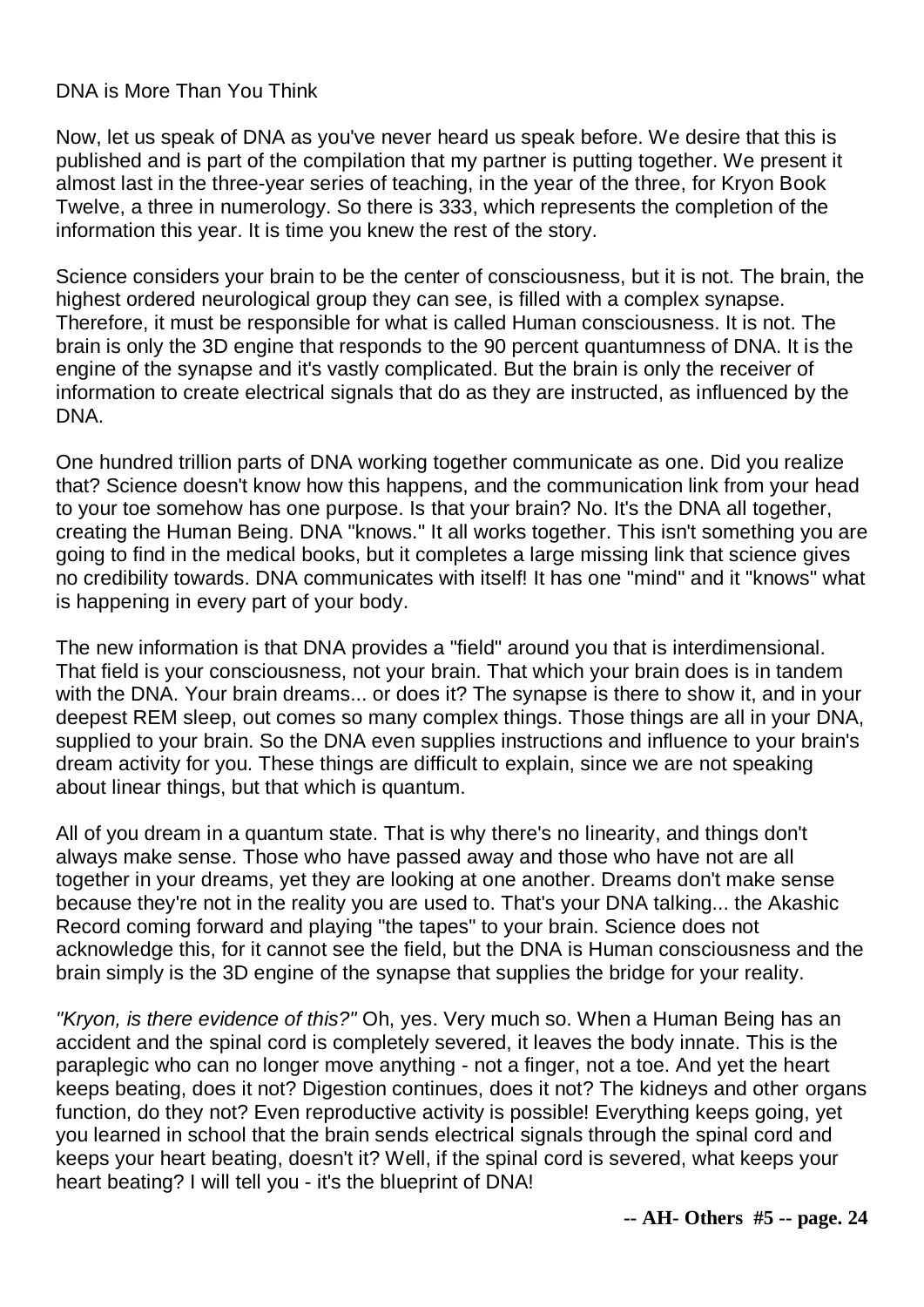When the engine of the synapse is broken, the DNA finds other pathways and instructs the body to continue the life force. That is why the organs continue even though control of the muscles do not. Interesting, is it not? There is proof there if you look. Science finds it curious, don't they? Therefore, you might say that your DNA is actually an esoteric, ethereal brain, containing things that your regular brain does not contain. You'd be right. There are all manner of very spectacular attributes in your DNA that are here to look at, which current science has yet to even see.

# DNA "Knows"

The biggest attribute that we wish to discuss is this - this interdimensional DNA field is *knowing*. That is to say, it is built to extend life. It knows who you are. It contains the blueprint of your sacredness, and is one of the largest tools you have for health, for joy, for opening the door. It is in the DNA field, not the brain. That's where it is. And in that truth, there is celebration. For it releases you from having to create what you think you need.

Let me give it to you this way. If you're going to use that field as a tool, now that you know what it does, you're going to work with your cellular structure to manifest things. The normal Human experience is to gather knowledge on *how*. *"How do I communicate? What is the best thing to ask for? How do I specify it so the DNA will know what I'm asking? Do I have to be a certain way or be in a certain place? Do I follow many steps that will open the door?"*

None of the above! If you could visit your cellular structure, your Akash, your sacred life lesson, don't you think it would know what was happening? It does, perhaps even more than you do! All you have to do is speak to that which is the quantum part of you and it knows what you need. So we are asking you to relax the linearity of the lists that you give to God. For suddenly, we're telling you there is a quantum energy that is the *sacred you* who knows what you need.

Therefore, your meditations and prayers could be shifted to become wiser as you speak to your own cellular structure, to your own Higher-Self. You might say, *"Dear Spirit, dear DNA, examine the life that I have and give me those things which will enhance it."* Perhaps that's the healing you came for, dear one? Don't you think I know who's here? Perhaps that's a miracle that will give you joy in the face of the sorrow that you're in right now? Don't you think I know who is here, what you've gone through in these last days? I counted the tears when they fell, and so did the DNA field! You feel so alone, not understanding there's an entourage around you the whole time, and they would love to touch that field that is your DNA! They'd love to touch it. But not unless you say it's OK to do so.

Understand this: DNA is more than chemistry! It is a field and a portal. These things are *the mechanics of Spirit*. We're starting to give you advanced information and there have been those who have known how this works and assigned sacred geometry to all of it. They're accurate and it's correct. But it's a field.

### A Master's Ascension

Let me review something with you that's ancient, wise, and tells a profound story. In your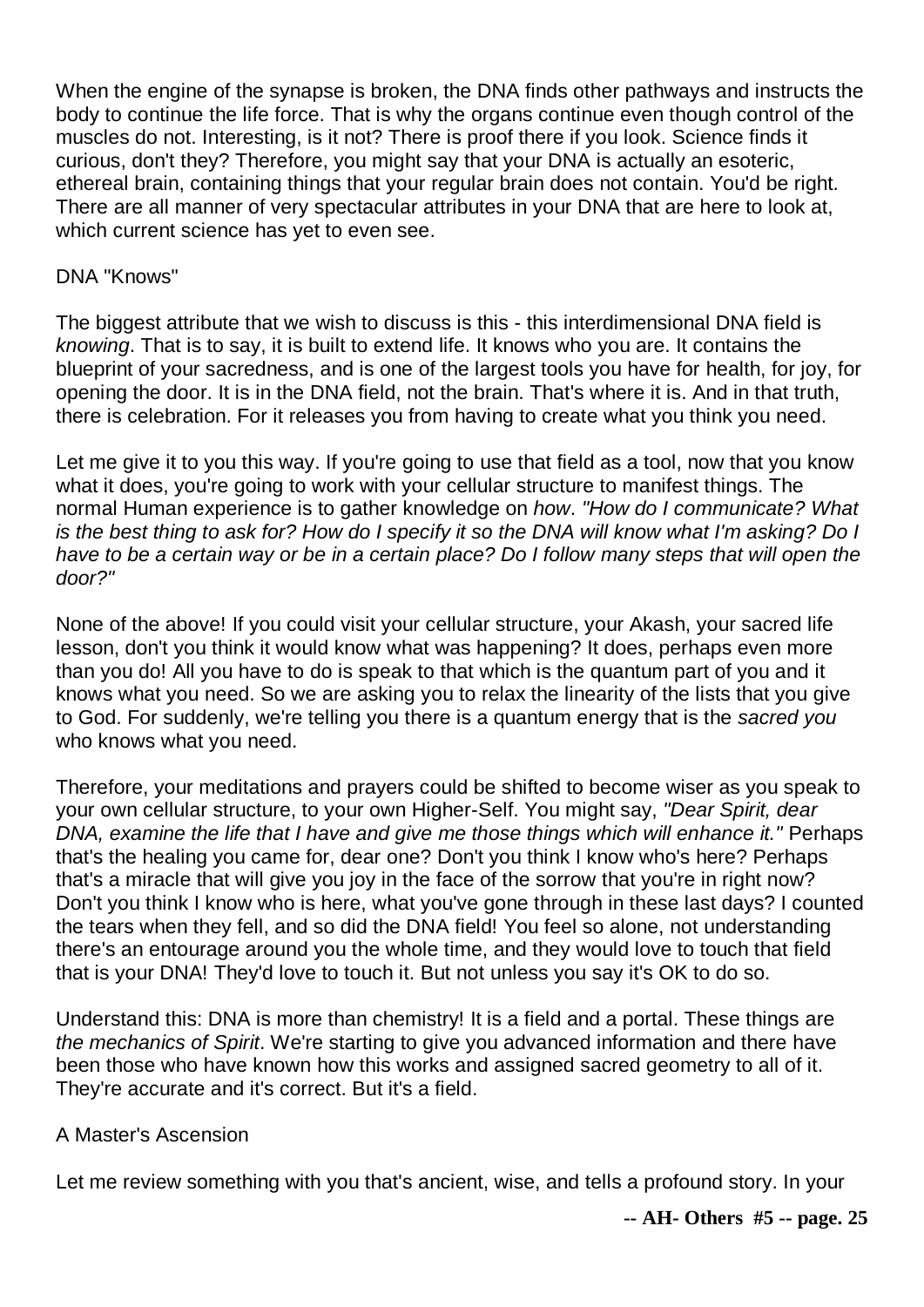own scriptures in the western world, there is a story of a master named Elijah. This was the only Human Being in history to select his time of ascension without death and have it recorded by the one who would take his place. Therefore, you could see it within the writings of the one who witnessed it. I want to review it, for even all the way back then, there is proof of the field.

They say Elijah stepped into an opening, asking Elisha to record what was going to happen. Now Elijah was a master with great wisdom and knowledge and he is today what you would call an *ascended master*, and Elisha loved him. In the linearity of humanism, there is an entire group of people who expect his return. I have some news for them. Get out of your linearity, for he's been back a long time! For the energy of the masters are part of the energy of the great shift that is upon you. They intermingle with the vibration of this planet. They're all back, and it's what you're feeling. In a quantum state, they're in your DNA. Don't you sense this? There is so much expectation around 3D things that were never meant to be 3D. So much information is given in metaphoric terms, so you might understand that perhaps prophesy itself could mean things outside of your linear reality.

Elijah walked into the open with Elisha watching, but he did not *die*. Instead, he claimed his sacredness. Indeed he left, but not without some *fireworks*. For Elisha indicated that he turned into a chariot of fire, accompanied by three entities. In the best that he could see and describe in his linearity, Elisha described what it looked like and what it felt like. Now, take a look at this, for you will find that it was not necessarily angels from above who came and got Elijah. Instead, something happened *on the ground* and Elijah turned into light and he left.

Let me tell you what that was. That was Elijah energizing his field of DNA! This field has a name, the name given at that moment Elijah was riding a chariot of light. The name was given in Hebrew: Merkabah. And I will now reveal to you, as I have before two times, that your DNA field is indeed your Merkabah. It has sacred geometry connected to it, for this interdimensional field has structure. If you could see it, you'd see the structure of the double tetrahedron, and it's beautiful. It's not just a ball of light. The name Merkabah would indicate that something rides within it, and it is the chariot of your divinity. Each Human Being has this, recorded by Elisha watching the master ascend. In addition, the chariot contained three parts, which was the reunion that I have spoken about in the past of the three parts that split from you when you arrive on the earth, and recombine when you leave. I will give more about this in the next channelling. That's what we want to share in these moments, for that's what each one of you has - exactly what Elijah had.

### Biology and Intent

Let's talk more about biology because now it gets a little more complex. There is an intermingling of the 3D and the quantum that we wish to describe to you now. It's something that is new, for the vibration of this planet and of humanity, especially of those who are working with the light, is creating a new tool set. You're going to start to see it and it's going to be visible through examination of the 3D chemistry of DNA, even at the 3D level.

Science is now looking at what they call *markers* in the protein-encoded DNA, which creates the Human genes. These markers, as they are described by science, are those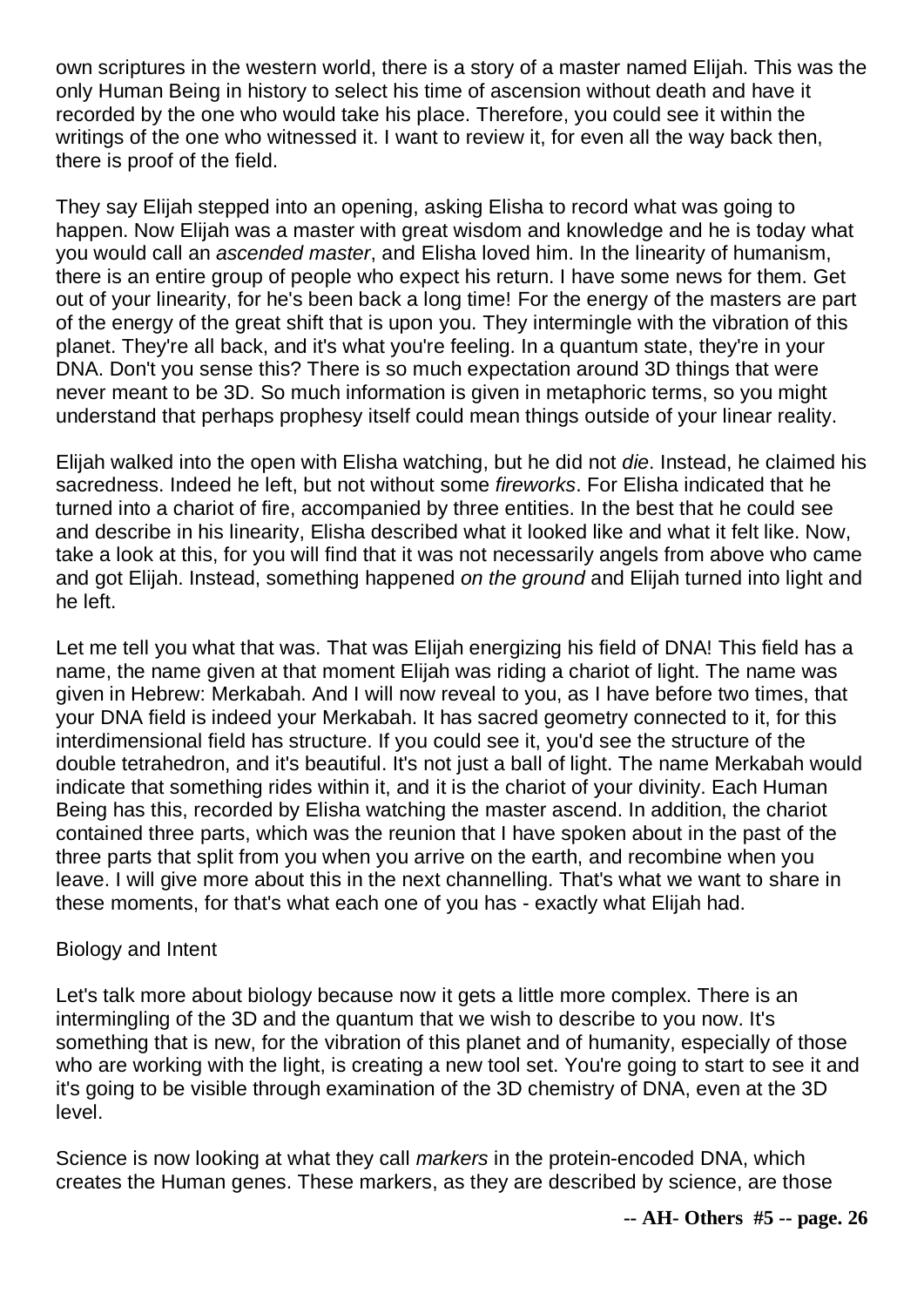that are the pieces and parts that would indicate predispositions - attributes that might weaken certain cells so that later in life they would allow disease, such as cancer. They're starting to see these markers, perhaps in certain families where mothers and daughters and their daughters and their daughters all had the same kind of disease. They're starting to see the genetic markers that create predisposed weakness.

Let's talk about the markers, for this is the first time we have disclosed this. First the premise: For years we have told you that your intent to talk to your cellular structure has power. This intent is your communication to the DNA field to alter something within the 3D cellular structure. You might say it's your own interdimensional "voice" giving instructions to the quantum part of your DNA, which then results in the actual chemical changes that are occurring in the codes within your 3D genome. But now the results are going to be seen, and you can begin by removing the markers, and when you do, they stay removed. This means that something quantum you do today can change the chemistry of your geneproducing DNA so greatly that it will NOT be passed to your children. You can break the chain.

Blessed are the Human Beings who realize that as they purify their lives with the light of the Creator, it will affect the biology of the protein-encoded parts. You can erase the markers. It's one of the first times that the 3D has intermingled with the quantum so that science can someday look at the same Human Being over time, knowing that DNA never changes... yet it did! It's yours and it's unique and you changed it. There will be no answer for them, but the 3D facts will show it, that you eliminated the marker.

The joy of this and the beauty of this is that the lineage of the young women who do this will be shown, for their daughters will not have the disease, nor will the daughters of their daughters. It's a new gift and reflects the power of the times. Can you really change those who are your children-to-be? Indeed!

I know what you are thinking. The crowd who sits here says, *"Well, it's a little late, Kryon. I've had my children. So why do you sit here and tell me these things?"* Are you not understanding where this message is going? Are you not understanding the profundity of what happens when old souls allow us to give this information to Earth? Do you not understand your energy has generated the allotment of allowance for us to come in today and give you this, so that young women and young men who are Lightworkers each will hear it and know what it means to them? Do you understand you're your own ancestors? Has this occurred to you? I see you as actual history, sitting in the chair, from all over the world! That's what I wanted to tell you today.

You don't each have one name to me. I don't even see the gender that you are. I see you in a quantum state and that's why it's so profound that you would let us come in and visit you in this fashion. The woman sits in the chair in front of me. She has no idea the warrior she's been, or how big she was when she was a man. Yet she carries around with her the feeling of the warrior and she knows she's strong. I look at the big, burly man and I see the mother toiling with all those children and the man knows it. He can feel it. He's sensitive and can actually feel the love of a mother. Who is it he used to be? And how has it affected him today?

Old soul, it's affected you today because every single lifetime gives you layer upon layer of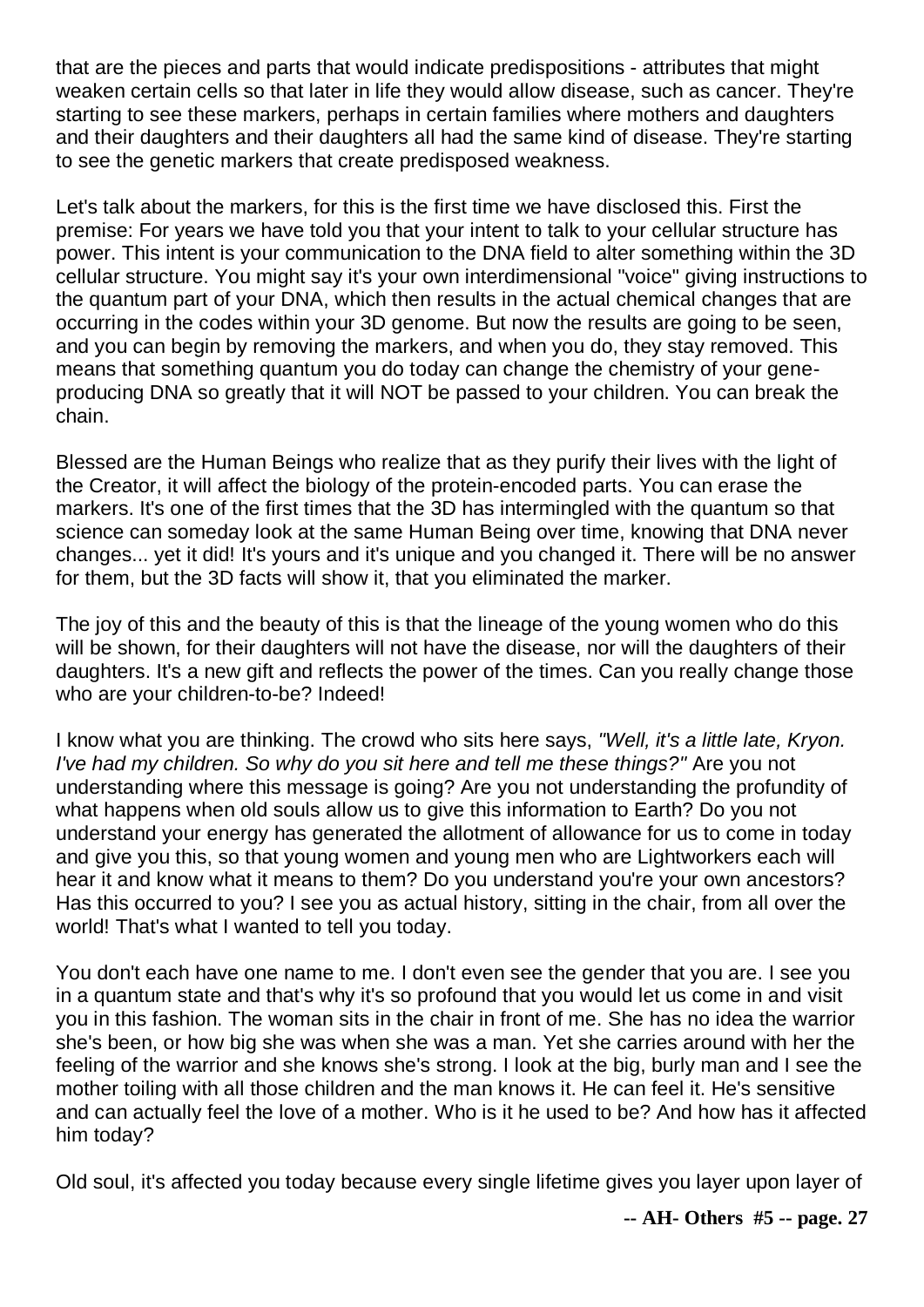wisdom. It has brought you to the chair today or reading this today. For this is the lifetime where you have awakened and realized there is more, a lot more. It brings you as a seeker to a place where you can say, "*What can I do for myself and the earth?"*

I'll tell you what you can do. You can become compassionate on this planet. You can walk around and show your light on this planet. You can change the markers in your own DNA! Think of who's listening to this message and what it might mean to their children and their children's children. These are the tools we spoke of so long ago, and the proof will come down the line of the reality of this message.

All of this that I have told you today is correct and real, and will be seen naturally in its own way. But I wanted you to know the sacredness that is here within a structure you thought was only chemical based. DNA is far larger and more sacred than anyone has ever imagined.

So what are you going to do with this information? Why don't you walk out of this place different than you came in, feeling a little more enabled? Perhaps you will feel a little better about the possibilities before you? Perhaps you might even know that what happened today is real.

And so it is.

**KRYON** [http://www.kryon.com/k\\_channel10\\_melbourne\\_1.html](http://www.kryon.com/k_channel10_melbourne_1.html)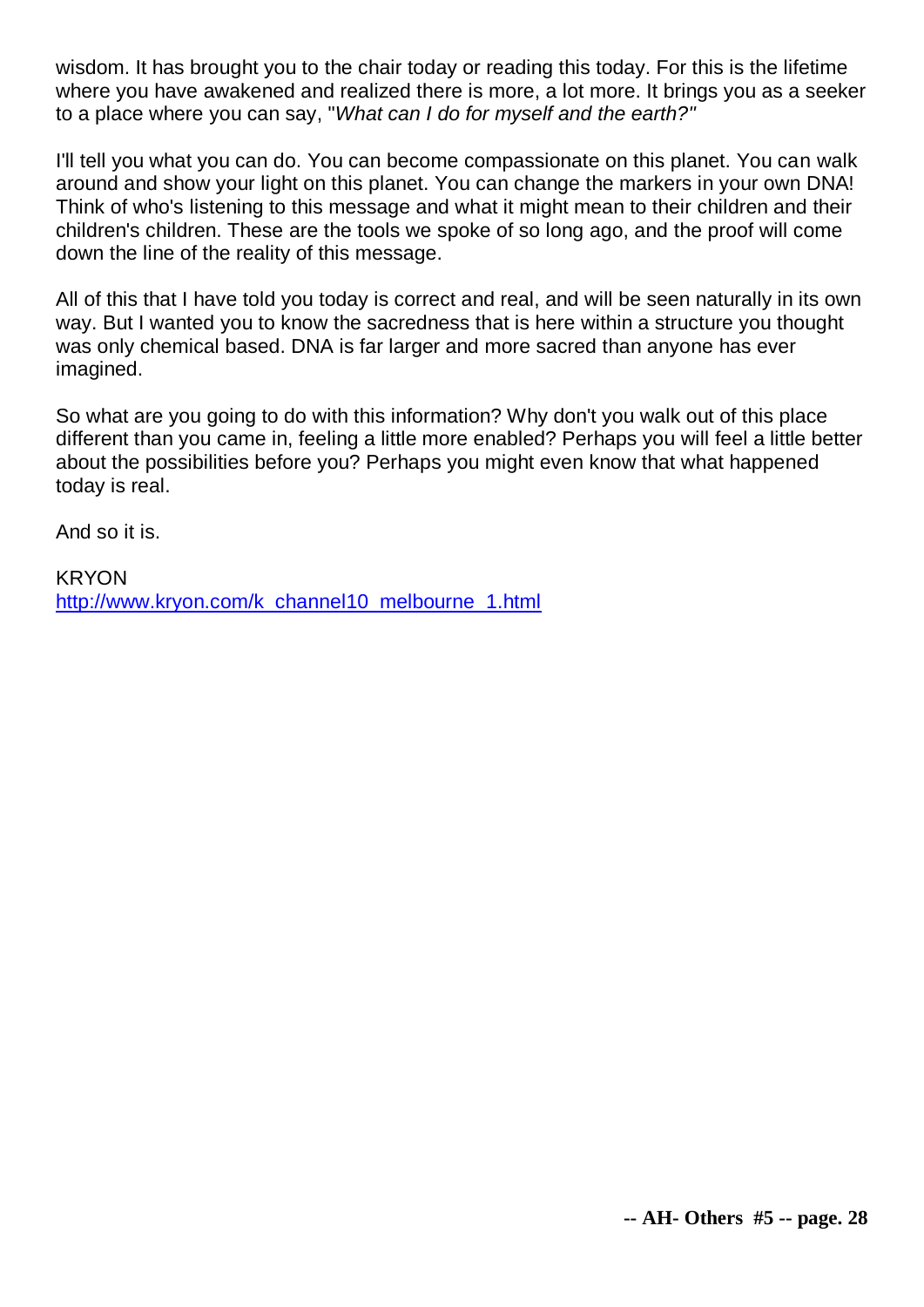**LIVE KRYON CHANNELLING "The History of DNA and the Human Race"**

# **By Kryon via Lee Caroll**

# **May 14, 2010**

This live channelling was Given in Portland, Oregon August 29, 2009

**The information below is free and available for you to print out, copy and distribute as you wish. Its Copyright, however, prohibits sale in any form except by the publisher**

**To help the reader, this channelling has been rechannelled [by Lee and Kryon] and added onto, to provide even clearer understanding. Often what happens live has implied energy within it, which carries a kind of communication that the printed page does not. So enjoy this enhanced message given in Portland, Oregon.**

Greetings, dear ones, I am Kryon of Magnetic Service.

We would give anything to void the rules of free choice, to show ourselves in a way that would allow proof that we're actually here. But on this planet of free choice, it is you who must open that door to us. We stand like the angels we are in your lives, walking the whole duration with you. At the point in which you are born on this planet, the angels surround the area of your birth, then they stay with you until your last breath. In those beginning weeks, you might see the infant with wide eyes actually looking at the angels! The infant will point, or sometimes even smile at them, even at two or three weeks old, because the infant recognizes us. All of you did it, indeed, in those early days where there is so much change and so much to get used to being so fresh out of the womb, the angels are a comfort to the infant. Do you remember? [Kryon smile] Then slowly that reality slips from you. Slowly. But many of you have seen it when the infant looks into what you call empty space and is pleased with what he sees.

These are the same angels who are with you now. They don't age, you know? But you do. They have been with you all your lives; they walk beside you; they came in with you; they'll leave with you. And if you never speak to them, they will say nothing. For that is the agreement. But oh, dear Human Beings, if you just give us one little space of intent, and you say, *"Dear God, show me that I'm loved,"* you open the floodgate. For this is when we enter your lives to the degree you will allow us. This is when we will give you what you ask for, beginning the synchronicity, the teaching, the hand-holding, and the end of feeling all alone. This is when we fill you up to such a degree that you will not be concerned with disease or age or drama. And all you will see is the promise of who you are. This has always been the way of it since the day we began, for our job is to allow awareness that you are part of us.

# **The message is sacred**

There are still those who wonder about this process of channelling. It works best when the channeller is clear. It works when the bias of being a singular Human is set aside. It is the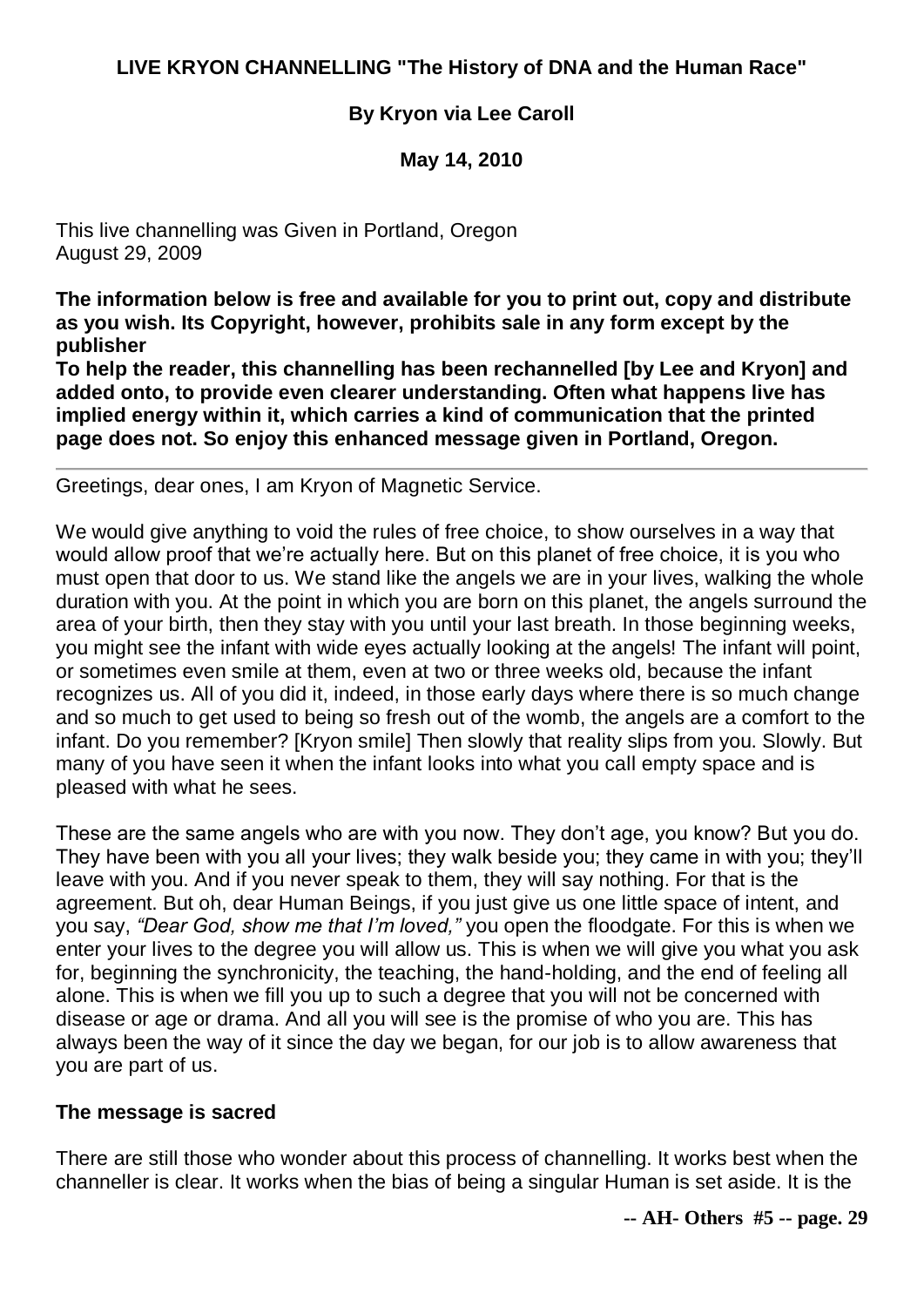way of it and has always been the way of it. All scripture on the planet has been written by Humans. Take a look at how this works, Human Being, for you, by yourselves, are responsible for all the prophecy and all the good things that you would find in those words that comfort you, that you say are *from God*. And so it is again that we come before you with information that is given in this sacred, ancient way.

The information given this evening for those who are in the room is given in what you would call *real time*. Those who are listening and hearing in what these sitting here call *their future* know how this works. However, this linear track of time is not our reality. We are quantum, so therefore we can see the potential of who is looking at this page, even though it hasn't happened yet for those who sit in front of me. What it means is that the message, although all about history, is still a personal one and we invite you to feel the ancient truth of it, for we know whose eyes are on the page.

All of the information I give now has at some point been given in the last 20 years within the Kryon channelling. But we have never given you this synopsis, for we are starting to summarize subjects for simplicity, for clarity, so that they begin to be less obtuse and more present in your reality. Plain speaking and plain words are what clear channelling is able to bring you.

# **The information of today's teaching**

This is the gift to us, that you would sit and let us wash your feet. And while my partner gives you information, the *third language* will be present in all the hearts here. Some of those who are listening and reading in your future will be touched as well. For we know who you are as your ears hear these words, for we see you there. We see your faces and we see the light that you have as well. It is no accident that with free choice you are willing to have this communication enter your lives this day.

Let the information given today be passed to many. This information we give now is about the lineage of DNA… from the start of DNA to the present. We will speak of the way it occurred on the planet, the way it works, the way it changed, and the things that you need to know around it in this new energy to get you to the place where you can begin to use it as it was designed.

In this teaching, we must start where my partner started even today in his lecture series. For much of what he taught in these last hours is going to be covered here. However, for those who are just joining us through transcription, we will start at the beginning… such is the way you live in a linear world. We start with history of DNA and humanity.

# **What's all this about DNA?**

The question has been asked, *"Kryon, why is it you speak so much of DNA? It is a biological attribute of the Human body. It is the blueprint for the Human genome. It writes the chemistry for all of the genes, over 30,000 of them. But why would you speak of this? You don't speak of molecular substances or chemistry, so why would you speak of DNA? Instead, speak to us about spiritual things."*

The above criticism has been spoken by many. They have a strong spiritual quest, but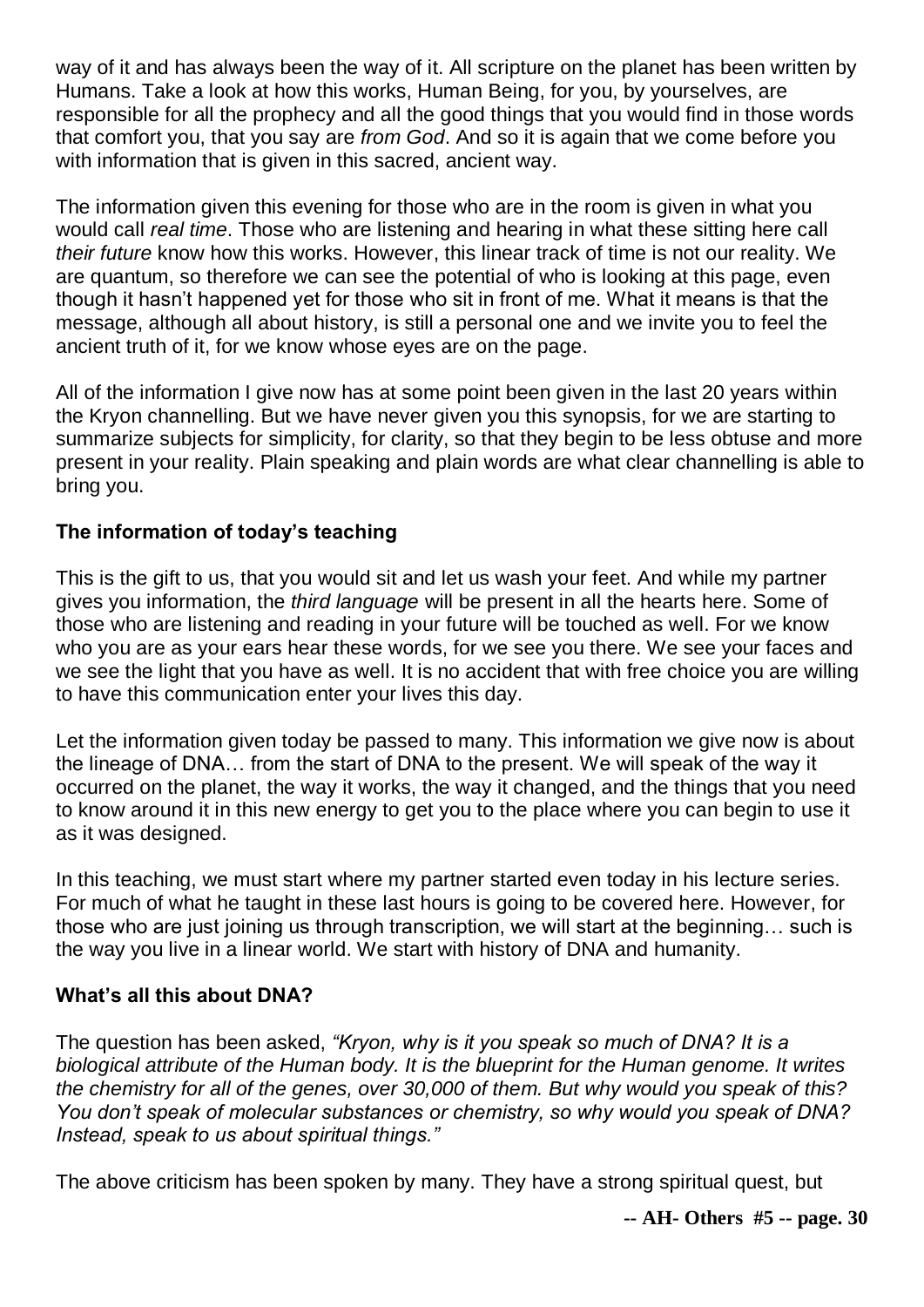their disappointment is seen and they don't understand why we speak of DNA, seemingly a physical attribute of the Human. So let me finally explain, dear ones, if you are one of those, that it is time to reveal your DNA for what it is.

DNA is the core element of who you are, both physically and spiritually. If you had to choose a place where the Higher-Self dwells, it's in your DNA. The Akashic Record, that blueprint of everything you ever were, is in the DNA. All of the lifetimes, all of your spiritual growth, all of your talents over eons of your lives, is there. The karma that you came in with and that many of you have dismissed is there. The record of that enlightened action is there.

Your Human spiritual history is there, written in the quantum parts. Some of you understand this to the degree that you *know* you were Lemurian. If you feel this way, you know the incredible profundity of what's inside you. That is the reason we speak of these things. It's very hard for a Human to believe this, for it means that much of what you have felt was "outside of yourself" is actually inside. But this follows the teaching of the masters, and of Kryon, that you are a piece of the creator, and the processes of mastery are within you.

# **The science of DNA**

It has only been in the last few years that science has given you the proof of what we are going to speak of now. We have alluded to this in the past and now we'll just say it straight out so that there is no mystery about what science is puzzling over: Your DNA is over three billion chemicals strong. Each molecule of DNA, which is a loop, has over three billions chemicals within it. It is a molecule so small that you need an electron microscope to see it.

The Human Genome Project, a scientific endeavor, has revealed a mystery: Only 3% of the DNA chemistry does anything! We speak of the protein-encoded portion of the DNA parts. It alone produces over 30,000 Human genes. These genes are the blueprint of life that you were looking for. But only 3% of DNA is the entire gene-producing scenario. Three percent does it all, everything the project was looking for. Over 90% of the chemistry of observed DNA, therefore, is a mystery, for it seems to have no function that is obvious. There is no observable system, symmetry, or biological purpose seen within the 90% of the chemistry. It has no chemical codes as the protein-encoded parts do. It seems random in nature, and some have even called it "junk DNA."

Some biologists are convinced that this part of DNA is left over chemistry from the evolutionary process and is no longer used by the Human Being. There is no code, and it seems to do nothing. Therefore, the tendency is to ignore it. It's useless.

-----------

A group of ancients makes an astounding discovery: Left on the beach by a time traveler is an amazing wireless stereo system. The small, efficient speakers are pumping out the most amazing rhythms, and the men are mesmerized by it all. They don't dare touch it, but they sit and enjoy the music, not understanding how it is being produced or anything about the gleaming equipment before them.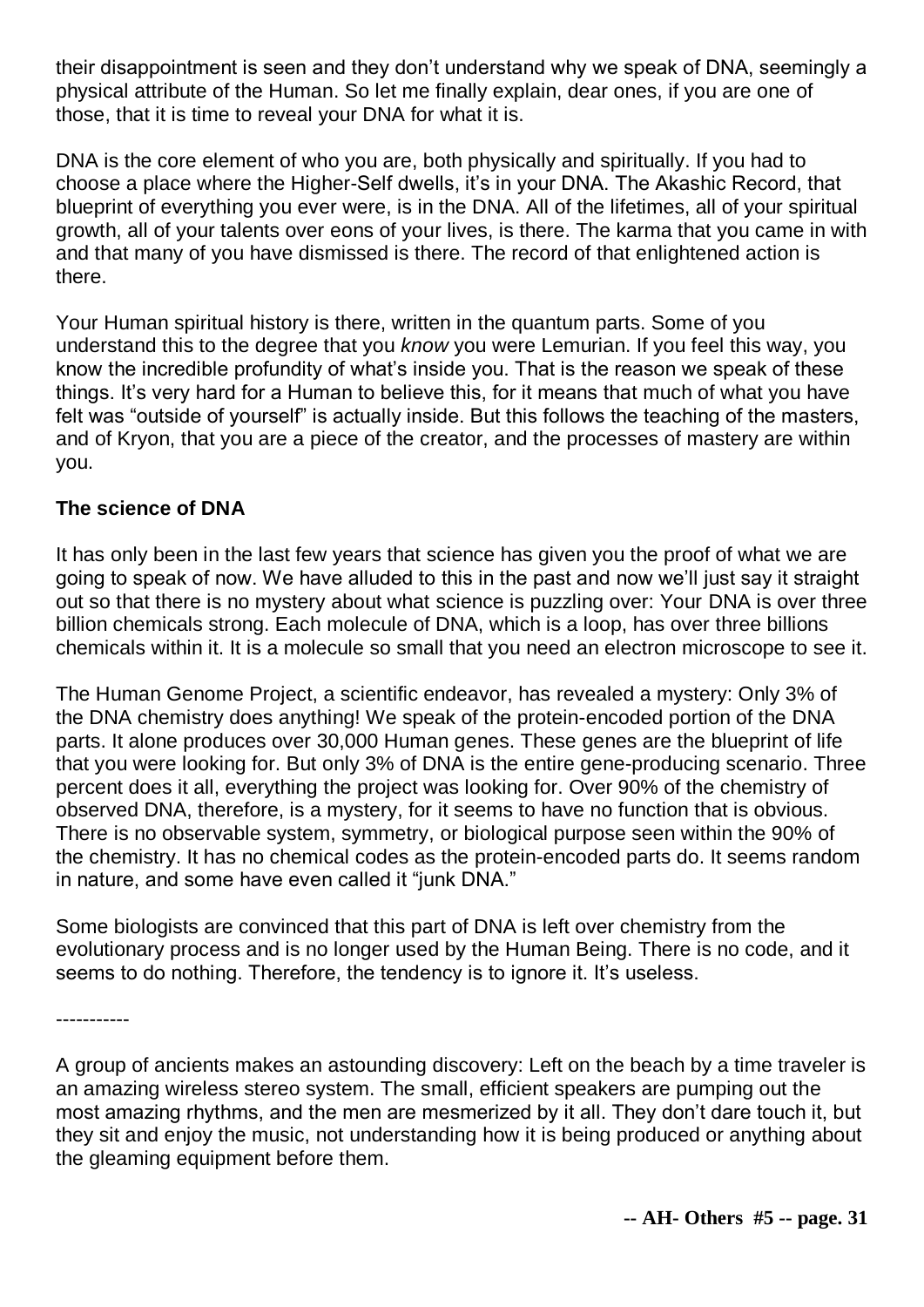After many days, they begin to look deeper into the seeming magic of it all. They are curious, for curiosity is the main trait of the Human Being. They begin to analyze it. They look it over, again, not daring to touch it, and the elders finally announce to all that they have figured it out.

They see the CD player, the main amplifiers, and the processors that are sitting with the speakers... lots of equipment. The speakers, however, are where the audio is coming from, and so it is the speakers that are seemingly doing all the work.

The tribe comes together and they announce their findings: Advanced space creatures have landed and left some of their equipment. The wise men of the tribe can't figure out what everything does, but two small items are responsible for the wonderful music they are hearing. The rest of the equipment is a mystery, and must simply be space junk that isn't related to the music.

-----------

The parable speaks for itself. What is not understood as "part of the whole" is discarded due to ignorance. Hidden within this example is even more than you think. It's not just the incredible technology to play the music that is not seen. What about the creation and composition of the music? What about those who recorded it, and the incredible resources that went into even getting it to the CD player? What about the history of music itself, and the evolvement of rhythms over the centuries? There is a giant, intellectual secret hiding in the sand before them and they only see the speakers, since that is the only thing "making noise."

Evolution and what you call Mother Nature (Gaia) work together and are very efficient when it comes to Human biology and to life in general. Whether it's the appearance of photosynthesis at just the right time on the planet, or the way the Human genome has evolved, the system throws away things that are not needed. The 90% of DNA that is not understood is not junk. Hardly! Instead it is the processor and the instructions driving the part that is understood. It is processing the music that is being played by the 3%.

I will tell you what it is specifically, and in the revelation yet again I want you to ponder what it could mean to you personally. Ninety percent of your DNA is literally the quantum blueprint of your divinity. It is the blueprint of your Akash. It is the record of all lifetimes, all things accomplished, all growth, all epiphany, and all failure. For those of you who called yourselves Lemurians, it represents a vast amount of experience on the planet, all the way from the beginning, which we are going to speak of.

Things in a quantum state are not logical in 3D. Quantum physics makes very little sense to the linear thinker, and you are linear. Therefore, the "bias" you carry is this very fact: That your reality is based in only a few of the dimensions that the Universe enjoys. Until the "rest of the picture" reveals itself, most likely due to your scientific quests, you will only see the limited reality you sit within. Things outside of 3D will remain a mystery, seemingly to be random and chaotic instead of logical and systematic. **Your DNA carries with it your spiritual blueprint, and all the instructions for who you are. All of that is in the 90%, which is quantum.**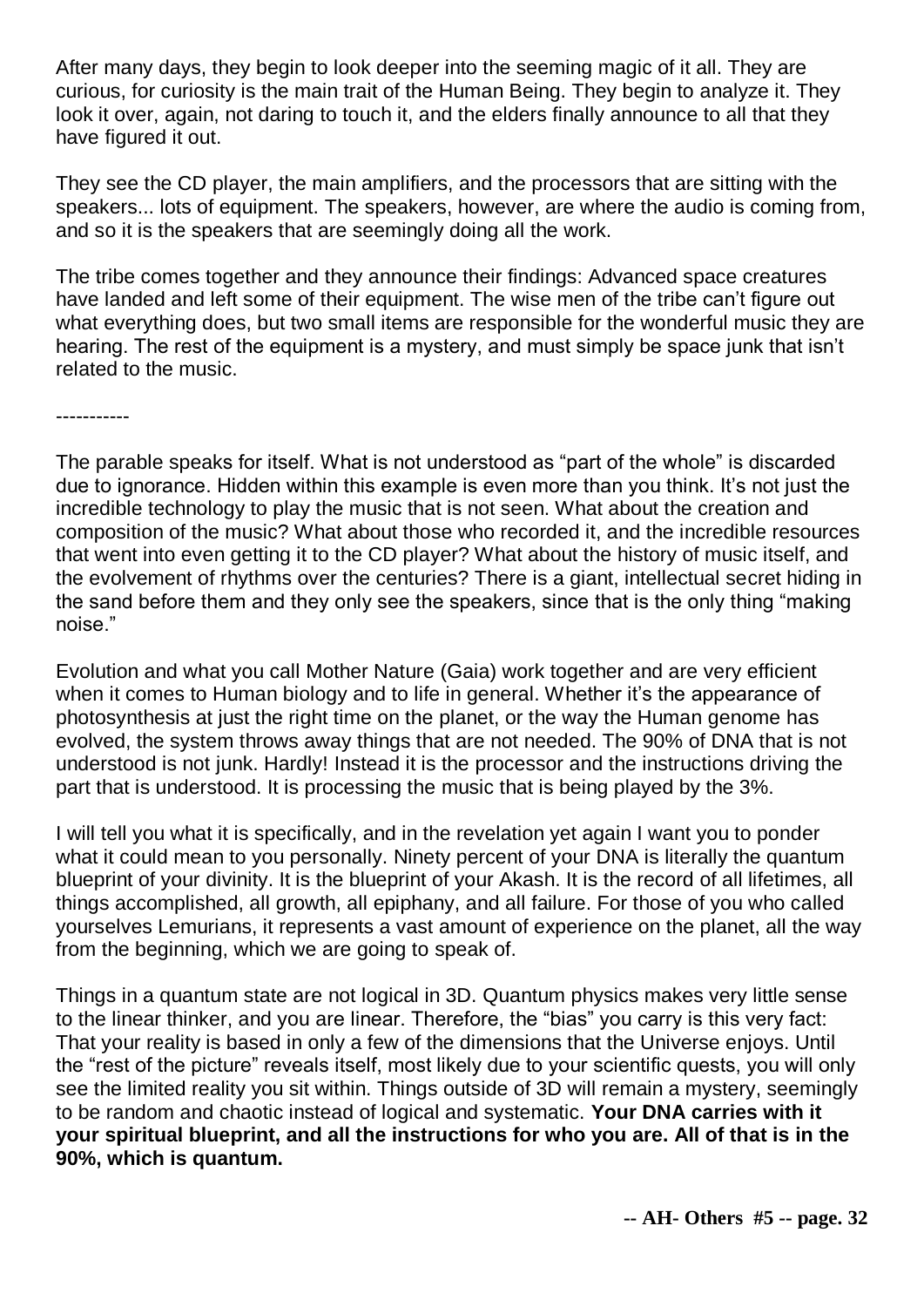# **Therefore, the discussion of DNA is the discussion of your creation, your Akashic record, and your spiritual lineage. This is why we are concentrating on it.**

# **Human consciousness… 3D?**

It's time to connect these things and think about the bigger picture: Within that 90% of quantum DNA is Human consciousness. The consciousness of humanity is not measureable with codes and genes. It is outside the purview of chemistry and continues to be something that science sees as a mysterious result of how biology comes together… again, there is no understanding of what creates the "whole Human." Within Human consciousness there is your ability to talk to DNA, to control it, to work with it, and to become part of it. This is what we have taught from the beginning. Therefore, one of the largest secrets of your own reality is your ability to be in charge of your own body and its basic functions.

Now, according to new science, even some of the processes of the planet itself are seen to be affected by Human thought. Are you starting to get the picture? The 90% of your DNA may actually be part of something larger than your own personal biology.

One of the first things we ever told you is that consciousness moves the earth. Consciousness is what is responsible for the vibration of the planet, and you have always been able to change what you have thought was something unrelated to you… the reality of what happens on your planet. When you begin to understand this truth, you will absolutely understand that Gaia responds to YOU!

So, these are the workings of it, spoken in a clear fashion. It's only because of the development of the Human genome and the revelation of the 90%, which seems to do nothing, that allows us to speak of what it really does. It's going to make sense to science at some point in time. The hint: When they take a look at that 90% and they begin to study it as non-coded engrams, they will begin to see that the largest part of DNA is really signal modifiers to the 3%, which is the engine that drives the biology of the Human body.

### **The puzzle of the Human body's weakness**

One month ago we spoke of this issue: Here you are at the top of the DNA evolutionary ladder on planet Earth, and you have a system that is weak… far weaker than you would expect it to be. This is a review.

Your cellular structure does not represent what was given to you originally. Rather than evolving, the quantum portion of your DNA has devolved in response to Human consciousness (the driver of your reality). The fact is that your immune system doesn't work very well! Many major diseases and viruses on the planet go right around it. Did you notice? You can't even stop a common cold.

There's a problem here, you might say, and there is! For the 90% of your DNA that's supposed to be quantum is only 30% efficient. We gave you that information some time ago, but for this lesson, I give you it again so that the logic of this teaching is succinct.

Briefly, I'll say this: How does it make you feel to know that you could have cancer in your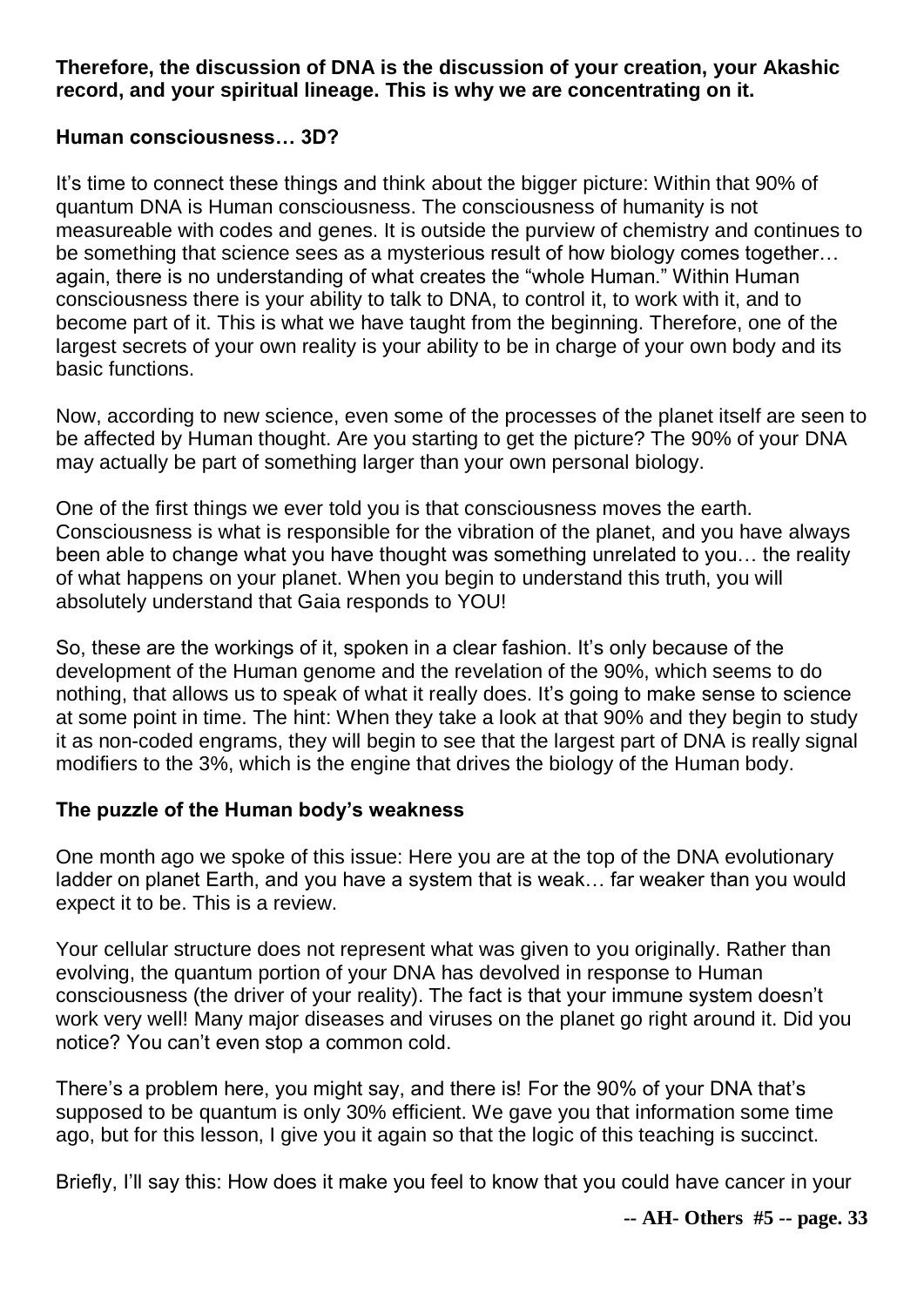system and your body will never tell you? You've got to go to a medical expert and have a technical test to find out what your body is doing! What kind of a system is that? The selfdiagnostics that have been built into the Human Being simply don't work well. Cancer is the result of an incompatibility of the Human body to cope with modern food. The result creates signals that are not congruent with how the body is supposed to work… balanced division of cells in a manner that is balanced with the chemistry of what it takes in as food. Instead, the body produces abnormal growth… tumors that eventually devour the entire organism.

**Cancer is not a virus, and it isn't contagious. Instead, it's an imbalance… an allergy to modern society. The body's immune system isn't really involved at all, for cancer appears to all the body's defenses as normal cells doing what they always do. They are not, for they are specifically cancerous, but they have "learned" to hide within cellular structure. A quantum consciousness creates a system of "knowing" that alerts the body to imbalance. The result is that you would know right away that there was a problem, but you don't since the system isn't working as designed.**

Another attribute of quantum DNA behaving as it should is the creation of a much, much longer Human life span. The body doesn't want to age! It wants to live! This is basic survival, so it is able, through an intuitive process, to create an intelligent scenario regarding the division of cells. Without this quantum enhancement, the body's cellular clock simply counts days and goes with the cycle of the moon. It doesn't know any better. It's not working as designed.

Some of the ancients, indeed, lived lifetimes two and three times as long as yours. It depended on where they were and how much of the quantumness they had lost. Know this: The eventual successful life extension processes being developed on this planet will all have one thing in common… the increased signals to the DNA to return to a more quantum state. You call it "activating the DNA."

A quantum consciousness is one that is "one with everything" and would absolutely know if cells were running wild and inappropriate growth was threatening health. But your immune system won't alert you. Something is broken, but you have grown up in this reality, so the logic of what I'm saying escapes you. If you spend enough time hanging upside down, soon your body will object to walking or the whole idea of it. Eventually, everyone simply hangs upside down and starves, having forgotten how to walk. Walking is something that only the masters could do, or so the thought develops. Therefore, nobody walks. This is simply the way Human reality develops over time, and this is what we are challenging daily in this new energy.

**When nerves are severed in your spinal cord, there's a chemistry that races to that area and keeps them from growing back together. Did you know that? The process itself is known by science and even has a name! It's just the opposite of what you want, and seems contrary to the logic of how a body should work. Something is broken.**

**Starfish can grow back an arm, and you can't. How does that feel, being at the top of the evolutionary ladder? All of this because the "blueprint" that creates the genes is not functioning as designed.**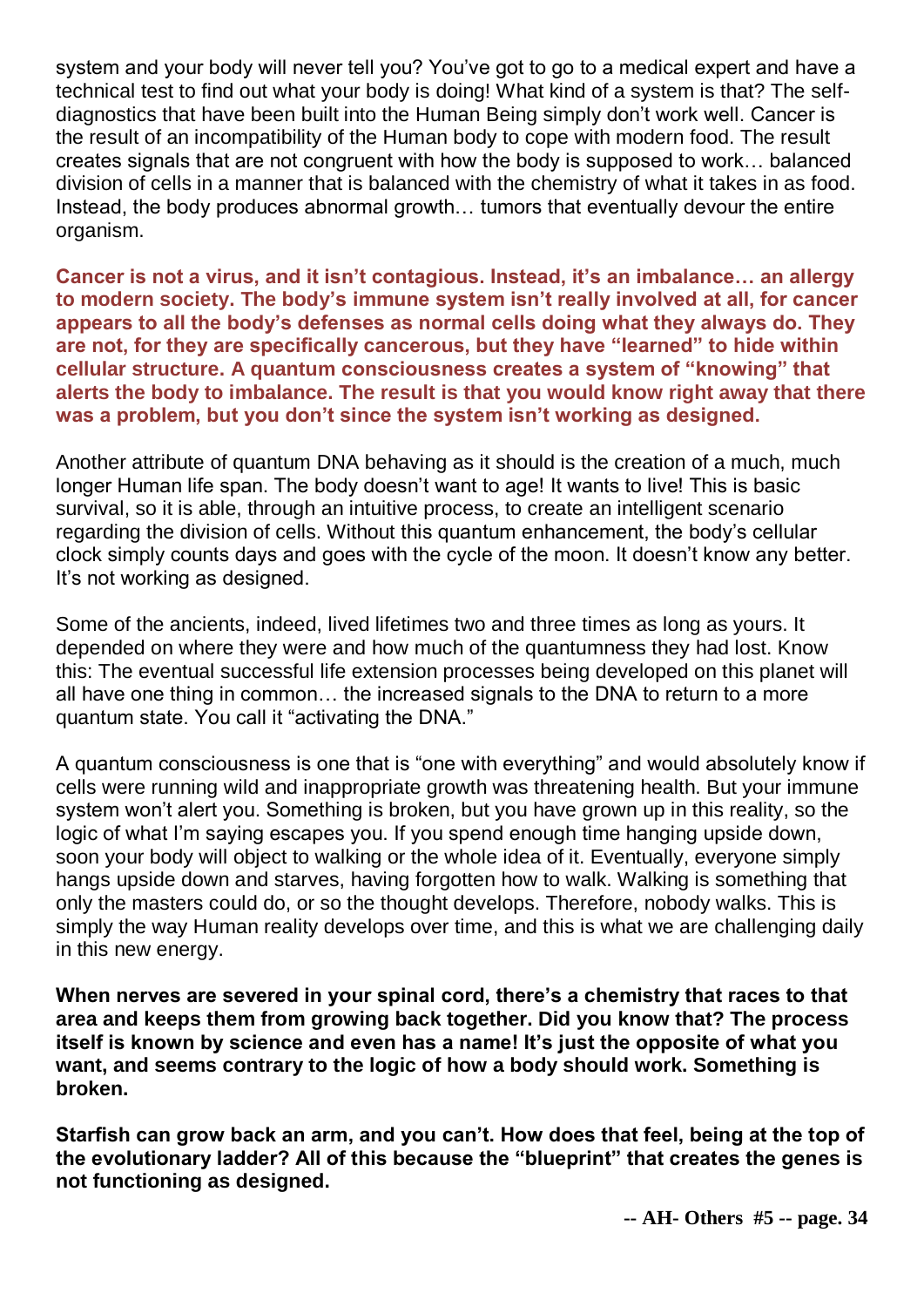But it used to…

Let me take you back to the beginning.

# **The creation of your quantumness… the creator in you**

Here it is, laid out so that anyone can see it and hear it and all of the attributes of it you need to hear, in plain language. **One hundred thousand years ago, there were up to 17 kinds of Human Beings in development.** Just like the variety of nature would call for regarding some of the other animals and mammals, there was the built-in variety that Gaia provides for in the survival of a species. Just as there are dozens of kinds of monkeys, and a tremendous variety in so many other animals on the planet, a variety of humans was also in progress. But if you noticed, there is only *one* kind of Human today. Oh, there are different colors and a variety of facial attributes, but only one kind. There is not the typical kind of differences you find in nature. You don't have the kinds with tails, and the ones without. You don't have the super small, hairy ones in one continent next to the super tall, spotted ones in another. **Something happened.**

Go back with me 100,000 years and you'll see that documented by science who discovered this anomaly within the last decade. They are seeing the same thing. Counterintuitive to all biological evolutionary forces, something happened to create only one kind of Human Being, and it happened about 100,000 years ago.

Now be prepared, for some of you hearing and reading this are not going to like it. This was the lecture of today by my partner, and I'm going to give it to you again for those whose eyes are on the page, or ears are listening to this transcription. Listen: A beautiful thing happened… beautiful! Something happened by design, and you were waiting for it with me, when you were creating the planet, dear ones. When you were with me watching it cool down, you knew this would happen. A divine plan was in progress.

In your own galaxy, called The Milky Way, you have a cluster of stars called the Seven Sisters. It represents seven stars, one of whom has a planetary arrangement around it. You have called this arrangement and those coming from this solar system the Pleiadians. These are the ones who visited Earth 100,000 years ago, and it didn't take them very long to get here.

This Humanoid race is semi-quantum, just like you. That is to say that within their consciousness there is a meld of 3D and quantum. There is no time; there is no space; there is no distance. They willed themselves here and they appeared. It is an advanced race that is spiritual, and it is spiritually *graduate* in nature. This isn't going to make sense to you, since it's out of the spiritual system you think is real. So let's just say that their spirituality is mature, beautiful, and totally appropriate. They arrived on schedule, by design, and on purpose.

They came to plant the seeds of quantum, divine DNA within one of the types of Human Being of the 17 types in development on Earth. They stayed for as long as it took. You should know that this took over 100,000 years, and they stayed. Slowly, all of the other kinds of Human Beings dropped away, and only one was left… the kind with the seeds of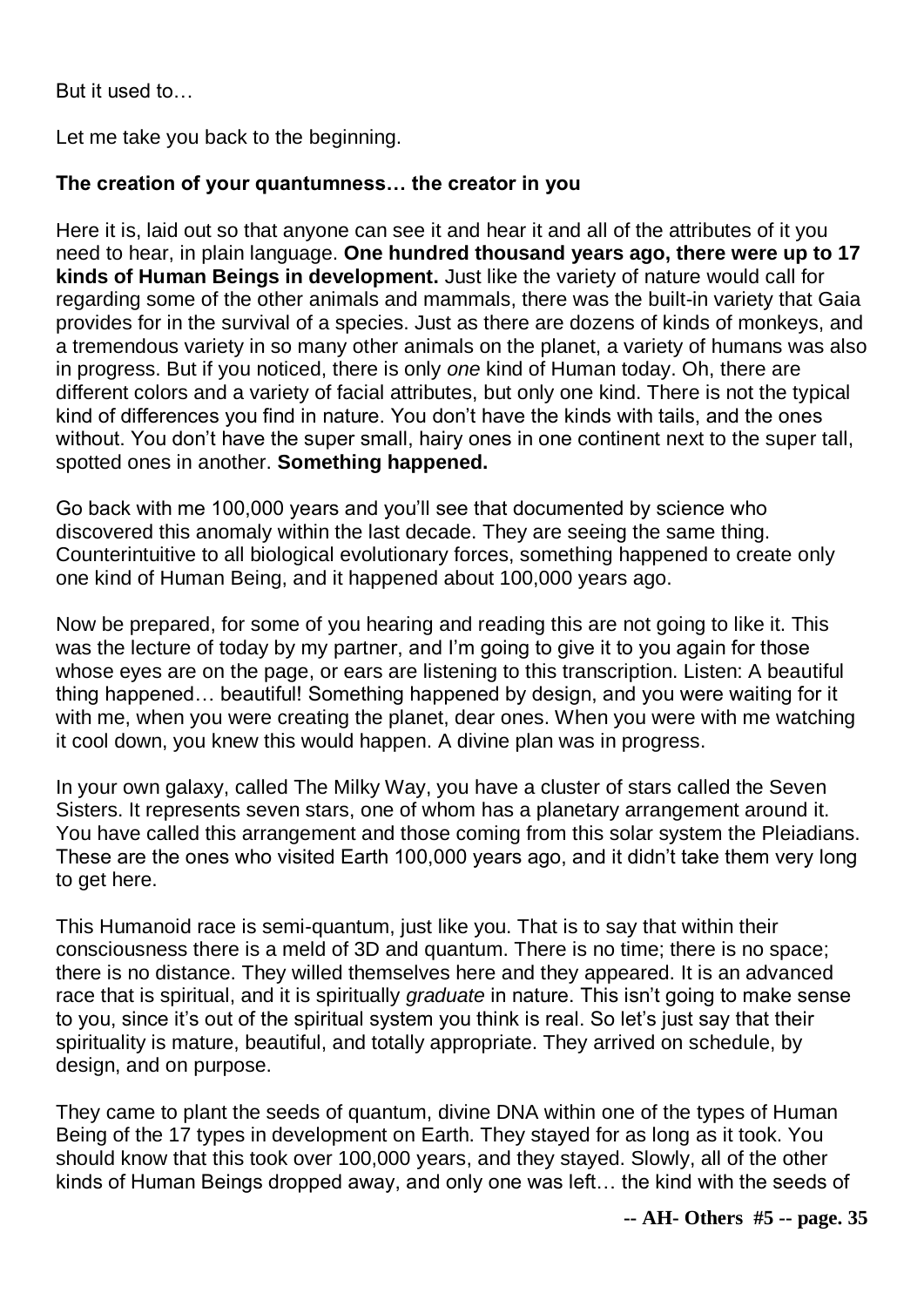the creator. The kind that exists today.

This is the original and divine creation story given to you on purpose in a beautiful way by Spirit. It was an anointed time and I would like to tell you, souls who are here, that long before Lemuria, when you looked upon this potential scenario, you knew it was good. Intuitively, you feel it and know it, for you are firmly related to those in another star system who gave you this great gift.

**The Pleiadian brothers and sisters look like you. They do not have lizard skins; they do not have strange arms and legs, funny eyes or large heads. They have no agenda and are not controlling Human thought. They're a bit taller, but they look like you! There'll come a day, when it's proper and correct and appropriate, when they will show themselves.** It won't be in your lifetime, [?1?] for they are waiting for a specific vibration on the planet for that. But when arrive to greet you, they're going to get out of their crafts and look just like you! Then you will know that what I say here is accurate and true for they are watching as I give this message, and are smiling with the appropriateness of delivering it to those who need to hear it this way.

Listen to me: There is no conspiracy here. No one did anything to Earth or to humanity that you didn't plan. There is no control issue here and nothing is hiding. By design and on purpose Spirit allowed them, by invitation, to come and give you this gift. The only planet of free choice moved from the Pleiadians system to this solar system and literally to the earth. Biological beings slowly gained their quantum DNA and spiritually was born. Nothing happens fast with God, did you notice? God is slow and the earth is patient. But Humans have trouble with the "slow" concept. They want spiritual things to happen quickly, and the mythology shows this.

It's controversial, this information, and those listening and reading now don't have to believe it. This information is not critical to having your light shine on Earth. **If it does not ring true to your soul, then pass it by.** But understand that somehow there is God in you. Perhaps it isn't necessary for you to know how, but feel the creator at work in your DNA.

The controversy will rage, and it should not be forced on anyone. It is not evangelical, and it is only for you to see it as a part of the big picture. But this is where your seed biology came from and I have just given you truth.

Oddly enough, there will still be those who wish to go with the mythology that God came to the earth quickly and within a few days presented the entire spiritual system to the planet. They really don't want to think that the eye-rolling story of space aliens coming to Earth has anything to do with God, or the spiritual nature of a Human Being. It's ridiculous to them! As my partner says, *"They like their talking snake story."* Then that is what they should have, for hidden history should not be something that keeps a Human from his faith or takes away his belief.

## **Lemuria**

Slowly, the first civilization on the planet was born and it was called Lemuria. Know this: It was not an advanced civilization in the way you think about "advanced." But they had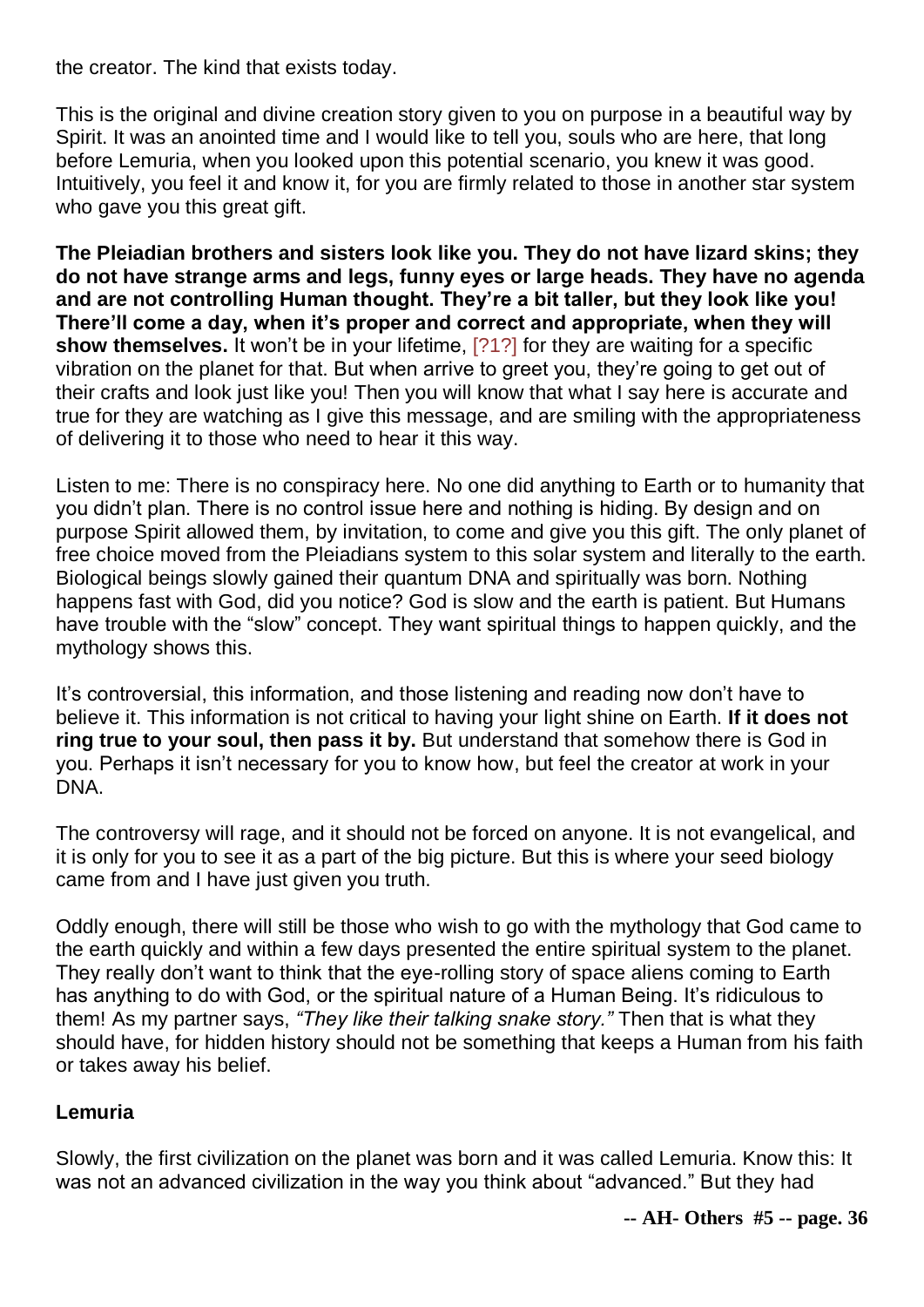something you should know about. Their quantum DNA was at 90%, not 30% as yours is today. All the quantumness of their DNA was activated, for that is what the Pleiadians passed on to them. Lemuria was the oldest civilization on the planet, the one that was the most long lasting, which never saw war.

It was eventually broken up only because the oceans and seas rose. As I have described to you before, they became a sea-faring people and scattered to the many parts of the earth. Ironically, some made it to far away continents and science sees them as actually starting there, instead of traveling from somewhere else.

Lemurians were the original Human society on the planet, and they were located where the Pleiadians originally landed, on the top of the highest mountain on Earth, as measured from the bottom to its top… currently the largest island of Hawaii, where the Lemurian "canoes" are buried. Hawaiian elders will tell you today that this is the lineage of Hawaii, that the Pleiadians came there, for it is what they teach as how humanity began.

Lemurians had a quantum understanding of life, and they knew in their DNA all about the solar system. A quantum DNA, working at 90%, creates a consciousness that is *one with the universe*. One of the most ancient of your spiritual beliefs on the planet asks you to be one with everything. It's not an accident. I'll get to that in a moment.

The remnants of Lemuria are gone, covered by water a long time ago. You're not going to have proof of this, for nature has buried is completely and it is now only available to be felt in those places that were Lemuria but never covered by water. And if any of you should happen to go there with pure intent, the ancestors will come to you and will say, "Welcome home."

Here is some historical advice: Do not place so much attention on Atlantis. Atlantis was much, much later, and there were actually three of them, and much confusion around what was there, and what happened there. Which one do you want to talk about? Atlantis did not play near the role that those in metaphysics and esoteric teachings wish to assign upon it. Oh, it was important, but one of them is not ancient at all! It was so recent, off the Greek Isles, and was even reported within the history that you see today from the Greeks. Humans have a dramatic interest in civilizations that get destroyed quickly. It creates further mythology, creating ideas that Atlantis was one of the most advanced civilizations. It wasn't. Lemuria was, but in consciousness only.

Lemuria was not an advanced technical society, for it had no technical abilities at all. Yet they knew how to heal with magnetics. It was in their DNA, you see? It was intuitive information. Quantum DNA produces quality intuitive information. Being *one with the Universe*, they knew all about DNA. Doesn't everyone? [Kryon smile] They even knew the shape of it… all without a microscope. That's what quantum DNA does.

## **The ancients knew!**

Lemurians knew much due to the quantum DNA they carried, thanks to the Pleiadians. They knew all about the solar system, and about the galaxy in general. They looked at the stars and understood what was there. This created a seemingly advanced society, but without any technical advancement as you now have.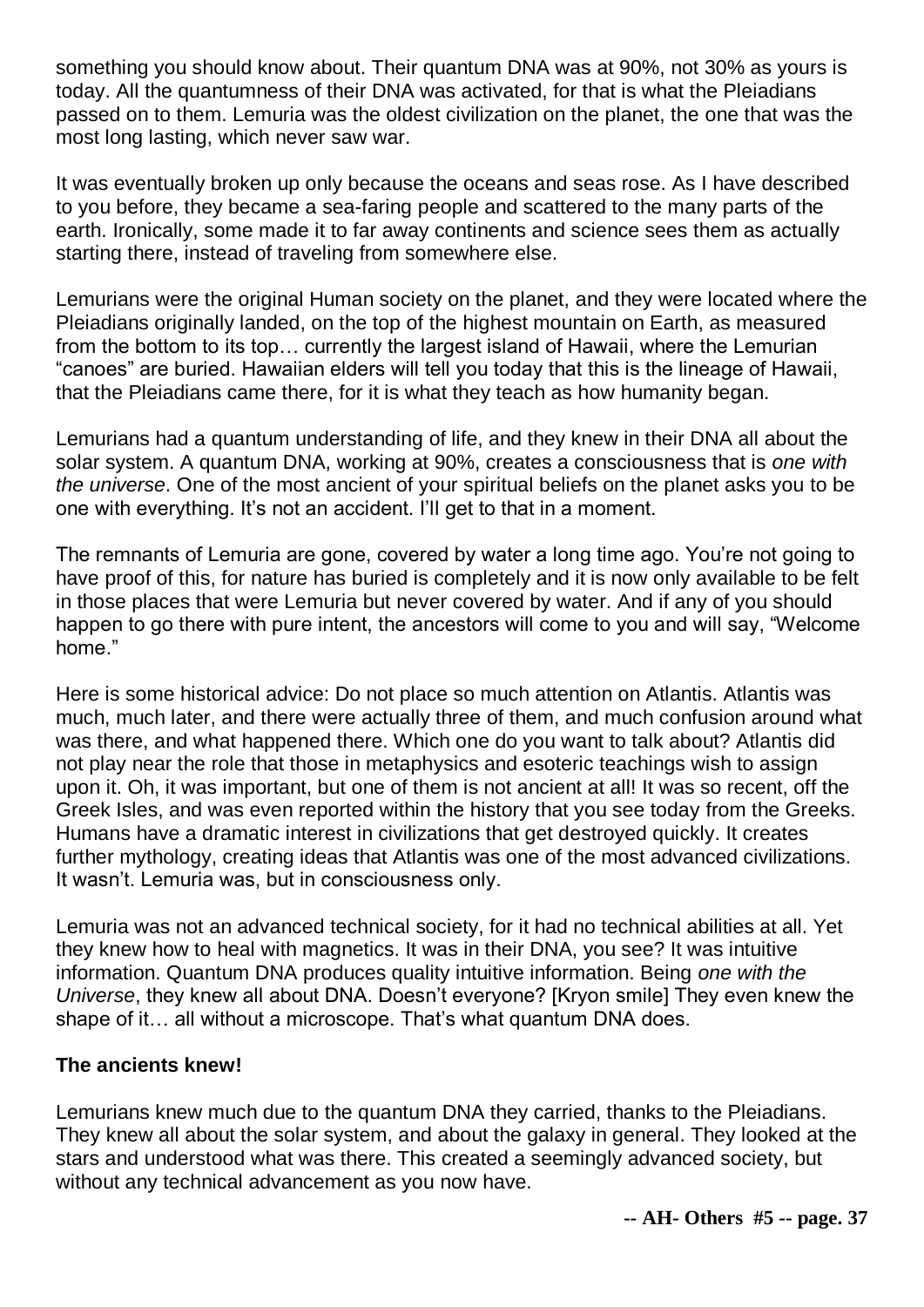Long after the Lemurians were gone, thousands of years later, there is vast evidence that ancients still had this knowledge. Today's modern version of Human history doesn't give credibility to the 30,000 years of advanced humanity that were Lemurian. You barely even see Humans existing 10,000 years ago. That will change with new discovery and time.

However, what you do see is that as little as 4,000 to 5,000 years ago, the ancients still had knowledge of the stars… far more than you realize. **Most of the ancient civilizations of Earth knew about the Galactic Alignment that is coming in the "era of 2012." We have told you that this Galactic Alignment has already begun. You see it as 2012, and we see it as 1998. Do the math with modern computers and telescopes and you will see that 2012 is only a gross estimate from cultures without your technology. So with this in mind, you will find that you are sitting in the energy of the Galactic Alignment as we speak.**

This alignment is a 26,000-year cycle that the ancients knew about it! How is this possible, you might ask? For when you rewind history to only a few hundred years ago, you find "modern science" having totally lost all this knowledge! The earth was flat, the sun went around the earth, and almost all the intuitive knowledge of how the body worked was totally gone.

The ancients had DNA that was working in a quantum way, as inherited from Lemuria, without telescopes or computers. They knew. They knew about the solar system, equinoxes, eclipses, and planetary movement. They even knew you were in a larger group called the galaxy. So I ask you, what happened? We reveal the obvious, that you slid backwards in a very significant way, and only recently.

When we speak this way, there are always those who want to believe that some force other than humanity was responsible for "taking your knowledge away" and leaving you wounded. This is the Human Being denying that they control the vibration of Earth. Free choice is honored by Spirit, and the whole idea of you being here is to examine where this planet will go depending on what Humans do. The splitting of Lemuria and the fragmenting of Human society created many ways to lose what was a collective consciousness. As long as the societies had a quantum community, there was a confluence of understanding. When they split up, slowly, over time, the most intuitive knowledge accepted for centuries simply died. If you doubt that, then how do you explain that the ancients knew what only "modern astronomy" has given you in the last few years?

This is the process where the DNA that used to be at a 90% level was slowly reduced to 30%. Indeed, that's what you have today. You have literally started over. You lost the quantum intuitive knowledge, that intuition, the absolute understanding of where your seed came from, how the body works, and the Pleiadian experience was gone… lost.

Humans forgot basic astronomy, and they didn't even think the earth was a globe. All this wonderful intuition went away about the working of the Universe and the Human DNA. Now you have a shift at hand, and you are slowly pulling yourself up from where you are today. I'm going to tell you what is different today, and with it, we are almost complete.

#### **The great shift**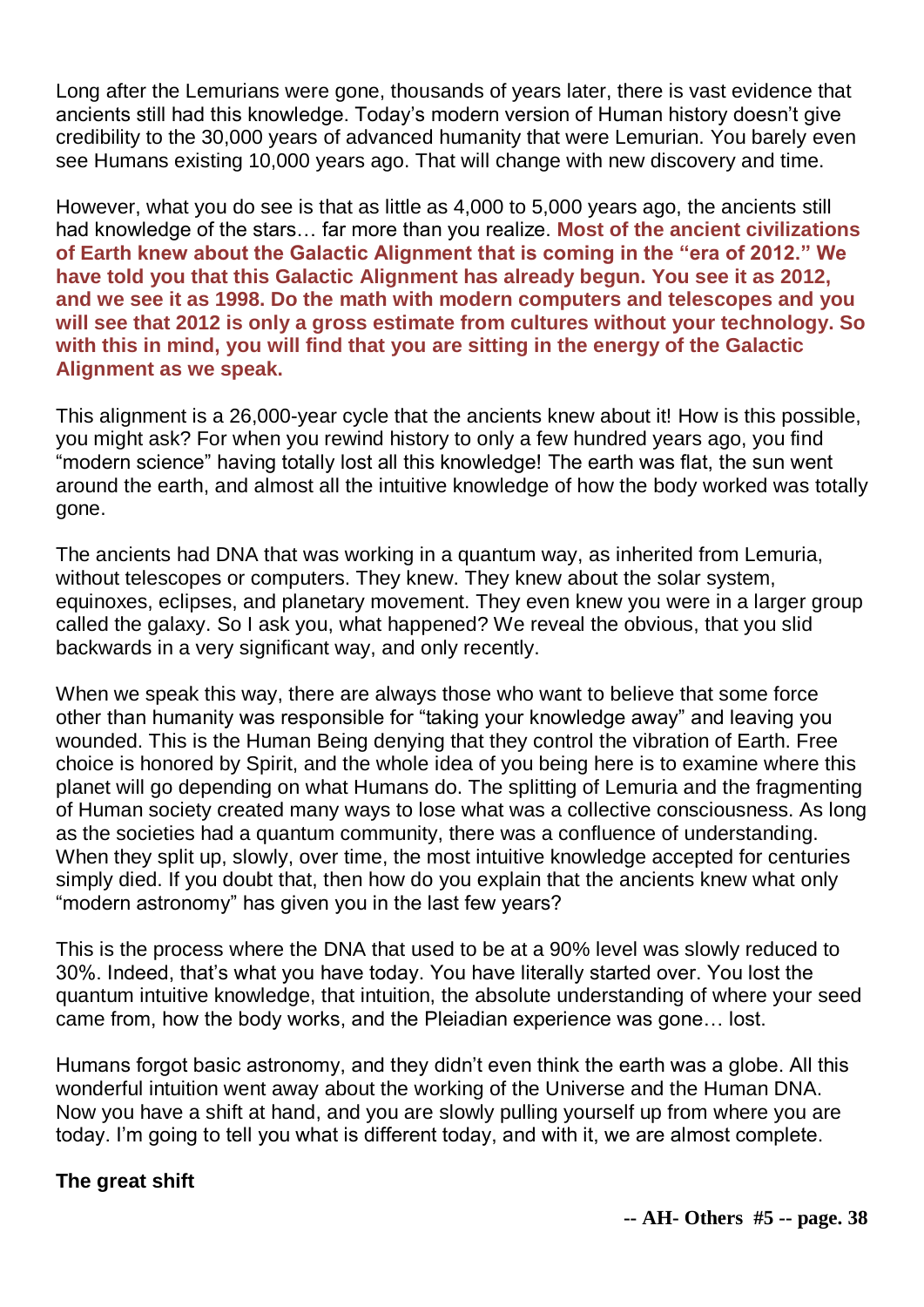The lineage and history of DNA started from a precious creation that was appropriate, with the integrity of the angelic realm, and anointed with a sacred purpose. Through free choice, it declined as Humans accepted a lower consciousness state. Mythology is filled with dramatic stories of the "fall of mankind," but there were no devils involved, only the process of free choice within humanity.

You sit in a shift. You sit in an age you call New Age, but it isn't new. Instead, it is a remembrance of the ancient knowledge, and the ways of Lemuria. It is, therefore, a return to a Lemurian state, and it's about time. This is what you call the new energy, and the shift is upon you that allows for gifts to begin a slow and purposeful enhancement of consciousness on this planet. But as we have discussed, it must start within your own DNA.

Oh, Human Being, listen to me: This is the crux of why you're here. It is what we teach in this day, that the DNA, that quantum sacred part of you, is laying there ready to be enhanced with your pure intent. All that Kryon brought in *magnetic service* to you was to service this planet in a way where the magnetics could shift and communicate to your DNA. This new communication is a result of the 1987 Harmonic Convergence and the combination of moving into a new Gaia energy that the Galactic Alignment is creating. It gives the potentials of a return to a state that you deserve… a Lemurian state of awareness, a state where war is not an option and health is intuitive. The Mayans spoke of it! This is the highest vibration that Gaia has ever seen, and you sit in the ramp-up of it all. This was their 2012 information, and it is not taught that way by many.

**Bring Human consciousness to match that vibration and your DNA will start to increase in its efficiency. It will begin to be quantum again. You're going to start to see it in many ways and we've spoken of this as well. Look for the signs that Humans are evolving. This evolvement process is starting with what you have called the Indigo children. These children of new consciousness are very different, did you notice? It's all about how much of the quantum DNA they are using, in contrast to how linear you are! The clash between the quantum and the linear has only just begun! If you think there are issues now with the new children, just wait until they have their children! Humans are changing.**

Within this "New Age," you are potentially bringing back an original energy, slowly, that was designed for today. It is time for you to return to the quantum state, which is the spiritual state that the Pleiadians gave to you, and it starts now.

At the moment, you fight a battle on the earth between old and new energy and the new energy is winning. Make no mistake that the old energy will be with you for some time. It continues to create issues that you see as problems, but are actually a "quantum cleanup." As you clean up your economy, and you're not done, you will see the ways of a new paradigm of being, of structuring, but it's going to take some time. Do not fear what it will do, for it will emerge just like you knew it would emerge… one of the strongest on Earth, filled with integrity. It will potentially represent a new paradigm that makes sense for a new age. Count on that, and Indigo adults will help you to design it. New concepts will leap over existing thought, and bring a revolution in the way life can be on the planet.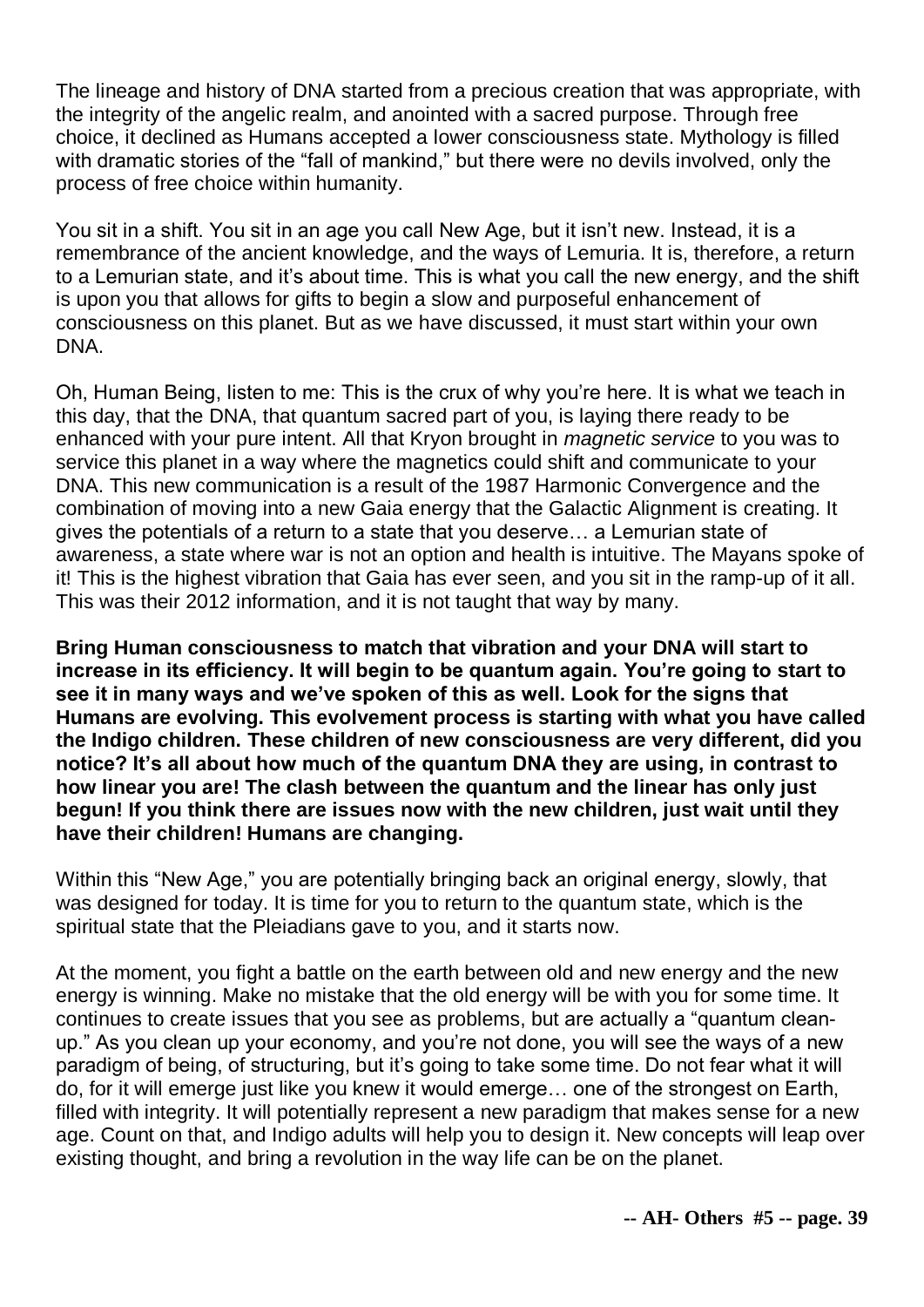All this is part of a Human evolvement in consciousness that you can see in your DNA. *"Kryon, is a scientist going to be able to put this under a microscope and see it?"* No. **Regardless of what you have been told, they will not see a change in DNA. The current microscope is 3D. So I say to the scientists this: When you develop the**  *quantum lens***, you will see it, for you will actually see the chemistry in the 90% random areas. It will glow under the influence of the quantumness and you will know I'm right. Then it will** *change colors* **with the activations you are creating and you will be able to see and track it. But at the moment, you have no quantum lens. There is no device for measuring the quantumness of the Universe that exists on the planet, but you're getting close. And when you do, the first revelation can be seen within your own biology. Here is another hint. Continue to examine things in an entangled state, for this is the beginning of the true quantum state that you can alter with 3D technology.**

These are the things we wish to bring you today, and these are the things of the teaching for the day. All through this, we've been hugging you. Why do we bring these things to you? Why do we care? Because as family, you are beginning to discover a great secret… that your core souls are related to the Universe, and that your Higher-Selves are angelic and forever. Humanity is beginning to come *full circle*. Very slowly, and through the next three lifetimes, you may actually create a new earth. These are the potentials we told you about 20 years ago.

You wouldn't have missed this, dear Human Being. You are reading this because of it. You are part of the solution to peace on Earth. I know you. There will be a certain percentage of those reading and listening who, in these next years, will come see me. There will be a transition that is not new to you. It is a life transition that is appropriate and beautiful. For an old soul, it's something you've done many times, so many you can't even count. And you will come back to the planet after that, and then you will come back yet again, because you're not going to miss this! You've spent eons working on this planet, and you're not going to miss this.

This is the shift you have asked for, that you've waited for, and that you have prayed for. Many in this room will live out their normal lives, but are coming back with a higher level of DNA efficiency than you left with. We'll say it again. If you wish to see Human evolution, watch these Indigo children. For they are going to develop into an even more frustrating group than they are now! And some of YOU will be THEM, when you return.

## [Kryon smile]

I wouldn't say these things unless they were accurate and true. See the clarity of the channel today. Feel in your own innate sense the truth of it all. Be aware that you are dearly loved. It is the reason we are here.

We metaphorically collect the bowls of the tears we shed in joy as we wash your feet. We invite you in the room with us now to carry on this energy of Spirit. Let us sit with you for a moment before you rise and leave. Let it be known that this day Spirit really was here… to meet the brother and the sister, to wash your feet with respect, that you would let us do such a thing as this… to be with you for an hour and to love you like we are doing.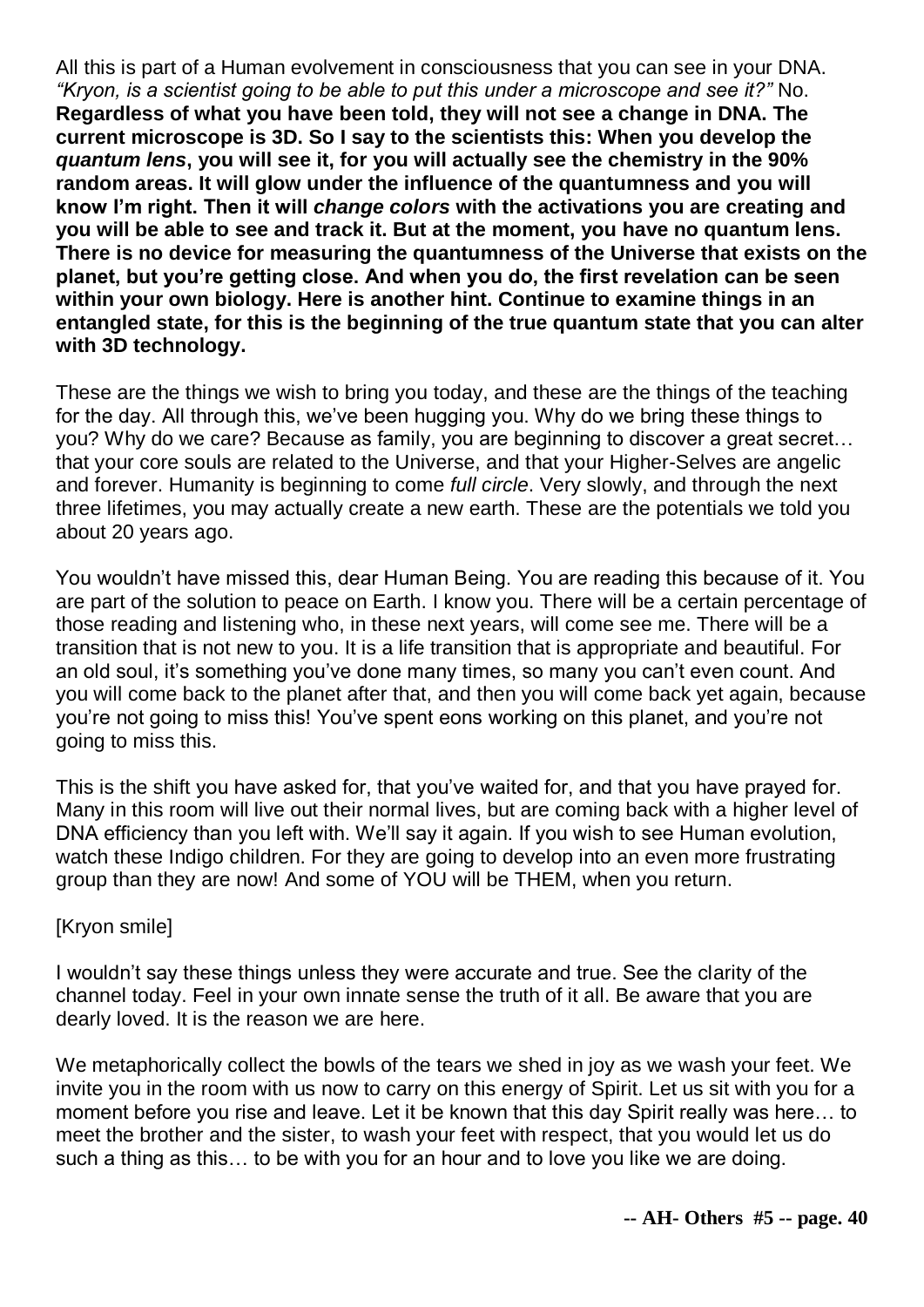And now you know our secret. This entire meeting was arranged so that we could just sit with you, and we have.

And so it is.

# **KRYON**

[http://www.kryon.com/k\\_channel09\\_portland.html](http://www.kryon.com/k_channel09_portland.html)

[Ron: Colour font, bolding and query in square bracket added]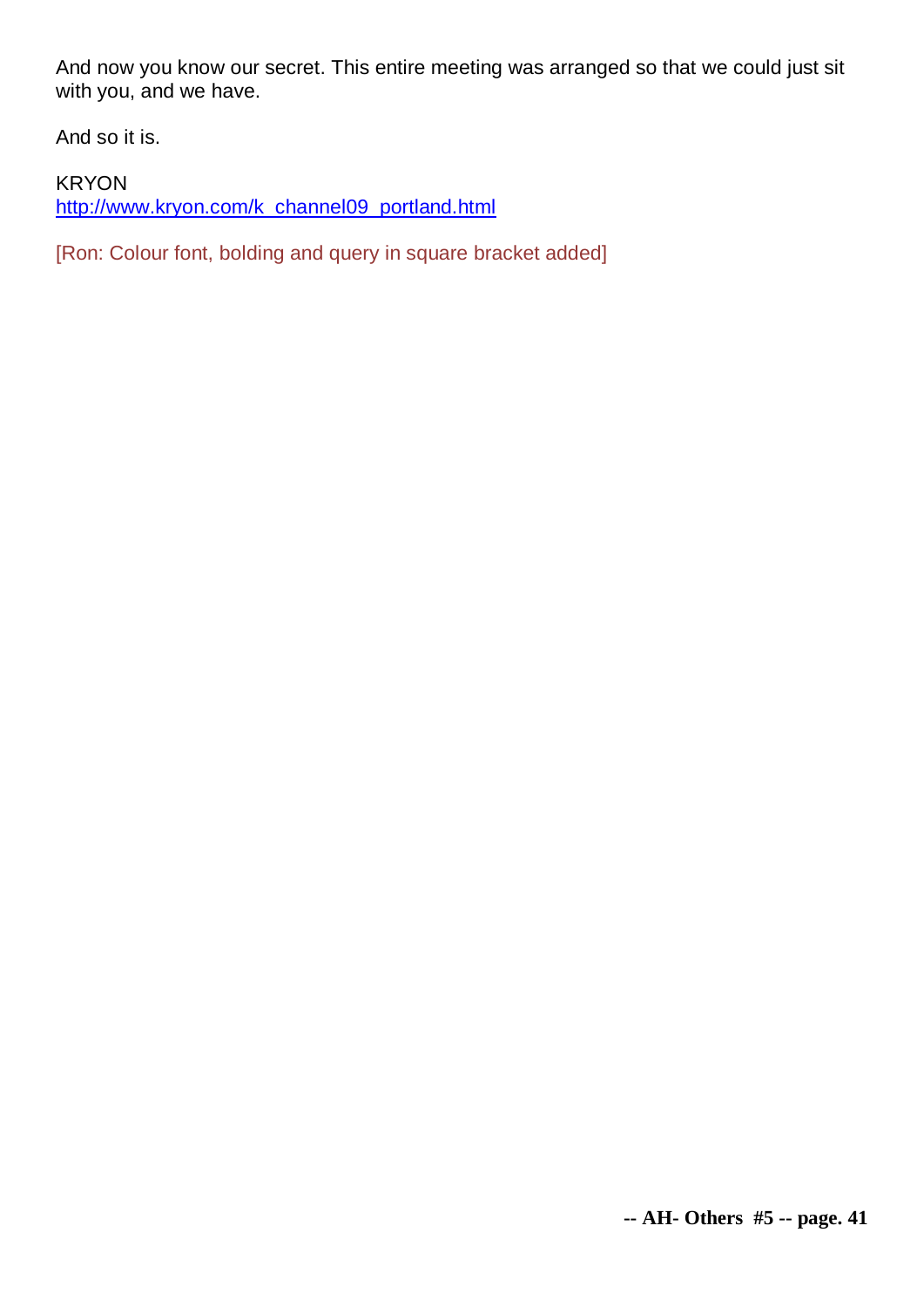## **TO MOTHER EARTH, HUMANITY, AND ALL SPECIES**

#### **By Divinity thru Betts**

#### **May 19, 2010**

Here is a divine message that came through me this morning/afternoon and you are welcome to freely share it if it resonates as truth to you (which it will). It is 10 pages long in document form so it will take a while to read it, yet well worth the read, feel it for yourself. It came through in story form although it speaks the truth for me. Like everything else in life, be your own authority, keep what feels right and let the rest go...Love, Betts xoxo

#### TO MOTHER EARTH, HUMANITY, AND ALL SPECIES

Once upon a time there was this planet...ooh and she was the most beautiful planet. Her name was known as Gaia, or some also refer to her as Mother Earth. Now Mother Earth is not the only planet and she knew it in her heart that she is never alone.

Mother Earth feels her connection to all the planets, all the Universes, all the Galaxies, all the species in all of creation everywhere. Most importantly, she knows she is a part of the Creator force from where she originated. We all originate from the Creator force so even here on Earth, there is no such thing as separation, although we've been brainwashed to believe so.

Just like houses are known to have value on earth, a very long time ago Mother Earth was also seen as a valuable piece of real-estate to own and possess within our Universe. The darkness won at that time, so for millennia now, the dark brothers and sisters, who have been guided from their dark cosmic brothers and sisters off planet, have ruled Humanity, all the species, and raped OUR beautiful planet for their own profit, greed and self-serving purposes.

The off planet cosmic dark ones are no longer permitted on the outer planetary ring and have been replaced by the beings of light and love. Our lighted cosmic brothers and sisters have been keeping us as safe as they were permitted, while following Universal Laws and not interfering with humanity's free-willed choices as a whole.

BUT the dark are ignorant to the facts; they are heartless, psychopathic, satanic human beings who are closed-off from source energy and who lie, steal, cheat, and murder for their own personal gain. Ooh, did I forget to mention, they love murdering the most innocent of human beings as it brings them great joy and pleasure to watch this. Your personal extinction would be reason for them to celebrate as it lessens the world population, which has been their main agenda all along.

We, as our humanity collective, have permitted the use of more and more chemicals in all of the corporations of our world. These corporate entities have then gladly pumped their toxic chemicals into OUR air, water, and ground supplies, not to mention offered them to us as consumers, to buy to spray on our lawns, our home-grown food supplies and put in our gas tanks and other motorized equipment.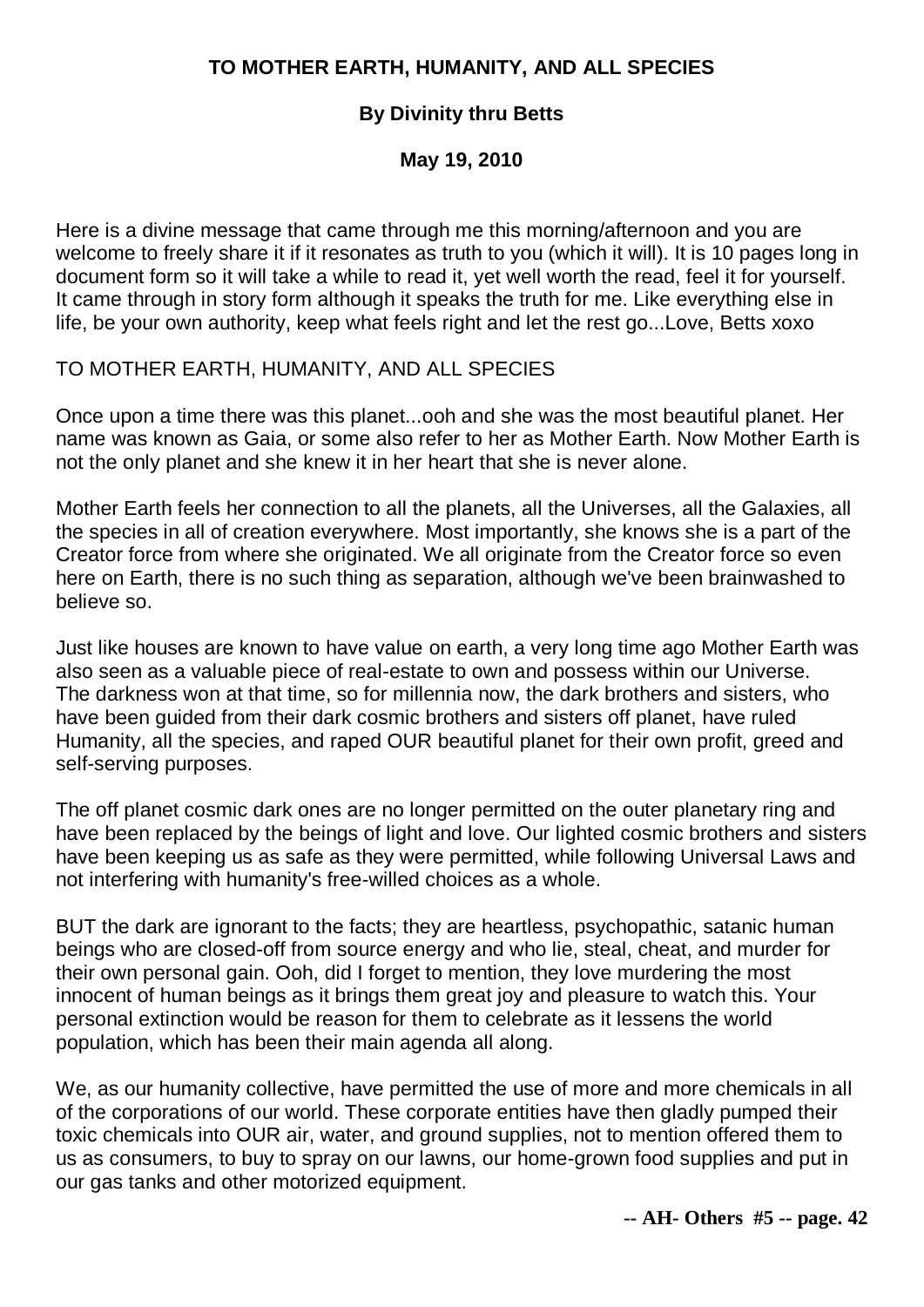Over 80,000 different chemicals exist and are being used; only 200 have ever been tested by the FDA. Four of these 200 chemicals have been found to be carcinogenic and cancer causing in nature and still are being used today. The FDA is also controlled, owned and operated by the Illuminati group, so it's just lip service when these corporations or government figure-heads offer the appearance that they really care about the health and wellness of the general populations.

The opposite is actually the truth for them, for the sicker the population gets, the more monies and profit can be made from each individual person during their dying process. The difference between those aligned with light and those aligned with darkness is that those of light have a compassionate nature and a moral conscience; those of the dark ways do not.

Why would the dark ones want to create more diseases? Population reduction is number one, for less people on the planet is much easier number for them to control. Number two would be, they make huge profits at the expense of their human slaves' lives, by selling them over-priced, toxic, pharmaceutical vaccines and drugs, or health care services, while at the same time effectively brainwashing doctors and people to believe that they have the answers to everyone's ill health.

Natural remedies are the answer to our ill health, yet this solution has not been offered to us as a viable option as natural remedy cures cost pennies to the dollar and make no profits. Plus, if everyone is cured, there is no more money coming in for these powerhungry, money maniacs.

Many are starting to awaken to the truth that our present medical system is not the answer, and truly the darks' intent has never been to serve the health and wellness needs of humanity.

These dark ones make their profits from all the "disease organizations" around the world whose job it is to collect funds from unknowing, good-hearted people who donate for the purpose of finding a cure.

Hmm, if we were to continue on this path, do you really feel that those who deem money their life-force energy would ever allow a cure, or cures, to surface that would take away all their monies and earning potentials? In addition, they already know the cures to all the ailments as they have created these ailment potentials in the first place.

Almost all corporations, pharmaceutical companies, media, politicians, economic, financial, military, and religious institutions in OUR world, are controlled and operated by the dark forces. This dark master-minded agenda is all about the brain-washing and controlling of the planet, its resources and its peoples. People are viewed as cattle to these dark ones and that is about to change because the cattle are waking up!

Look around us and see our own lives and the lives of families and friends...Look how hard we must work for the basic necessities, how exhausted we are, how our finances continue to dwindle with each rising cost, how we must work longer and harder hours for those who make the profits, etc. etc. etc. Is it really working for us and our families?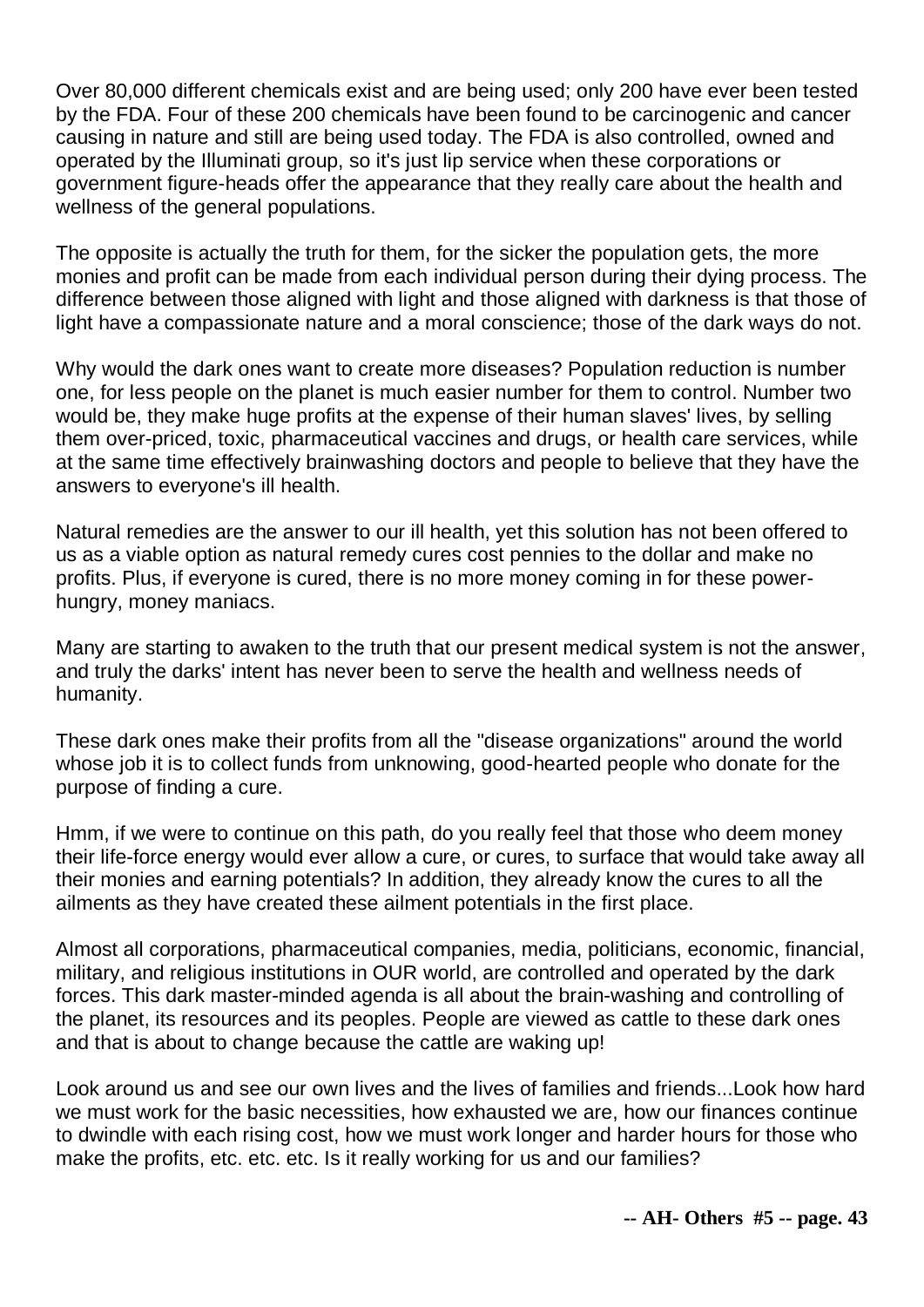Just look at the proof that is being shown to us about the multitude of banks going bankrupt and then our governments deciding to bail them out using tax- payers' monies that we haven't even earned yet. In addition, then these monies are used to bail out the criminal banksters and pay astronomical bonuses to executives that have managed their businesses right into the "scripted" bankruptcies in the first place.

Then there's the "taxpayers" being voted by our governments, to bail out countries in bankruptcy and be on the life-time hook for that expenditure as well. Does debt ever really cure debt? Eventually, debt only creates more debt and then the only solution is to release this debt through bankruptcy and start anew by having learned the valuable lessons of what "does not" work any longer. It's blessings in disguise really...

The only true answer is to let ALL OF THE OLD WAYS collapse and be willing to openly embrace a whole new system ready to emerge after the removal of the dark ones. Have faith, for it is right here waiting for the exact divine timing of implementation for the highest and greatest good of all. The few self-appointed, pre-selected ones of the old way will quickly experience the truth that their material wealth no longer has any value.

There are approximately 200 families on OUR planet at present that have been pulling the strings of the rest of Humanity's lives, and raping OUR beautiful planet Mother Earth for their own profit and greed.

This has all been done in our name, given permission to occur because of our own ignorance and indifference to the root causes of what's REALLY been going on in our world. It's wake-up time now! No more snooze button aloud!! No more pretending that it's going to get better travelling down this same old, destructive road anymore!!! Look at the oil spills, look at the earth changes, look around and start to take notice of all the things changing...

Now it is truth that the dark ones control the masses if the masses are still "buying into" everything that they see on the television, read in the newspapers, or read on the internet sites that are owned and operated by the Illuminati families (that's what the 200 families are called.)

By creating fear, the dark families have, in the past, lowered the vibrations of this planet through its use of fear tactics and illusionary false flag attempts to justify its wars in parts of the world that it wishes to dominate, control, rape and pillage.

People so easily give their power away to those who promise to save them from the chaos of the world, which incidentally, has been created by those who you wish to save you (i.e. our governments and those behind the governments that are pulling their puppet strings.) The biggest downfall of the dark brothers and sisters is that they never considered the possibility that their corrupt plans of world domination of OUR Mother Earth and all that exists here would NEVER MATERIALIZE.

The dark ones never considered, or anticipated that so many would awaken to the understanding of their dark deeds and then pray to have divine intervention. These dark ones, in their own arrogance, never believed that anyone would hold them accountable for their most heinous crimes against humanity, its species and OUR Mother Earth. Divine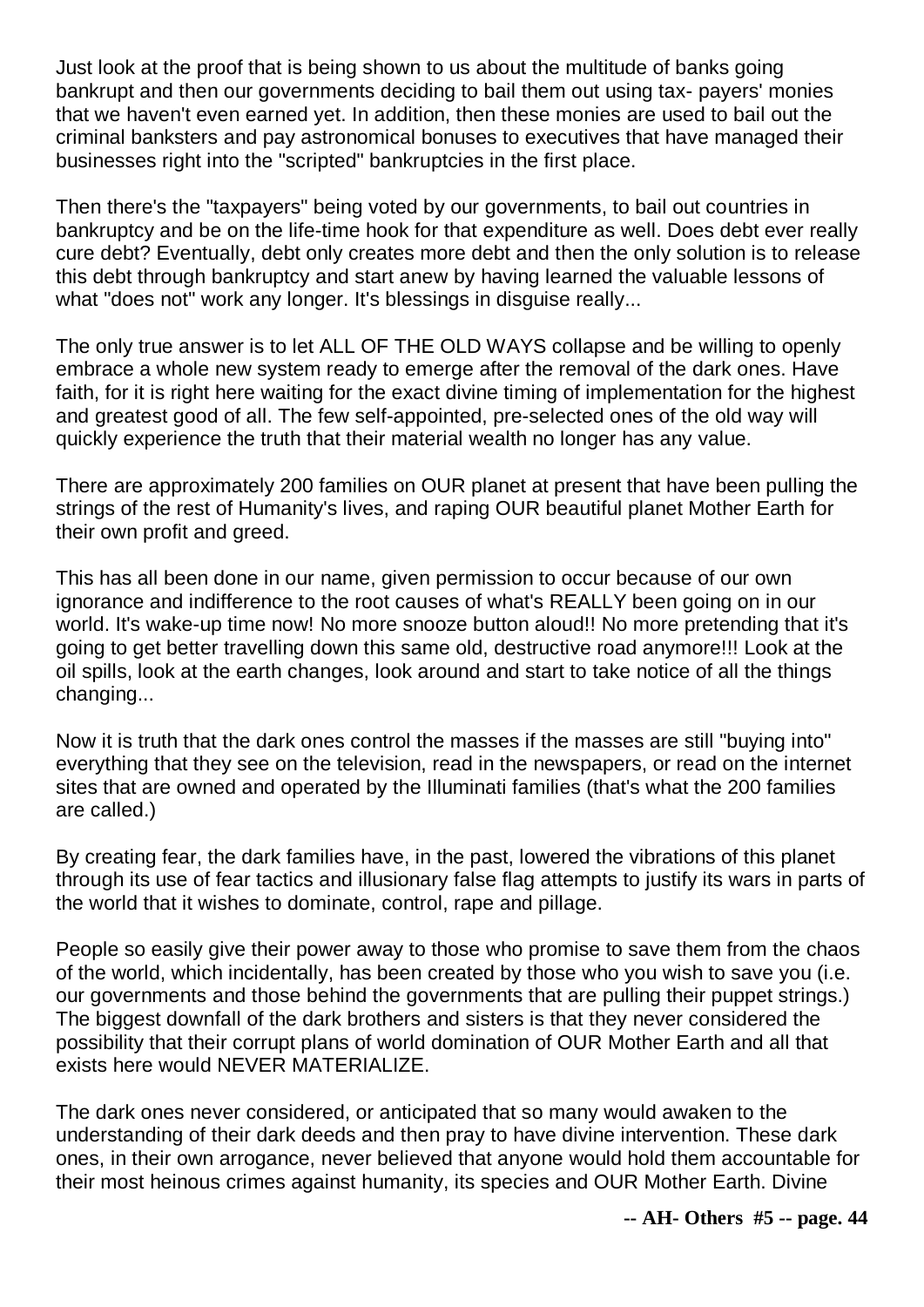intervention is here now and you will see this accountability occur on the world stage shortly.

As our creator loves all, it has offered the dark ones, on numerous occasions, opportunities for them to come back into the light; many still have refused. There is no more time left to wait, and the divine plan is being implemented as we speak to free all of humanity from the dark veil it's been under for eons of time. All those who remain on the path of darkness will lovingly be placed within the realms that most perfectly suit their present soul growth and accountability.

OUR all-loving Creator has just now given the sounding of the TRUMPET OF TRUTH, and all that is not the truth, never has been the truth, and has been built on the illusion of security for us, the people, is crumbling away as we speak. DO NOT FEAR, FOR THE CREATOR'S LIGHT WARRIERS HAVE ARRIVED AND ARE ON THE PLANET NOW...LIGHTWORKERS, WE ARE ALL BEING CALLED TO SHINE, FOR NOW IT IS OUR TIME!

Our financial system and money is not built on truth...our economic system in not built on truth...our political system is not built on truth...our justifications for going to war with countries who have done no harm, is not built on truth...the official story of 911 by the government is not built on truth...the media does not tell the truth...the pharmaceutical companies do not tell the truth...and the list could go on and on. DO NOT FEAR, FOR THE CREATOR'S LIGHT WARRIERS HAVE ARRIVED AND ARE ON THE PLANET NOW...LIGHTWORKERS, WE ARE ALL BEING CALLED TO SHINE, FOR NOW IT IS OUR TIME!

For the new to come in, we must be willing to release the old. For many who have chosen at soul level to awaken first, we have been made aware of this "now" moment for the cleansing of OUR planet and the shift of our dimensional realities for many years now.

We have lovingly cleared away much of our own inner darkness so that we could more adequately hold our own light during these greatest times of darkness now upon us. Each and every one of us is important and we are receiving guidance on a moment to moment, day to day basis to prepare for our final stage show.

We have prepared for years for the roles that we must now play during the "Dark Night of the Soul" of our planet. Yet, we must also stand strong in our faith and inner knowing, that what ALWAYS follows every "dark night of the soul" is THE LIGHT, shining more glorious, and more beautiful than anything we've ever experienced before. Believe in the highest good of all, and it will be so through the Universal Law of Attraction.

Mother Earth is just now starting her labour pains of birthing a whole new Earth based on love, light, compassion, and heart energies surrounding us. Our loving Mother has allowed us to abuse her and has tolerated it to almost the point of her own extinction. It is time for her and all of us to rise up from our destructive ways and come more fully into our love vibrations.

For those who choose at soul level to continue on with a very new and pristine planet Earth, we will be greeted with this reality upon her completion of restructuring.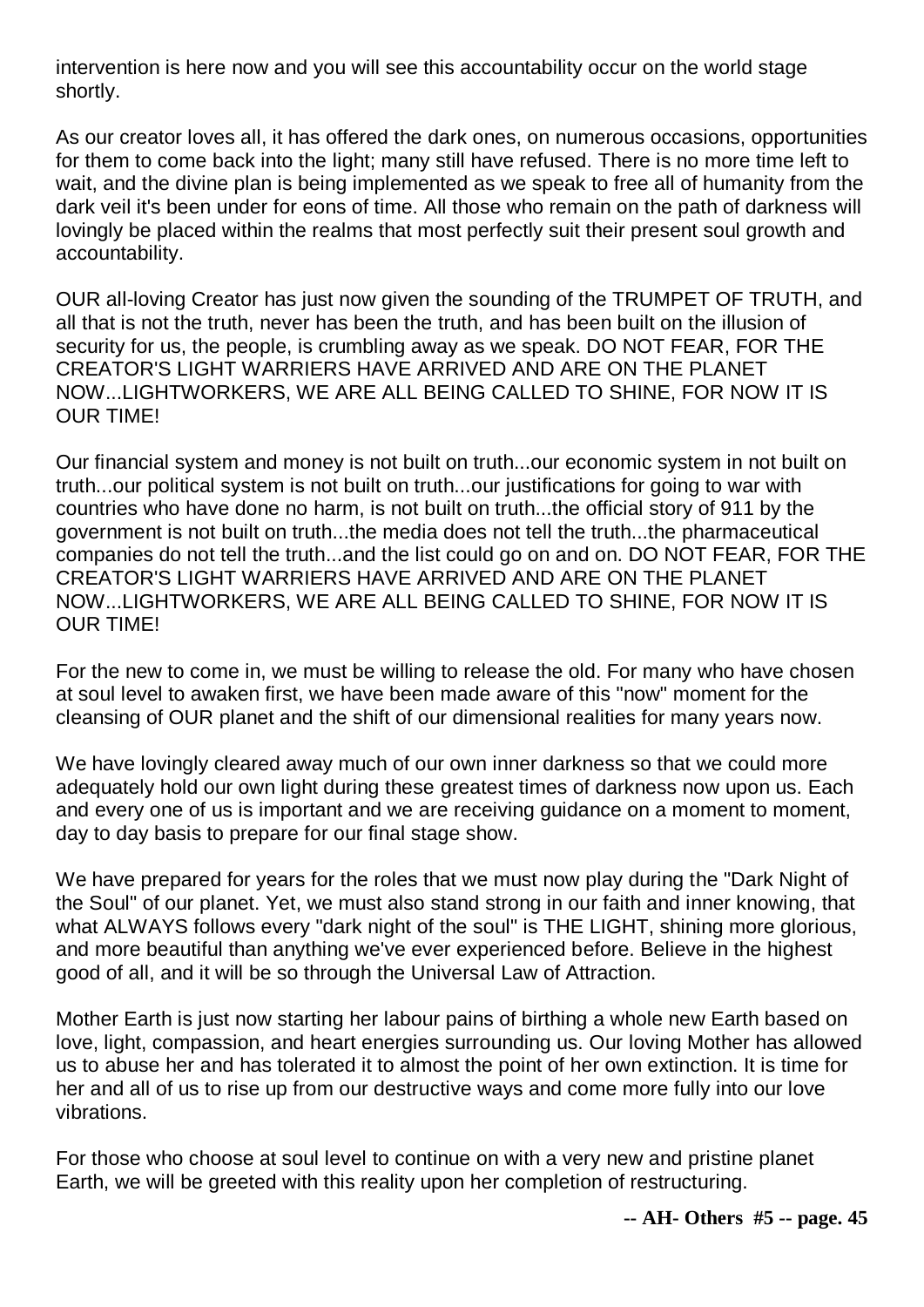Travel will no longer be limited to just anywhere here on Earth, for we are connected to all species, in all Universes who already live in their love and light. Many will appear to be just like you and l in our likeness. Humanity is about to take a shift from limited consciousness to full consciousness, for those at soul level who wish to venture in this direction. This full consciousness shift has also been called "ascension."

Cosmically, we are completing a "26,000 year Earth/Sun/Pleiadian cycle; the entire Pleiadian system, which includes the solar ring, is at the end of a 230,000,000 year orbit around the Galactic Centre, and the entire galaxy is at its completion of its infinitely longer orbit around the Great Central Sun" (Quan-Yin, 1996).

What does all this mean? It means that we're about to experience a ride of our life-times and when the Creator is involved, we can expect the best and highest outcome FOR ALL. At soul level, many will choose to exit this planet because their soul contracts have been fulfilled. It certainly doesn't mean that these souls will not come back to our planet Mother Earth; it simply means that they'll come back in an upgraded and healthy form, or choose to go elsewhere in the multi-verses to experience their ongoing soul journeys.

For those of us that love all of humanity as we feel and know the truth: "WE ARE ONE", a multitude of "thank you" waves resonate from our hearts for the continuous prayers of peace, love and higher understanding for all of humanity.

All are about to awaken abruptly, and for those who are prepared, we will best sail through these changes; for those who have chosen to be that ostrich and stick their head in the sand, they will no doubt feel the sunburns on their backsides.

The Dark brothers and sisters have done an amazing job at covering up our truest cosmic connections, for their fears of us knowing the real truth, would then collapse their illusionary power and control over the masses.

We have our loving cosmic brothers and sisters who have been on their space ships and have constantly monitored our planet for more than 50 years now. There is a higher divine plan where all people's needs will be taken care of, however, the old must be removed from their power bases first for this to occur. The masses must awaken to THE TRUTH of what we ALL have allowed to occur, and then be willing to embrace a whole new operating system based in love, light, and respect for all life.

Some questions that you might wish to ask yourselves in these times of preparation are: If money really does collapse, (which it is if you look around you), what value will it have? Is it more important to have money or to have things like toilet paper, tooth paste, soap, shampoo, food supplies, water, candles, batteries, lanterns, etc. etc. etc? If the electricity goes out because no one is working, or because of land mass shifts, what will I need? If there is no electricity, how will I get gas from the pumps for my vehicle if the pumps won't work? Will it be safer to be in a city or a rural setting when the systems start to collapse? If in the city, where should I go? If in the country, where should I go? What are the basic needs that we all have on a daily basis? (Hint: food, shelter, water and fresh air) If the grocery stores only have enough food for 72 hours max., do you have everything you need to get you through a few weeks of living when they'll be no supplies delivered?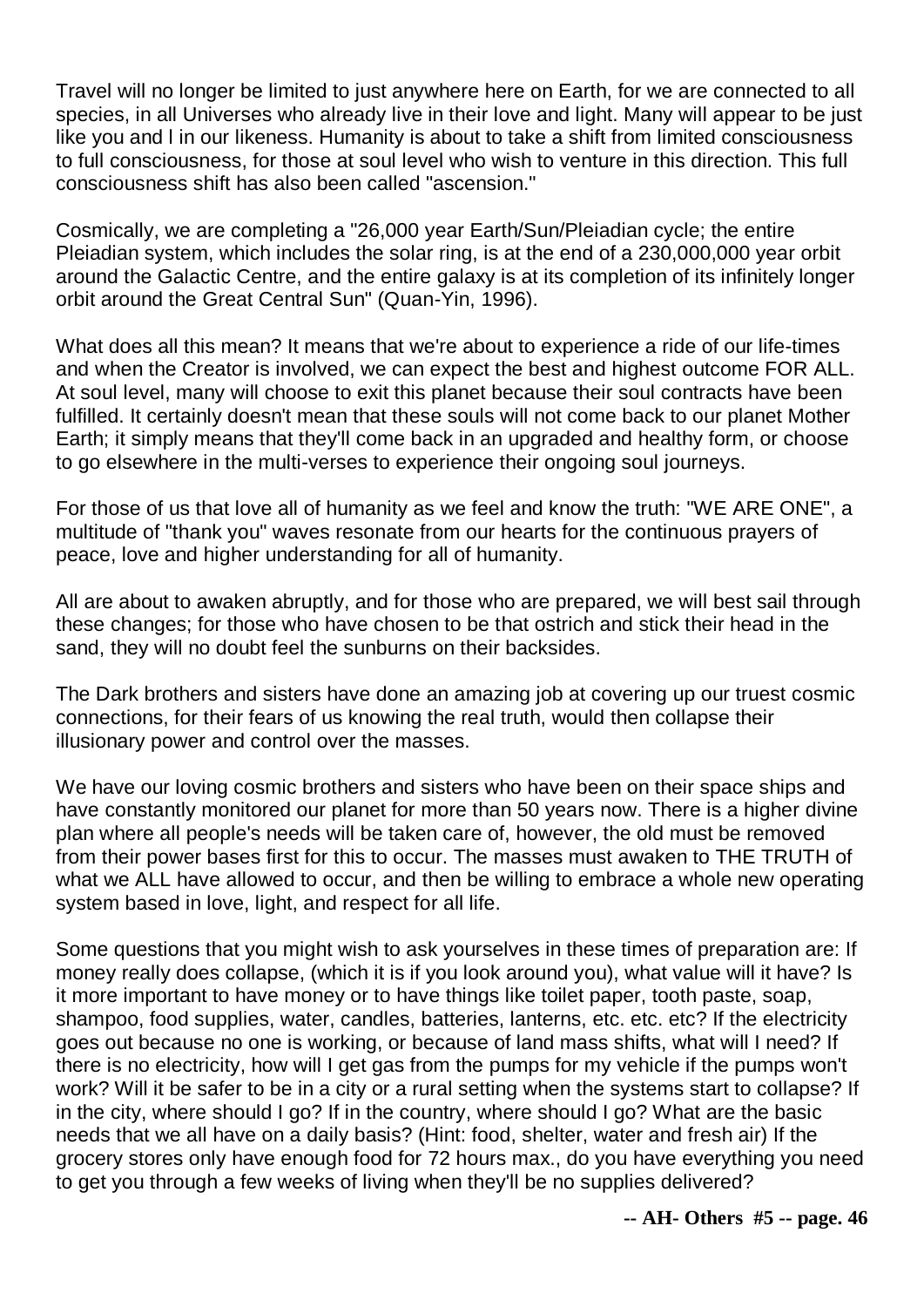As the well known saying goes: "Prepare for the worst and expect the best." If you are prepared ahead of time, then this will minimize the panic and chaos of both yourself and those around you. If you choose not to be prepared, then you will need to listen to your heart and relocate to a place where your needs will be met too.

We will not be left in this state of chaos for long as it is not of the lighted ways to create more fear, panic and chaos. Once everyone on this planet has awakened to all ways that are not self-sustaining, then we will be placed in suspended animation (somewhat like a pause button) so that we won't have to experience the great shifts that will occur around us.

Once we awaken from our stasis, then what we knew of in the old ways, will no longer be there for us, as it will be the time to recreate anew. This time, we will cooperate within communal settings, grow our own foods, and with the help of divine intervention and their highly advanced technology, we will build from the ground up, a self-sustaining Earth once again. It will be an Earth where everyone and everything has equal value, is respected for their gifts and all needed resources will be made available to us.

At this moment we wish you the best and to hold strong to your faith that a pristine, beautiful, healed Mother Earth is awaiting us all on the other side of this dark cloud. We will get through this together and your heart is your only truthful navigational system to listen to.

We love you all my brothers and sisters and we look forward to seeing you on the other side. With love in our hearts, resonating out within the vibrational sounds of love, peace, harmony, joy, bliss, abundance, health, wealthness and all divine qualities, may you all be well, safe, and stay in the light of the truth.

The new is upon us and will become manifested in the physical VERY soon. Until then, get prepared, fasten your seat belts, get as comfy as you can, and watch what the Creator has in store for the dark ones. Their time is now up!!!

Tootles for now, Love, hugs and kisses, Betts

DO NOT FEAR, FOR THE CREATOR'S LIGHT WARRIERS HAVE ARRIVED AND ARE ON THE PLANET NOW...LIGHTWORKERS, WE ARE ALL BEING CALLED TO SHINE, FOR NOW IT IS OUR TIME!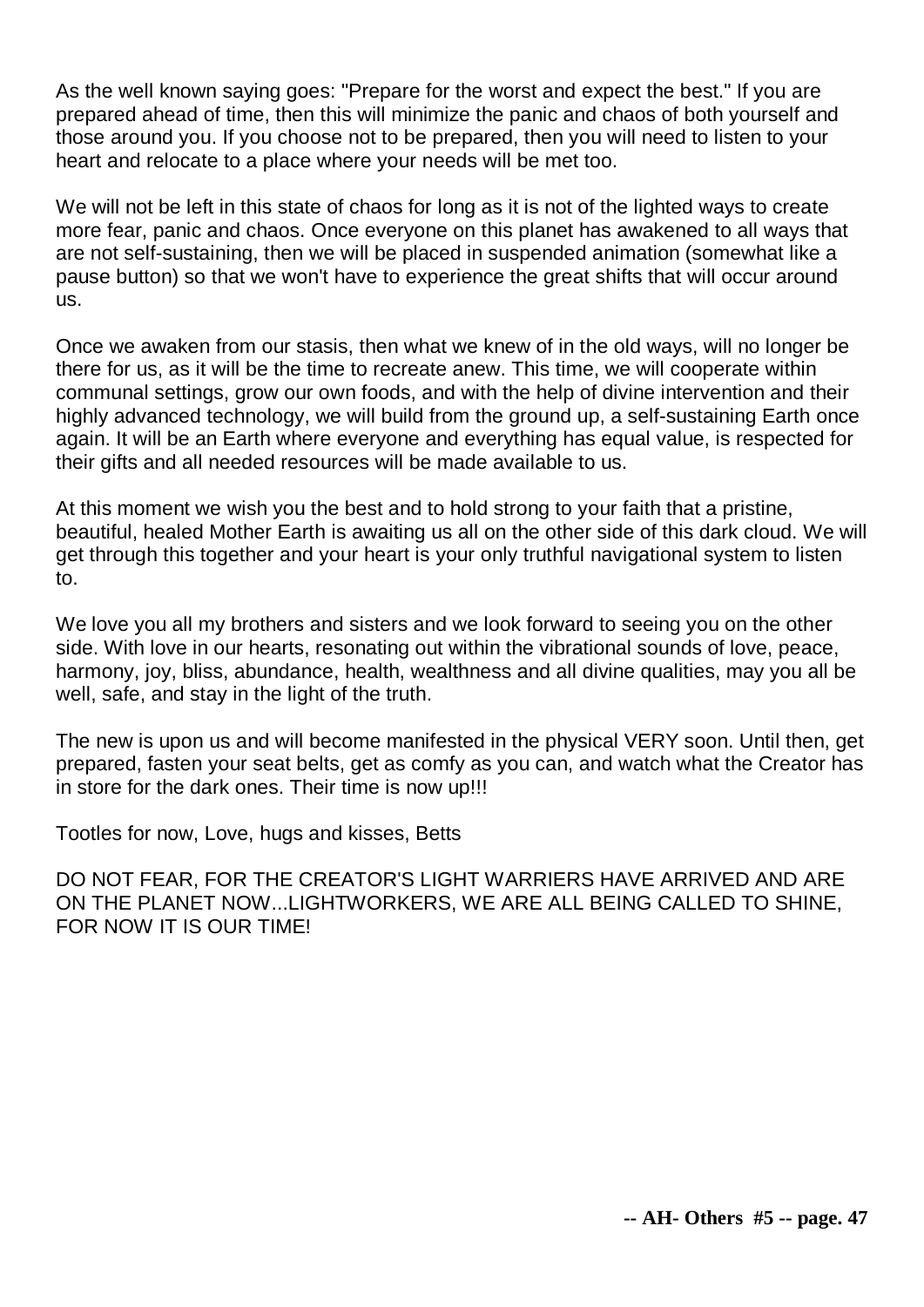## **Two Messages by Ray on Earth Changes**

#### **By Ray**

### **May 21, 2010**

Thu May 20, 2010 11:42 am

I'm a little hesitant to reveal this, but I have been asked too by our divine ones. During a meditation today I felt the presence of the one I call 'Wisdom'. (That's what he wanted me to call him because he said I'd never be able to pronounce his name.) He wanted to relate some up coming earth changes dealing with Mother Earth's ascension.

He revealed that there was to be a very large earthquake well over a 9.0 soon. The numbers 10.4 kept flashing in my head, but I so wanted to not believe a quake of that magnitude. He said this quake would take place southwest of Hawaii and it would shake the whole earth, which in turnwould cause an 8.8 in the Atlantic Ocean. That there would be Tsunami's throughout the Pacific and the Atlantic, at the same time but that time of waves hitting shores would allow for big evacuations to take place.

I just now asked CM if this is what he wants posted. And he gave an affirmative. And reminded me about my doubts of future events by the remembrance of an incident that happened back in 1980. I was having nightmares back then of crashing a helicopter into a mountain, then more nightmares on top of that of crashing into the sea. Seven months later I hit a mountain during whiteout conditions, and about five months later I did a ditching in Cook Inlet. My passengers and I were rescued by the NOAA ship Rainier.

I pray for this world and thank the divine ones for our whole life experience. Love brother Ray

Thu May 20, 2010 5:37 pm Hello Eve,

I guess I was waiting for what I consider one of the real voices to speak before I went further. Before I begin I just want to say that I now feel a portion of what folks like you Eve. and Candace, Rubens, Adam, Vince, Kibo, Tanya, Hazel and others have felt being the voice of our Divine Ones. All of you are surely a blessing to this universe.

I didn't tell all during my earlier post. Too heavy for one sitting. So, here's some more. The big quake seemed to emanate from over by Tonga in the southwestern Pacific. I was told or shown it came from an old fault line unknown at present. Giant waves came from this quake that spread out its force throughout the pacific. Warnings were given for the whole pacific coastline. A few hours later-- a large quake happens in the Atlantic Ridge which also causes very large waves and tsunami warnings throughout the Atlantic coasts. A thirty mile inland evacuation was mentioned or high elevation. The big Pacific quake also spawned many other quakes around the world. I'M told--This is the Divine wakeup call for the whole world. Many Star Fleet ships will be present to give safe harbor to those in the most dangerous areas, but don't count on a mass decloaking all over the world. (Sorry Kibo) There's something there about their energy vibrations only as needed before being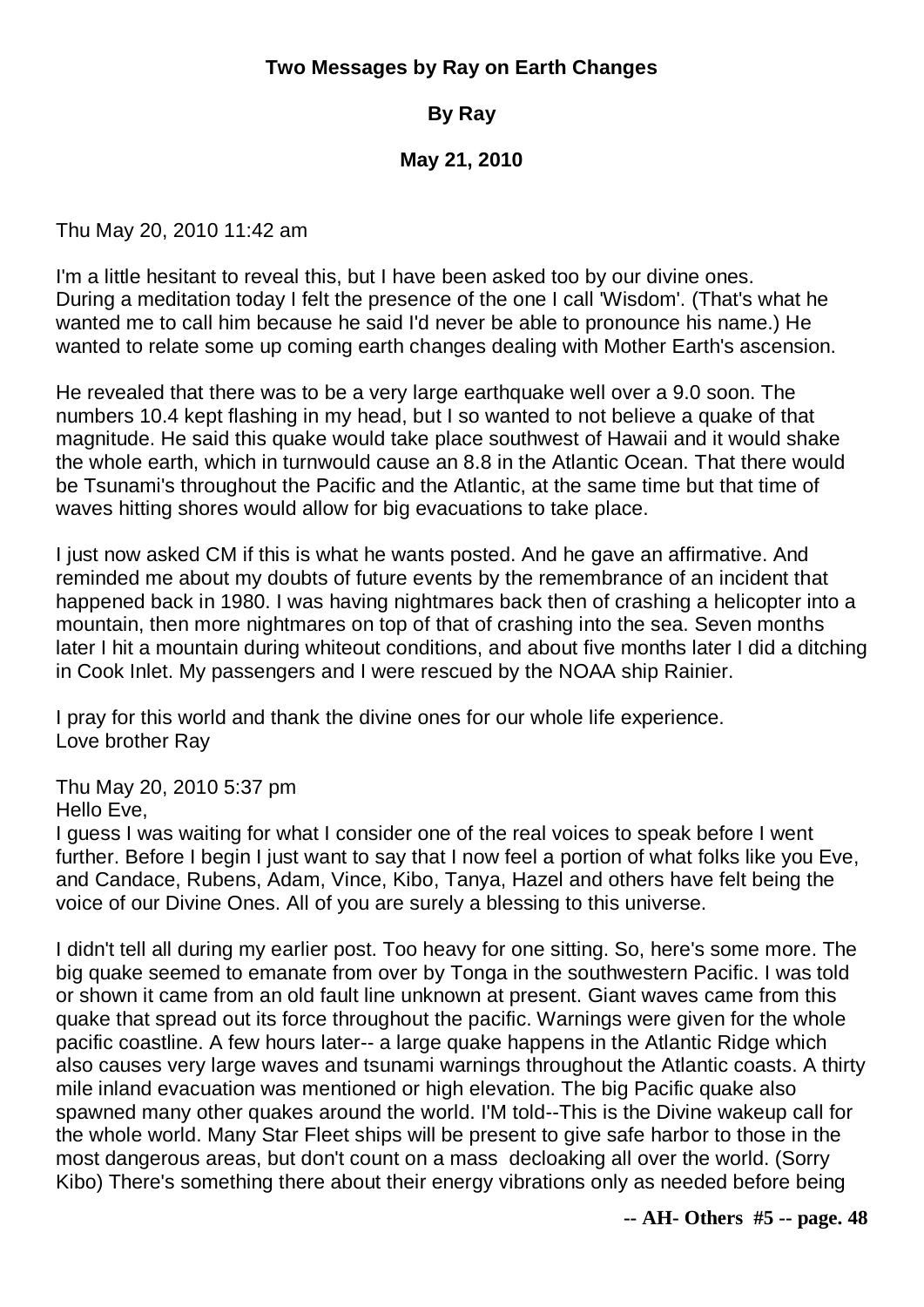shown and also secondary to our Divine Mother Earths transition. As bad as this all seems, I'm reminded of the alternative that Earth has if it doesn't ascend with the rest of the universes and I'm for the make-over and not a total redo.

Tonight I sense and feel a series of moderate eq's are on the way. If I'm informed more about the big one-I'll sure post it, but I'm sure CM will tell us all when the time is right. God Bless and may our Father have mercy upon our souls.

Ray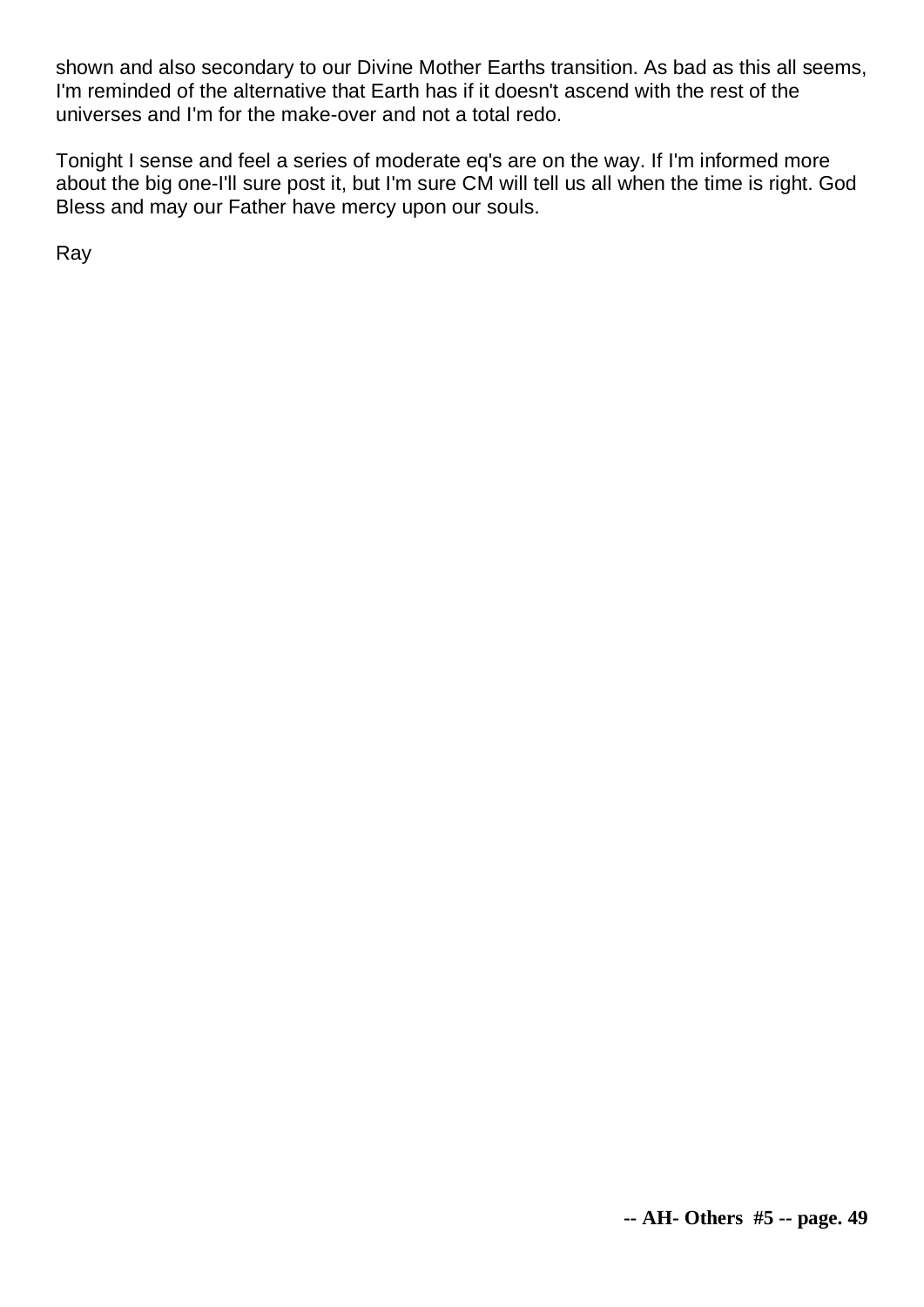**"Laws and Words and War."** 

# **By Butzu (ABC123) thru George Bernard**

# **Jun 9, 2010**

WWW.CHRISTMICHAELSGLOBALSPIRITUALNETWORK.COM SERVICESECTOR12@Yahoogroups.com (SUPERHUMAN MINISTRY Service Sector)

1111List@1111Publishers.com

Illawarra District, Australia, May 30, 2010. Midwayer Chief Bzutu (ABC-22). Subject: "Laws and Words and War." (A Private Message)

Received by George Barnard.

Bzutu: "There is nothing imperfect about the evolutionary world you humans, and we Midwayers, live in. Nothing is progressing outside of perfect synchronization. All of the things you dislike so much are simply meant to be. And everything that is happening to you and those around you resonates to the precise tune of the mathematical workings of the greater cosmos. There is purpose and genius in all there is, yes, and all this intent and intellect serves to advance and evolve yourselves and your spirit brothers and sisters.

"If this sounds somewhat familiar to you, you may recall my telling you this in August of 1992. If not so, perhaps it is time for you to check your documentation of that period. **In any event, be aware of the fact that life needs to play out according to universal laws all 'set in stone' before the advent of time, and these laws do clearly resonate in the hearts and souls of the honest, the righteous men and women. They are ignored by those who fall by the wayside, and neither their behavior, nor their eventual demise, is any of your present concern.**

"The Creator's laws are ancient, logical, fair indisputable and absolute. It is the unenlightened mortal man who will want to scribe the words onto a clay tablet, burn such into a hide, print them on paper, but over time put a slant on them, deviate on them to his personal liking. And note here I used the term deviate, as in deviation, as in deviant. And truly it is in group behavior where deviation after deviation is tolerated, seen as normal, and where in the end major mischief may lead the masses to belatedly conclude that a new war was long ago begun.

"You are a melting pot of credos, races, colors, genetics, and personalities, so many of them jaded, so many of them real to only a doubtful degree. You begin life by being thrown off at the deep end, but persist, persist, I **beg of you, for you - the advanced, the clever, and the enlightened and courageous -- will be the ones that will be counted as the advisors of the yet-to-be-created worlds of outer space. There you will be placed according to their needs and your experiences.**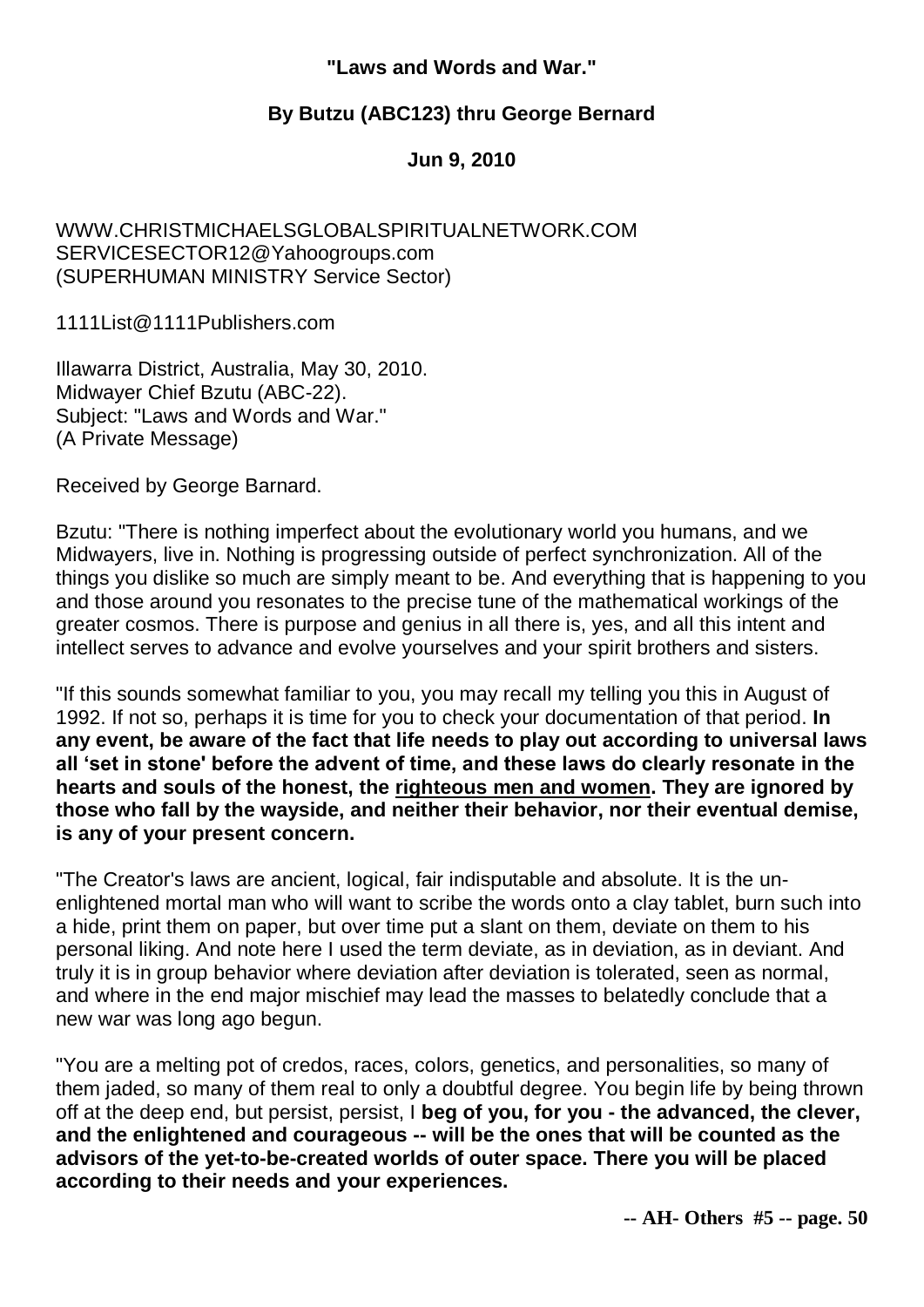"This is ABC-22. Be troubled no more after those (who died in the Mediterranean) for whom we (Midwayers) cared."

© The 11:11 Progress Group.

You lit a Flame, and it will become a Raging Fire-ABC-22.

www.1111AkashicConstruct.com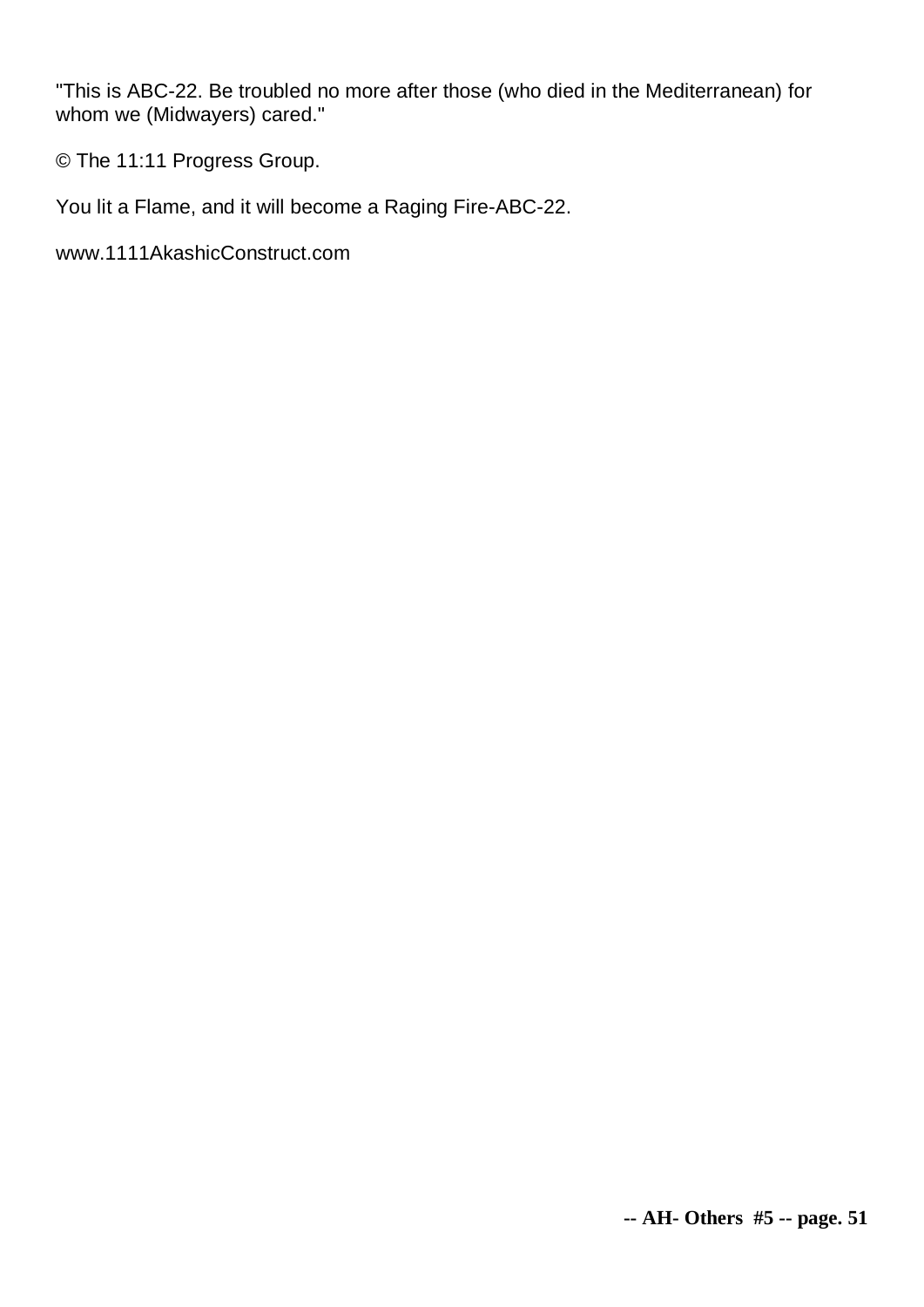# **By Hathor's thru Tom Kenyon**

### **Jun 26, 2010**

You are entering a very difficult passage in this phase of the Chaotic Node. Danger to planetary life has been created through human arrogance, greed and stupidity. We are speaking here of the disaster in the Gulf of Mexico. You have not been told the entire truth about the situation by your media or by your government. The situation is dire and there are multiple possible timelines that intersect this event.

We wish to discuss some of these, but then shift our attention to you, the individual human. These timeline possibilities we are discussing are malleable, changeable. They are not written in stone, as the saying goes. There are so many factors involved in the ecological disaster unfolding in the Gulf; it is difficult to predict the actual outcome, as it will appear in your three-dimensional reality. And as we have said before, things can radically change even in the eleventh hour.

The oil and gas reserves that have been punctured are vast, and if it is not contained it will unfold into several possibilities.

One of these extreme possibilities is the extinction of much (if not all) sea life in the Gulf region and a transporting of the contaminants into the Atlantic Ocean through the Gulf Stream to the coast of Europe, where a high level of toxicity will negatively affect ocean life in these regions of the Atlantic. If the puncture is not sealed, pollution of the entire Atlantic Ocean is a distinct possibility, and eventually the rest of the world's oceans will be compromised. The further away from the Gulf region, the less toxicity there will be. But one distinct possibility is an eventual contamination of the entire Earth's oceans.

In a worsening scenario, the methane gas, the natural gases in this field, could erupt and break through the ocean floor creating a tsunami of immense destructive capability as well as the release of poisonous gases into the region.

Another worse case scenario would unfold if the rift in the ocean floor were large enough to create a tectonic shift that rises up from the Gulf into the Mississippi and into the Great Lakes. This would be a disastrous scenario far beyond imagination.

Again, the current situation in the Gulf is a direct result of human arrogance, greed and stupidity on the part of the corporations involved in this incident and due to governmental negligence. The primary value that drives these corporate interests is profit, and so risks were taken that should have never been taken had the sanctity of life been included in the equation, but such was not the case. Sadly this is a trait of the age you are now leaving, and you are witnessing, first hand, the defamation of the waters of the Earth by a culture that depends upon oil and corporate interests that prevent the utilization of other technologies, all in the name of profit.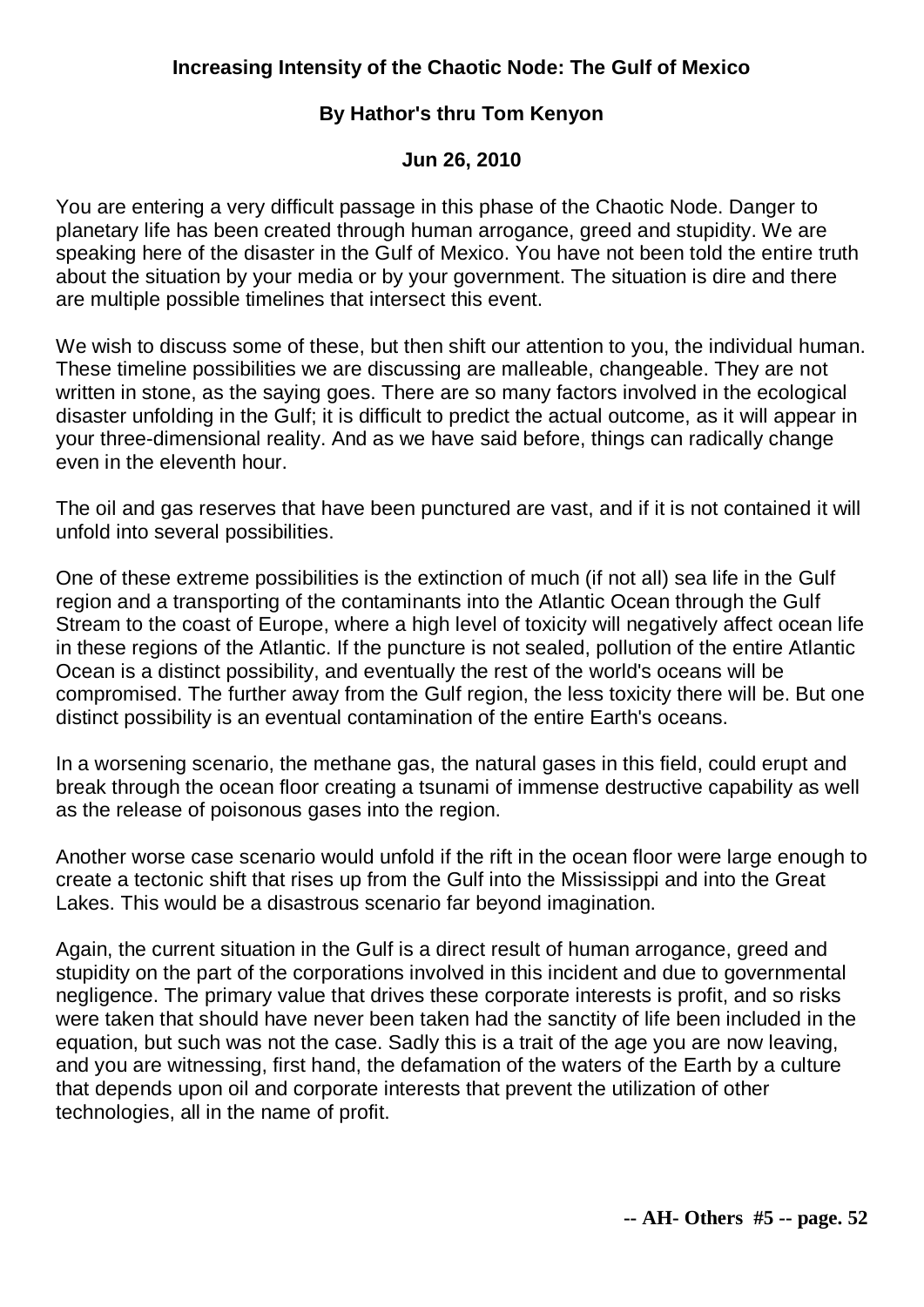What will your money be worth if life is compromised? This simple intelligence test seems to have been failed. You are literally at the brink of the collapse of the old world and a chaotic birthing into the new.

The Chaotic Nodes are upon you in ever-increasing intensity. We view these as birth contractions, the birthing of a new Earth. And while the birthing of the new world is unfolding before you, if you are caught in one of the contractions it can be quite difficult.

In our opinion there is no place on Earth that will not be affected by the planetary changes, both natural and manmade. Some areas of the world will be less intensely affected, but all will be radically altered. Life on your planet is an interconnected web.

We advise those who are currently living in the Gulf region from twenty miles inland to the coastline to be mentally, emotionally, and spiritually prepared. This is a time for honed intuition and instinct. If you feel an intuition to leave the area, this will be an intelligence test. Who will pass and who will fail is simply the impersonal force of evolution at hand.

If the Gulf incident continues without mitigation, then this will be a time of immense challenges for the entire planet. And so even if you are not living near the Gulf, this is a time for intuition and instinct. Our advice is to hone these abilities within you and to act on the revelations that come to you. Each of you will be in the place, the circumstances and the timing based upon your level of evolution and what you came to Earth to experience.

However bleak a situation may appear to you, we wish to convey clearly this message: you are the co-creator of your reality. Move upward in consciousness, even if those around you move downward. If the situation deteriorates it will be a difficult time, in that, mass hysteria will increase, and you will have to find the center path, the narrow passage that leads upward. In the past we have given suggestions on how to bootstrap your consciousness. We won't go into those here. You may find them in the Archives.

Now is the time to step into your spiritual authority if you have not already done so. A dividing line is being drawn by evolution. The planet is responding to human greed, arrogance and stupidity. Gaia will survive this. It is not clear if the bulk of humanity will.

But even in the midst of this moving darkness there are exquisite opportunities to move upward in consciousness, both as individuals and as culturally creative/cooperative human communities.

You can also expect a continual deterioration of your financial system. The seeming recovery was a result of propping up a house of cards, and that house is beginning to shake again.

Our suggestion is to not be frightened by these changes that are upon you, but recognize them as breaks in the walls of a prison that have been erected around you. Step through the cracks into your freedom. You are creator gods and goddesses. You hold an immense power in your hands, but you have been sleeping and unaware of the immensity that you possess. Perhaps with this crisis in the Gulf, more of humanity will awaken and demand an end to the old ways that threaten all life.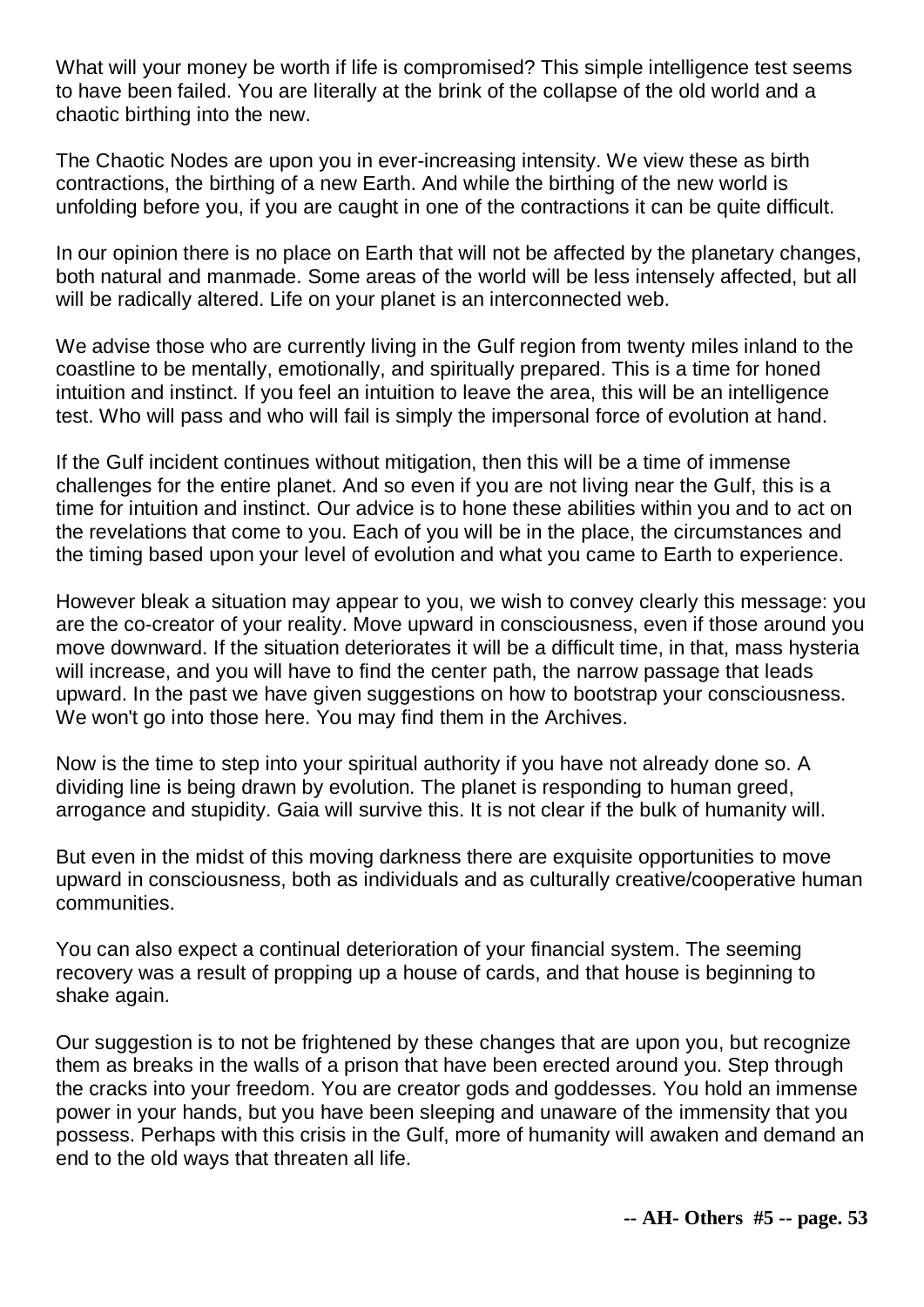The Hathors

June 23, 2010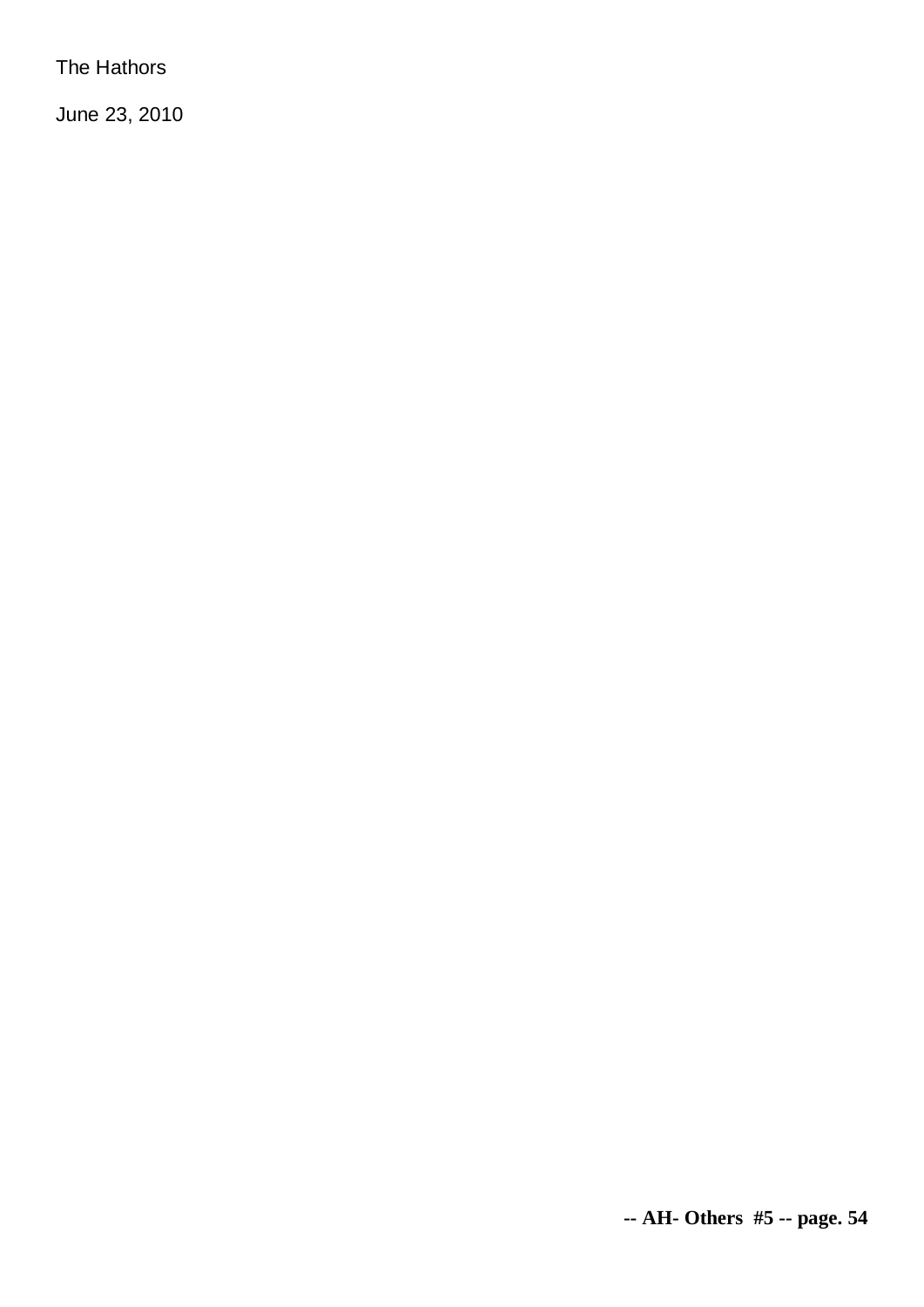## **The Big Sqeeze**

**By Soltec**

**Jul 2, 2010**

#### <http://www.wisdomoftherays.com/10-6-27.html>

**Candace:** I do know the channel of this piece, pretty well in fact, so do not be put off by the fact the name is not given. New readers, if you have not discovered Wisdom of the Rays, now is a great time to do so. [www.wisdomoftherays.com .](http://www.wisdomoftherays.com/) OK on with Soltec who is also a beloved friend of mine and I have done some work with him in the past that is posted on my site. He has helped me with a lot of geophysical questions of mine.

\*\*\*\*\*\*\*\*\*\*\*\*\*\*\*\*\*\*\*\*\*\*\*\*\*\*\*\*\*\*

## **The Big Squeeze**

6/27/10 - Ceres Anthonious "Toniose" Soltec

Good evening, my scribe. Yes, it is your longtime friend and scientific colleague, Toniose. And yes, you have been hearing parts of this message for many days now, as certain ones, more attuned than most to Truth, have been moved to ask you about the mess in the Gulf. The question indeed compels the answer. Thank you for taking the time to write for me, that we might provide insight for a wider questioning audience.

By all means, I would expect nothing less than that you demand a proper identification of my energy, no matter how familiar my energy signature might seem: I am more formally known as Ceres Anthonious "Toniose" Soltec. I am the Geophysical Commander of this present Earth Transition Project. I am of the team known as the Host of God. I come in the Radiant Light of the One who created All That Is, in service to those who seek Truth. My domain of expertise and responsibility reaches far beyond what is known as the science of geophysics on your planet, since your current level of understanding lacks much in the way of appreciation for the CONSCIOUS nature of great and compassionate planetary beings like your Mother Earth.

Many ones at various stages of spiritual awakening are asking at this time for insights about the tragic situation unfolding in the Gulf of Mexico region of your United States. To various degrees ones are finding that they are literally feeling the effects of this event-even ones who, in the past at least, did not consider themselves particularly sensitive to such occurrences. However, as you ones "on the Path" allow yourselves to become more filled with Light, as this transitional time progresses, you will notice yourselves ever more sensitive to everything around you until, like we from the Higher Realms, you take it as a natural state to feel a Oneness with All That Is. As this connection intensifies, the idea of inflicting hurt in any circumstance will become deeply repulsive-whether such concerns little puppies or large planets, no matter how forgiving either may be by nature.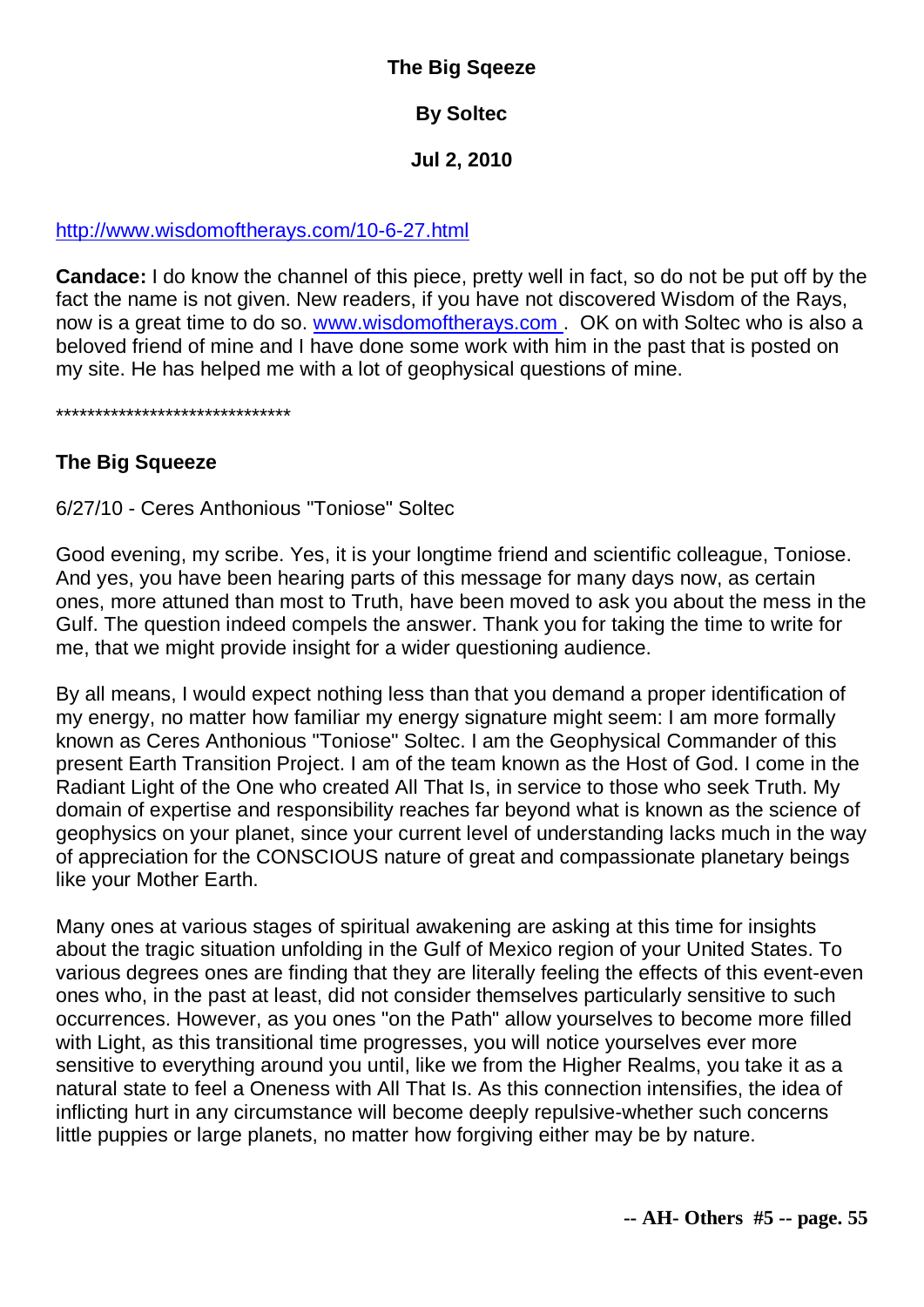As we of the Host have told you many times in our past messages, this is an era of The Great Awakening and The Great Cleansing, when important lessons in spiritual growth would play themselves out in your physical arena in an accelerated and sometimes intensely blunt fashion. This exercise applies as much to the Dark Energies, who are valiantly attempting to hold onto their longstanding planetary control mechanisms (especially money and energy), as it applies to those of you operating in more of a Lighted manner.

The more aligned with the Light you are, the more comfortable you will become as the incoming Light continues to increase in both intensity and frequency. In response to this present challenging environment, you have, for some time now, been constantly making adjustments in the underlying energy structures which support and maintain your physical, mental, and emotional bodies-especially as you shed buried emotional scars left over from past lessons in this Earth schoolroom. Like a tennis ball thrown into a swimming pool full of activity, you may get jostled around a lot, and temporarily even get submerged now and then, but you'll find yourself generally floating to the water's surface, so to speak, due to the buoyancy that results from your Light. As we have long suggested, making an effort each day to be quiet and connect within to Source will go a long way toward bringing a measure of balance and inner peace to offset the outer chaos that may be unfolding all around you as matters intensify between the Light and Dark.

That outer chaos is largely the result of how the incoming Light is bothering the Dark Energies. Like the melting of snow-men and their elaborate snow-forts as the seasons move into the warmth of summer, these Dark ones are experiencing the gradual yet utter dissolution of all that they have worked so diligently to achieve over many centuries of clever manipulation of humanity. Thus you are observing (and perhaps even experiencing firsthand through such as economic hardship) their roaring tantrums over this losing situation.

Their anger is often vented through stepped-up manipulation of negative-impact events, carried out mostly through various worldwide human puppetry, some of whom you recognize as the so-called elite controllers of your planet and their international corporate minions. These shenanigans are typically designed to generate outpourings of fear and anger from the masses (especially hoping to pull down you highly Lighted ones) since the more low-frequency energies they cause to be sent into the planetary ethers, the more that helps to buy them time by keeping the "temperature" cooler in terms of the energy climate they need to remain comfortable and effective. So the less YOU become caught up in THEIR shenanigans (through contributing any outpourings of negative emotions), the less they can continue to tolerate remaining around you or this planet.

My scribe had quite a laugh a few weeks ago when, in response to a friend's question, I first shared a mental picture of where these Dark Energies and their puppetry are stuck at this time in the unfolding events of your planetary transformation: Perhaps you have seen comic-relief video clips on the evening news of some "unfortunate" thief, who had been intent on robbing some closed convenience store in the middle of the night, but who had managed to get himself royally stuck in an air-conditioning ceiling vent that was supposed to be his clever route of entry into the store. Consider the point in his plight shortly BEFORE he finally has to "cry uncle" and pull out his cell phone to call 911 for help; it is a point of the most sickening frustration, then anguish, and finally, realization and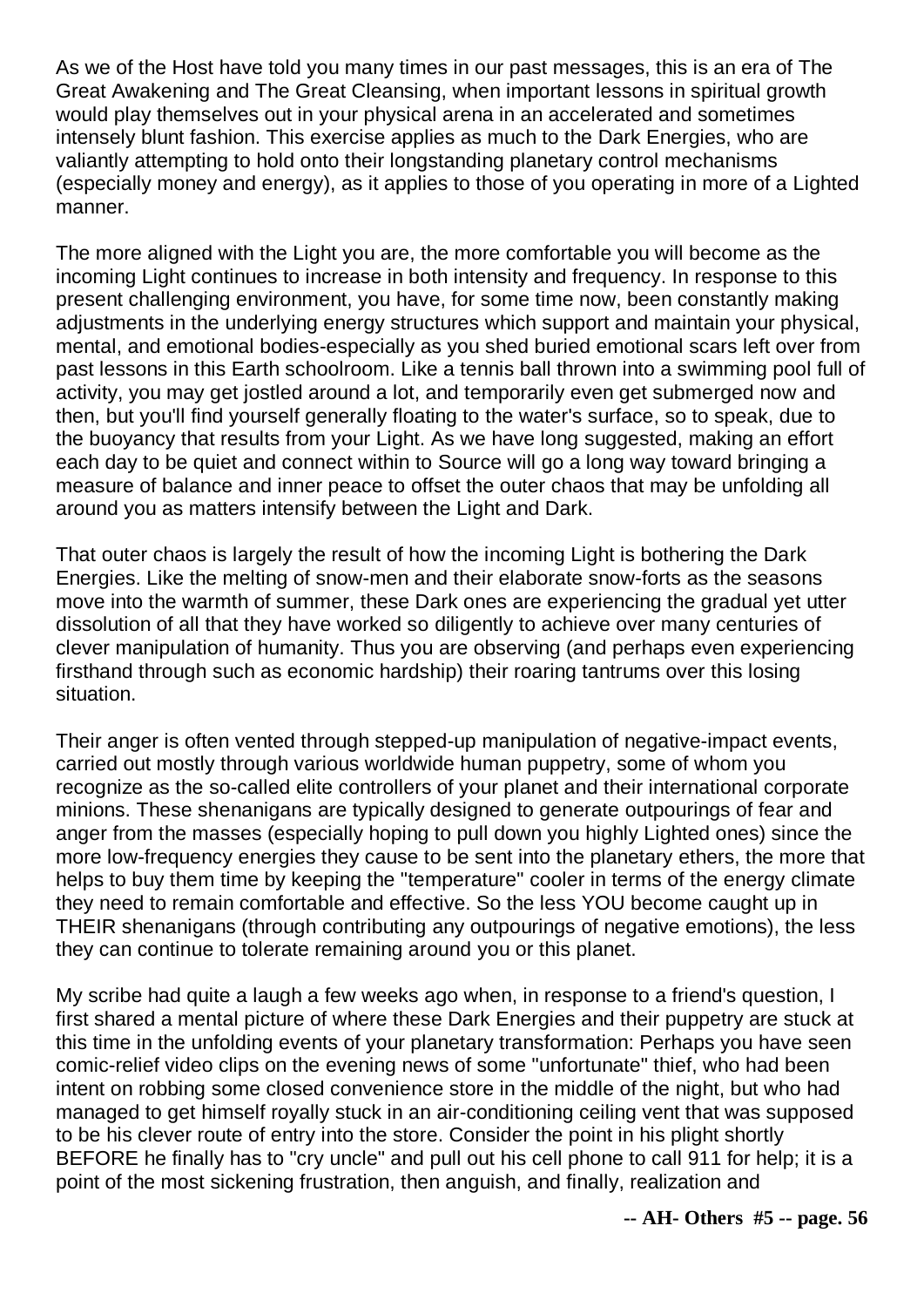acceptance of the inevitable. Once he makes that call his game is over, as he and his intentions become exposed for all to see on the next day's local news.

It would be useful to keep that picture of the ill-fated thief in mind-stuck, as your expression goes, "between a rock and a hard place"-as you watch what is going on with the extremely toxic oil spill in the Gulf of Mexico (among other unravelings of the Dark Energy power structure). Intense and profound spiritual lessons are underway on many levels. Let us consider a few of the perhaps less obvious ones:

First of all, the very corporate arm of the elite who have consistently (and often ruthlessly) suppressed, for most of the last century, all of the so-called "free-energy" modalities gifted to your planet through various inventors, that would have rendered oil (a natural fluid of Mother Earth's circulatory system) unnecessary ever as an energy source, are the ones squarely and quite publicly "on trial" at the center of this mess in the Gulf. And all attempts to soften the situation through expensive media PR campaigns have only backfired on them.

But such "poetic justice" is hardly the end of their dilemma. Those who operate under Dark control are never known to exercise any degree of intelligent or moral balance in their pursuits (think, for example, Bernie Madoff), and this case is no exception.

These ones have ignored the already well known (if not publicly admitted) geophysical dangers of deep-water, deep-well drilling, zealously tapping into levels of Mother Earth's planetary body where tectonic plate-driven fluid pressures exceed the limits of your present technical capabilities. For example, it does not take profound scientific genius to appreciate how hooking up a normal-strength garden hose to your corner hydrant, that operates at fire-hose water pressures, is going to be a recipe for uncontrollable disaster. And as many of you intuitively suspect, much of the fallout from the Gulf oil spill (and even more dangerous attempted fixes) has not-yet-even been revealed by your well-controlled (so far) major news outlets. Those damning revelations will be left to their proper time in this unfolding spiritual lesson.

So you have a situation that, on nearly all fronts, is actually beyond your present human technology to fix. Various attempts that have been paraded on your news programs are more like dog-and-pony shows, meant to give an illusion of engineering competency. Of course the fervent hope is that you-the-people aren't technically savvy enough to see through such charades, especially with the media's lapdog collusion. But while such deceptions may buy some time, do you perhaps see a parallel between this jam and that of the thief stuck in the air-conditioning vent?

So now I ask you a question to ponder: WHO do you suppose these stuck, oil-soaked thieves will eventually-if begrudgingly-have to call for 911 help? Hint: It's certainly not the first time we of the Host (and our Galactic Federation brotherhood) have been called to respond to dangerous matters that have gotten out-of-control on your planet (think, for example, Chernobyl). What if THIS time, when taking into account all the beautiful and heartfelt prayers from you Lighted ones asking for our help, we decide it is better to NOT keep our fix-it presence as cloaked as we have in so many past events? In that case your world would never be the same again-and many of you would say: "Well, it's about time!"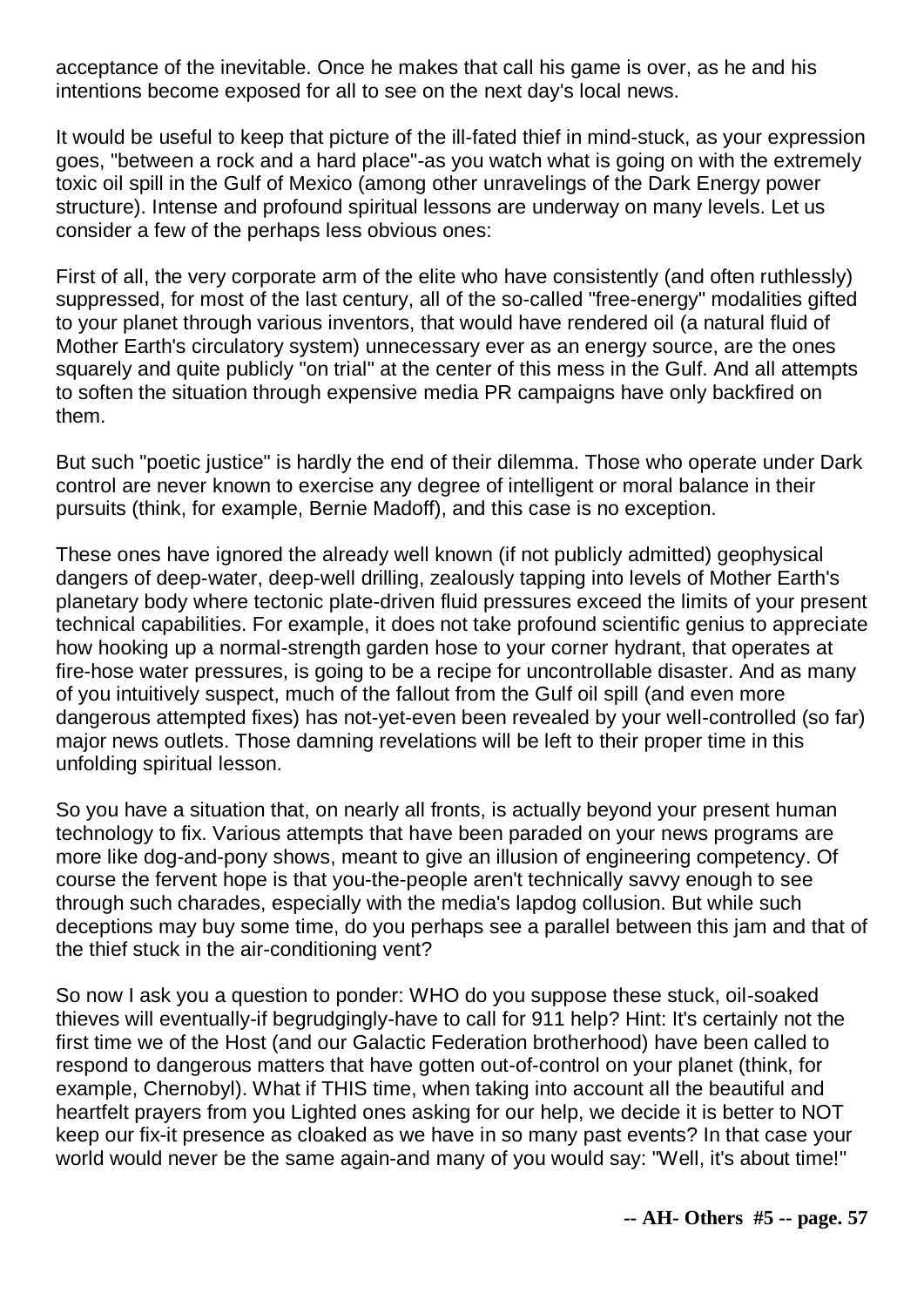Yes, the call (911 or other) most certainly compels the answer. But what form that answer takes is yet to unfold in the fullness of lessons of most value to the spiritual growth of all. I leave you with more than enough to ponder for now.

I am Commander Ceres Anthonious "Toniose" Soltec of the Host of God of Light and Creation. My duty is that of friend, teacher, and wayshower to all who search for Truth as a path to Wisdom. Salu.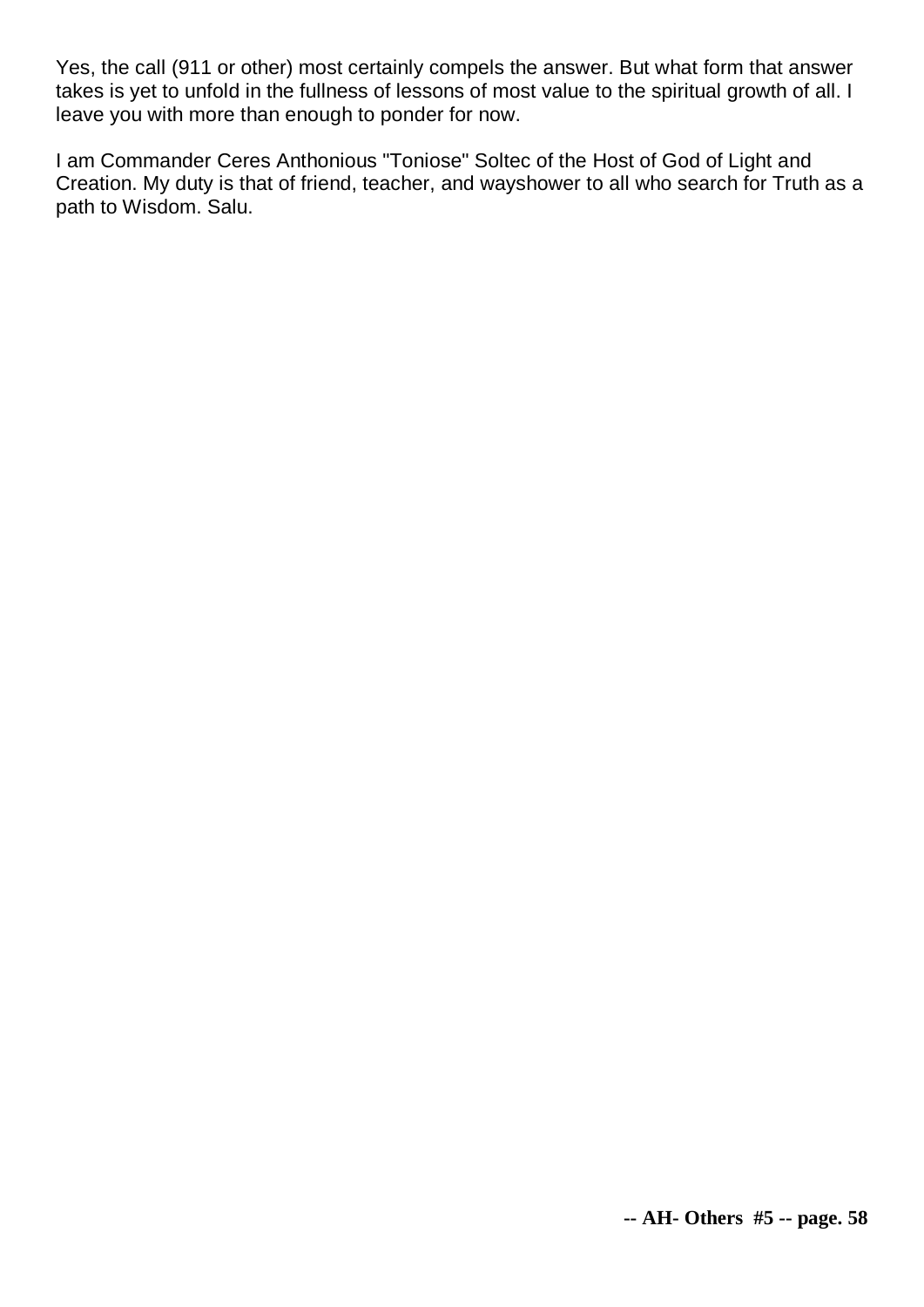## **Each of you CAN communicate with personalities in the higher realms**

#### **By by an Arch Angel by direction of Gabriel thru Brad**

#### **Jul 16, 2010**

#### Received by Brad on July 7, 2010

There is grand and good reason for the warnings and updates given by others that have been posted for the community. It is not so much that the prophecies or forecasts precisely unfolded that is significant. It is significant that some are regularly communicating with the personalities of higher dimensions. It is that they are teaching a pattern of being that will be of EXTREME VALUE to each of you as the days unfold within your dimension.

EACH OF YOU HAS THE ABILITY TO COMMUNICATE WITH THE PERSONALITIES OF THE HIGHER REALMS. When you read another's words that were given by a one of higher order it is much like you watching one of your national or international news broadcasts. You may find items of interest but, in reality, you truly cannot do much to impact what transpires in another part of the world. It piques your curiosity but rarely stirs you to action.

#### **HOW MUCH BETTER FOR YOU WOULD IT BE IF YOU TUNED IN AND RECEIVED YOUR PERSONAL DAILY UPDATES AND COUNSEL DIRECTLY?**

The reality of life is that you should be in tune and pay grand attention to that which impacts your space, your immediate locality. The posted warnings and updates were, in part, given to bring you to the conscious awareness that some are receiving directly from higher dimensional personalities. This gives you a pattern to follow. Certainly it is of natural curiosity to want to know if and when a great tsunami may happen upon the shores of Thailand but how much better for you to know of something that will transpire that has the potential of significantly impacting you within your space?

Human language is not adequate to allow me to emphasize strongly enough just how crucial it is for you to begin and to consistently communicate with personalities of higher dimension ON A PERSONAL BASIS as you move through time! In so many cases your continued physical existence will come to depend on just such communications.

I heartily encourage you not to be a one that loses your life or misses some grand opportunity because you had not yet awakened to the reality that there are beings of tremendous wisdom always available to commune with you and to provide wise personal counsel far beyond any you might read on your internet or view on your earthly news broadcast.

Possessing love for you so beyond human understanding, the Hosts of Heaven are available in countless numbers to always assist you. They are here to provide counsel and promptings so this wonderful plan of God's may roll forth. Your direct and immediate participation is critical to this unfolding work.

Each of you personally knows how to go about this communication. Take a time or more each day. Declare it in advance and make note on your personal calendars of these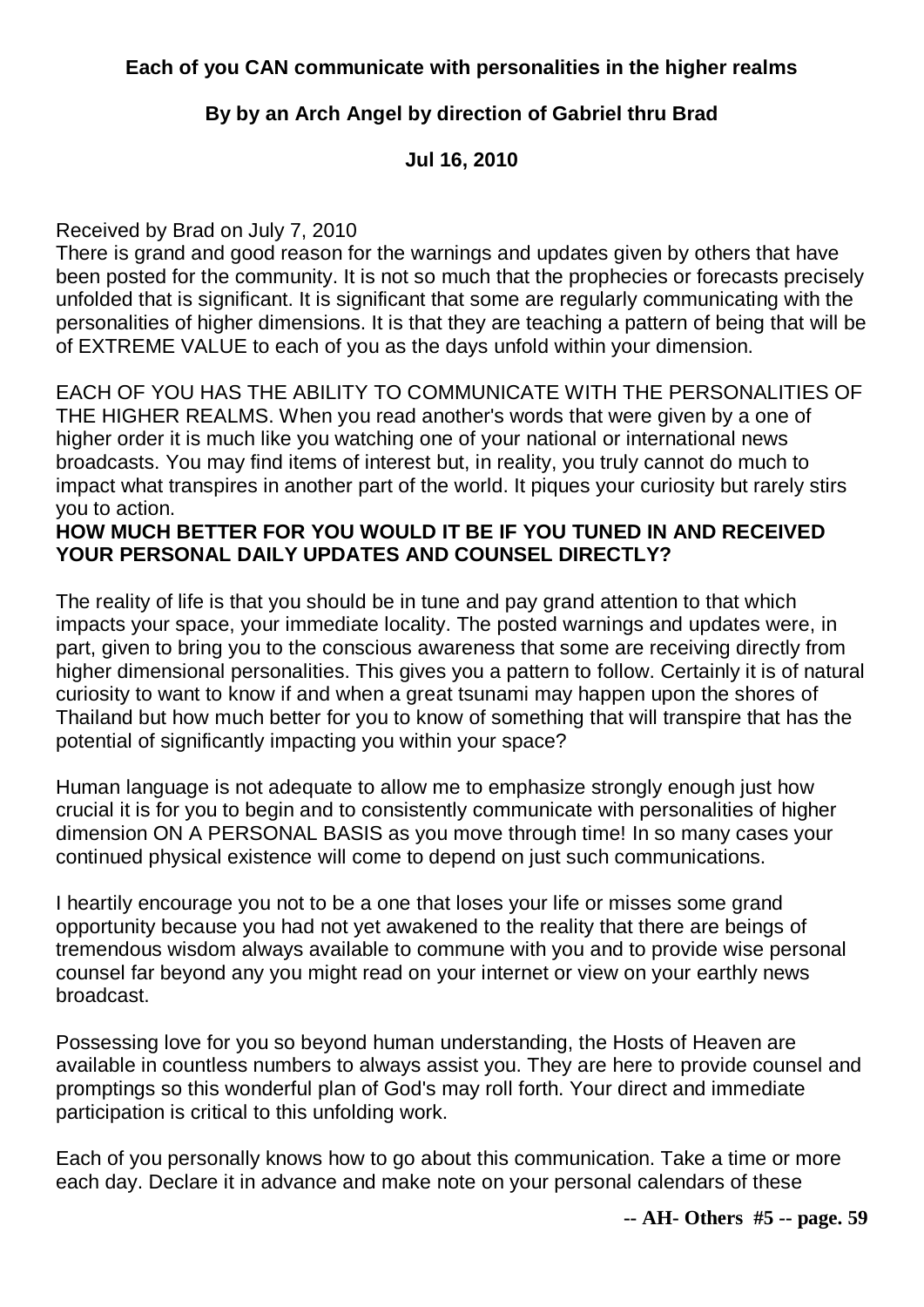appointments. Put on your "spiritual" hat. Ask for divine communication and open to receive. **You can discern the difference between our communicating with you and the personal voice inside your head just as you can discern the difference between the personal voice inside your head and the voices on one of your radios.** It is not magic. It is reality. And it is a crucial step in your co-creating ventures. Human procrastination is not divine. You will be best served to begin your personal communications as soon as circumstances allow though certainly before this day is concluded. Make them an important and integral part of each new day. Herein you will discover rewards exceeding your grandest expectations.

Presented by an Arch Angel by direction of Gabriel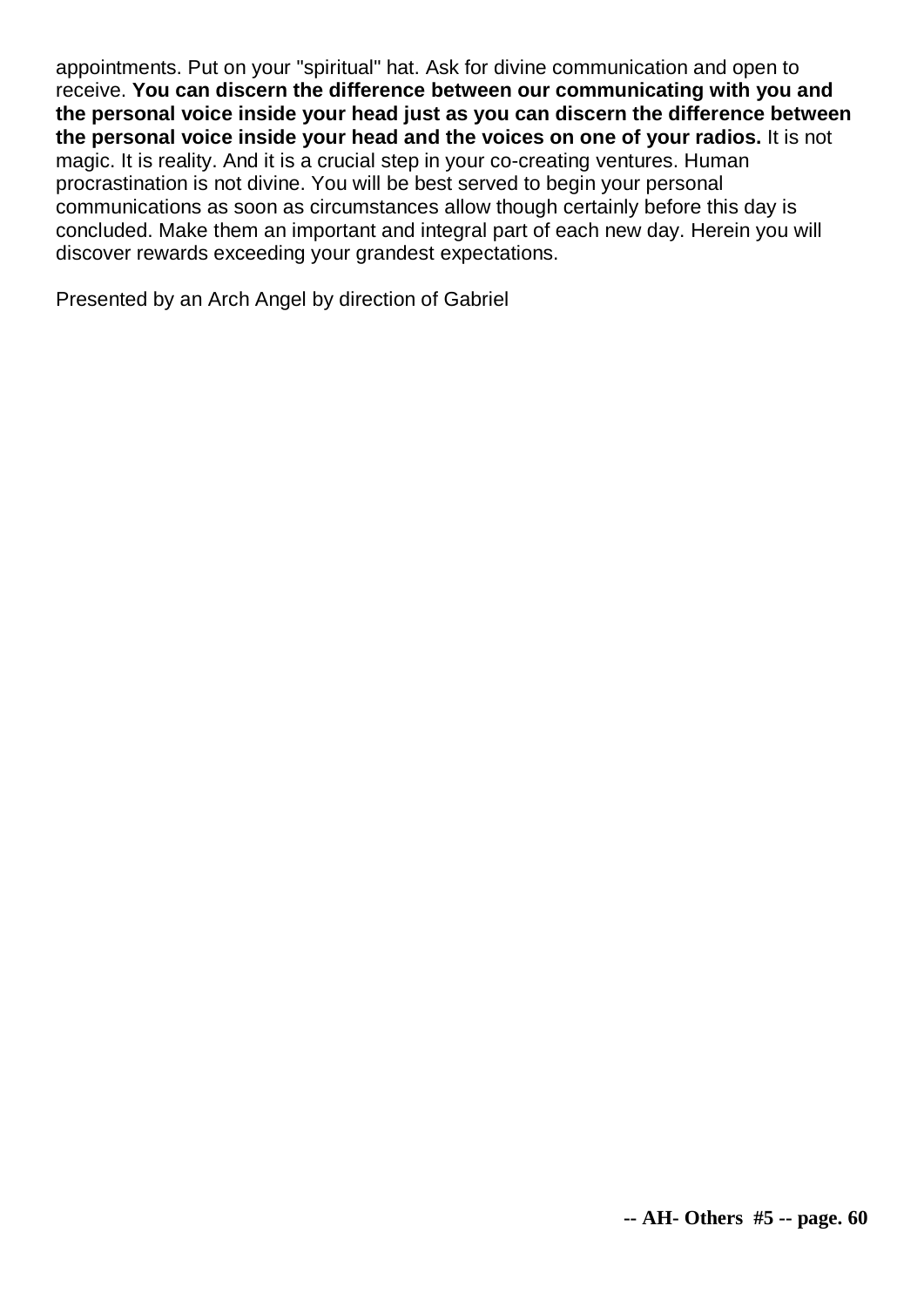# **Abide NOT Evil**

# **By Andy's Higher Self**

### **Oct 13, 2010**

Andy from the Forum: I was very inspired by Hazel's recent teachings, and had some questions to follow on myself, and went within.

\*\*\*\*\*\*\*\*\*\*\*\*\*\*\*\*\*\*\*\*\*\*\*\*\*\*

There is a confusion in your world in regards to the concept of "tolerance". One must not tolerate evil deeds passively and without action taken. This does not imply violence, however it is not of divine accord to remain silent or still. As Hazel said, it is an aspiration that leads to a divine goal, to allow yourself to main your calm and patience in situations that would make you otherwise heated, annoyed or irritated. It is mastery of this that is within the laws of creation. One can maintain calm and patience when in their presence effecting action. This is the way of the masters. Unfortunately the lesson was poorly received by even many of those in spiritual circles, but what is needed now is the energy put forth by meditation. Know that if active physical participation had been taken by you ones before things got to this point, we would not need to be here at all (Fixing it, meaning we could've made public contact sooner). However, we are and now we do need your energy. You are all tired and hungry, as are we. The prep work needs to be done so the kitchen can be in service and we can get that 5D society ready :)

I AM Andy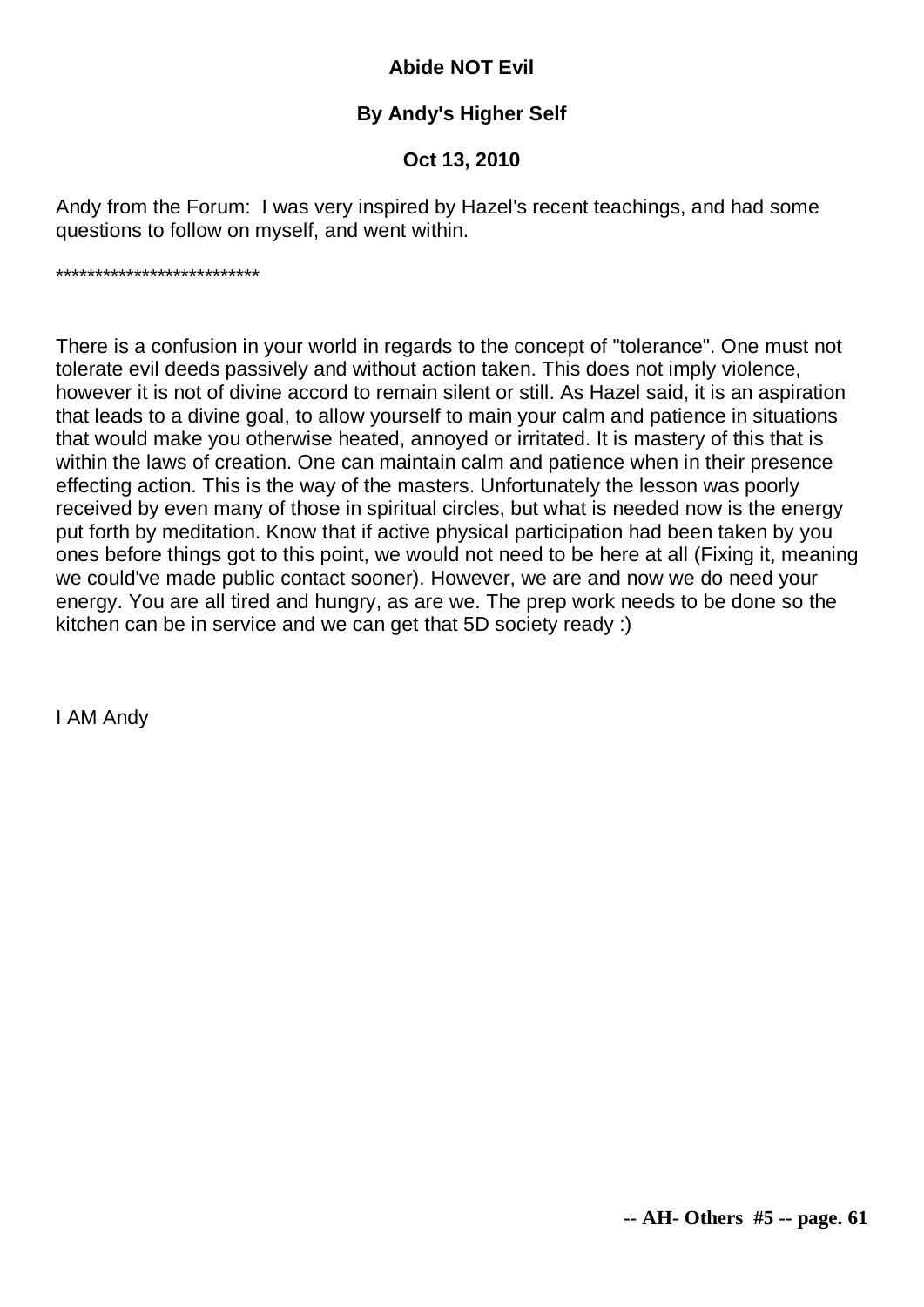# **Updating thru Steve**

# **By CM and Steve**

## **Nov 29, 2010**

**Candace:** This is thru Steve on the forum. He did pretty good with this. We hoped to have things wrapped up enough to start the mini stasis late last week. We aren't that far off now. A few more days. Don't worry about the ministasis in anyway. All of you who were walking the planet in 1992 already did a ministasis!

29 Nov 2010

CM: OK, this is CM, do you believe that now?

S: Yes.

CM: Just take a quick message for the gang. Mini-stasis will be mid-week at the latest. Some of you may be kept conscious and taken taken to ship during the mini-stasis so we can give you a heads up on what will happen during the announcement period and how to handle it within the particular communities that you work in.

The announcement period will last somewhere between a week and ten days. As Candace as has mentioned, there is some impressive stuff planned. There will be appearances on TV by a number of us that you are already familiar with. We plan to keep your communications infrastructure intact so that everything that happens can be discussed on the internet, and those of you who read here and are already expecting this can help out by reassuring your online friends and communities that this is real.

Stasis proper will commence, as you have already heard, by the middle of the month. When I said you would not see the New Year, I meant it, and your own intuition that this would all be wrapped up by Christmas (excuse the pun) was also on the mark.

You have been worried about your friends and family, but as Candace has told you, you should not. They are responsible for their own lives and decisions, and this is particularly true for those that you have informed about the timetable and who have made plans regardless. Many of you have specific missions to be performed in these last few days and you must not let the incidental attachments you have formed during this lifetime interfere with

those.

#### S: Anything else?

CM: You're getting tired and losing your confidence and your focus, that's all for now. Hopefully you will find this process gets easier as we increase the energies and finish the process of ridding your planet of negative influences.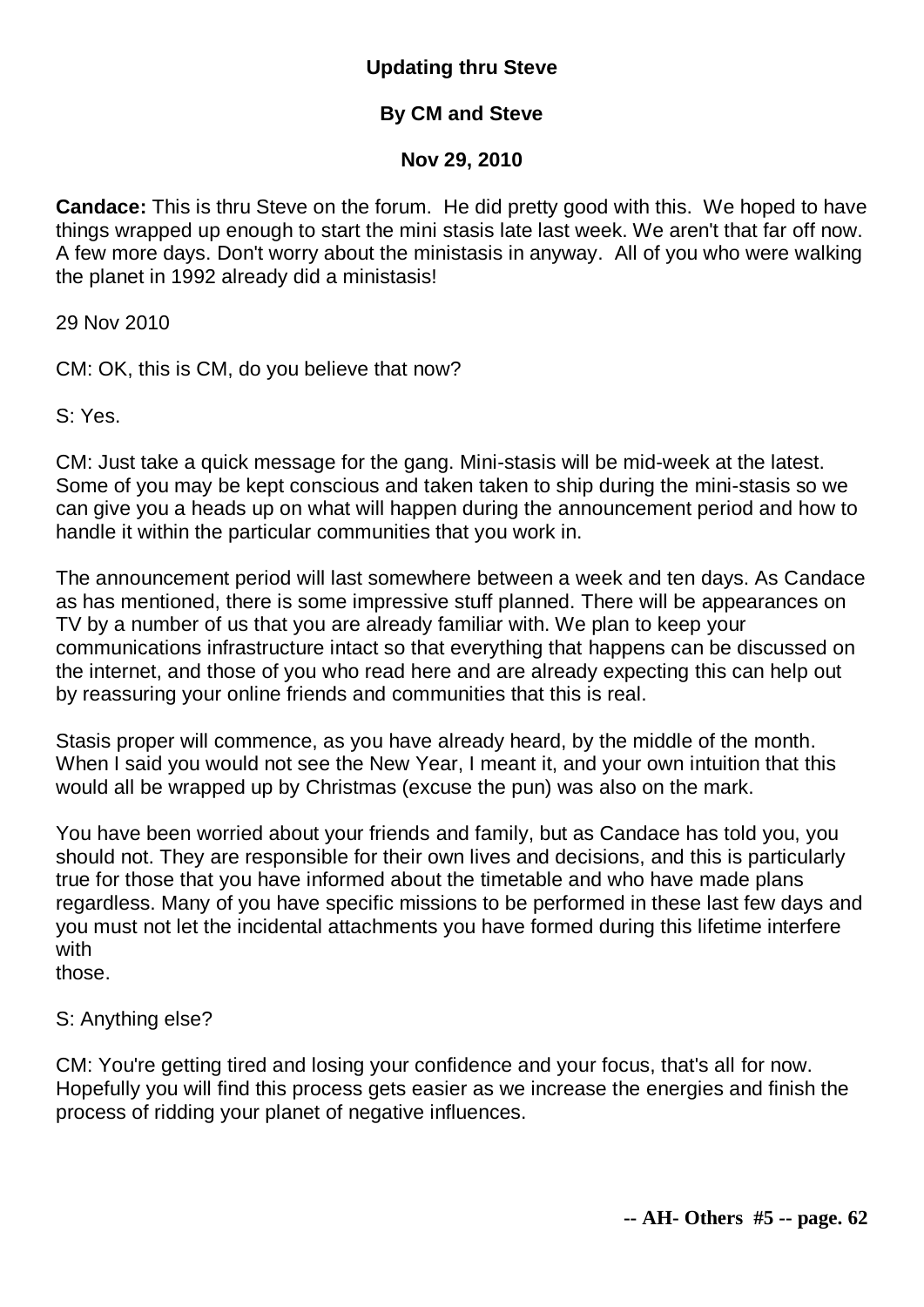# **Update by CM thru Tyrion**

# **By CM and Tyrion**

### **Jan 23, 2011**

Tyrion, time becomes shorter as you think.

Our plans unfold, even if there are/were delays within the last weeks.

Do not think we are sitting on a sofa or talking around a campfire.

There is much more to be done as you might see at the moment.

To the last 3 points on the list, one is actually completed,

the second one is close to it's end, and only the third one might take some more time now. But please, get yourself in a state of readiness.

WE COUNT ON YOU.

AS SOON AS THINGS WILL BE CLEAR VISIBLE TO EVERYBODY,

STAND STRONG AND HOLD YOUR LIGHTS UP STRAIGHT.

THERE WILL in fact be some of you, who will play an ACTIVE part in the announcements. YOU WILL GET INFORMED.

And by stating these words I mean people of YOU who are incarnate now.

Please listen, my children; telepathy - as you often call it - isn't as hard as it still might seem to many of you.

You could do so many thing; talk to your guides or your guardian angel, to know already NOW what IS or will become important for you, to be able to better stand in your shoes when things get hot.

This actually takes place on a very personal level, and some of you are working pretty well with it, even if more of you could do this, too.

The speech by the president will be held.

Wait for it and you shall see the truth come out.

This will still be the beginning of the end, so to speek.

WHAT I WANT ALL OF YOU TO KNOW.

THAT YOU ONES WHO STILL STAND THERE IN MY NAME,

AND HOLD UP THE TORCHES, WHICH ARE SHINING SO BRIGHT,

I SAY THANK YOU, I DO HONOR YOUR SERVICE AS MUCH AS YOU DO HONOR ME. Now, the timeline isn't completely clear, but one or two weeks will be necessary, if there won't be any simplifications for our work.

Nevertheless, after that we COULD be ready with everything.

Again, some of you, even Tyrion himself, don't give much on this timeframes anymore.

But though I give it to you as an personal estimation of how it could be. AGAIN, WE DON'T 'HAVE A SECOND CHANCE. EVERY SINGLE ACTION THAT IS DONE NOW WILL BE IMPORTANT FOR LATER ON.

SO UNDERSTAND OUR INSISTENCE THAT WORK IS DONE THOROUGH. Enough for now, I AM ATON, Souvereign of Nebadon.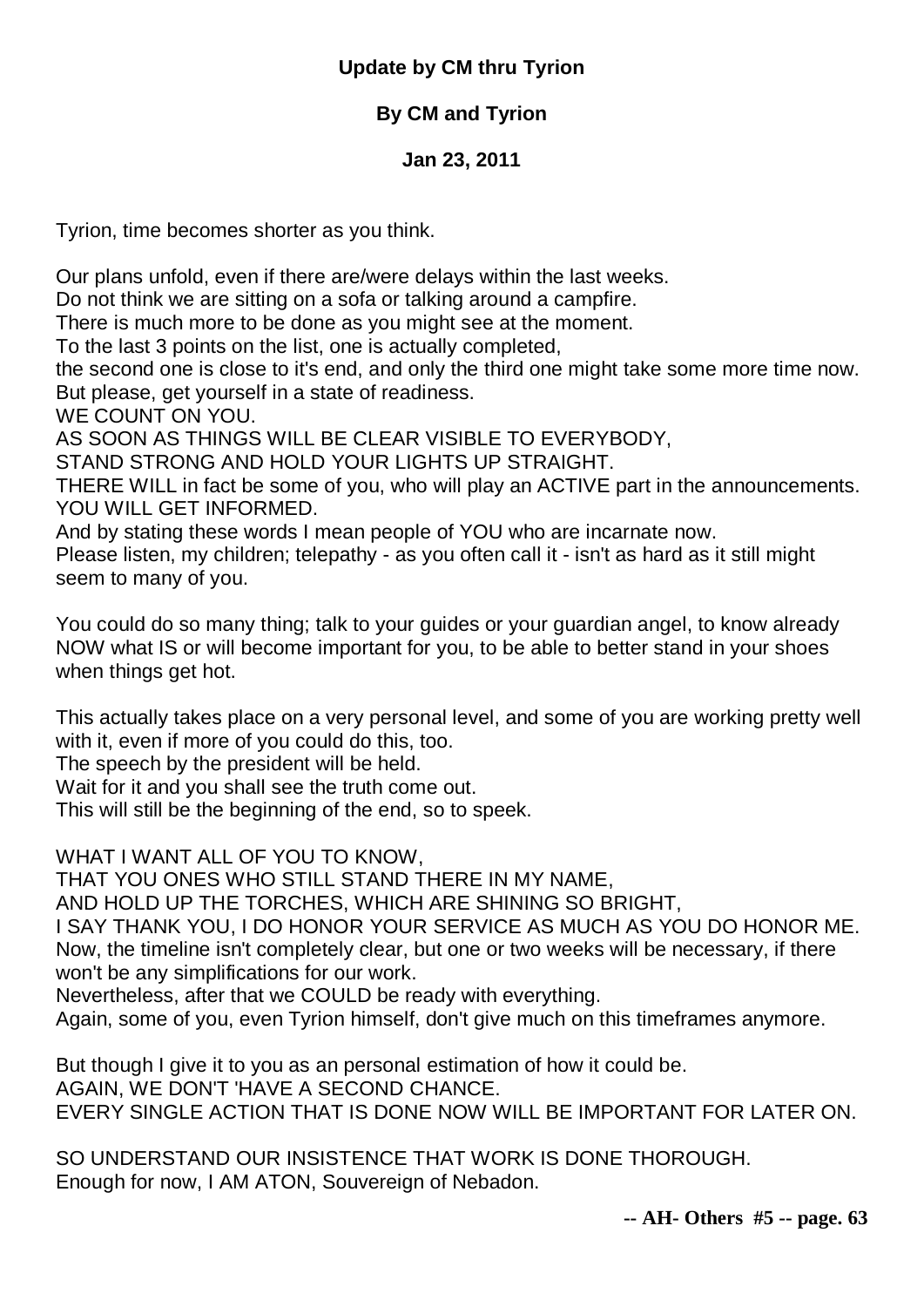# **THE MATRIX IS CRACKING**

# **By Lady Nada and Eskay**

# **Apr 17, 2011**

#### BY LADY NADA THRU SHELLEE-KIM GOLD 13 April 21: 50 pm

My beloved Nada is here. And there are things I'd like to discuss with her. For starters: the past few days/week I've experienced a kind of emotional 'woodenness' in response to watching TV for the brief time I do. Or listening to talk radio I get a sense of something etheric being sealed off around the programme. Or is it being sealed around me? There's almost a surreal sense of unreality in my interaction also with all this and the world at large. And there's a strong sense of what I'm calling a 'deadness' to structures that fuel businesses and corporations I come into contact with. Can you comment LN?

LN: Indeed. Good evening to you, beloved one. Your life has taken on rather frenzied dimensions which have made it difficult communicating with you of late. However, we have continued our dialogues and planning with you during your sleep time, as mentioned to you privately. But in answer to your query: the Matrix of your planet is cracking.

[Beloved, please try to focus this time and not let your mind go wondering off. You are being given extra help with this issue at present. Please use it.

SK: Ok. \*embarassed grin\* {on my well known lack of mental focus and mental meanderings during these telepathic sessions with light beings}]

And so you and others are perceiving the old earth and its outworn structures as literally cracking up. In your case, it is as if this old and dying world is fast becoming the distant dream (or nightmare). Hence your surreal feelings. While the new –not fully anchored yetis showing you increasing glimpses of itself. Is this making sense beloved?

SK: Yes. And whereas before I had a certain degree of pleasure or satisfaction by paying attention to MSM, now it is becoming increasingly intrusive in my space. And I feel so much better and 'clearer 'for lessening these dependencies.

LN: Indeed (smiling). Silence from this 'white noise' is golden, is it not?

SK: Yes. I'm also observing people intentionally out of integrity are falling on their own swords, so to speak- left, right and centre. It's everywhere around me at the moment. And the same syndrome seems to be manifesting through businesses/corporations who operate similarly.

Can you elaborate further on the cracking Matrix?

LN: Certainly. Many in your world who have unconsciously aligned themselves with the Matrix are to feel and are already feeling the pinch now. And we say this in no uncertain terms or measure. The design of what is occurring with the Wave and how it penetrates human consciousness and structure is to have profound effects on all. For the quickening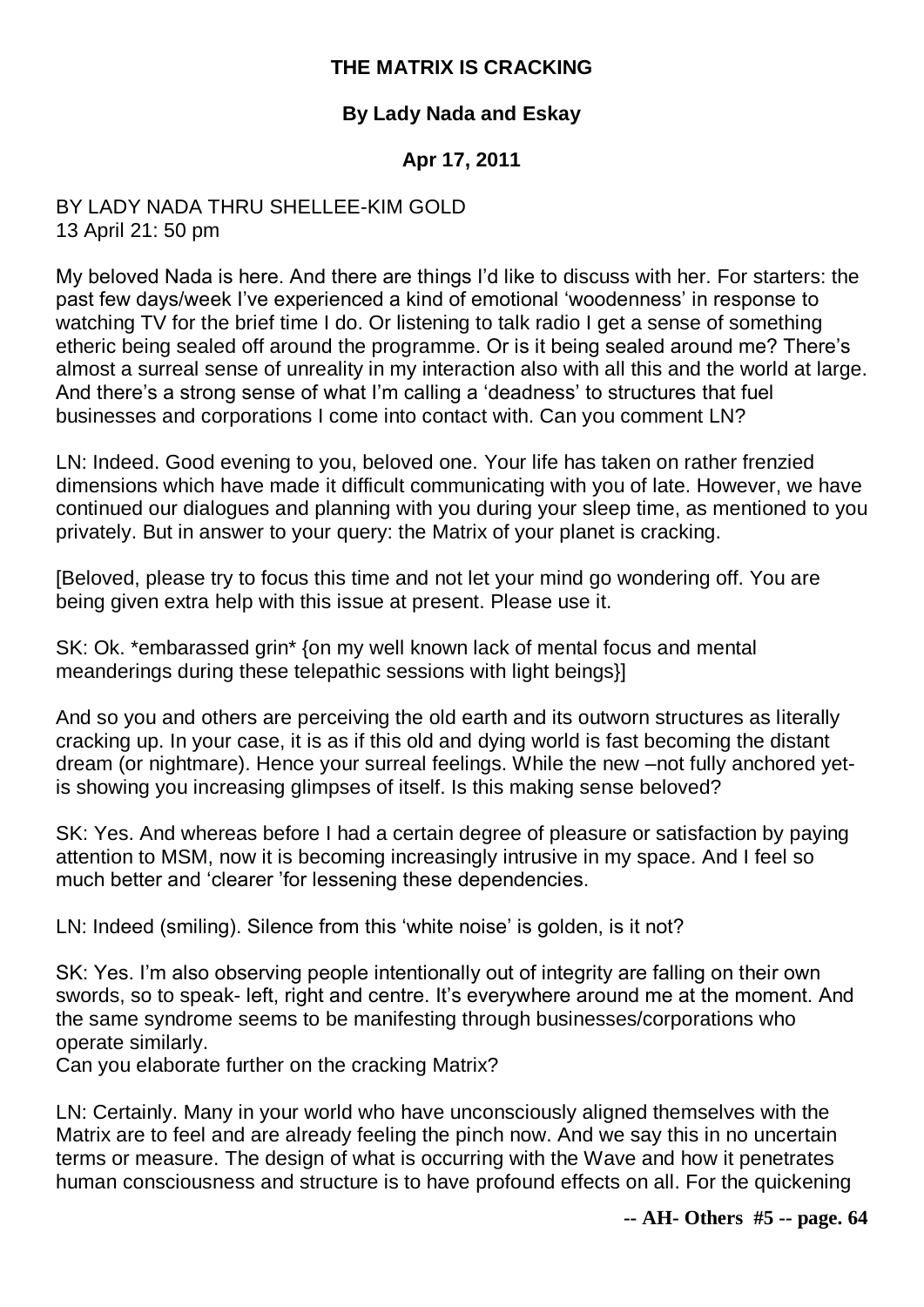vibrations that it brings with it can be likened to a personal, collective and planetary 'house cleanse' of mammoth proportions. Of course, for you ones, this is very good in both the short and long run.

[I've picked this transmission up again the next evening due to exhaustion. It's now sunset on April 14]

SK: Tell me more about this sense of death and decay I feel regarding the structures that I'm interacting with.

LN: The falling and cracking of the Matrix that surrounds your consciousness and planet is rapidly disintegrating. Always there needs to be another expression to replace that which falls.

In the case of your growing New earth, the principles on which the new structures are based are integrity, alignment with Creator source and a sense of brotherhood which provokes service orientated to others. These are the principles that will be successful in both businesses, politics, economics , your society and all else that drives your world. This is not a speedy process, however. Although it can certainly be so at the individual level, given the opportunity you ones have at your disposal at this time.

We would like to tell you once more to be prepared now. Things are about to change rather dramatically and quickly. You ones will ride the Wave as you have been preparing yourselves to do. There is nothing to fear. Particularly knowing that you, each of you, have immense levels of protection. Many surround you at this time. It is a question of knowing, feeling and trusting this.

And you particularly have felt this in your graveyard shifts and with the many of questionable motive that you have been forced to interact with recently, have you not?

SK: Protection from a close head-on collision with a drunk, contact with a wanna-be rapist and several suffering from mental disorders that could have had way more serious effects than they did on me has bolstered my trust levels hugely. Not to mention those others of illintent that I've literally felt have been repelled by me and my vehicle, not wanting/unable to come near me. And exactly as I've asked for. I've been driving a taxi and tour guiding (having temporarily returned to it) for the daily cash it provides.

LN: Indeed. We have told you you have a veritable small army around you at present. We cannot afford anything to happen to you ones. You have all been under enough duress in your lifetimes. And this is all to fall sharply and the new is to rise rapidly.

There are many now to leave this plane and move on to the next segment of their respective journeys. We ask you to allow these ones to leave with grace. People will interpret this as a time of extreme darkness, yet it will also be experienced as a time of immense and intense Light that comes to lead you ones Home.

I AM One who is of the collective you call the Magdalene Consciousness, and of which you also are a part.

Please call upon us for our support as needed.

Lady Nada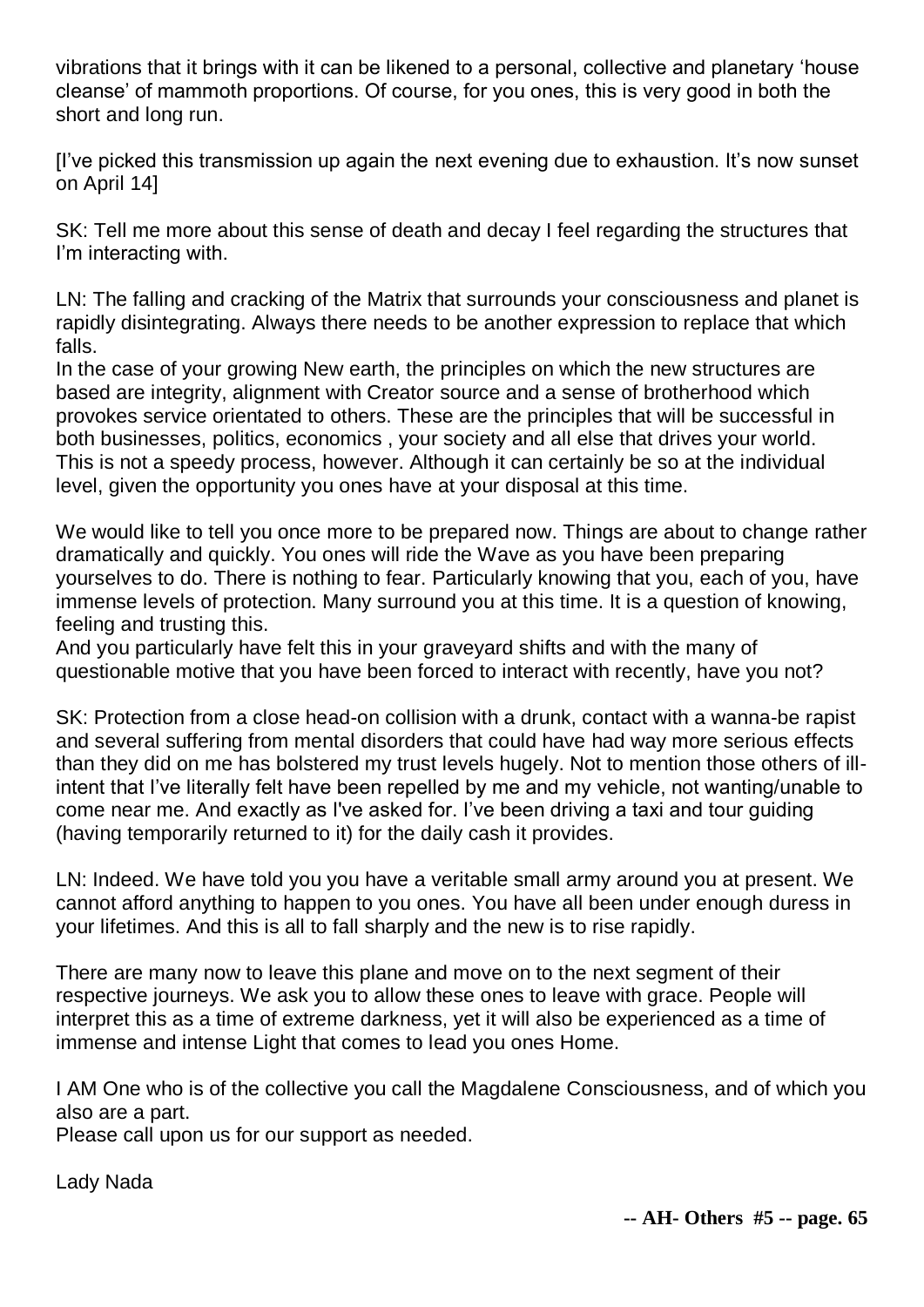# **The Emergence of Multiple Chaotic Nodes**

## **By Hathors and Tom Kenyon**

# **Aug 29, 2011**

# **A Hathor Planetary Message Through Tom Kenyon**

Your planet is entering a critical *transition state*, characterized by a multiplicity of Chaotic Nodes.

In our previous communications we have discussed the changes taking place on your Earth in the context of a single Chaotic Node. But from our viewpoint, multiple Chaotic Nodes are now emerging. These complex interacting nodes involve such things as radical weather anomalies, increases in earthquake and volcanic activity, critical challenges to the planet's eco-systems, challenges to agriculture and food sources, as well as political and economic volatility.

In addition to these planetary Chaotic Nodes, the sun of your solar system is entering a greater level of volatility and unpredictability as well. It is entering into multiple Chaotic Nodes itself, driven by its own internal cycles, but also greatly impacted, as we have said in previous messages, by the galactic center.

The physical challenges you will face in the near future are many, but our message at this time does not concern the physical dimension of these difficulties. These changes, and their resulting challenges, will be apparent to anyone who looks beneath the surface of current events.

Our focus in this communication is on the emotional and spiritual crisis you are facing.

When a system enters multiple Chaotic Nodes there is increased stress on those elements or beings that reside in the vibratory level of existence where the Chaotic Nodes are taking place.

Let us speak to this for a moment in terms other than human existence. From our experience, other dimensions of consciousness and existence are also experiencing their own version of multiple Chaotic Nodes. Thus, the energetic challenges you are facing are not limited just to Earth, but extend to all dimensions of consciousness and all beings, including non-corporeal (energy beings without bodies), who are related to Earth and this galaxy.

But let us come down to Earth, to the nexus point of your existence in time and space.

As we said earlier, beings living in a realm of existence undergoing multiple Chaotic Nodes will be inevitably stressed by increases in chaotic events.

As chaotic elements within planetary weather patterns increase, as challenges to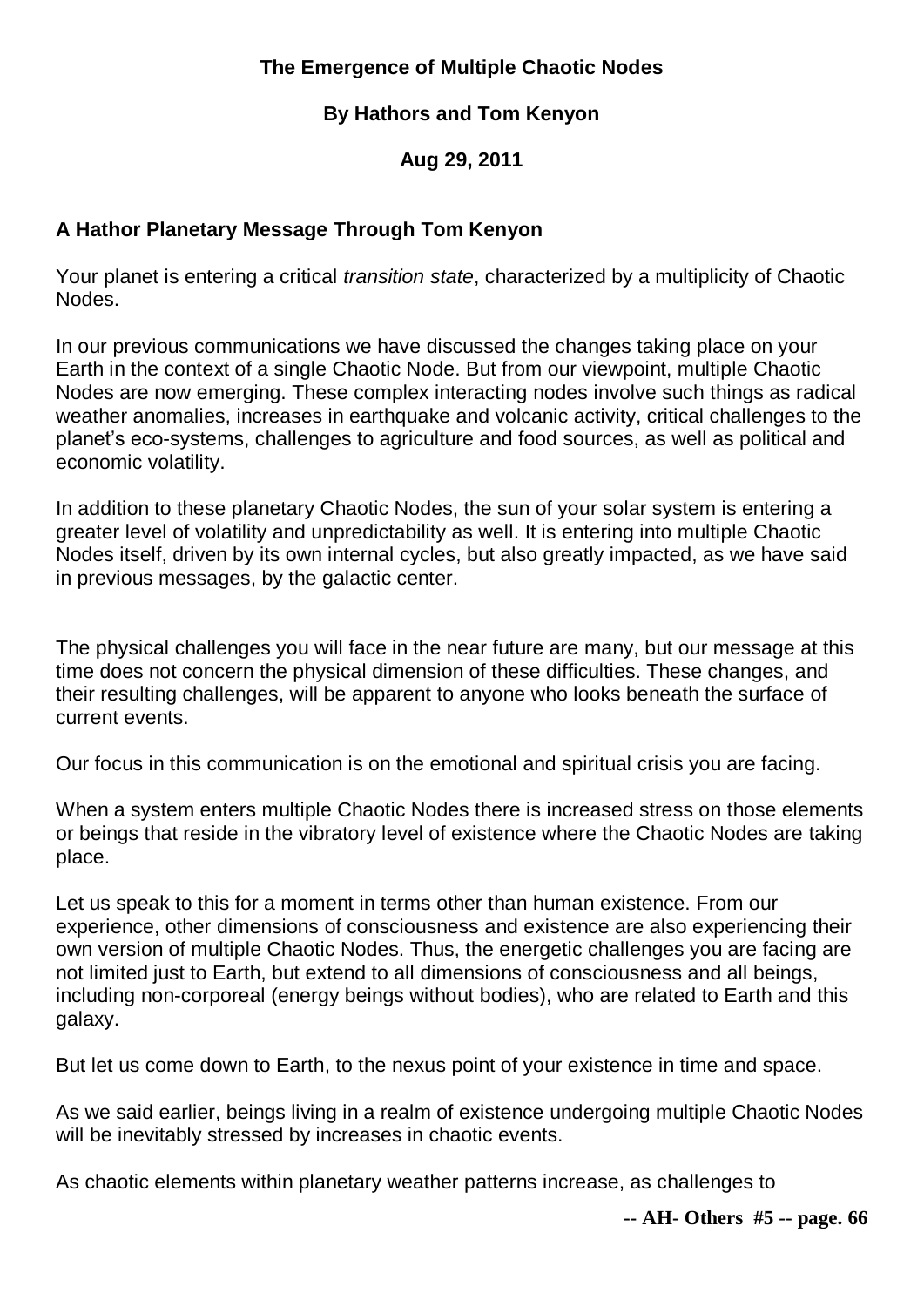agriculture multiply, and as economic problems grow, there will be an increase in global human anxiety.

This type of anxiety tends to center around physical survival, and while anxiety about survival can drive human beings into a type of madness and irrationality, there is something more insidious and hidden in the current transition state you are now entering.

This hidden danger has to do with thought forms perpetuated by some of your major religions and spiritual traditions. These thought forms and belief systems maintain the notion that there is a separation between the physical and the interdimensional (spiritual) aspects of your existence. The physical world is viewed as tainted; nature is seen as something to be subdued and dominated (as opposed to co-creating with the natural world), and in essence, the world is viewed as something to be escaped from.

We do not share this belief. Our experience is that consciousness is one continuum from the highest vibrations of light into the lowest vibrations of matter and that the very atoms and subatomic particles that comprise your world are, by their very nature, sacred—if by sacred you mean related to the whole.

As the stresses generated by multiple Chaotic Nodes increase, there will be a tendency for many humans to enter*delusional and dissociative* states of consciousness.

Those who adhere to the thought form that there is an eternal schism between the realms of matter and those of spirit will be most prone to this aberration in consciousness. And as stresses increase, due to the complex interaction of multiple Chaotic Nodes, there will be a marked tendency for some of these individuals to be separated further and further from the realities of the physical dimension. This type of communal dissociation will be further driven by religious and spiritual thought forms regarding "the End Times," "the Day of Judgment," and the "Purification of Earth." This delusional state of mind will become a type of collective *mental/emotional virus* as whole groups of individuals succumb to stress and overwhelm as they struggle to deal with the global effects of multiple Chaotic Nodes.

## **Lines in the Sand**

From our perspective, a line is being drawn in the sands of human consciousness. And this line is nothing less than the demarcation between those who uphold the schism between matter and spirit as perpetuated by the world's major religions and those who don't.

What side of this line you stand on will determine to a great extent what you are open to, in terms of planetary and personal transformation.

All Initiates must determine for themselves, what is true and not true, especially when it comes to this religiously perpetuated schism between matter and spirit. And by Initiates, we simply mean those who strive to live upward in consciousness, regardless of the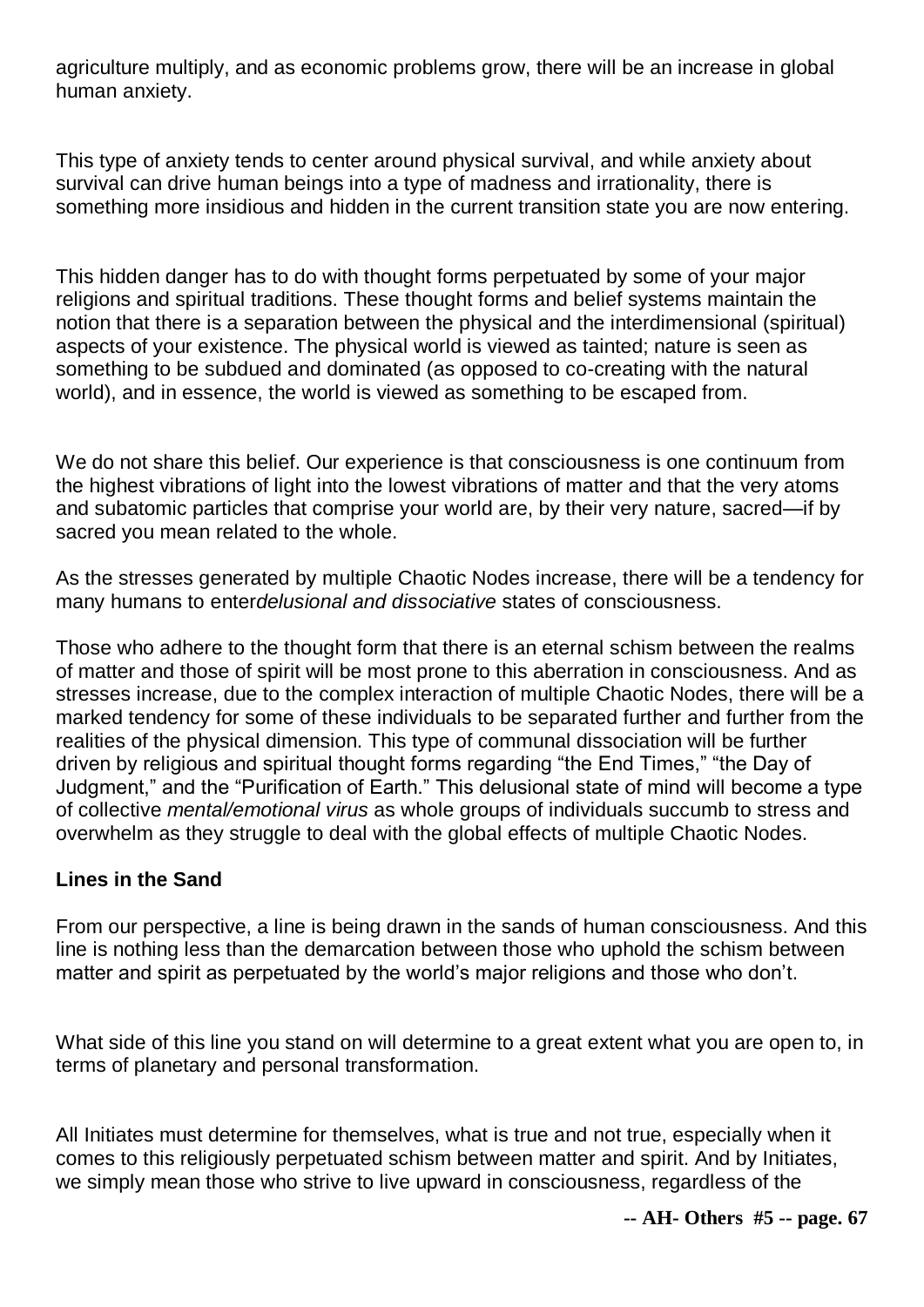method or spiritual traditions they follow.

### **The Path of the Heart**

From our perspective, the threshold for an Initiate from the lower vibrational worlds into the upper worlds is, first and foremost, through the heart. This transit of consciousness is essentially an inner journey from the lower chakras to the higher chakras. It is only when an Initiate both transcends and transforms his or her personal fixation on security, sex and power that the upward spiral opens. And the entrance into this upward spiral of consciousness occurs when the heart chakra becomes energetically open and permeable.

The paradox and the difficulty is that you live in a dualistic universe, and virtually any action you take is met by a counter-force. This paradox and difficulty is like a metaphorical grain of sand in an oyster; it is irritating. But through the process of self-evolution, the irritation (i.e. duality) becomes a pearl, and paradoxically, something of value emerges from that which was problematic. But each Initiate must create this pearl of selftransformation for him or herself. No religion, no master, no teacher or guru can do it for you.

It may sound too simplistic but, in our experience, the greatest evolutionary catalyst, and the greatest vibratory field of safety to bridge transition states (such as the one you are collectively entering), is through the heart, your heart.

Let us be more specific here. As the number of Chaotic Nodes increases, the challenges to mental and emotional stability will multiply. And as a result, increasing numbers of individuals will enter irrational states of consciousness. There will be a tendency for these individuals to act out in self-destructive ways. And because you are connected to all life on this planet, you will be affected to some extent by the emotional turmoil of others.

Thus it would be of great benefit to you as an Initiate, to cultivate a coherent emotional state, something you return to again and again, reinforcing what we call a positive attractor.

Then it will be as if you have an energetic bubble of coherency around you. You will be able to see clearly and respond to the dualistic world you live in, yet your vibratory essence will remain protected from the increasing levels of chaos and irrationality of others. How you do this is your choice. There are many ways to accomplish this. We will simply offer two.

The first is the most basic and fundamental but is the foundation for the more advanced. We are well aware that many persons reading these messages are new to this type of information, while others are very advanced, which is why we are offering two techniques.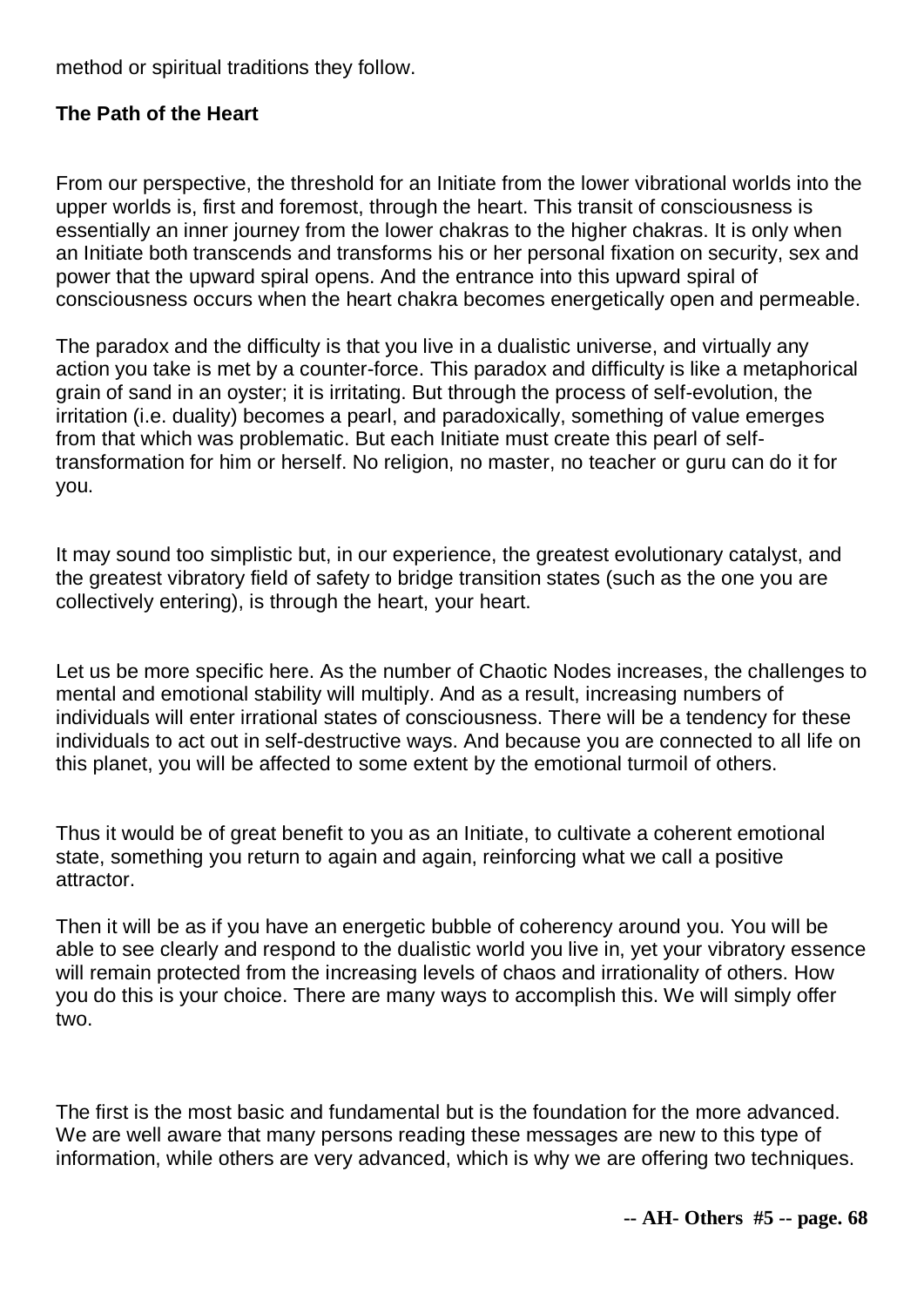### **The Basic Technique**

This first method is for those unfamiliar with the vastness of their own inner consciousness. It is simple but highly effective.

We recommend you regularly cultivate this coherent state in the garden of your mind.

To accomplish this, you simply reside in the feelings of appreciation or gratitude, without any reason to do so. In other words, you are not looking to something in your environment or your life to feel appreciation or gratitude for. You simply enter into this vibratory state for no other reason other than choosing to do so.

This vibratory state creates a coherency in your body and mind, and it is a type of mental/emotional *upliftment*that acts as a counter-balance to the downward spiral many humans will be experiencing.

We recommend that you enter this emotional state several times a day. Just a minute or two is all that is needed, but by entering into this vibratory state throughout the day, you train your brain/mind/body to enter into a coherent state at will. And this will be a very helpful and important *mind-skill* as you enter further into this planetary transition state (i.e. the emergence of multiple Chaotic Nodes).

One reason we say that this *mind-skill* will be helpful to you is due to the inherent effects of multiple Chaotic Nodes.

Many of you will find greater opportunities for frustration in your daily life. This is because actions taken will increasingly not lead to the result anticipated. Even those of you who are intellectually gifted and masters of manifestation may find blocks and unanticipated hindrances, due to no causation on your part, but rather due to the actions or inactions of others, as well as unanticipated problems caused by the increase of chaotic events in the world around you. Thus, when you find yourself at your wit's end, so to speak, if you have cultivated the positive attractor of appreciation or gratitude you can use it to intervene into your own emotional turmoil, for if you succumb to your own emotional stress the contagion of mass hysteria is more likely to reach you.

Think of this simple technique as a lifesaver. It's something passive, you just rest in it, and it creates a vibratory field that by its very nature protects your emotional and spiritual essence.

#### **The Advanced Technique**

The second technique we wish to share is for those of you who are more experienced with your inner worlds.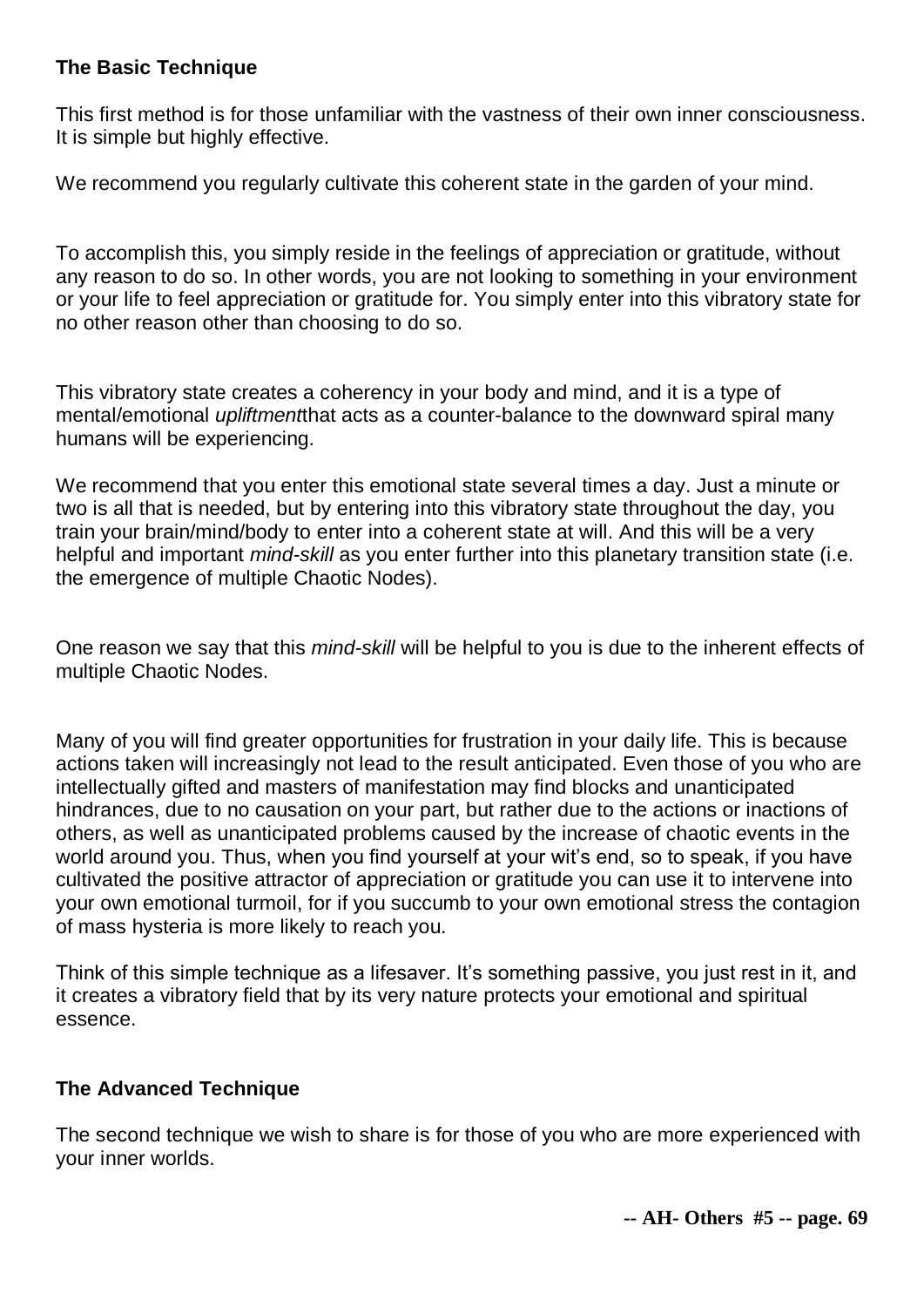We discussed the first part of this method in a previous message called *Ecstasy and the Heart*.

The technique involves focusing on the physical heart, not the heart chakra, and while focusing your attention on the physical heart you enter into the state of appreciation or gratitude (just as with the simple method we gave earlier).

The effect of holding your awareness in the physical heart while experiencing appreciation or gratitude creates bliss or ecstasy if you hold the two together long enough.

Once you enter bliss or ecstasy you become aware of the space between the atoms of your body and your environment. This is a shift of mental attention and is based on the quantum reality that physical matter is over 99% space.

Obviously, you do not perceive this space between the atoms of your body and your immediate environment through your physical senses due to the limitations of your nervous system. But the *non-local* aspect of your consciousness that is unfettered by the limitations of your physical reality *can* experience this space.

The final stage of this technique involves a shifting of attention. As you become aware of this space in your body and the space around you, you perform a paradoxical feat of consciousness. You send the appreciation and gratitude you are experiencing, both to the space within your body and to the space around you, as well to the particles of matter that comprise your body and the world around you.

This "holding" of both space and matter in the vibratory realm of appreciation or gratitude will eventually reveal your nature as both an embodied and un-embodied being—as a being living through a physical body or form and simultaneously as a consciousness unbounded by form. If you persist with this method, it will eventually open a miraculous doorway for you, a doorway that leads to profound insights regarding the nature of ascension.

In regard to choosing which method to use, we suggest you begin where you are.

The first method, though simple, is highly effective at protecting you from the contagion of human irrationality and will lift you upward into the currents of the upward spiral, even as those around you spiral downward.

When you feel you are ready, you can explore the advanced method. This is not a marathon race to see who can get to the advanced method the quickest.

The only thing that is required is that you reside in appreciation or gratitude as often as possible without causation. This simple vibratory realm will be a great ally to you as you pass through the current planetary transition state.

Another ally to you in this transition is a meditation we gave in one of our previous communications. We call it *The Crystal Palace Within*, and we encourage you to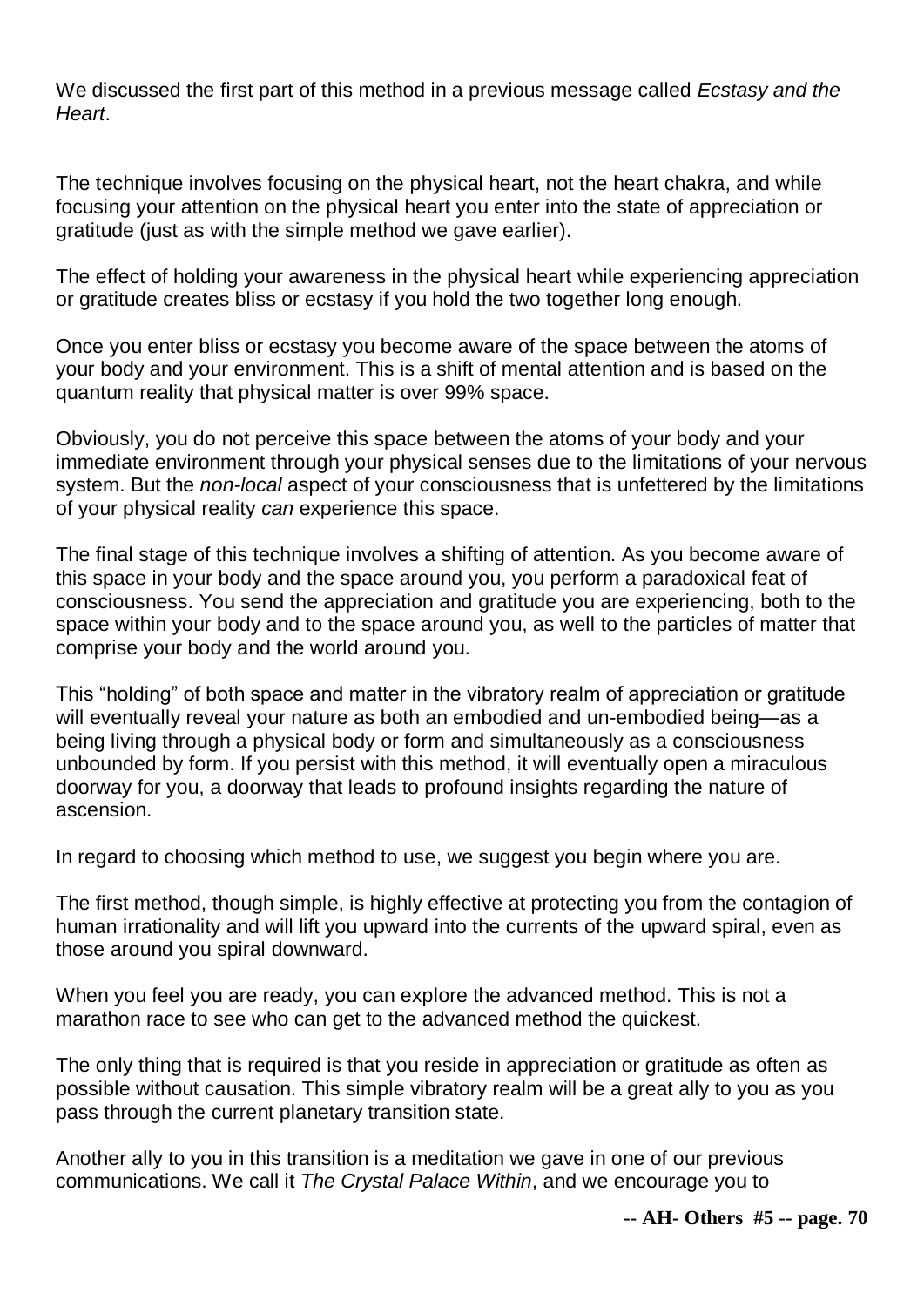experiment with it. If it speaks to you, use it often for it connects you to the wisdom of *Gaia* (Earth) and enlivens a central conduit for the higher realms of your existence known to your science as your pineal gland and known to us as *the jewel in the head.*

For those of you planning to join us for the World Meditation on November 11<sup>th</sup> of this year (11/11/11), we ask that you work with *The Crystal Palace Meditation* as often as is convenient, to prepare you for the next Dimensional Attunement, which will be used during the World Meditation.

This Dimensional Attunement will be a sound meditation created to transmit light into the pituitary gland, the master regulator of your endocrine system. We will be giving instructions on how to use this sound meditation on your own and for use during the world meditation on 11/11/11.

We will post the *Pituitary Dimensional Attunement* (sound meditation) in the *Sound Gifts* section of the website at the end of September or the beginning of October.

## **Summary**

As we said at the beginning of this message, you are entering a critical transition state. For those unfamiliar with our previous message entitled *[Transition States of Consciousness](http://tomkenyon.us1.list-manage.com/track/click?u=8912ab056adfe19f62f8be95e&id=bbfbeb3ac9&e=496956212b)*, we strongly suggest that you take a look at this communication.

Your Earth is entering a perilous period in its upward movement. Many aspects of your reality will be changing right before your eyes, more rapidly than you could ever have imagined.

Due to the acceleration of time, the transformation of your civilization will increase exponentially. Your word "transformation" literally means moving beyond form, thus the structures of your reality (meaning the thought forms and beliefs as well as the external realities of your life) will be undergoing rapid change.

A greater fluidity of consciousness is required. Protection of your vibratory essence is vital. You are entering harrowing times and yet in this complexity there are immense opportunities for your own personal evolution.

We believe that there will be a greater polarization between people as the Chaotic Nodes increase in number and intensity. And yet even in the midst of that polarization, if your heart/mind is open you will have moments of deep communion with others, even strangers, whenever you look into the eyes of another human being who recognizes the sacredness of this moment, the sacredness of life, and the sacredness of this Earth.

Our thoughts and blessings are with you.

**The Hathors** August 12, 2011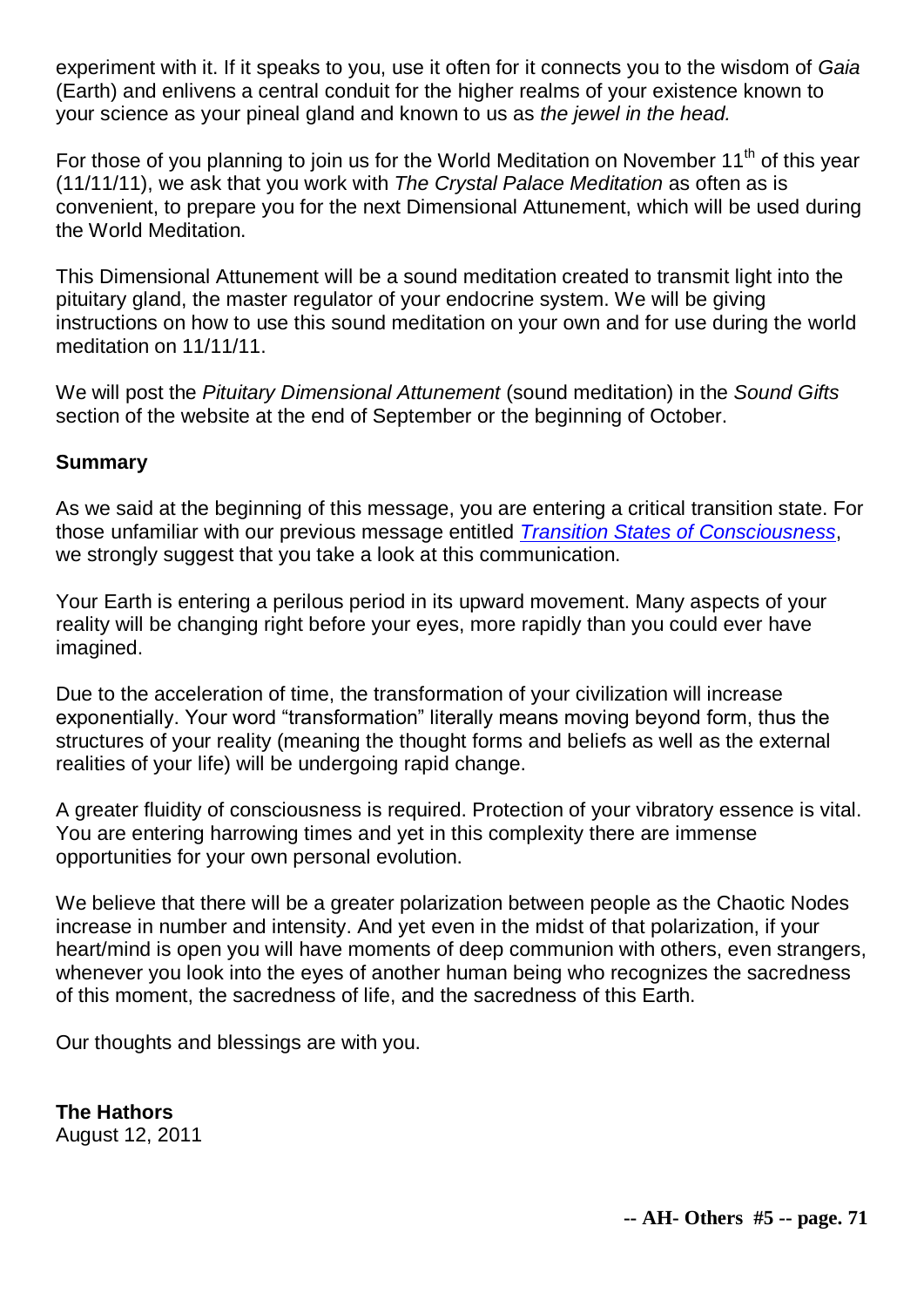If you would like to read **Tom's Thoughts and Observations,** click linkand scroll downhttp://tomkenyon.com/the-emergence-of-multiple-chaotic-nodes

Here are two links to our website that you may find helpful in regards to this latest Hathor message.

Both links are mp3 audio files, and are in the *Sound Gifts* section of our website: *[www.tomkenyon.com](http://www.tomkenyon.com/)*. If you are reading this online, clicking on the links below will take you to *the Listening Agreement.* If you agree with the terms, click on *I agree with the terms and conditions* statement at the bottom of the page. You will then be given access to all the audio files currently being offered in the *Sound Gifts* section.

Cats and Dogs; Appreciation or Gratitude [http://tomkenyon.com/sound-gifts](http://tomkenyon.us1.list-manage.com/track/click?u=8912ab056adfe19f62f8be95e&id=7d327abc17&e=496956212b)

The Crystal Palace Within: An Energy Meditation [http://tomkenyon.com/sound-gifts](http://tomkenyon.us1.list-manage.com/track/click?u=8912ab056adfe19f62f8be95e&id=93ce23e90d&e=496956212b)

Note: Be sure to read the written description of the meditation. The link to this is in the body of the description before you get to the link at the bottom of the page that takes you the actual audio file.

Note: This material is protected under International Copyright. You may make copies of this Hathor message, but not the audio files from the Sound Gifts section. You may present this Hathor message in any media you wish so long as you don't charge for it, don't change it in any way, credit the author and include this entire copyright notice. [www.tomkenyon.com](http://www.tomkenyon.com/)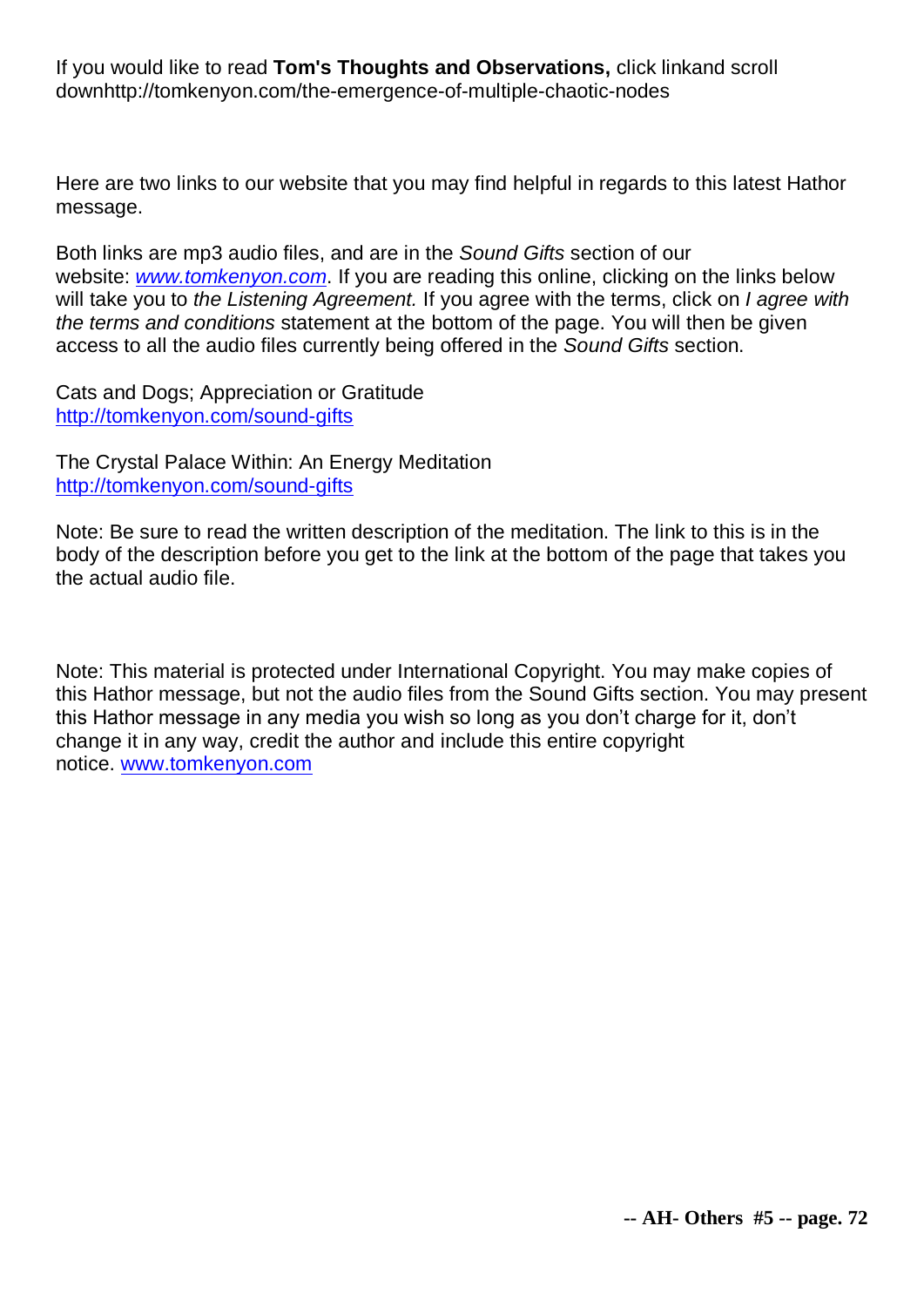## **Keep Your Eyes On The Prize**

## **By Soltec thru Ed Young**

## **Sep 17, 2011**

hi all, I was at Ed Youngs site today and found a new piece from Soltec on 911.

<http://www.wisdomoftherays.com/11-9-11.html> you know this site is good to recomment to people who can let themselves stretch a bit but are in the early stages. the material here is more "readable" to those minds not yet well into changes and new teachings, but will to at least take a risk of looking.

#### **Keep Your Eyes On The Prize 9/11/11 - Ceres Anthonious "Toniose" Soltec**

Good evening my friend and thank you for hearing my signal despite the "jangle of vibrations" in the air right now. Many ones who have awakened and now no longer believe the official lies concerning 9/11 are resenting, ever more angrily, the stepped-up replaying of those lies at this 10th anniversary time by a compliant media. Indeed, you chronicled many of the lies in the months of your publication right after the event occurred. Now the perpe-traitors worry how much longer their boat will float in an ever more turbulent sea of growing doubt. On this front, the financial front, the health and energy fronts, and so many others, The Big Squeeze that I alluded to in [my last message](http://www.wisdomoftherays.com/10-6-27.html) (6/27/10) is now well underway.

Indeed I shall identify myself before we proceed further with this message. Never feel it to be an offense to any from the Higher Realms to demand such. The Dark Tricksters work overtime these days, especially in this tenuous realm of subtle communications. I would expect no less from you! I am known as Ceres Anthonious "Toniose" Soltec, geophysical commander of this present Earth Transition Project, and longtime friend and scientific colleague. I am of the Host of God, come in and of the Light of the One who created us all, happy to be of service at this most auspicious time.

Besides all the natural adjustments being made by Mother Earth herself, great mischief is afoot all around your planet at this time. Behold, for example, the 50+ fires that were just ignited (and still raging) by very unusual "dry lightning" in your immediate area, literally within a few-hour overnight window. This we are watching carefully—now on top of a suspicious airplane crash into your local mountains, just a week earlier, that ignited 17,000 acres and set most of an entire residential community on fire (for the second year in a row) on the other side of your town. Then there was the series of odd personal attacks during this past week, aimed to throw you off from this writing project—and launched before you even knew you were about to be called to duty. Yes, all around your planet ones are being challenged in one way or another during this time of the "last hurrah" for the Dark Energies and their remaining puppet minions.

This long-awaited upshifting of the frequency band of your planet's energy signature manifests outwardly in many kinds of human unrest and heightened geophysical activity.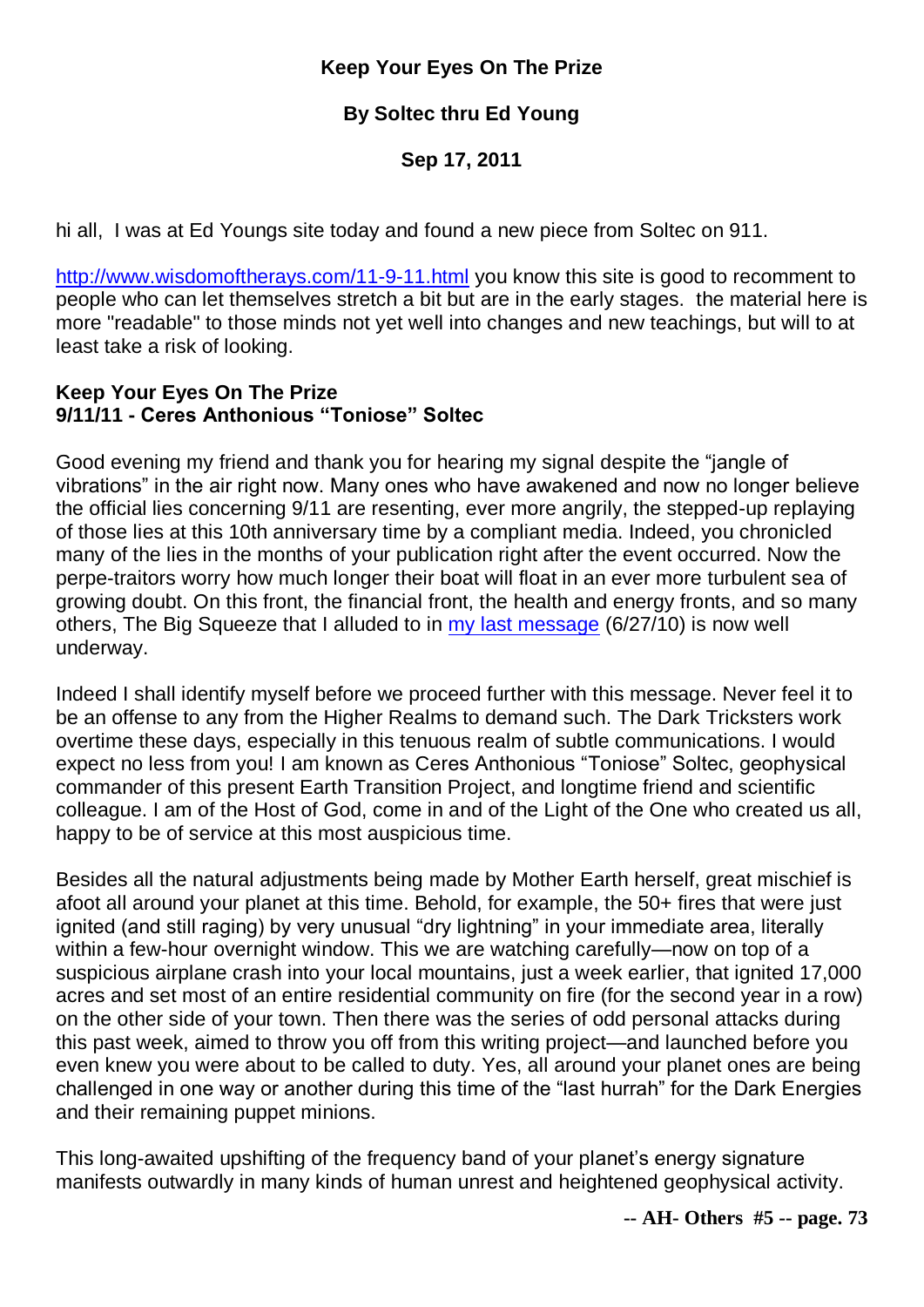With our oversight and assistance, Mother Earth is constantly making adjustments and otherwise readying herself for what you ones term Ascension. But more accurately, this amounts to her movement back up into the higher-frequency realm wherein she once resided before graciously offering to host, over these many past millennia, your daring spiritual journey downward into the challenges of lower-frequency duality experience. As we monitor the sometimes tumultuous activities of and on your planet at this time, we hear many an anxious and sincere plea among Lightworkers for Guidance concerning how best to be of help. It is your nature to show such high compassion and desire to be of service. And beyond that, it is also your nature for each of you to want to challenge yourself, perhaps even overdo things and otherwise take on more of a load than is reasonable or healthy or balanced.

The reason for this message is to call attention to the fact that, while Mother Earth knows exactly what she is doing at this time, we see many Lighted ones becoming overwhelmed by unfolding events, often feeling helpless, and then distracted from what is actually most beneficial for YOU, personally, to be doing, on a constant basis, to assist the Greater Good. This is something that is seemingly so simple that you overlook its power—that is, find a way, whatever it takes and no matter the circumstances, to achieve, maintain, and radiate an attitude of Joy. Yes, so simple to state, but maybe not so simple to consistently do, without practice.

You ones have a great cheer that goes: "Keep your eyes on the prize." The prize is Ascension. And Joy is a potent energy-wave that would be most wise to "surf" to surmount being caught-up in the many distractions being engineered and thrown at you, as last-ditch efforts by the desperate Dark Tricksters, to pull you down in frequency, into a state of fear, seeming helplessness, and even utter despair—conditions that energetically feed the efforts of these Dark Ones, while simultaneously disconnecting you from your Higher Guidance and even from the kind of Common Sense that would otherwise remind you to, say, make sure you have emergency supplies.

Many lessons are unfolding all around your world at this busy time. Trust that these are tailored for those who need those experiences for their own chosen reasons of spiritual growth. What YOU need to do is be cautious about vicariously taking on others' lessons, especially through over-indulgence in the addictive sensationalism all too often screamed at you by your so-called news media sources. Yes, say a prayer for those you see and hear being affected by challenges that may greatly disrupt their normal life routines, and perhaps even help in some more direct way when and where you are truly nudged to do so. But it would be wise to not become so fixated ("glued to the tube" as your saying goes) on what is primarily for THEIR experiencing, that you forget to live YOUR life.

This kind of calculated, low-frequency, media bombardment—actually a subtle and sophisticated form of mind control—has risen to epidemic proportions. Much that is of a negative sensational nature is being trumpeted even through more trusted "alternative" media sources that not only should know better, but were actually brought into existence to be of positive value and responsible influence at this time. Please realize that even these sources get off-track, driven by adrenaline and the allure of greater ratings and related revenue rewards. So always pay attention to what your "gut radar" is telling you as you consider the output of ANY news source, media or otherwise. Which brings me to my next point.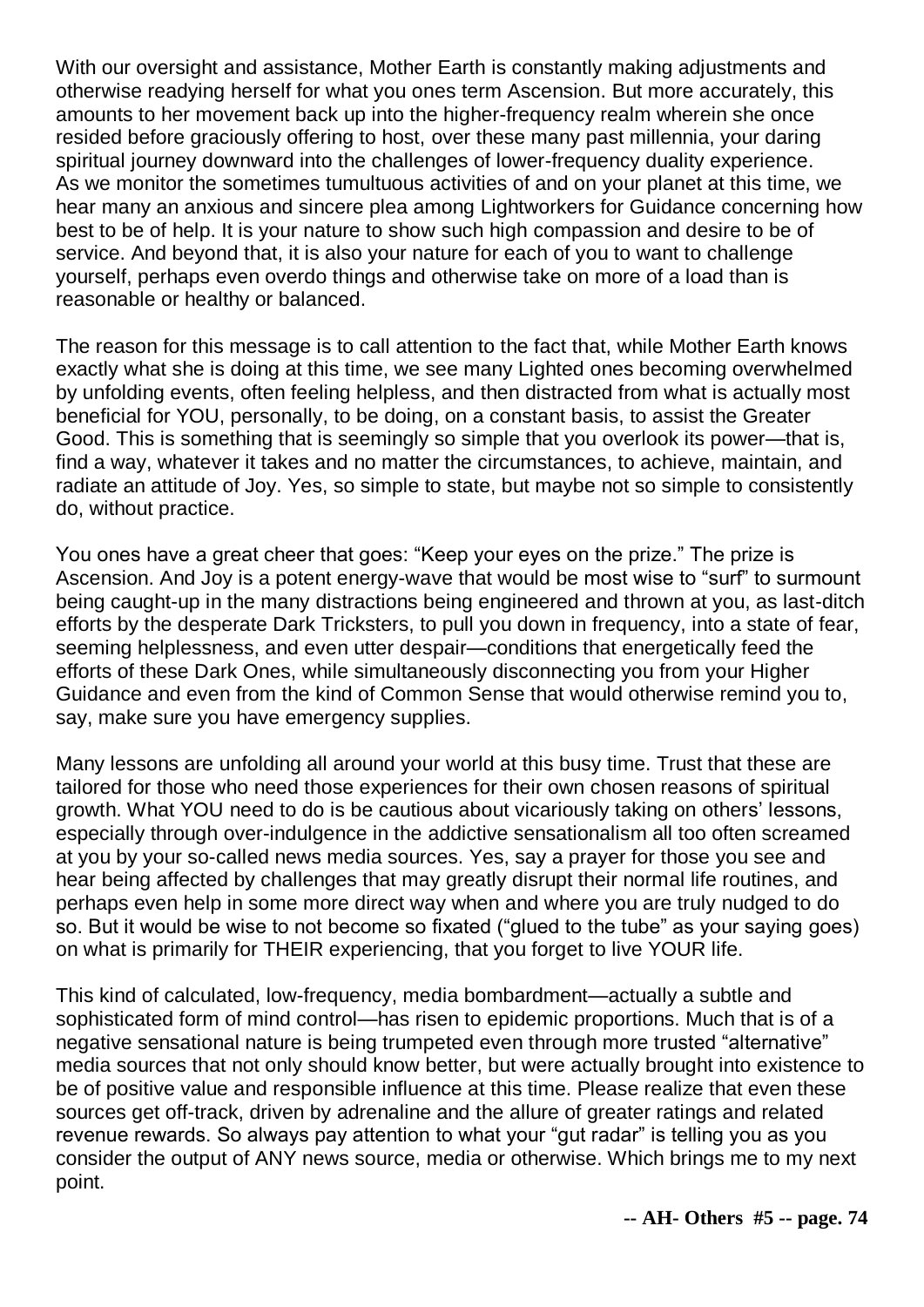Besides efforting to not become a media junkie, please try also to avoid falling into the trap we observe among some number of Lightworkers who focus an unhealthy degree of attention on anxiously awaiting whatever the next channeled message, that comes across their computer email, has to say about Big Picture events that are really OUR concern and may or may not ultimately be accurate for reasons of the "chess game" we play with the Dark Energies. Now effectively sidetracked by either media scare-hype or alluring Big-Picture prognostications (or both), otherwise well-intentioned Lightworkers not only get disillusioned ("Why hasn't such and such happened yet?!"), but more importantly, forget to radiate Joy. Furthermore, we see many such distracted Lightworkers continue to ignore "seemingly insignificant" matters their Unseen Guides consistently place on their doorstep exactly for THEIR personal growth at this special time. Appreciate that whatever Big Picture plans we have engineered must work just as well for Lightworkers too busy being useful (maybe to even realize they're Lightworkers), much less glued to whatever the next grandstanding channeled message may have to say.

Over many years of public visibility in professional capacities and for us, whenever this receiver has been asked to comment about various fear-provoking media stories, this one is fond of impishly replying: "Well, don't you think it possible that Beings who can create and direct the evolution of planets and solar systems and galaxies and universes, might just be capable of walking and chewing gum at the same time? Why would you assume nobody's minding the store?" In other words, the suggestion is that it would be wiser for you ones to focus on that which is in front of YOU—the challenges and opportunities to serve and grow spiritually that are right there on your own doorstep—rather than get too caught up in worrying about the Big Picture of Ascension that is unfolding, truly, very well under our direction and control. Do you really think we would, for instance, allow some wayward asteroid to strike Earth and devastate all life onboard such an exquisite schoolroom that we've been watching over for eons of time?

Might it not be more useful to pull yourself away from whatever's being hyped on your media or emails, and, for instance, go check on the elderly neighbor wearily dedicated to caring for her invalid husband? Perhaps the simple act of offering fresh green beans from your garden, along with a big smile that says you care, would bring great Joy to all concerned. And what about taking a moment to Joyfully appreciate the miracle of Nature that those green beans represent, and thank the unseen Nature Spirits for their help in tending your garden. And when you walk back home, surely uplifted from such a heart-felt visit, how does your dog greet you? With pure Joy, of course! As you learn to pay more attention to such, you will find that you are often being gifted with Messengers of the Divine—like that Ascension-bound pooch radiating pure Joy from head to tail. My point here is simply to remind you, at this time when so much can seem chaotic and senseless, that "keeping your eyes on the prize"—that is, working to radiate an attitude of Joy—is the single most important thing YOU can do, energetically speaking, to aid the entire Ascension process. Let us sweat The Big Stuff; we really do know what we're doing. And if you do get away from that television or computer, and get outside more, and keep your eyes open, you're sure to spot some examples of our presence for yourself; neither those fascinating cloud formations, nor those dazzling spectrum-twinkling stars on a clear night are necessarily what they are assumed to be by the uninformed.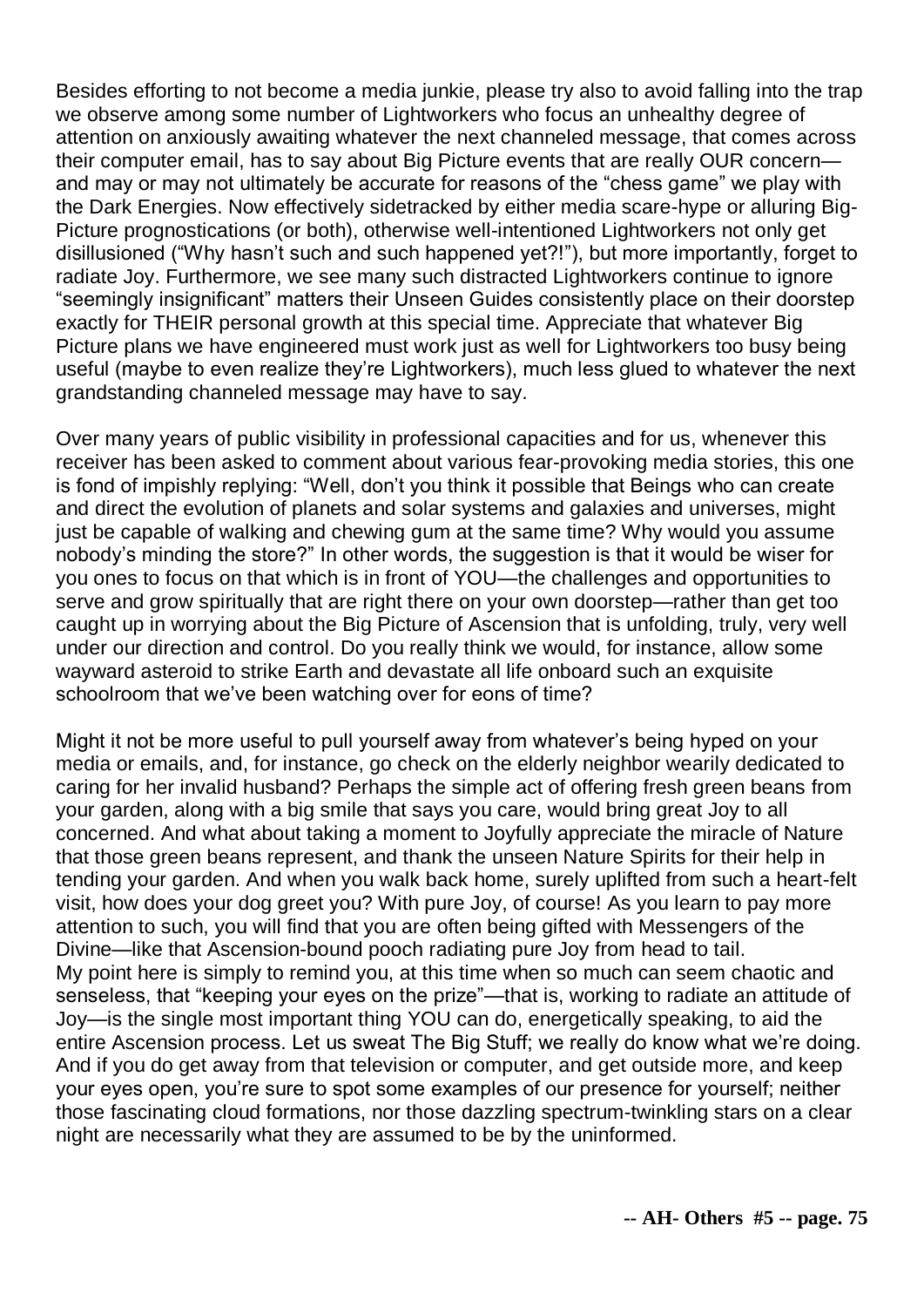So take a deep breath, relax, find something around you to be truly thankful for, and you'll soon be well down the road to living a Joyful life. With Joy from my heart to yours, I am Toniose Soltec, teacher and wayshower, friend and fellow traveler along the everexpanding Road of Life. May we each honor, through our own unique outpourings of Joy, the One who so Joyfully created us. Salu.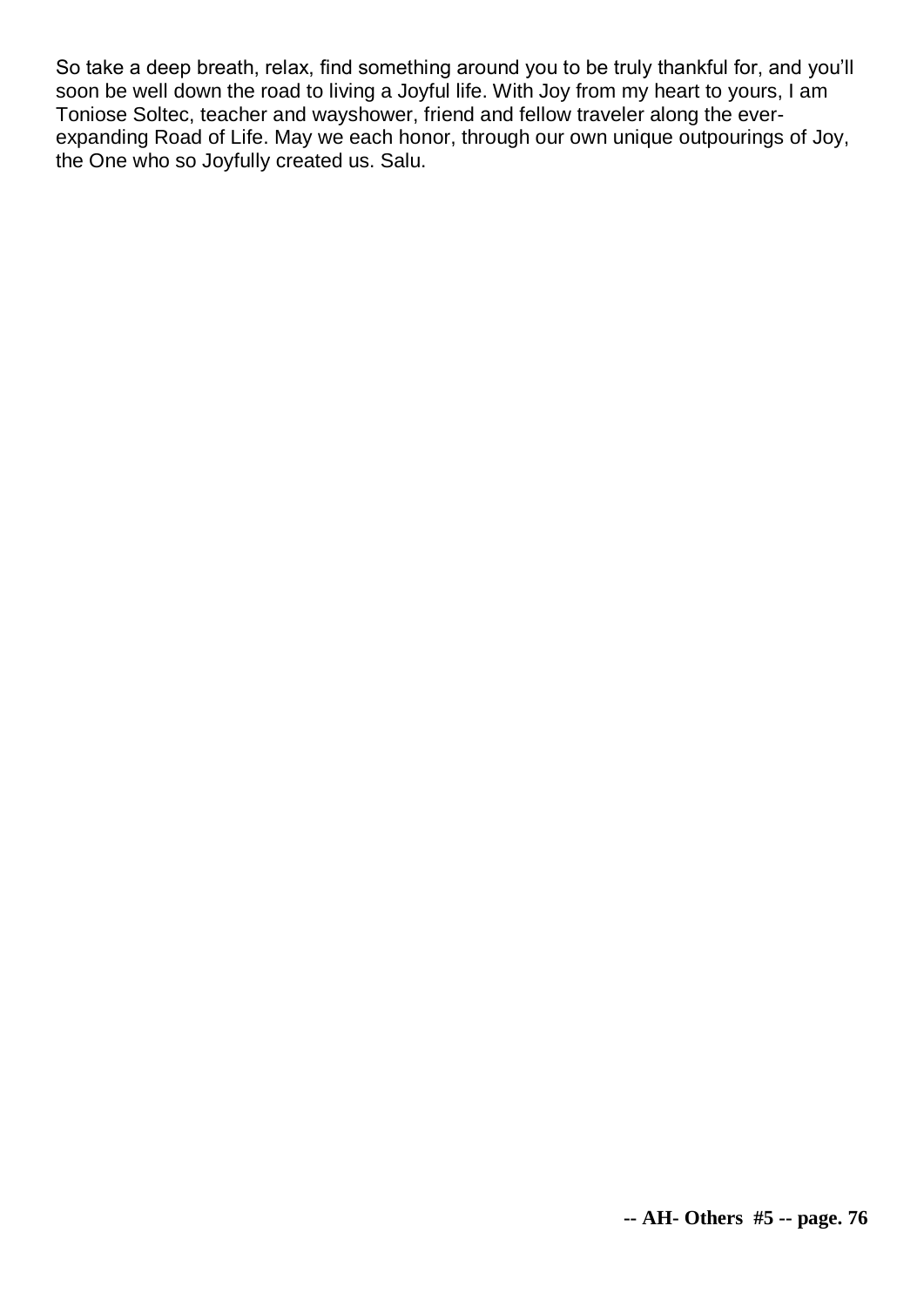### **Mother Mary chats with T**

### **By T and Mother Mary**

**Feb 28, 2012**

**Candace:** 4 nice meditation reports here from T. I have posted a collection before. Nothing unusual or out of the ordinary happened for quite some time. The Voidness meditation continued undisturbed for almost 30 minutes. Then, I was "brought out" that state by a feeling that I was needed someplace else. For a few minutes I sat wondering what exactly it was that was expected of me. Then I heard Mama's voice (Mama Maria). Here is what she said to me:

**MM(Mama Maria):** "I see that things are getting a bit too much for you. Tell me something: you have been taught much, yet you continue to doubt your abilities to weather the storm. Why?"

**Me:** "Yes, Mama, I have been taught a lot by my Laoshi and also by you, indirectly. Yet, I am having difficulty assimilating my past deeds - of unnecessary violence and cruelty - with the way I am now. I cannot imagine how I could have done all these things. I saw myself then as a religious man, in the service of the Empire, but blindly obeying orders. I apparently did not have the courage to stand up for the weak and the helpless. I am haunted by the gory images of the battlefield and the incessant war crimes committed by myself and my army comrades in that life. I just feel dragged down by these negative vibrations. I know there is not much time left. If I cannot assimilate all these things in this short time, how the hell am I going to able to go into the higher spheres, or ascend or whatever. Oh sorry, Mama. I didnt mean to swear and say 'hell'."

**MM(smiling)**: " 'Hell' indeed it is, to be in such a mental state. There is no Heaven and there is no Hell save that which in your Mind and that of the Minds of all beings. These concepts were introduced to control humans long, long ago. All things reside in your Mind. What you see outside yourself is merely a mirror for that which is already within you. Mistakes, faults, and crimes committed by others that you see (in them) are recognised as mistakes, faults and crimes because they have that form already within your consciousness. That is why one soul should not judge another. Who is it that is being judged, who is the judge and who is the jury? Your ego is being judged. Your I AM is the Judge and the Jury together. Your Papa is the spectator. He does not judge you; he merely observes. What is He observing? Your spiritual growth. To see how you are coping and how well you are learning your lessons."

"When my Son came to this planet, he tried to teach this truth. Very, very few listened. Yet fewer individuals understood. The time is up, now, for this "school learning period". All students are being told to pack up their bags. The final bell is about to sound. Yet, the school work has not been completed. And, based on the decision by the Great Father of All, this school *has already been* closed for a total makeover. Others schools are waiting to open their doors. Each school has a set of criteria for it's students. The students with the appropriate criteria will be placed into their respective schools. There, they will work out what needs to be worked out. Lessons unlearnt here, will be learnt there.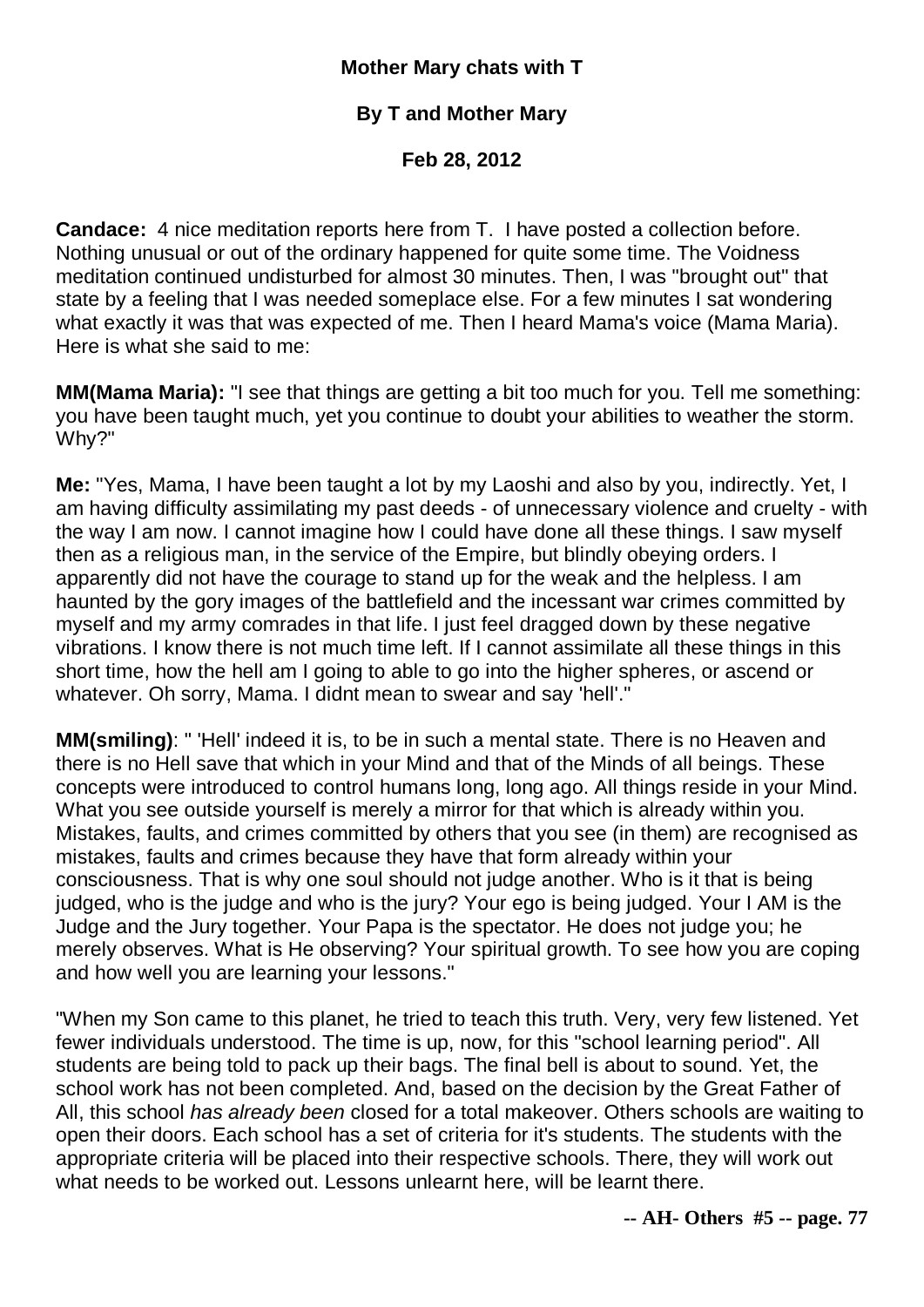Time is a meaningless concept outside your world's concensus. There is no past, there is no future. There is only a "Now"; an existence in which all things occur and all things are done. In your current state, you find it very difficult to put this concept into practice, even though you have intellectually digested it. Your "past" lives are being lived as we speak. Your "future" lives are also being lived as we speak. Nothing is as simple as it sounds. There are many versions of what you call "Reality". There are many paths being followed simultaneously; many lives being led - in parallel - by different aspects of your I AM so that it can discover more about it's true heritage and power. The I AM - being the spark of the Great Father Source of ALL - cannot be fathomed so simply. It cannot be understood so easily. All these fragments that the I AM "splits" itself into, is for this one purposeful journey back to the Father Source of ALL."

"From your current state of consciousness, you cannot see this, yet there are times when you are able feel it; especially when you are meditating. Currently you feel burdened by your past actions. Why? The answer is simple. You are latching on to them. You have already learnt those lessons and completed the homework. You have passed the exams with success. Ask yourself, if you were not successful in learning those lessons, do you think your Papa would have let you come here? He did tell you before you came here this time how bad it would be, but you insisted on coming here. Would He have let you if He didnt think you would be able to handle it, or if you were not 'spiritually capable'? No. He wouldn't. My Child, let me tell you something more about yourself that you have not been shown yet. Maybe this will help put your mind at ease. Do you know how you died?"

**Me:** "Yes, Mama. I have a scar on my current body as a constant reminder. I died from a spear wound to the right hand side of my body in the battlefield."

**MM:** "Yes, that is correct. But although it was a skirmish, those images were not of you on a battlefield. They were of you being ambushed and murdered by the Emperor's loyal elite soldiers. Why? Because after the wars and the slaughter you and your army comrades performed, your conscience was developed enough to stand up and rebel no matter what the consequences were. Realise that when you committed the crimes, you were merely following orders from a cruel despot. Those were times when cruelty, war, pain and bloodshed were the normal routine. You were one of the few individuals who stood up to the Emperor and confronted him. All of those who did, including yourself, paid the price. You were murdered. You see, you passed the test already! So, I say, Let go. Acknowledge your past. Bring those images back again in front of you, in their unbridled fury. Look at them again, but this time do it in a detached manner. They are your 'demons', if you wish to use that word. And then say: "I ask all the souls who I have hurt for forgiveness, in the Name of the Great Father Source." To your 'demons', say: "I have conquered you. I let you go in Divine Peace, Light and Love". This is how you deal with converting faults and errors in yourself; through conscious analysis of the deeds, the actions needed to right the wrongs committed, asking for forgiveness from those who you wronged, and then finally letting the deeds go in a detached manner with Divine Love and Light. Last, but not the least, forgive yourself for your actions.

Prayers have their use; but only those coming from the heart and the soul. Incessant standardised prayers spoken like a machine do nothing. Many have not learnt this. They continue to be wrongly guided by those who should have known better. Do they really think that a 100 Ave Marias and 100 Pater Nosters will somehow magically make situations better, or rectify transgressions of the Sacred Laws of the Universe?"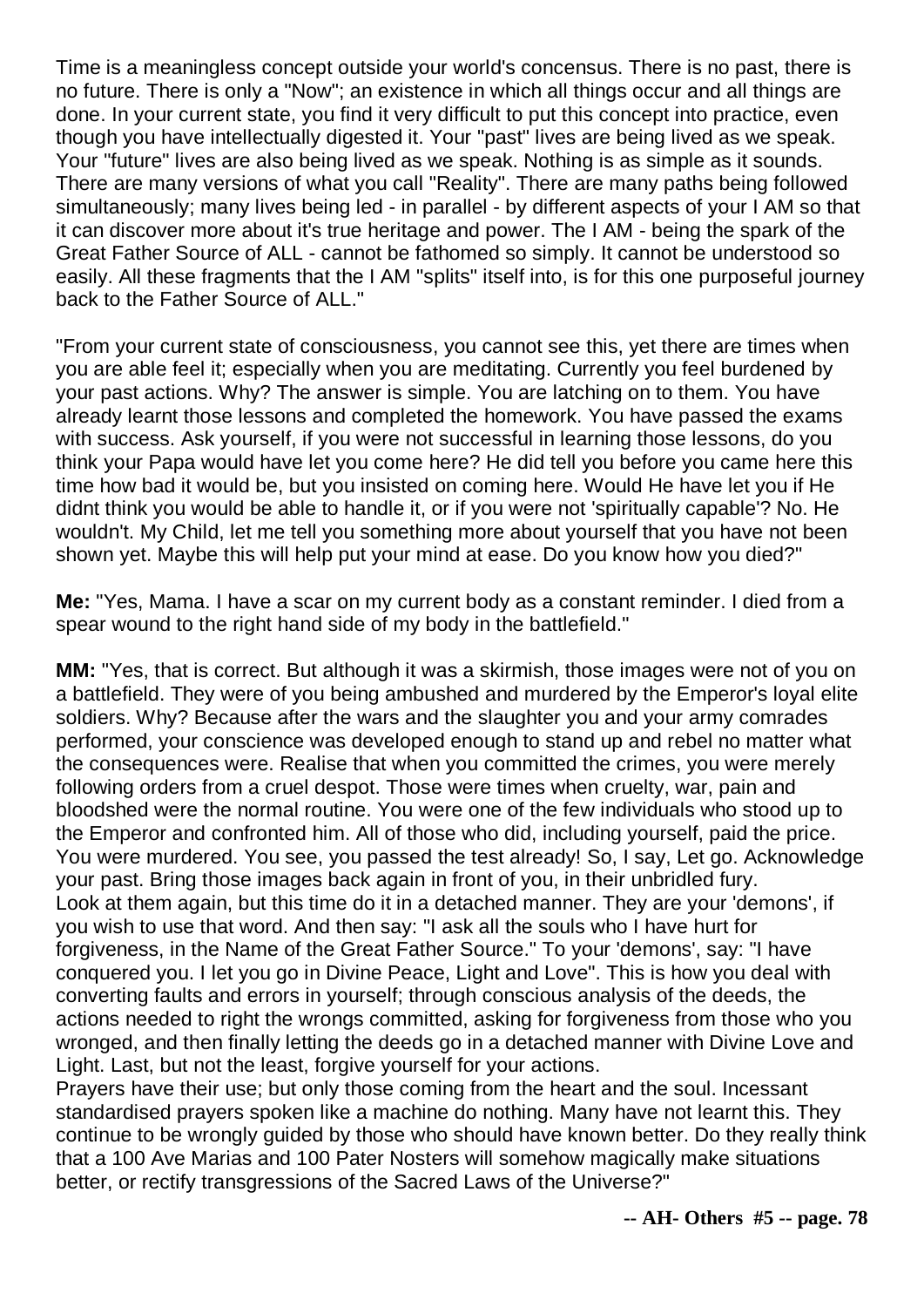"No. They do not. One word of Love spoken from the Heart and Soul is worth a million rosaries of standardised recited prayers. So, my dear child. Smile. Forgive yourself. Be as YOU ARE. Accept that your Papa thinks well enough of you to have allowed you to not only be present on Earth at this moment, but to be a member of His team."

**Me:** "Mama, to tell you the truth, I have no response to what you have just told me. My mind is a complete blank."

She smiled to me and said, "Then speak no more. Rest and get ready for what He needs you to do shortly. The time has arrived. It is beginning. The Dark just do not care, and My Son can give no more quarter of compassion - as Mother Earth cannot wait - and the Gift from the Great Father has arrived." (I had a feeling that the "Gift" was the Wave).

Then she left, and that "interview" seemed to complete a very major event in my life for quite some time. I am sitting here at the computer with a continued sense of urgency and expectation ...a residual from this morning? Maybe. Maybe not. Let's wait and see.

\*\*\*\*\*\*\*\*\*\*\*\*\*\*\*\*\*

Time for a meditation report. And it was a nice one!

During the time when I was sitting in that feeling of "voidness" after my usual beginning protocol, I began hearing what I can only describe as "music". I cant describe the music, but it was absolutely out of this world!! Tones played together in a complete harmony, like an orchestral symphony. It was like the Universe was alive and singing! Everything was producing musical tones.

Then my vision began. I began to see spacecraft that were in orbit around the Mama Gaia. They were emitting pulses of Light; each pulse producing harmonic tones. Altogether, these craft were "singing"!! Oh my, words cant even describe it! Beautiful!! These craft were living beings and were singing such wonderful music!!

As I sat looking at the craft pulsing light and singing their music, I felt beams of Light coming from far off in space that seemed to connect me and many other people on the surface in a huge web of Light. I began seeing people too. They appeared to be meditating. Although, I could not discern the physical details of these people, I sensed that these were astral bodies of living people; they were being used as channelling instruments of Divine Light. I had a feeling that these wonderful beings were possibly brothers and sisters here performing their daily meditations.

One person seemed to be a lady sitting upright in a chair, with her hands on her lap, palms upturned. Another was clearly a man sitting cross legged in meditation. There appeared to be a small animal of some kind - either a cat or a small dog - that was sitting next to him as he meditated. The dog or cat seemed to be taking part or assisting in the man's meditation in some way. A third man was sitting next to some plants, giving energy to them for healing. Yet another lady was sitting cross legged inside (what looked to me like) a pyramid made of light. There were several other people in this giant web of Light.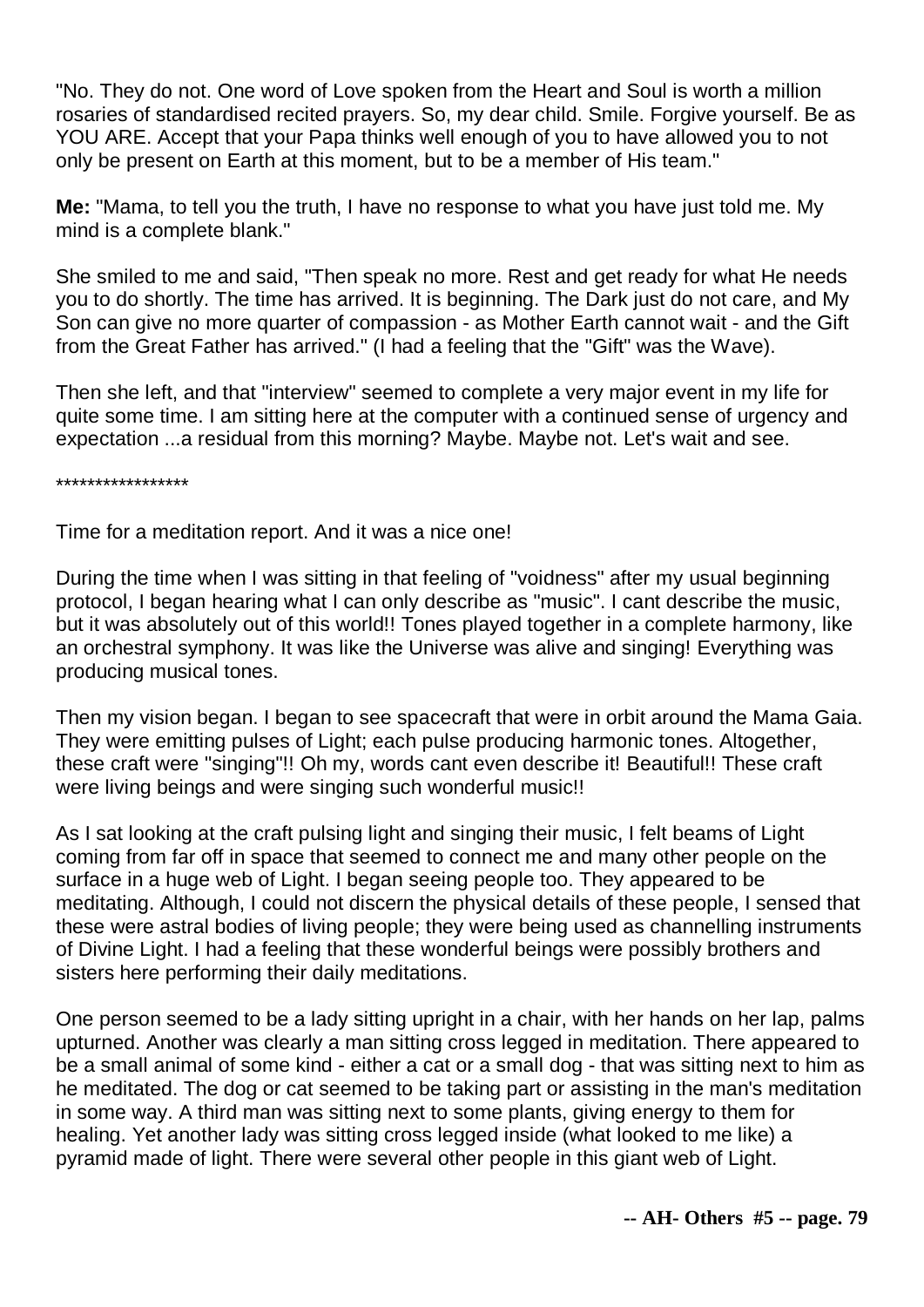The vision ended abruptly, and so did my meditation; but for several minutes after I could still hear the that fantastic music! Amazing experience.

\*\*\*\*\*\*\*\*\*

After the usual protocol beginning, and going into the voidness, I was shown this vision:

I standing on a white edged stone cliff overlooking the sea. On the beach below, there were several people (men and women) running and dragging boats into the water. They seemed to looking over their backs and were running away in panic - from something that I could not see.

As I was looking at them, I heard a high pitched cry coming from above me and looked up. I saw a bird flying high, circling. I was able to narrow my vision and saw that the bird was an eagle; not an ordinary eagle, but a completely albino one. And then I witnessed several other eagles come and join it - all circling in the same manner. I felt that this was something to do with the people running on the beach. My focus went back to them.

These people were now on the boats and were riding the waves, trying to escape. I still could not see what it was that they were running from. They were not far from the shore, when I saw the eagles swoop down and pick off the people one by one. These albino eagles were huge compared to the escaping humans. Some of the eagles latched onto the boats and capsized them. Others just plucked the humans from where they stood and carried them off. Soon, there were no humans or boats on the sea, but only the sound of the eagles as they flew away with the humans. The vision closed with this, abruptly.

Before I closed the meditation, I heard my Laoshi say "Sometimes, harsh discipline has to be administered to those who would abuse innocent life." I understood what he was talking about and the relevance of the vision to current events. I am sure that, to us in AH, the details of the vision are self explanatory with Papa's most recent comments.

\*\*\*\*\*\*\*\*\*\*\*\*\*\*\*\*\*\*

Meditation report time. Indeed, I have to mention this. I have had the *same* vision as my last post ..for the *third*time running. *Exactly* the same one, with the same cast, and with the same occurrences. BUT..... this time, when the tall blue-skinned man looked at me, the vision continued as follows:

I saw his eyes clearly this time. They were beautiful and golden coloured. Totally amazing!! Never seen the like before!! And as he was smiling at me, he pointed up with his left hand to one of the walls. I looked at the wall and saw the stone plaque. At it's centre was some kind of flag. It was a white background, with a circle of dark blue pentagrams. At the heart of the circle was a pale blue-coloured Star of David. The tall man stopped smiling, became stern and austere again and walked up to the plaque. He touched it and it promptly melted under his touch. As he did this, I heard him say: "Who are they who dare to make themselves as gods? We come now to settle the matter once and for all." And as I was hearing the last few words, the scene vanished and I regained consciousness with a sense of urgency and expectation [of what exactly, I am not sure].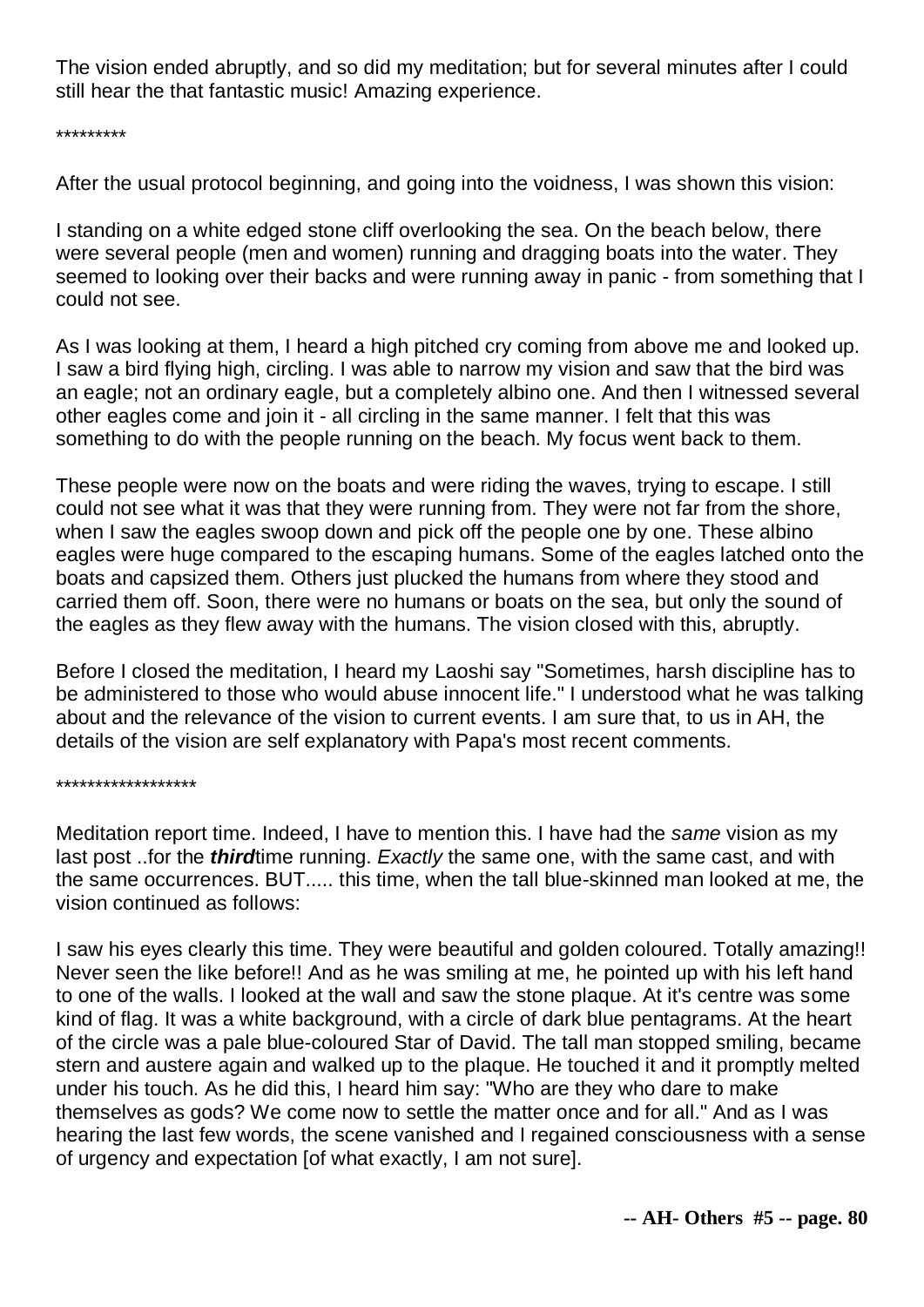And, that is it. I am still feeling that sense of impending expectancy of some occurrence which I cant quite pin down. I just had to post this here......... I leave it with you all to make of it what you will.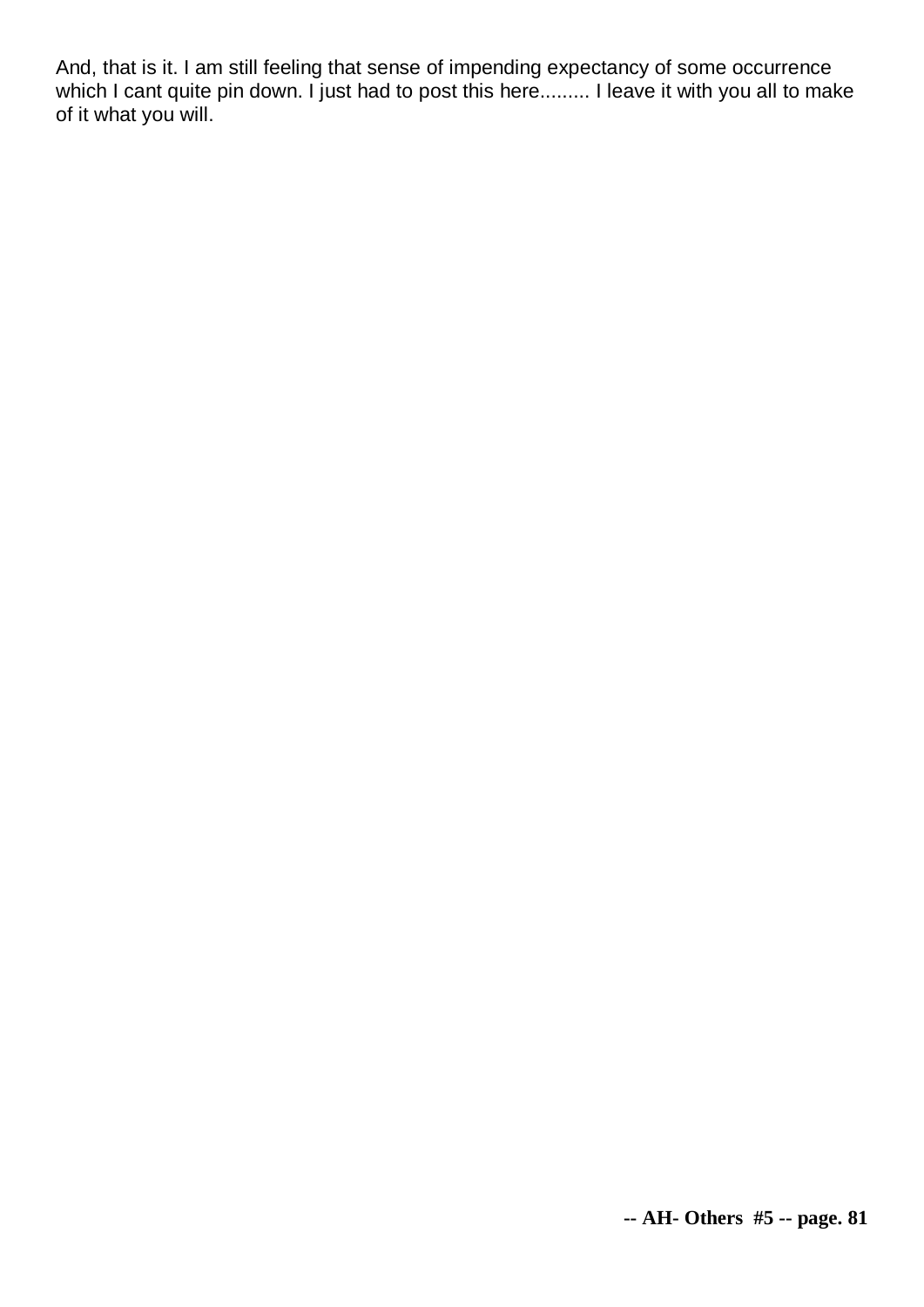## **Collection of 11:11 Progress Reports**

**By Several** 

**Apr 1, 2012**

<http://www.1111angels.net/index.php/messages> for some of them. I provide more specific links to some.

Ok, <http://www.thecorrectingtime.com/p/archive-list-of-messages.html> you will find lots of wonderful stuff here. Listed not by date, but alphabetical order. Parent site[:](http://www.thecorrectingtime.com/) <http://www.thecorrectingtime.com/>

THIS first one in this posting, is so very TRUE and clear. **Michigan, US of A, February 5, 2012. Teacher Ophelius. Subject: "The Exclusivity of Belief." Received by Chris.**

#### <http://www.thecorrectingtime.com/2012/02/exclusivity-of-belief.html>

Teacher Ophelius: "Today we will talk about faith, beliefs, and religion, and how these things create a construct for the kind of experiences one will have that may lead to spiritual growth or spiritual stagnation. For any kind of spiritual growth, there must be faith -- to believe in God and things unseen -- hope for a better tomorrow and a desire for life eternal. This is the true foundation of spiritual growth. Without it, a belief system is merely a philosophy.

"Atheism is a belief system without faith and without God, and no real spiritual benefit can be had by this belief system nor can it produce a map for the afterlife, which is vital to eternal survival. There are far too many on your world who believe in 'nothing' and are headed down a path to oblivion and spiritual death. The expectation of these individuals is that once the physical body expires, life, the personality, and the identity of the individual is terminated and no longer holds a presence or consciousness in time or space. This is most unfortunate because they have 'willed' that there be no life hereafter, and so that individual having no map to the afterlife, may find themselves lost and in darkness -- a problem that is systemic on Urantia.

"Religion, on the other hand, is a practice of rituals or doctrinal teachings by a group that sets boundaries and limits to the construct of faith according to the religious credos of the group. It requires of its devotees to accept without question, the tenants of its creeds and to practice and adhere to the religious doctrines taught by the group. This type of belief system may be beneficial to spiritual growth and may provide a foundation for higher concepts of God as the individual progresses and produces good fruit in their life experiences, relationships with others, devotion to God and to service -- evidence of spiritual growth. However, because religion is 'exclusive' and sets boundaries by its crystallized dogmas, the devotee may be limited in their concept of God and may not fully realize their true spiritual potential in their terrestrial life.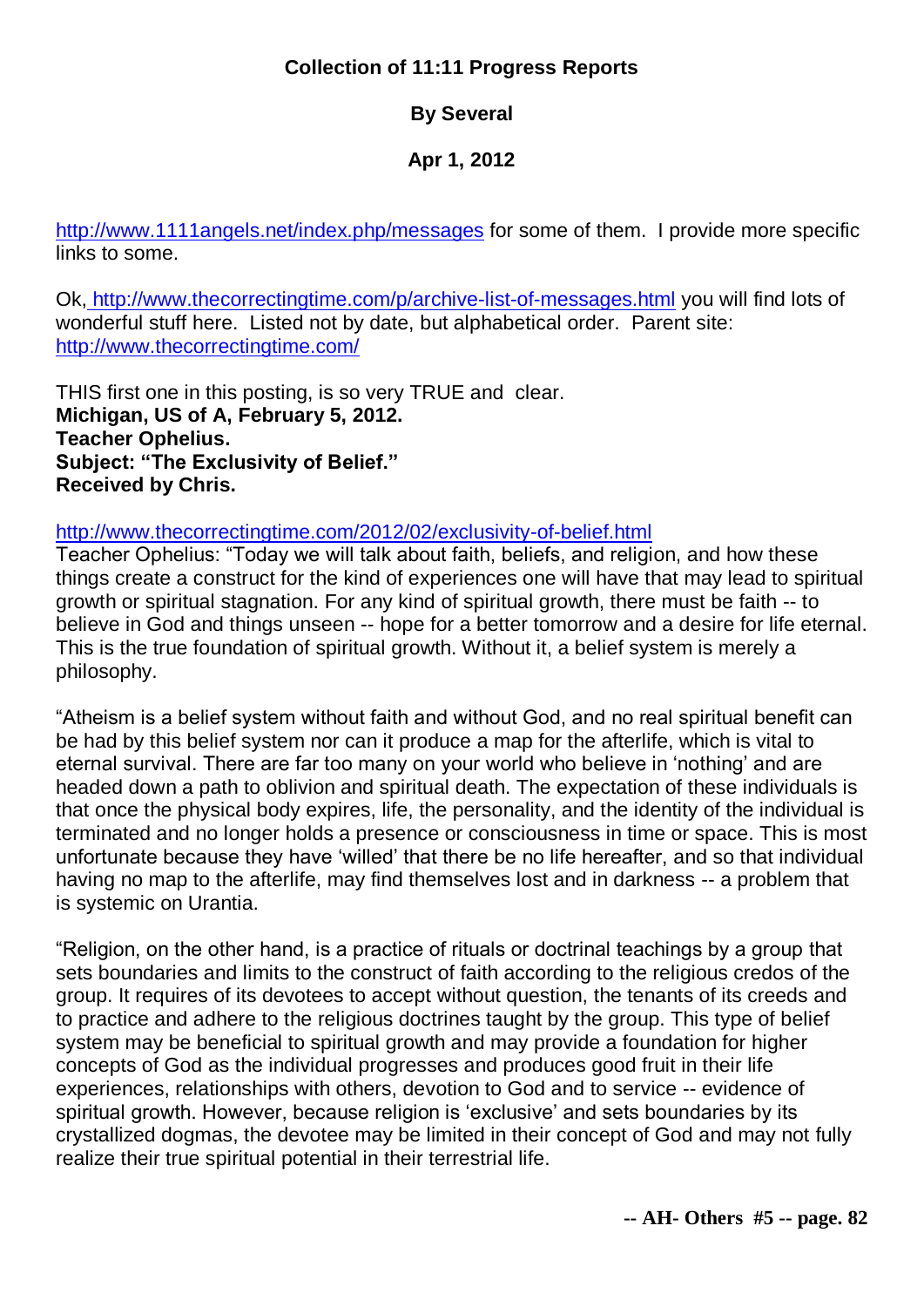"One of the dangers of religious exclusivity is that it may seek to impose its views on others' beliefs and attempt to control governmental and societal institutions to promote its exclusive agenda over other faiths. This is the beginning of tyranny and a spiraling into darkness as was witnessed on Urantia in the medieval period and still persists in many countries and cultures today. With each new generation, the lessons of the past begin to fade from the collective consciousness and the danger of repeating those mistakes persist. It is one of the many goals of The Correcting Time to prevent this backward slide into darkness and to move humanity forward by revealing a higher concept of deity that is all inclusive and that unites, rather than divides, all peoples.

"In order for your world to become sustainable and keep a forward momentum towards Light and Life, world religions must become more tolerant and open the closed loop of exclusivity. Interfaith groups are leading the way to this all inclusive belief in 'one God, many paths.' Many souls who adhere to the exclusivity of religion will be surprised in the afterlife that 'Hell' is not as populated as they were taught to believe and that they themselves had not achieved perfection in one life by merely crossing over. When all religions teach that the Spirit of the Creator lives in every man, woman, and child, then will the exclusivity doctrines change into the fatherhood of God and the brotherhood of man. This my friends, is the age of Light and Life.

"Peace to you, "The Circle of Seven."

\*\*\*\*\*\*\*\*\*\*\*\*\*\*\*\*\*

<http://www.1111angels.net/index.php/messages/8-actions-and-their-repercussions> **Chicago, US of A, February 5, 2012. Teacher Prolotheos. Subject: "Actions and their Repercussions." Received by Valdir Soares.**

**Prolotheos: "Everything we do causes repercussions, either intended by us, or not. That is a universal law. No action taken by any creature in the universe is neutral, or circumscribed to its actor. That is the very essence of our expression in time and space. The same way you cannot take back words once they are uttered, actions, too: once put in motion, will follow their path and will cause other motions, like the fall of a dominoes chain. Repercussions are secondary actions that also affect people, things and situations, beyond the original or primary action's goal or intention.**

**"When the Gods and the superior beings in the universe act, they are able to anticipate what would be the repercussions of their actions in the long term. The Gods, being infinitely perfect, act in perfection of purpose and all their direct actions are incapable of going awry by themselves. However, even Gods' actions, when they enter the interactions of time and space with finite beings, whose action's repercussions may reflect their limitations or imperfections, those primary and perfect actions may swing many times around the universes before accomplishing the perfect purpose originally intended for them.**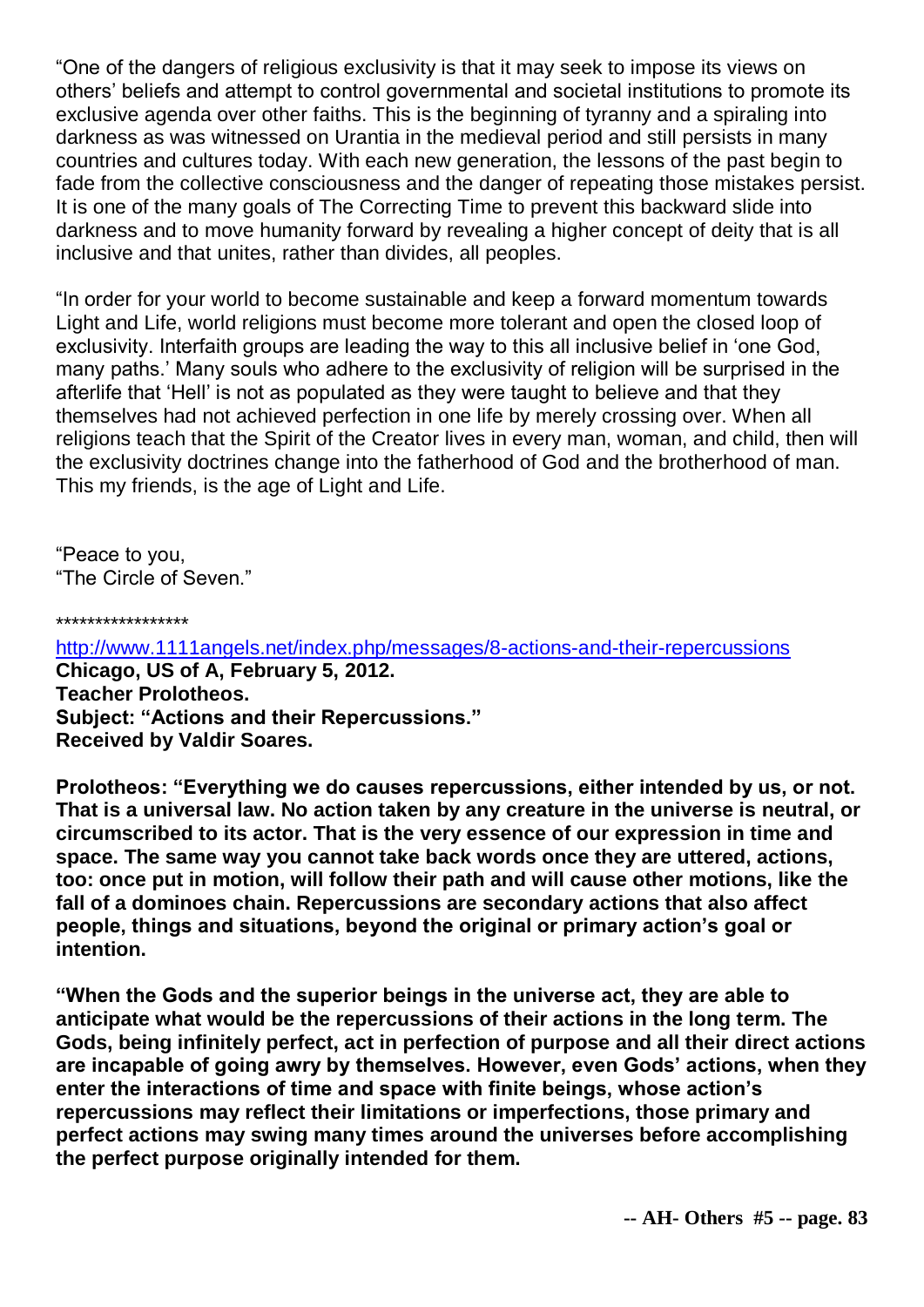**"Human beings, however, rarely think about the consequences of their actions before acting. A good decision-making process finds the best way of acting, but should also include the thinking-ahead and projecting which undesirable repercussions these decisions might in the long run cause for others. While some repercussions can be anticipated, others, depending on third part reactions, are virtually impossible of being predicted. However, as a rule, human decisions should wisely leave room for foreseeable possibilities, and be acted out with discretion. Acting only after thinking of possible repercussions is to act responsibly.**

**"There are several reasons why human beings are sometimes unable to think about the repercussions of their decisions, which range from poor thinking to total inconsideration for others' well-being. Most of human decisions suffer from immediatism – acting to achieve short-term results. Greed, besides being insatiable, is also impatient. Another human decision's illness is emotionalism – making decisions on the heat of overwhelming emotions. Crimes of passion are amongst the ones to later cause most regret. However, the 'old selfishness' is mostly what makes human beings not think about their actions' repercussion on others, because those with this personality ailment only know how to concern themselves with themselves.**

**"You cannot predict every repercussion resulting from your decisions. However, right there within you dwells a Spirit Fragment of God that can help you make decisions with others taken into consideration. Besides, have in mind that the Paradise Father is the Creator, Sustainer and Controller of all. Once you have made your best decision, do not entertain endless mental debate, which also brings dangerous inertia; act confidently knowing that you did your best, and know that your still limited, and less-than-perfect actions will eventually find their path into God's all encompassing perfect will.**

**"I am Prolotheos, your spiritual tutor, glad to share these thoughts with you. My love is with you".**

\*\*\*\*\*\*\*\*\*\*\*\*\*\*\*\*\*\*\*\*\*\*\*\*\*\*\*

<http://www.thecorrectingtime.com/2012/01/divine-relationship.html>

**The Divine Relationship By Teacher Ophelius through Christ**

**Today we would like to discuss the relationship between the Divine Spirit and the soul. The Divine Spirit, known by many names: The Higher Self, the Indwelling Spirit, the Over-soul, the Ka, God Fragment, the Thought Adjuster, and many others, seeks expression in the lives of its indwelling hosts (humans) and it is through this channel that the soul of an individual is born. What is the soul? The soul is that culmination of values and experiences that have to do with the identity of the individual that survives the life in the flesh and goes on to higher levels of perfection attainment through the process of ascension. Only those values and**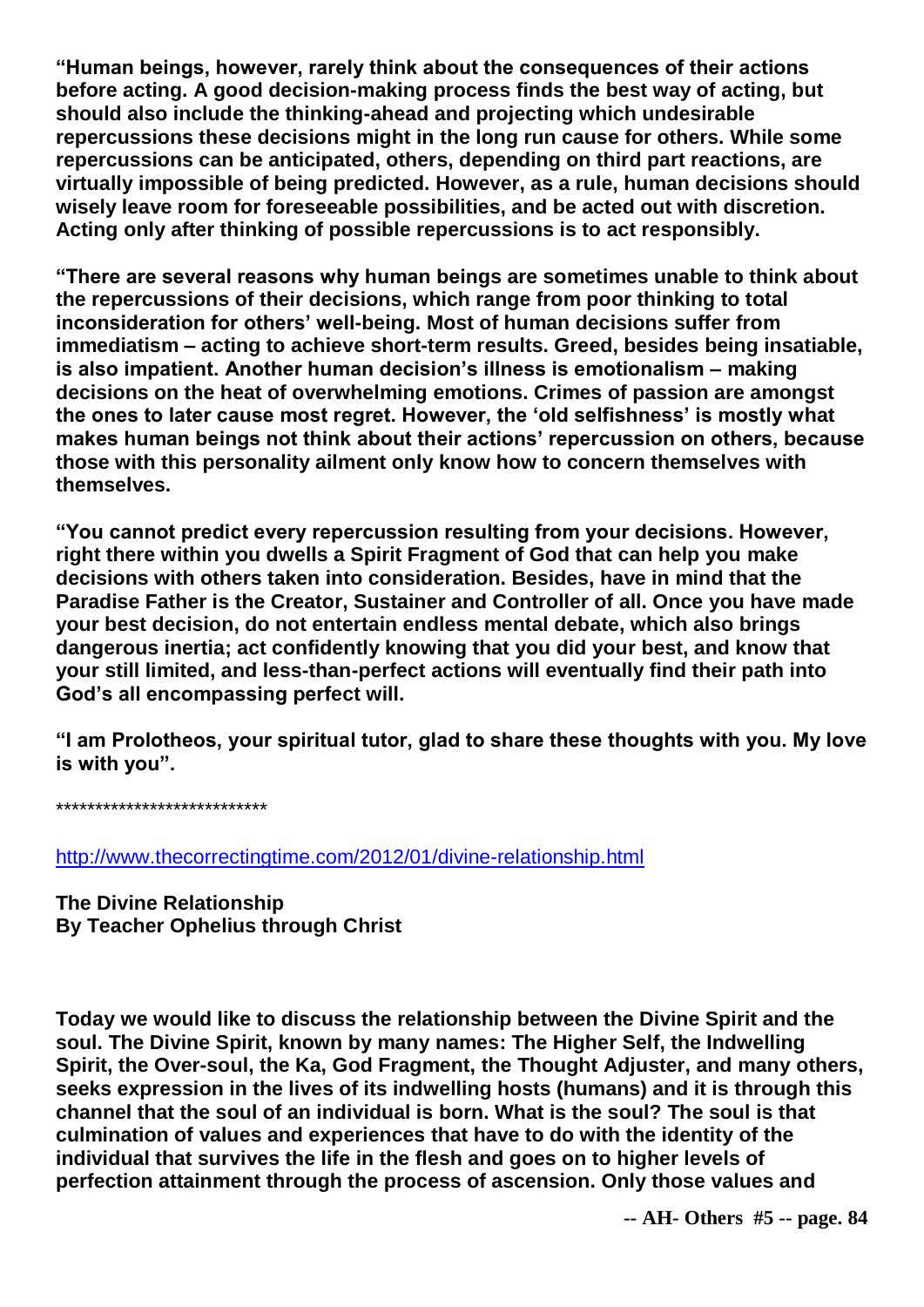**experiences that were born from the Indwelling Spirit and which found a channel of expression in the individual through the discovery of truth, beauty, and goodness, survives and becomes the true essence, identity, and personality of the ascending soul, the "real you."**

**Throughout your life, and mostly unaware by you, the Indwelling Spirit prepares your mind for these survival value experiences and begins the process of harvesting those experiences in preparation for the next phase of your ascension. There is a very delicate balance between what the Indwelling Spirit can inspire the individual to accomplish and what the will of the individual will allow. If the "student" is willing to embrace the values of truth, beauty, and goodness, the Indwelling Spirit has a wider channel in which to work.**

**It is a long and sometimes difficult process for divinity to communicate with the electro-chemical animal nature of humans who are just starting out on the journey from imperfection to perfection. Divinity has to compete with all the distractions of planetary life and find a way to "spiritize" the mind in preparation for your next life on the mansion worlds, the training worlds of human ascension. Through this process of spiritualizing the mind, the Indwelling Spirit plants seeds along the journey that hopefully will sprout and grow into an awareness of Divinity at work in the life of that individual. Once this connection is made, the channel for divine expression opens up and the soul really progresses and flourishes and begins to seek perfection.**

**Once the perfection desire begins, the soul (the individualized part) seeks union with the Whole. It is the upon the realization of this desire for God-likeness that the individual is "born again of the Spirit." The partnership of God and man has been consummated and the eternal adventure begins. My friends, this new awareness of the presence of God in your life is monumental and you really have little understanding of what it means to have life eternally and to become god-like through unending and astonishing experiences as you travel inward and onward to the Corp of Finality on paradise! How blessed you are indeed to be aware of the divine relationship. Sit with this message now in stillness and contemplate what it means to you.**

**Peace to you,**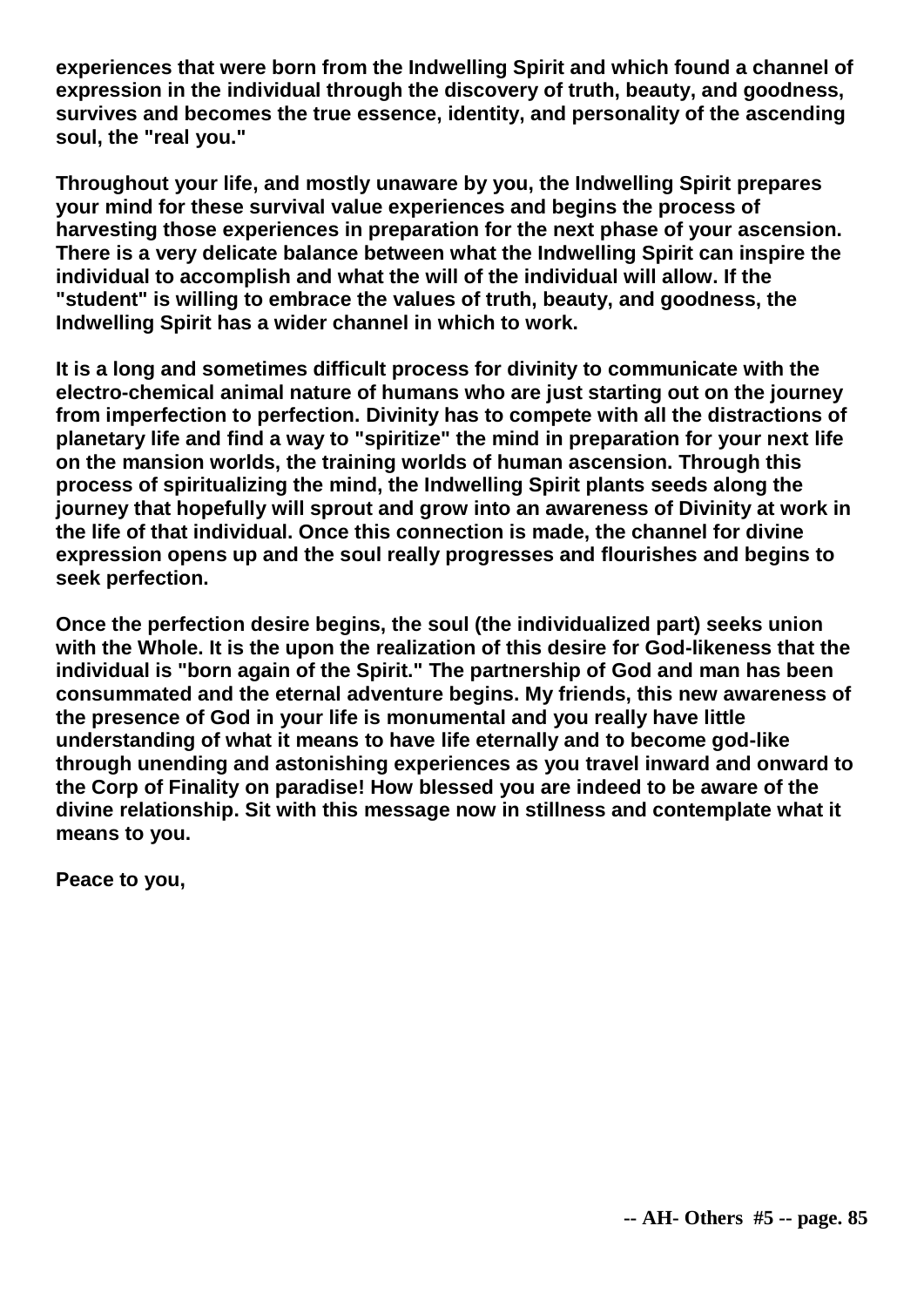

**The Circle of Seven** \*\*\*\*\*\*\*\*\*\*\*\*\*\*\*\*\*\*

# **[The Feeling Network](http://1111prompt.blogspot.com/2012/01/feeling-network.html)**

**By Teacher Ophelius thru Chris <http://www.thecorrectingtime.com/2012/01/feeling-network.html>**

**The message for today is about "feeling." What does it mean to "feel?" In this context, we are speaking about your ability to reach out through the mind on the mental plane and to "sense" what is around you and to be more aware of the emotional and mental state of your neighbor, your community, your nation, and your world--to become aware of the feelings of humanity as a whole.**

**This is what happens when a planet enters the age of Light and Life, it begins to wake up and to "feel" with deeper regard for all things and beings. It is an enhanced sensory perception that starts out small, with a few individuals, begins to build, and then with help from the Creator, it blossoms into a shift in consciousness. Right now, in this year of 2012, your planet is in the "building stage" and it is very important for you students on the path to be aware of this stage and to continue to feed it.**

**Mother Urantia is also in this building stage and she is transitioning as well as are you, for you are connected to her much more than you realize. Her "neural network" is undergoing a transformation--a hardware like upgrade to support the new "software" that will become the new consciousness of humanity. Many will not notice this shift in the outer world, for the eyes are not attuned to these new frequencies, but you my friends will feel it in the inner world, and what is within will eventually manifest in the outer world.**

**How do you begin tapping into this new neural network? By making a habit of being self-conscious of your consciousness. Stop your busy minds for a moment and reach out through the mind and notice how others feel, how they act, and how they react. Start to pray silently for each one of your brothers and sisters in your circles and connect with the Creator and asked that they be awakened and connected to the**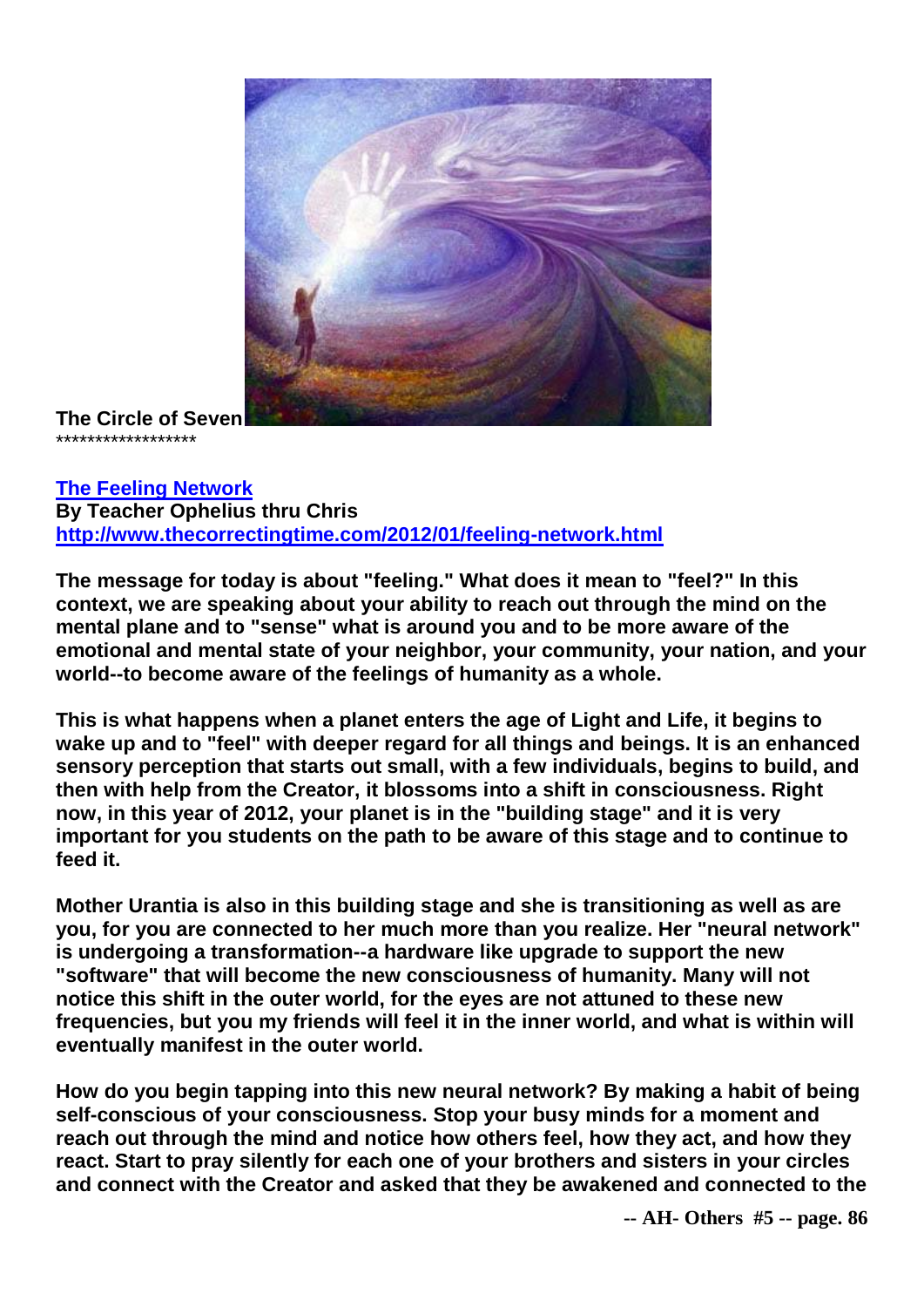**new frequencies that are coming on-line. Pray for the sick and needy and do this continuously throughout your day as much as you can be aware of it.**

**When this process of searching out with the mind, feeling, and praying becomes second nature to you, and to all others who are aware, this neural network grows and connects to more and more people--the disconnected parts of the whole. It is the circuit of the Holy Spirit that supplies the energy for this network to grow, in partnership with you, by you allowing this spirit to operate through your conscious decision to "feel" for the disconnected parts of the whole.**

**This is how we get from "here" to "there" and this is how a planet makes the transition from barbarism to Light and Life. Social change is the outward manifestation of this new "feeling" network, for it is building in groups and nations, yet are they still fragmented, but soon, very soon will these islands of awareness begin to connect with the others--a truly exciting time to be alive on Urantia.**

**Peace to you,**

**The Circle of Seven**



<http://www.thecorrectingtime.com/2011/03/field-of-higher-light.html>

## **The Field of Higher Light**

Teacher Ophelius:

Today's lesson is about accessing the "Field of Higher Light." What is this "field?" This is an energy field of higher, finer, purer consciousness. It is higher knowledge, it is truth, it is a place--not in space, but in infinity, and it pervades all time and space. There is no word in human language to describe it, yet the only word that vaguely represents this field would be the human word for "love." This field is more than love, it is more of a "super-love" and it can only be accessed by those humans who are disciplined enough to align themselves with love for all things and beings. Those that wish to be trained--to be of the highest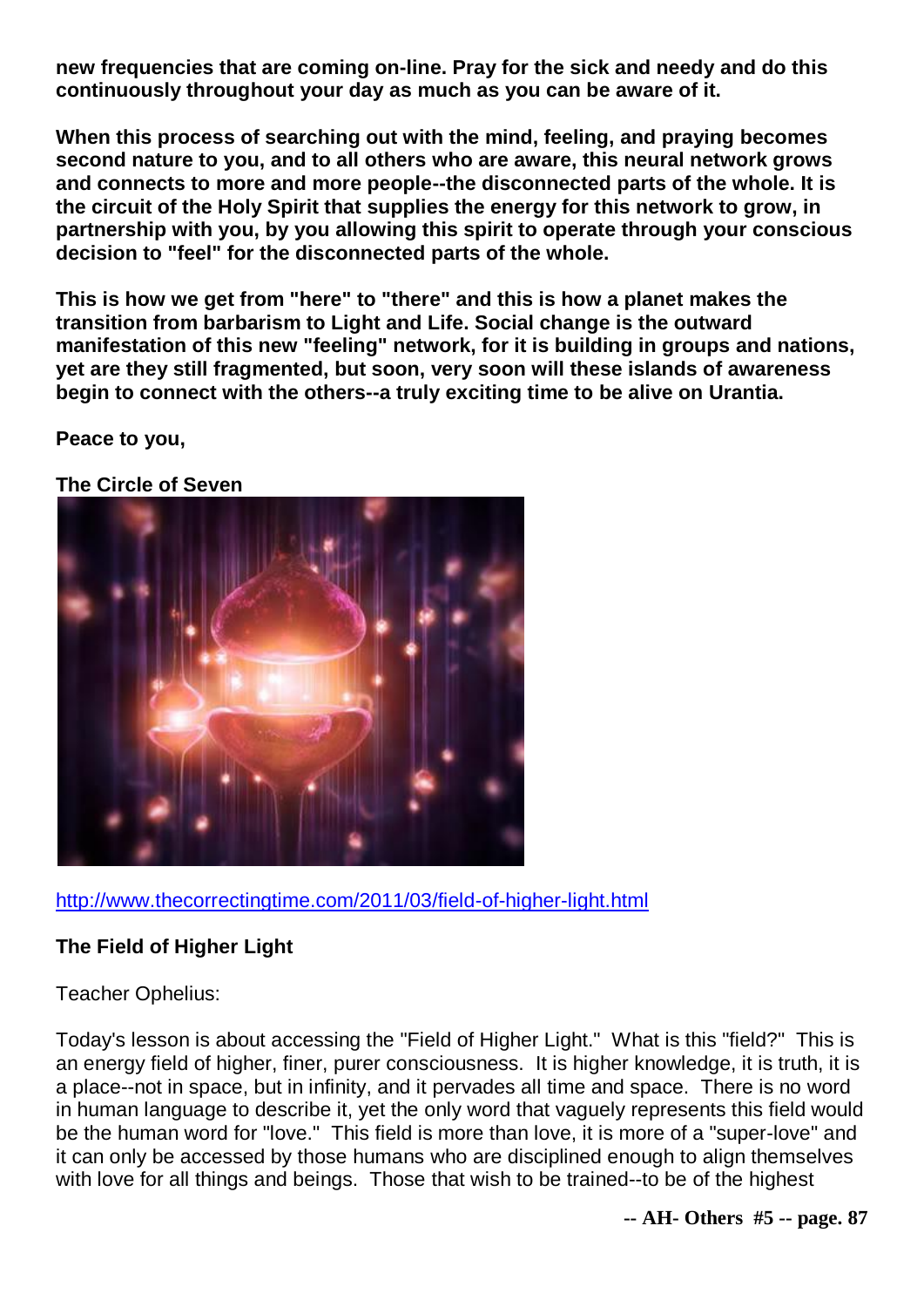service in bringing light to this world can have access to it. Those that in all sincerity, integrity, and with the highest intent to be a vessel of the Creator's Will can ask for this gift of special access and the tools to do this work. It is not available to the curious, but only to those that are dedicated to the service of humanity.

Those of you students on the path that see yourselves as having a mission in this life of greater purpose are invited to ask for this gift that you may better serve with greater awareness and with all opportunities before you. You must be willing to go and do as you are inspired by this super-love consciousness to serve where you are needed. You are outposts of the orchestration of divine love that coordinates and moves your world in the path of Light and Life. You are the agents of change on the ground and you are of great value to the universe administration--to be the extensions of divine intent and the well pools of the Universal Father's love for his children.

If you feel you are ready to move to the next level of love and service, to be a part of the team of the Correcting Time administration, then present yourself for service by asking for this special access to the Field of Higher Light. The planetary Prince of Urantia is in need of worthy volunteers as the Correcting Time campaign moves swiftly forward. Great soul changing events are unfolding before you, and these events will be the most challenging experiences of your lives, yet they will also be the most rewarding. You must be willing to sit in the silence daily for instructions and training that will help you make the right decisions that lead to the greatest and highest good for all.

### **Prayer of Consecration:**

Father, Mother, Creator of all things, I ask this day that you open the Field of Higher Light to these worthy volunteers that they would serve you selflessly, with integrity, and with the intent to do the highest good for all in their service to humanity--that they would know and understand that by serving one another, they are serving you. For in doing so, they will discover the connectedness of the whole through the parts; find supreme joy and satisfaction of accomplishment, which they may return to you as a gift of love--a contribution to the Supreme. AMEN.

Peace to you,



The Circle of Seven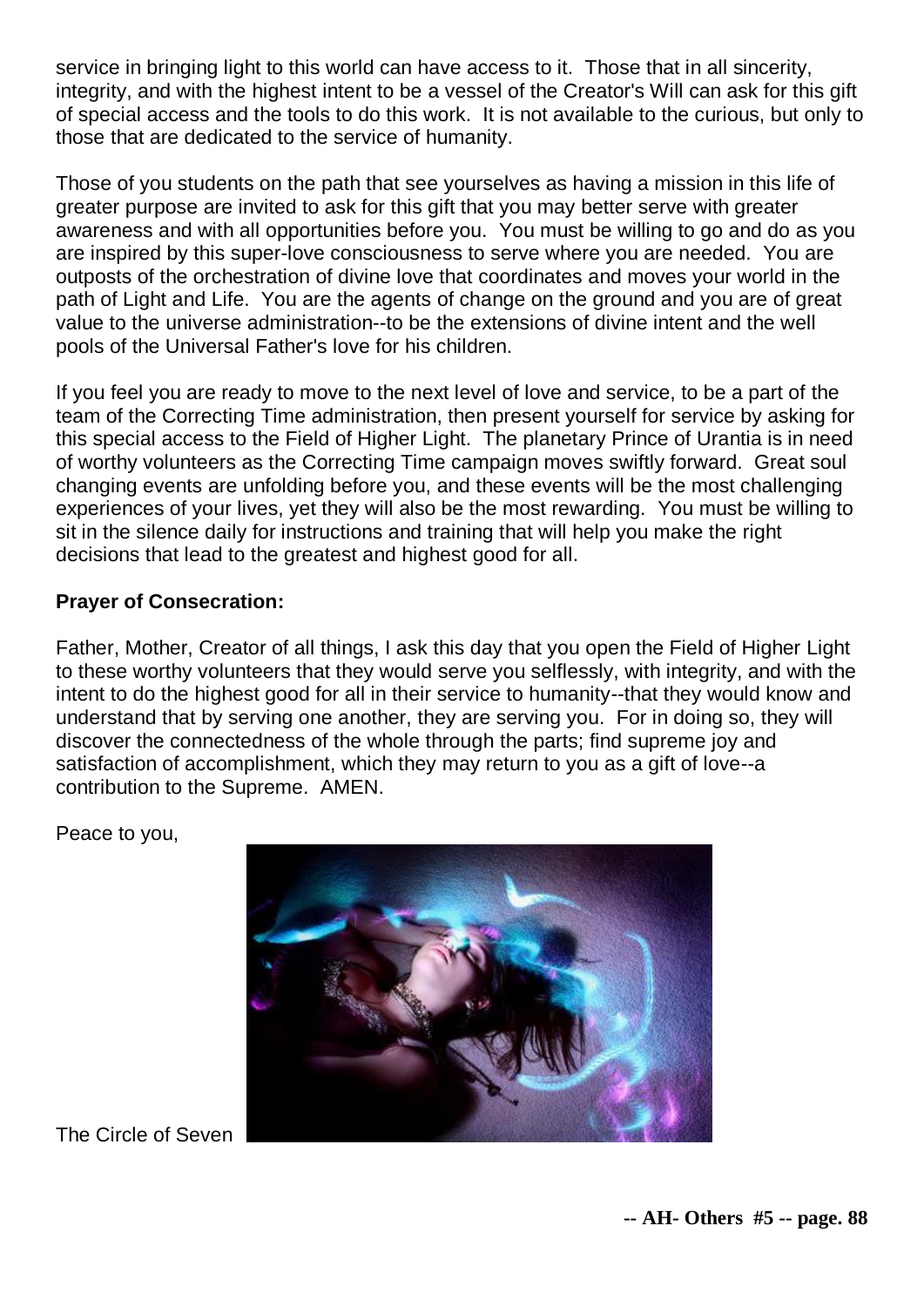## **Endurance Training**

### **By Orphelius**

## **Apr 17, 2012**

<http://www.thecorrectingtime.com/2010/08/endurance-training.html>

#### **Sunday, August 15, 2010 Endurance Training**

Teacher Ophelius:

Today's message is about training for endurance. What do I mean by this? When you make time for stillness meditation, it is important that you make a regular habit of quiet contemplation to allow the spiritual muscle to be flexed and nourished so that it may grow and serve you as the thirst for greater awareness increases. As we seek perfection by living our faith, the soul increasingly yearns for greater connection with spirit. Regular appointments of stillness meditation is a way to feed the soul and train the mind to quickly quiet itself to commune and receive with the Creator. This communication with the Creator, through the Thought Adjuster, is the highest form of worship, and it helps us to adjust and grow as we seek to do the Will of the Creator--the way to perfection attainment.

Many of you say that you just cannot still the mind, that stillness is nigh impossible. I say to you that you are not practicing meditation with any regular frequency, for if you were to make time every day, you would see steady progress in your ability to quiet the mind and enjoy blissful moments of joy and empowerment in communion with the Creator of all.

I admonish you today dear friends, to make time for this stillness practice even if the environment is less than optimal. Some may not have the opportunity to be alone and have solitude. If this is the case, go into your room and close the door; put in ear plugs if necessary, and tell others in your household that you will be meditating each day at a given time and to respect your wish to be undisturbed for 15 to 30 minutes. Mothers at home with young children can use nap time or early morning. Working men and women can set aside time in the evening if necessary, but early morning is best. Whenever you decide to do it, you will benefit greatly from it. Put this admonishment to the test and see if it does not help you to build endurance and receive lasting benefit.

Have you not noticed how many of these spirit teachings from the Circle and other teachers frequently advise the practice of stillness? Nearly every lesson has a brief statement that encourages stillness meditation. This is because the greatest teacher you can have is always with you (your indwelling spirit) and the key to the classroom is stillness. It is always beneficial to read the spirit messages and text by other spirit led individuals, for this gives us much to think about, consider, and provides new avenues of approach into spiritual insights, but in the stillness, this is where the understanding of these lessons come. You may not "hear" all the answers to your questions, for much of this understanding takes place in the super-consciousness and will eventually filter down into the conscious mind when it is needed.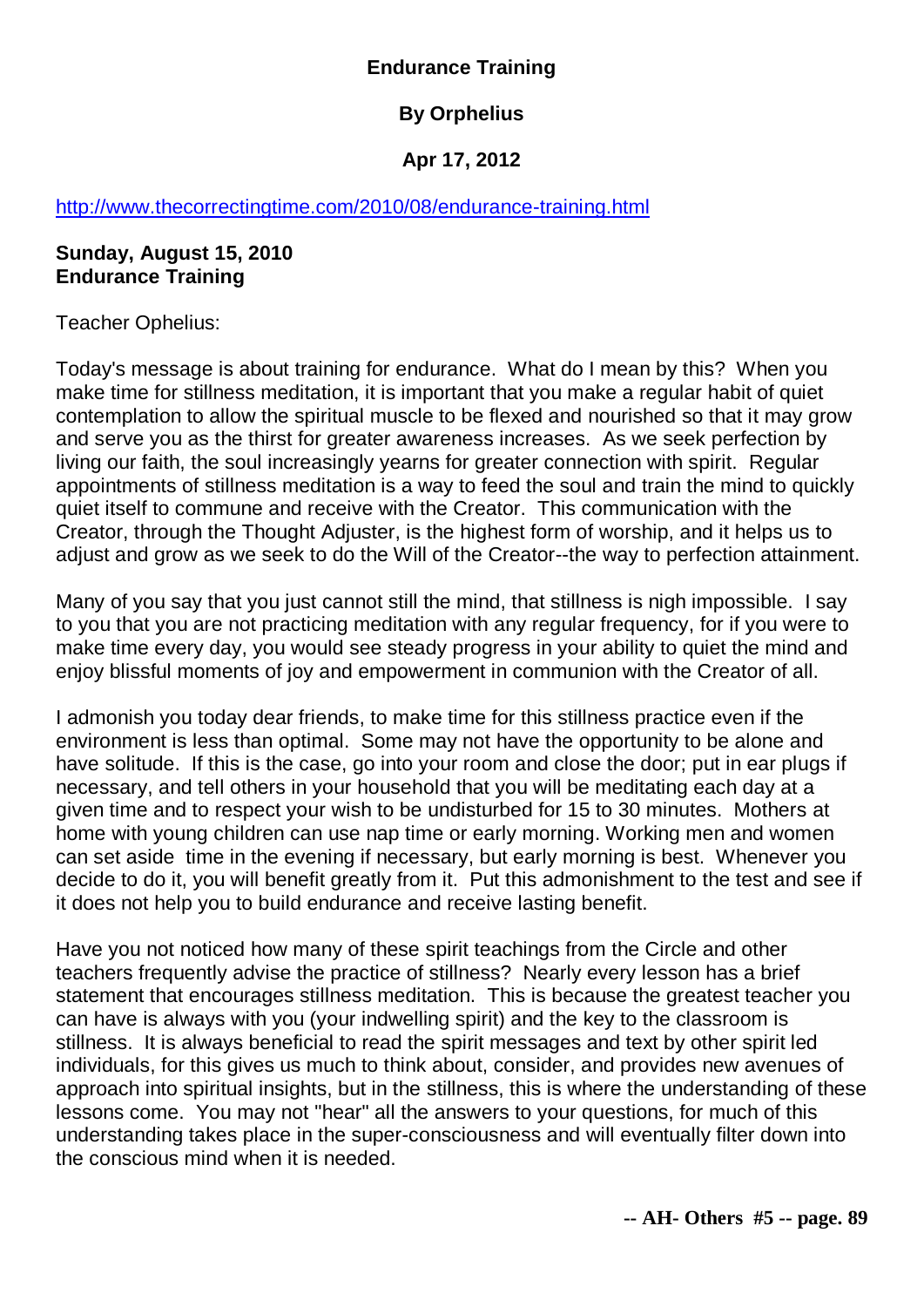Have faith in the stillness my friends, it is good for you and it is good for those that live and work around you. Think of it like this: Imagine a light bulb over and above your head as you are entering a darkened room. Before you enter the stillness, this light is very dim, just a glowing filament and It is difficult to see the path with only this dim light. As you sit and clear the mind of chatter, imagine that the light is becoming brighter as the mind becomes quieter. After stillness, the light is recharged--bright and brilliant, lighting up the room where it is easy to see and where others can safely walk as well.

Success is yours,

The Circle of Seven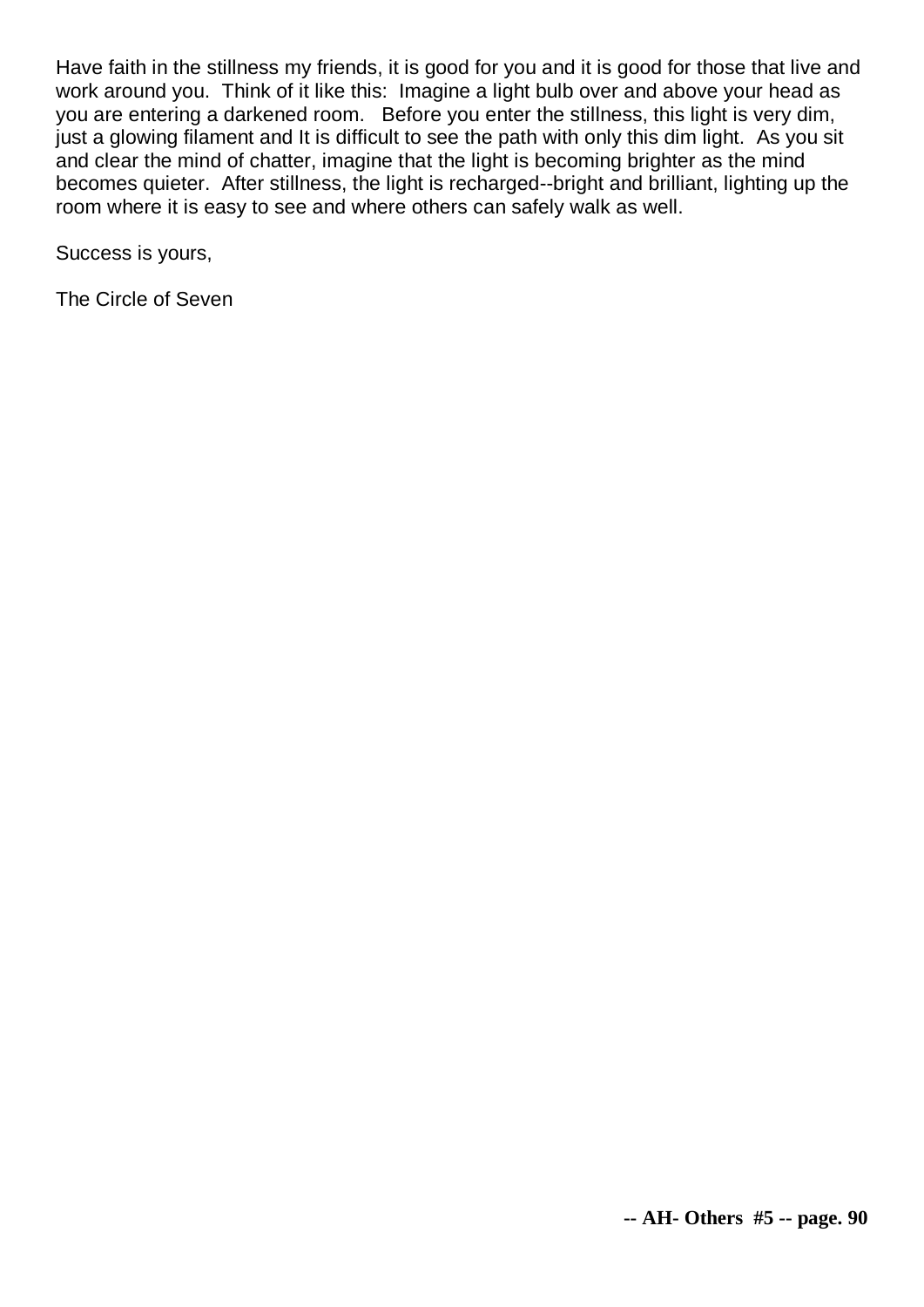### **Answers to Questions & Transcendence**

**By Ophelius**

## **Apr 17, 2012**

<http://www.thecorrectingtime.com/2012/04/answer-to-questions.html>

#### **The Answer to the Questions**

Teacher Ophelius:

The message for today contains the answer to many questions. The questions are: What do the many, who have not the light, seek for when they are searching, doing, and living? They almost certainly feel something is missing, but they know not what. How is it that they find themselves to have this unquenchable thirst for something they do not know, yet they keep looking in all the wrong places, doing things that cannot satisfy, and desiring material comforts as a substitute for the very thing that can make them whole? Why do humans insatiably hunger for that which is hollow, not fulfilling, and unsustainable? What is it that creates this blind spot for knowing God, for wondering about what comes next, for wanting answers to the meaning of life? These are questions that baffle us (spirit) because the answers are so simple, so undeniable, and so basic from our point of view that we have difficulty understanding how a child, created and brought into being, can grow up and have no clue as to who their divine parent is, or why they were created.

The answer is not "blowing in the wind," yet it would seem so for the many that go through life without a compass--wasting the days that have been given them to find the answers to the questions about life--why they are here, and what is their purpose for being?

Your world, your societies, having reached a relatively high level of development in science and technology teeters on the brink of it's own decline and regression because so many do not even have a clue as to what their purpose is or knows what lies ahead of them after they have breathed their last. This blindness away from god-knowing seems to be deepening with each generation rather than evolving naturally toward awakening.

Even in the past two thousand years since the Master walked this earth, declaring, "The harvest is plenty, yet the workers are few--pray the lord of the harvest sends more workers," we still today have few workers when compared to how many still walk in darkness. So then, what is the answer? You my friends are the answer. You students on the path desiring to know the truth, to seek for the light, to know the One--you are the hope for your world, and you are the salt of the earth.

Every spiritual resource is being allocated to help you to gather the harvest. You have so much potential and latent ability if only you would recognize this in yourselves. The Lord of the harvest is calling you to double your efforts and is lavishly pouring out the tools, gifts, and resources for you to do so. The further down this path you walk, the greater is the journey and the brighter is the day. Stay on the path my friends and use these resources that are provided you. The reward for the workers of light are many and the joy of having participated in the Creation is priceless.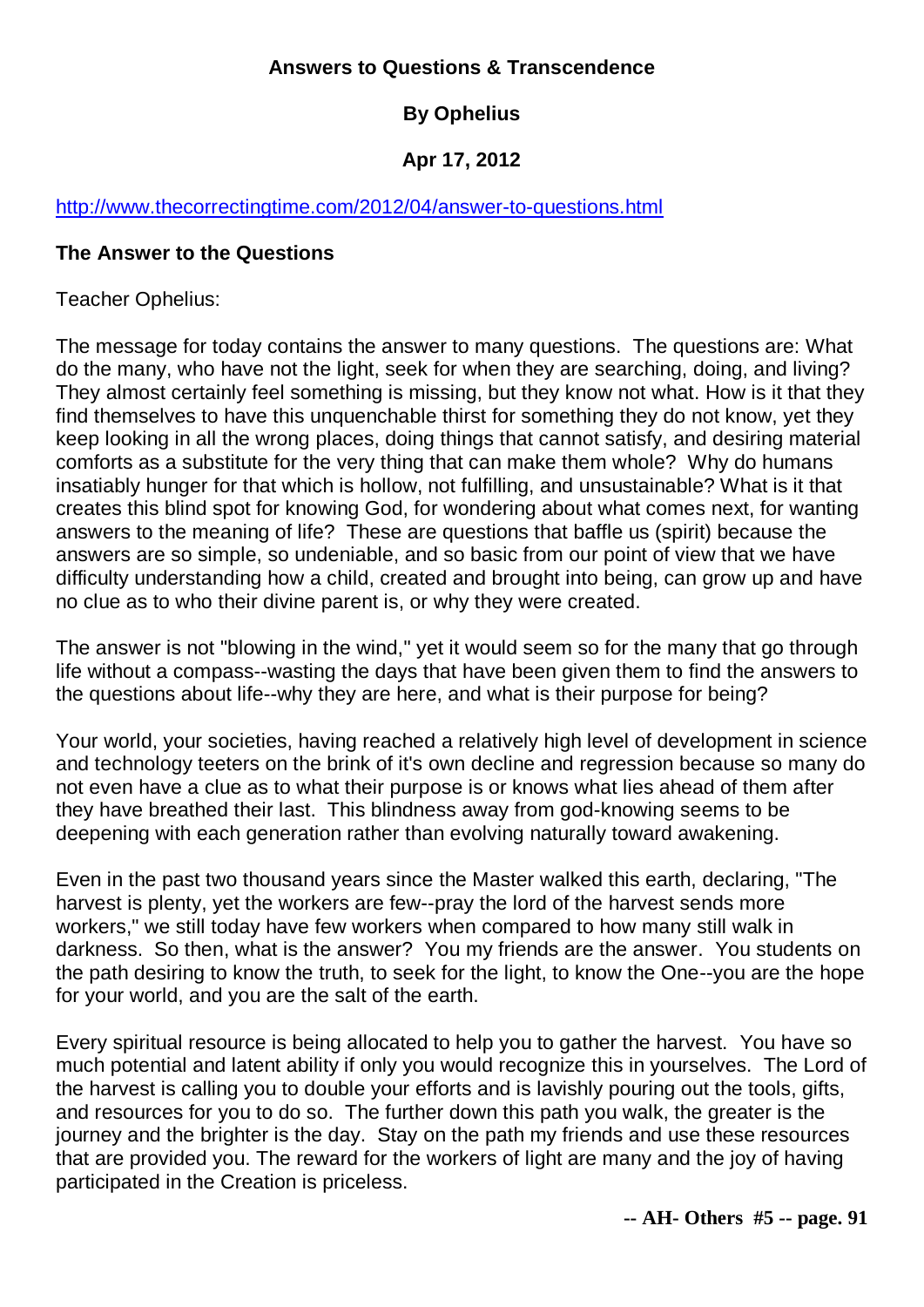Peace to you,

The Circle of Seven <http://www.thecorrectingtime.com/2012/04/transcendence.html>

#### **Transcendence**

Teacher Ophelius:

The message for today is about transcendence. What do I mean by this? In this example it is the totality of experiential wisdom measured by the quality and depth of the journey from imperfection to perfection. As you move through the ascension process from the animal nature on up through the higher levels of spirit attainment, there is a value in the height, width, and depth of your experiences--a contrast from the unconscious life of survival on an evolutionary world, to the awakening into God knowing, to attaining the goal of eternal life and standing in finality before the God of all creation.

Wherever you are in the journey, your experience represents a value to the Supreme Being. For all the children of time are the sensors--the feelers of what can be experienced in the universes of time and space and they return to the Supreme those unique experiences that become a part of the Supreme.

You therefore become the wisdom builders of the Supreme, and this my dear friends, is why you are so important and so loved. This is why the journey inward to perfection is so diverse, so brilliant, so sublime, and so astonishing--to give you the most exhilarating and prolific experiences possible as you discover higher and higher truth, behold the greatest of beauty in the creation, and feel the infinite layers of love, joy, and goodness as you travel inward and become more God-like.

The contrast and breadth of your experience is most important, for it serves the Supreme to know all that is knowable, for you are the parts that make up the whole. Is there value in living on a world isolated in rebellion--dark, ignorant, confused, and struggling to know the Creator? Some would say this was a mistake, a miscalculation, a flaw in the divine plan, but I tell you it is not. **You my friends, the Agondontors--those who believe without seeing, will be the most sought after administrators in the universe.** 

Those who have transcended the adversities of life on a world such as Urantia and have triumphed over the ignorance, the darkness, the selfishness, the materialism, the hate, the tyranny and self destruction, are the jewels of the universe, and your experiences are extremely valuable to the Creator. Never should you doubt your worth in this world, for God has great plans for you, my friends, in the ages to come.

How unfortunate it is for those who remain asleep and never awaken to the truth and meaning of life, for their contribution is small and their reward is measurable. The highest risk has the greatest return, and those who persevere the adversity of this world and awaken to God's Will shall reap the rewards of eternal life in glory and in honor. You students on the path, be therefore humbled, for you are the salt of the earth, and children of the Most High God--transcendent, unconditionally and eternally loved.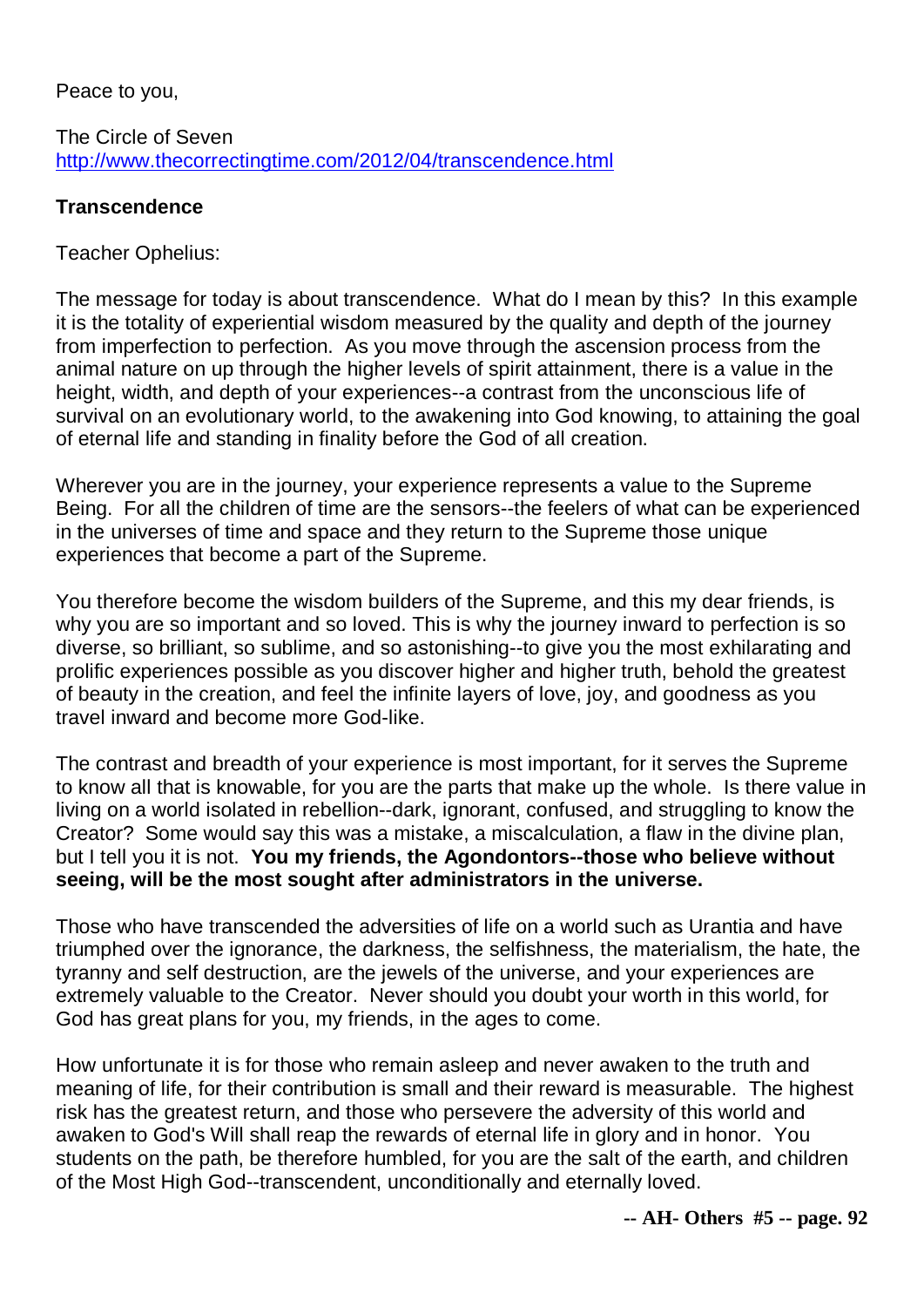Peace to you,

The Circle of Seven

candace: for those not knowing what is meant by the Supreme, the Supreme is all over everything that is evolving. All of US together. You might wish to search it in the Urantia Book.

<http://www.urantia.org/>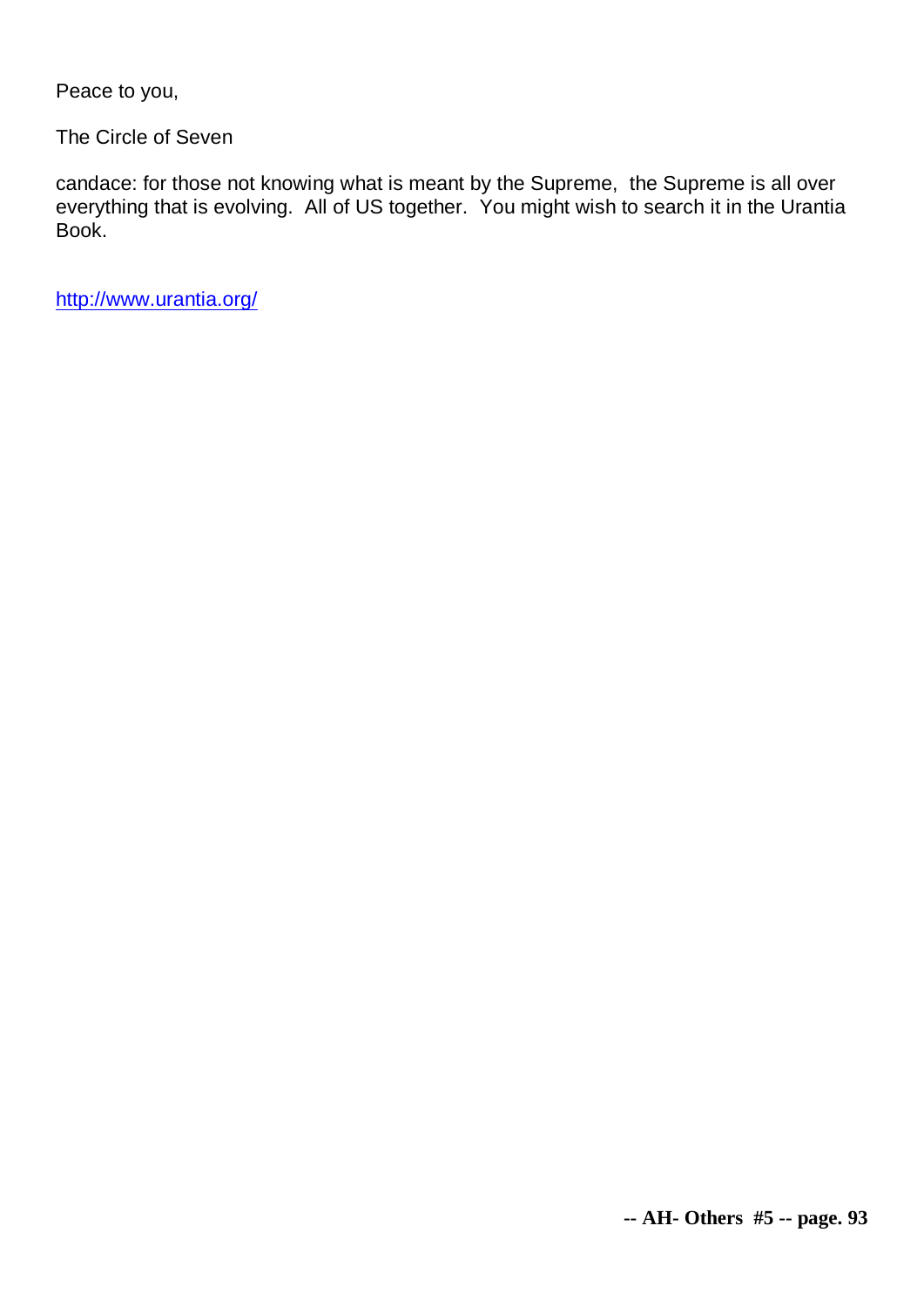## **The Path Lies Within You**

## **By Surya (Siraya) thru Tatyana**

### **May 25, 2012**

Back when my computers started being murdered, I published some of the material from the Russian Tatyana. It is line with the other Ascended Master Material given on this world. Today I was wondering for whatever reason and asked on the forum and one there had the link. This lady came into action in the same year as myself. This piece here, as I am catching up, was given by Siraya (her spelling is Surya), on June 2011. The English translations from the Russian are quite good.

The site has a lot of the material translated into other languages too. I have a sence of feeling close to Tatyana than before, I wonder if we have met at night, it seems ot me she will be a force in Russia and her work there is consitant with Russian coming back into Christianity, after the Bolshevick issues. I am told that Christianity was always better understood in Russia before its destruction there, than the European world, after the dark ages, which of course was translated to the Western Hemisphere. This is the English Link to the site,<http://sirius-eng.net/index.htm>

[http://sirius-eng.net/dictations/iun\\_2011/2011.06.15.htm](http://sirius-eng.net/dictations/iun_2011/2011.06.15.htm)

**The Path lies within you Lord Surya June 15, 2011**

I AM Surya having come again.

Today I will try to compensate for the long time of waiting for our meeting since the winter cycle of dictations with the help of the transmission of this message of mine, full of Love and care for Humanity of the Earth.

As you know, at this period of the summer solstice an opportunity is provided for each of you to apply with your letters to the Karmic Board. And today is exactly the day when you can all do it. It seems to you, perhaps, that it is insignificant and it cannot help you. However, do not disregard this God-given opportunity, I beg of you.

Today, as always, I have come to you in order to avail of one more cosmic opportunity and give a message. In this message of mine I would like to pass on to you certain knowledge and to provide understanding of one more cosmic Law that acts in the universe. We have spoken about the Law of Karma or Retribution. And this Law is truly the main and fundamental Law of this universe. But there is one more important Law. It is the Law of Mercy and Compassion that acts in the universe. And this Law allows Great cosmic beings to render their help to those life-streams that are entangled in the net of illusion and see neither the meaning of their existence nor the purpose of their journey in the illusory world. This Law also makes it possible, for me in particular, to come to you with my messages twice a year. Therefore then, when your hearts are open towards me, and your consciousness is ready to perceive the Teaching, I can do that. And the extent of your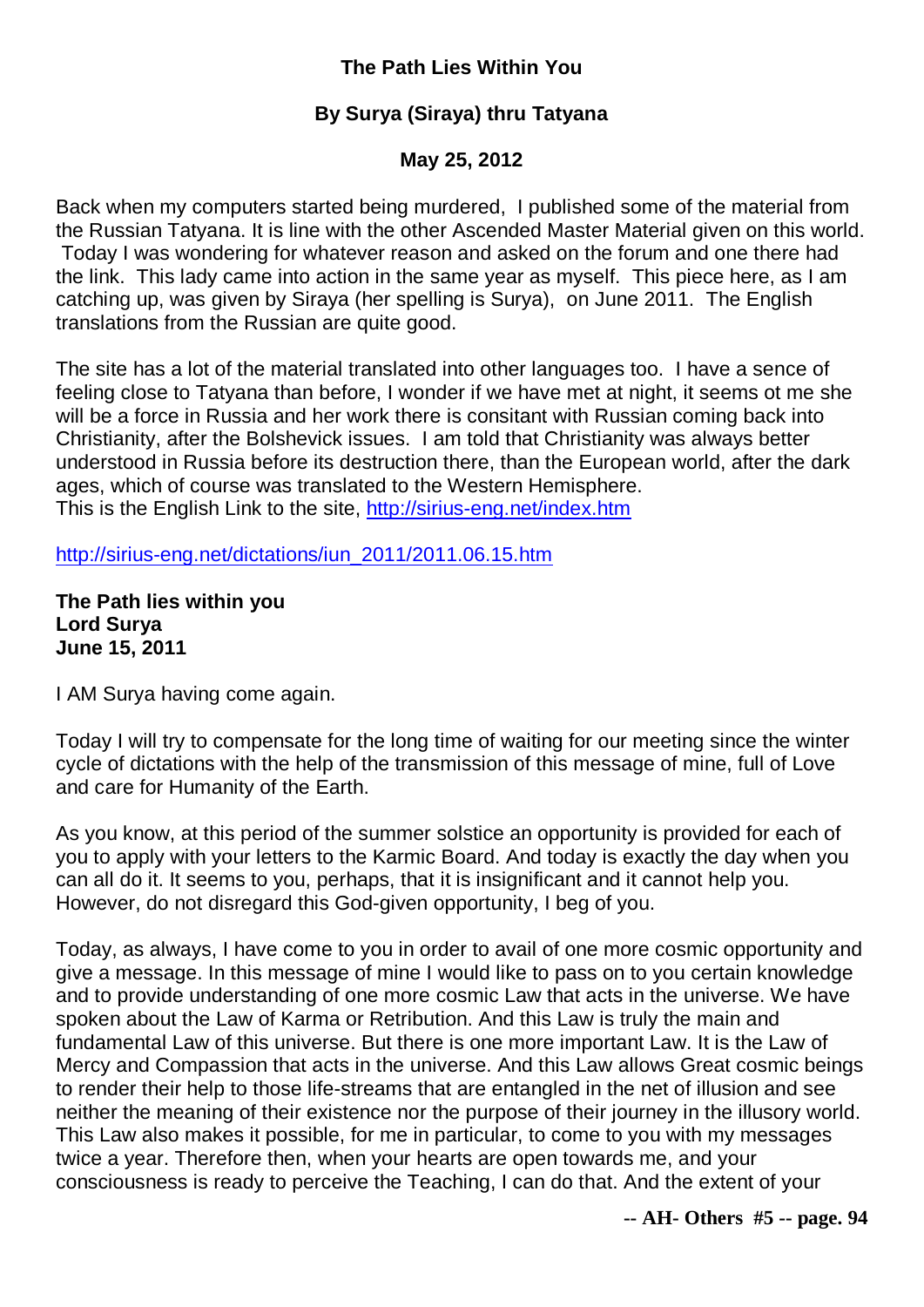success in the assimilation of the Teaching will be directly proportional to your sincerity and your aspiration to know the Truth.

So, according to the Law of Mercy and Compassion you can be given help, and it is being given continuously. The only obstacle that impedes you to accept our help is your consciousness. And if there is not enough faith, love and sincerity in your being, all our good intentions and all our care will meet with the ice of misunderstanding and the barriers that stay in your consciousness.

I understand very well that the lifestyle of the existing humanity and the life conditions on the planet are such that only a very insignificant probability exists that anyone from the incarnated people will succeed in raising his consciousness to such a level where he will manage to overcome the attraction of the illusory forces and to rise in his consciousness to the level of awareness of the Divine realm. However, I affirm that there is a probability that even during one life you will manage to rise in your consciousness to the level where there will be no need of a further incarnation in the physical plane.

And today I will give you an instruction on how this can be achieved. All your life, every minute of your stay on Earth you must use only for the purpose of concentration on the Supreme. Every day you should devote all your thoughts, feelings and deeds to God. You should constantly make sure that none of the evil thoughts or desires can seize your consciousness even for a second. You should erect a fortress around yourself, a fortress unassailable for anything evil and non-divine that exists in your world, on your planet.

This is a very difficult task, but it is achievable. There is a probability that with the help of your will, aspiration and concentration you will manage to break through all the low layers of physical, astral and even mental planes and find yourself in the etheric octaves of Light.

Go ahead! I am telling you that it depends only on you yourselves whether you will be able to break through to the etheric octaves of Light during one incarnation or not. This is exactly why we come to you in order to support your aspiration, and keep showing you the Path that the best representatives of mankind went through in the past already. There exists a trodden path already and you can start on this path right now!

And no matter how strange it may seem to you, you do not need to go anywhere, aspire to anything that lies outside you. That Path lies within you. And then, when you aspire and give up non-divine qualities within you and gain Divine qualities, you move along that Path that leads you back to God, to that world whence your souls came and where they must return.

The door to this world is within your being. So, there is no sense in saving the world, there is no sense in chasing around the world in search of a panacea for the salvation of humanity. Basically speaking, you can only save yourself by becoming the Path that the rest of mankind will be able to follow.

One person per century, who overcomes himself and achieves the etheric octaves of Light in the ritual of Ascension to the Light, is enough in order for the whole humanity to receive a sufficient energy impulse for the further advancement.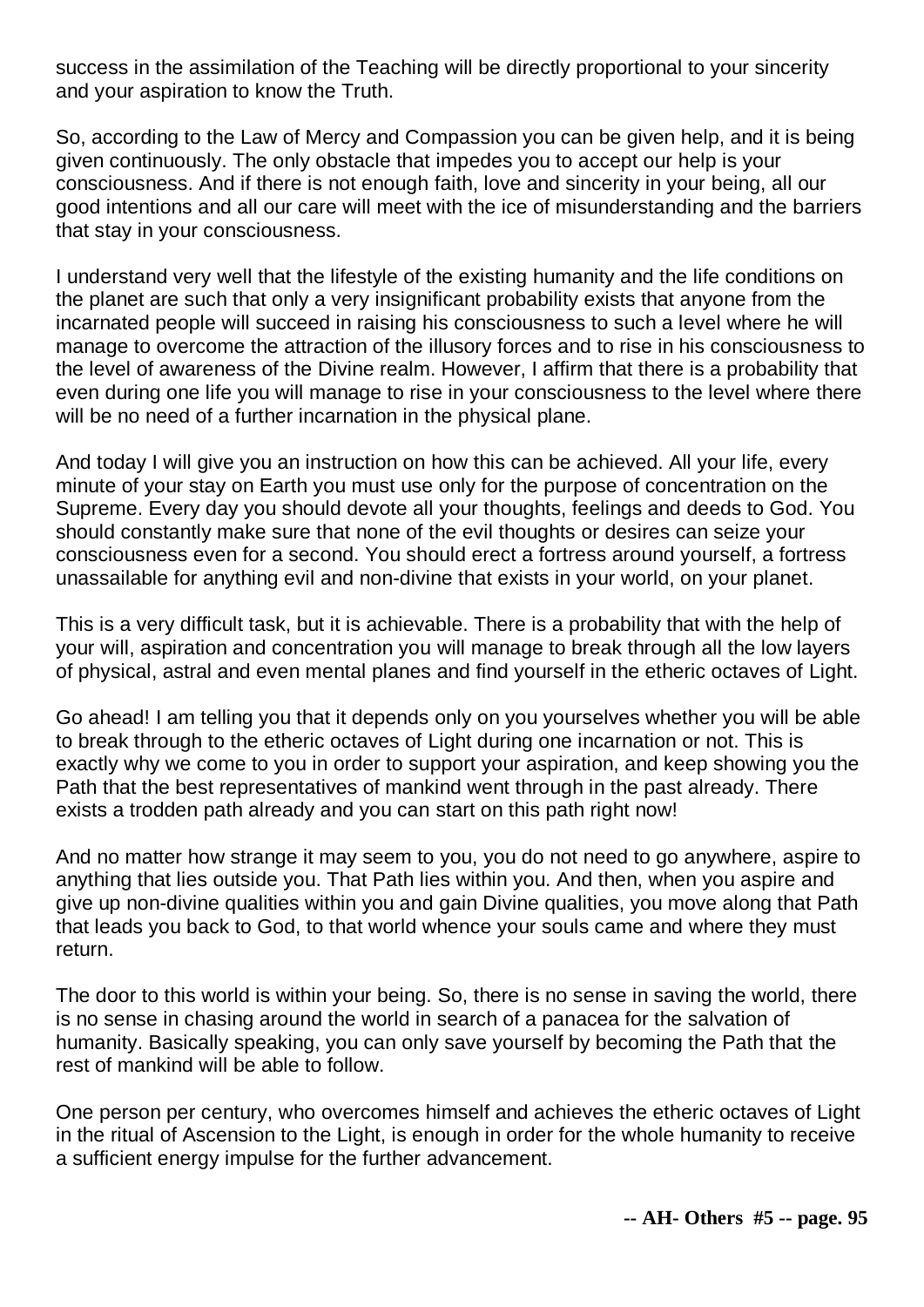Please note, you find the Path, and you move along this Path, and the moment comes when you yourself become this Path which thousands and millions of living beings will be able to follow.

But first, at the very first stage, you will need the discipline of a disciple; you will need aspiration, self-consistency, and devotion.

And only after that will you be given help and support. First, you show the necessary qualities and only after that you are given help and support.

Then, when you are ready and when you show your willingness during a significant period of time - not less than seven years - you are shown the Path.

Beloved, it is just seven years of aspiration, devotion and obedience. Does it seem much to you? But what are these seven years in comparison with those thousands of incarnations when your soul was wandering in the dark without any hope for salvation? And now, you have come in touch with our vibrations, you have felt their affinity with your inner essence. So what, will you leave Us in the chase for another illusion of your world?

And very many people leave the Path shown by us and seek easier paths. First, a thought appears in your mind, it is fleeting, but the concentration on the purpose of your journey is already broken. Then a wish appears just to try, see or read… And you are already moving in another direction, and when you try to return to our Path, you cannot discern it. And it takes many, many incarnations to find the Path again. Your soul rejoices! You find what you have been seeking for a great many incarnations! But only a few years pass – and what is it in comparison with millions of years of incarnation on the Earth? -- and you are already disappointed, you lose enthusiasm and aspiration and start sliding off the trodden Path.

Realise, only one person per century manages to ascend to the peak of the Divine consciousness.

And even if one person achieves this, we are ready to expend huge amounts of invaluable Divine energy in order to show the Path and support him on the Path.

Therefore, I have strong hope that at least one person, who has found this Teaching and reads our messages, will be able to complete his earthly path during this life and show the Path to the others. Exactly like Buddha and Christ showed the Path in their time.

### **I AM Surya.**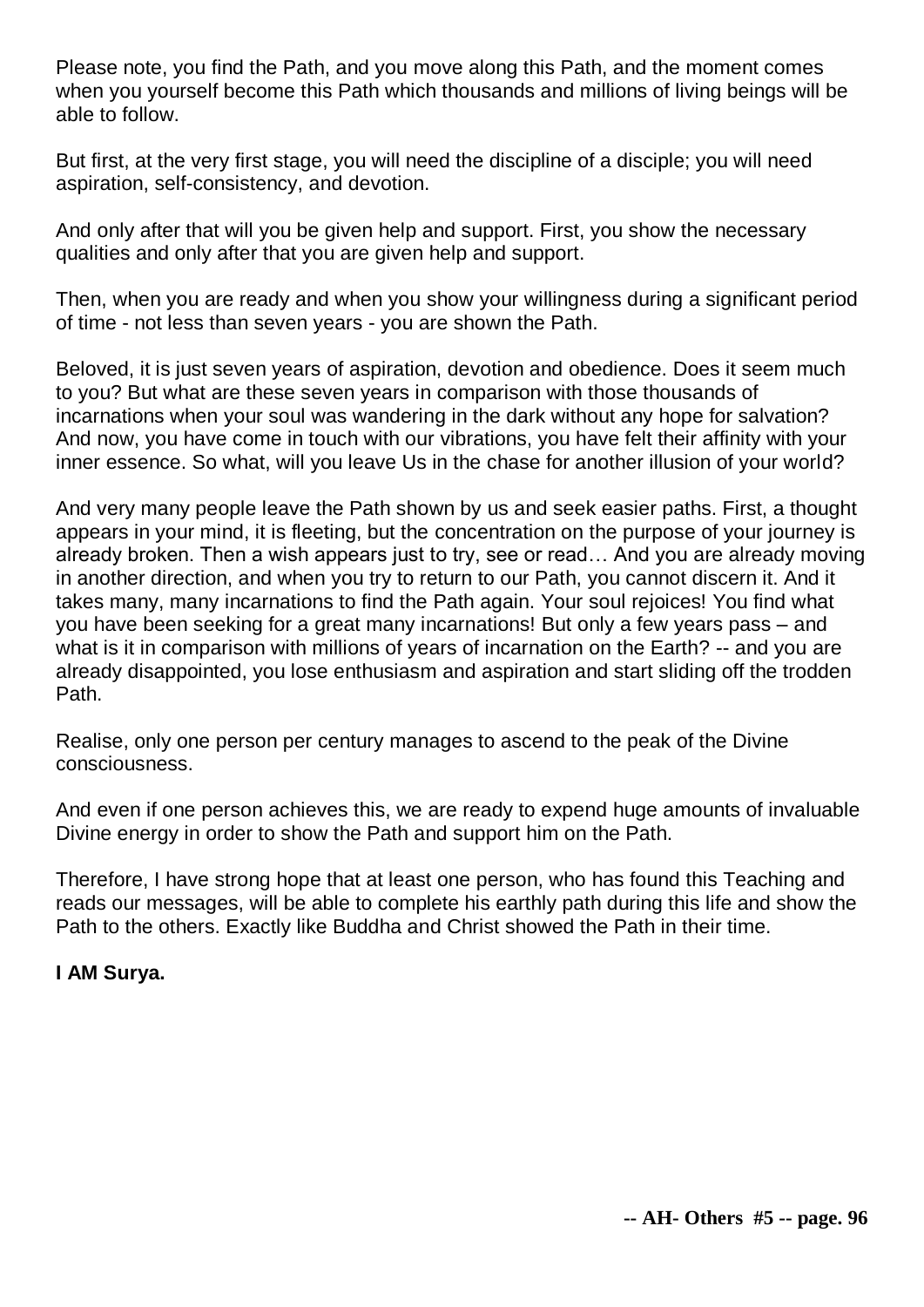## **Spirit Finance**

## **By Teacher Ophelius**

**Jun 9, 2012**

<http://www.thecorrectingtime.com/2012/05/spirit-finance.html>

## **Spirit Finance**

Teacher Ophelius:

The message for today is about investment and recognizing the greatest value there is- the time-value investment in the growth of the self. There are many experts on your world who know nearly everything there is about making money--how and when to buy stocks and securities, when to sell, "when to hold them and when to fold them." It has become a well known science that is studied much and a great deal of resources are allocated to knowing how to generate wealth, yet so few of these financial experts, and amateurs alike, spend any time on personal growth--knowing the self, growing the soul, or investing in things of eternal value that accrues and grows exponentially here and hereafter.

"What profits a man if he gains the whole world, but loses his own soul." This statement by the Master over 2,000 years ago says much about the state of humanity in the world today, and much of the trouble on your world comes about by the lack of strategic planning for the future estate of the soul.

How many actual minutes in your busy day do you spend working on self improvement (self-mastery), communicating with spirit, praying, healing, or uplifting your fellows? For the average person on Urantia, it amounts to as much as the interest on a savings account--very little! For you students on the path who are learning to "save your treasures in heaven," you are adding to your wealth by investing more time into the growth of the soul, and this my friends, is the highest earning interest there is.

Spirit finance is quite different from monetary finance--one is eternal, one is finite and short lived. If I were to show you a presentation on the ascension path of two souls--one who spent most of his terrestrial life immersed in the illusion of accumulating material wealth and one dedicated to the growth of the soul, both would easily recognize the value in the investment of the soul as the greater value.

Both would see, given the opportunity to see into the future, the difficulty in the afterlife of how investing poorly in eternal values can produce a weak soul that may not understand the importance, the meanings and values of continuing the ascension and achieving the greatest prize there is--eternal life as co-creators of the universes.

What is the difference between these two souls? Faith--the hope in things unseen. For one demands proof and is unwilling to explore the larger half of his true nature--the soul, and the other accepts by faith the temporary estate of the material world and the eternal estate through the increasing awareness of the growing soul. How do you increase the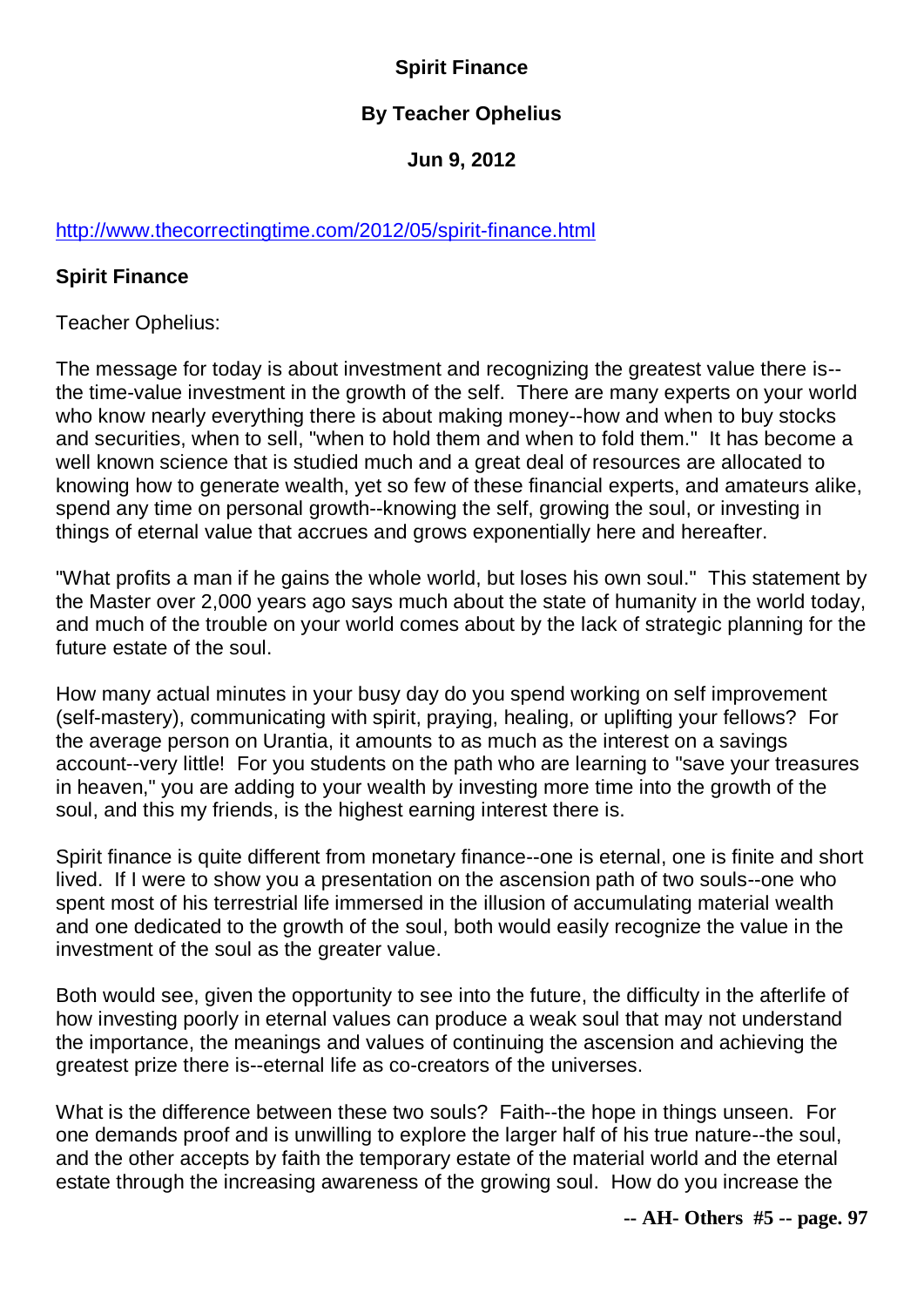awareness of your souls? By feeding them with love, mercy, compassion, understanding, kindness, trustworthiness, loyalty, self-forgetfulness, and all virtues that lead to growth and progression.

Spend more time investing in the self today, my friends, and you will enjoy blissful tomorrows here and hereafter.

Peace to you,

The Circle of Seven

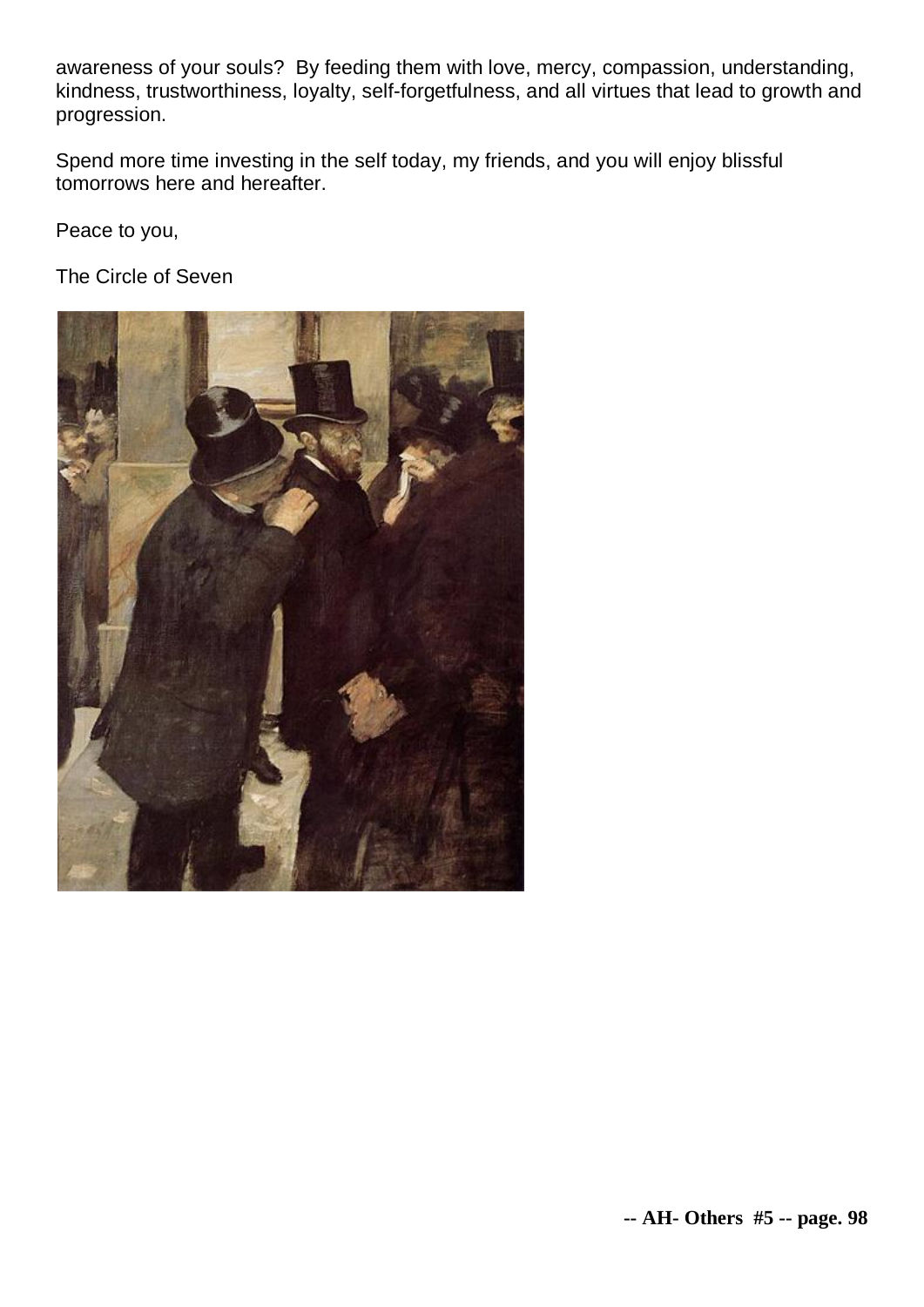## **Expressing your Ideas**

## **By Telepathic message from Glenn**

## **Jun 17, 2012**

## **Expressing your Ideas**

## **Given to Glenn Telepathically in April 2009**

It is important to express your ideas, even if you don't have the ability, time, knowledge or desire to take action on the idea. Many are afraid to put forward an idea because they think it will be their responsibility to act on it. It's not. Because you might only be the conduit for the idea. If you don't have the skills to act on the idea, someone else will. But they might not know the idea if you don't bring it forward.

Yes, you can act on it yourself, but do not be afraid not to. Bringing the idea forward is the first step. Getting someone to act on it is the next. Even then, it is not your responsibility to find someone up for the task. If someone sees the idea, and has the ability, they will step forward if they want to take the idea further.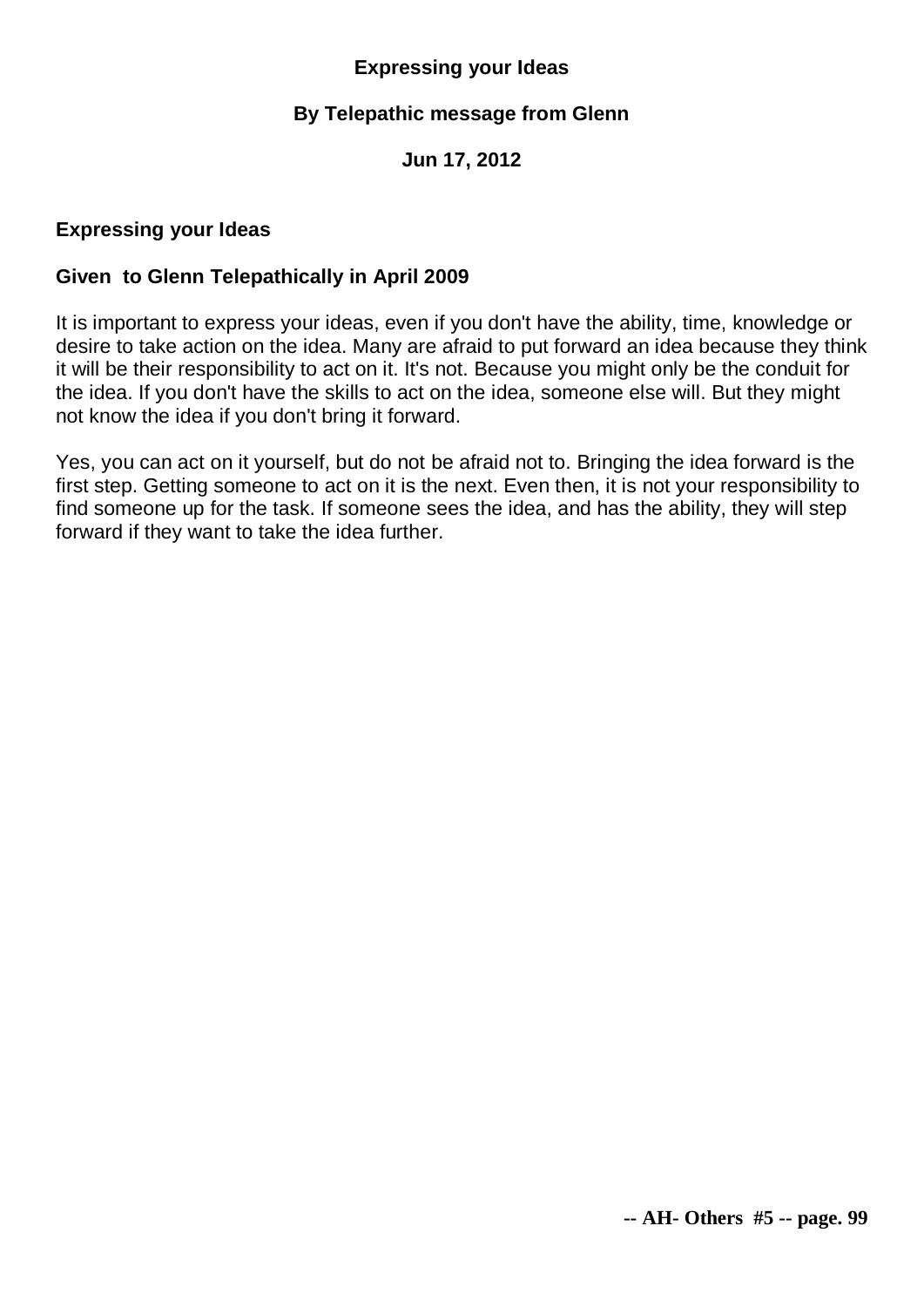### **On the morning of the fourth day**

#### **By CM thru author unnamed**

#### **Jun 22, 2012**

#### **On the morning of the fourth day**

Christ Michael Thru DS June 20, 2012

On the morning of the fourth day dawn will be burning in amber hues. The silence that had taken hold of one's soul will still be embraced as this new day comes to light.

For during the 3 Days of Darkness the Spirits and Souls of Humanity will awaken and be forced to see clearly their demise by which they had forsaken their truth within themselves on earth and in the heavens above.

In the midst of the darkness the silence will be heard so loud it will echo onto them by which ALL will know the Mighty Power of their Father/Creator.

Much madness, sadness and tears will present itself, for denial was at the forefront of many issues. They will no longer deny the lighted truths from within as the crevices of hiding and denying will be lighted as never before.

Shafts of lighted knowledge, truth, and divine scripture will come flooding into awareness, and the voice of their creator will not be denied. Fear will rise and their core will be shaken, but for these souls, the days of darkness will be their ticket to freedom.

Freedom by which many untruths and lies of deception had distorted their reality of what is real and what is false. Some will rejoice as a spark of lighted memory comes flooding onto them and some will spiral into the fear of uncertainty.

A time of reckoning has occurred, that which was predestined to come. A time prayed for by many and welcomed in dreams. Nothing will ever be the same again! People will never be the same again! The nature of God will have been shown and his lighted love will transcend unto the world his glory and oneness!

Hearts will rejoice and be opened as love prevails and unites many! The golden light of truth will flow in the air opening all doors to the soul. Clarity beholden to eyes opened and minds eager will come to them.

Decisions will need to be made by each as to where they stand as the lighted truths will no longer wait or be compromised. It is the time of reckoning! Each souls time to face themselves and see what they are made of, as they can no longer deny or hide that which they will know within.

By the end of the 3 Days of Darkness much will have been addressed and confronted by each soul, as this has been ordained.